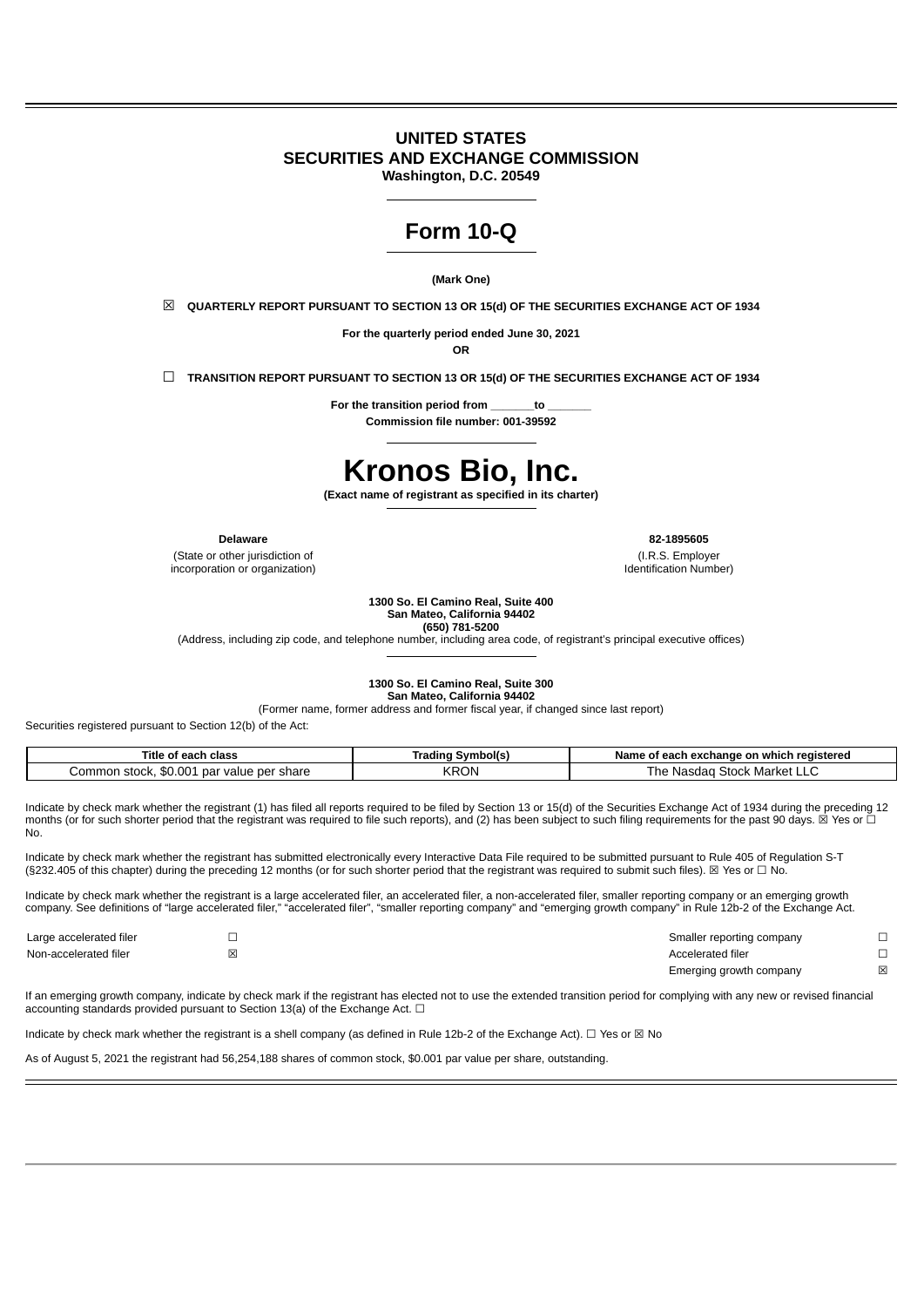# **TABLE OF CONTENTS**

|          |                                                                                                                                                                 | Page             |
|----------|-----------------------------------------------------------------------------------------------------------------------------------------------------------------|------------------|
|          | PART I. FINANCIAL INFORMATION                                                                                                                                   |                  |
| Item 1.  | <b>Financial Statements:</b>                                                                                                                                    |                  |
|          | Condensed Balance Sheets as of June 30, 2021 (unaudited) and December 31, 2020                                                                                  | $\overline{3}$   |
|          | Condensed Statements of Operations and Comprehensive Loss for the Three and Six Months Ended June 30, 2021                                                      | 4                |
|          | and 2020 (unaudited)                                                                                                                                            |                  |
|          | Condensed Statements of Convertible Preferred Stock and Stockholders' (Equity) Deficit for the Three and Six<br>Months Ended June 30, 2021 and 2020 (unaudited) | 5                |
|          | Condensed Statements of Cash Flows for the Six Months Ended June 30, 2021 and 2020                                                                              | $6 \overline{6}$ |
|          | <b>Notes to Condensed Financial Statements (unaudited)</b>                                                                                                      | $\overline{7}$   |
| Item 2.  | <b>Management's Discussion and Analysis of Financial Condition and Results of Operations</b>                                                                    | 21               |
| Item 3.  | <b>Quantitative and Qualitative Disclosures About Market Risk</b>                                                                                               | 31               |
| Item 4.  | <b>Controls and Procedures</b>                                                                                                                                  | 32               |
|          | PART II. OTHER INFORMATION                                                                                                                                      |                  |
| Item 1.  | <b>Legal Proceedings</b>                                                                                                                                        | 33               |
| Item 1A. | <b>Risk Factors</b>                                                                                                                                             | 34               |
| Item 2.  | <u>Unregistered Sales of Equity Securities and Use of Proceeds</u>                                                                                              | 96               |
| Item 6.  | <b>Exhibits</b>                                                                                                                                                 | 97               |
|          | <b>Signatures</b>                                                                                                                                               | 98               |
|          |                                                                                                                                                                 |                  |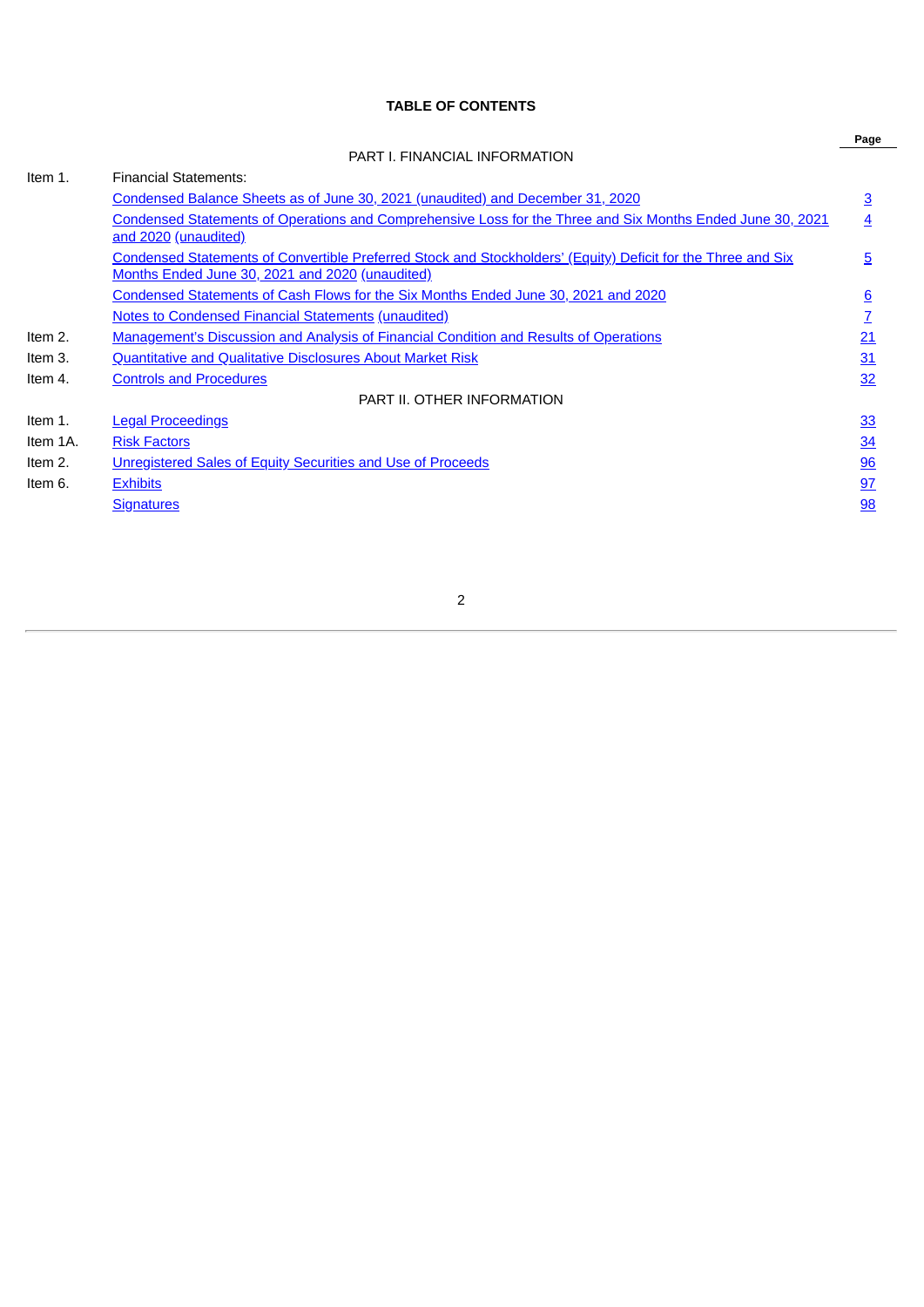# **PART 1. FINANCIAL INFORMATION**

# <span id="page-2-0"></span>**ITEM 1. FINANCIAL STATEMENTS**

# **KRONOS BIO, INC. Condensed Balance Sheets** *(Unaudited)*

(in thousands, except share and per share amounts)

|                                                                                                                                                                                                                           |    |            | December 31,<br>2020 |           |  |
|---------------------------------------------------------------------------------------------------------------------------------------------------------------------------------------------------------------------------|----|------------|----------------------|-----------|--|
| Assets                                                                                                                                                                                                                    |    |            |                      | (1)       |  |
| Current assets:                                                                                                                                                                                                           |    |            |                      |           |  |
| Cash and cash equivalents                                                                                                                                                                                                 | \$ | 185,658    | \$                   | 248,009   |  |
| Short-term investments                                                                                                                                                                                                    |    | 231,219    |                      | 165,052   |  |
| Prepaid expenses and other current assets                                                                                                                                                                                 |    | 7,426      |                      | 6,741     |  |
| <b>Total current assets</b>                                                                                                                                                                                               |    | 424,303    |                      | 419,802   |  |
| Long-term investments                                                                                                                                                                                                     |    | 2,377      |                      | 49,001    |  |
| Property and equipment, net                                                                                                                                                                                               |    | 14,967     |                      | 13,646    |  |
| Operating lease right-of-use assets                                                                                                                                                                                       |    | 27,957     |                      | 27,322    |  |
| Restricted cash                                                                                                                                                                                                           |    | 2,026      |                      | 2,027     |  |
| Other noncurrent assets                                                                                                                                                                                                   |    | 112        |                      | 166       |  |
| <b>Total assets</b>                                                                                                                                                                                                       | \$ | 471,742 \$ |                      | 511,964   |  |
| Liabilities and stockholders' equity                                                                                                                                                                                      |    |            |                      |           |  |
| Current liabilities:                                                                                                                                                                                                      |    |            |                      |           |  |
| Accounts payable                                                                                                                                                                                                          | \$ | $3,342$ \$ |                      | 4,550     |  |
| Accrued expenses                                                                                                                                                                                                          |    | 6,516      |                      | 4,974     |  |
| Current portion of operating lease liabilities                                                                                                                                                                            |    | 1,133      |                      | 937       |  |
| Current portion of other liabilities                                                                                                                                                                                      |    | 2,087      |                      | 2,395     |  |
| <b>Total current liabilities</b>                                                                                                                                                                                          |    | 13,078     |                      | 12,856    |  |
| Noncurrent operating lease liabilities                                                                                                                                                                                    |    | 32,843     |                      | 31,120    |  |
| Other noncurrent liabilities                                                                                                                                                                                              |    | 1,714      |                      | 2,469     |  |
| <b>Total liabilities</b>                                                                                                                                                                                                  |    | 47,635     |                      | 46,445    |  |
| Commitments and contingencies (Note 11)                                                                                                                                                                                   |    |            |                      |           |  |
| Stockholders' equity:                                                                                                                                                                                                     |    |            |                      |           |  |
| Common stock, \$0.001 par value, 200,000,000 authorized as of June 30, 2021 and December 31, 2020;<br>54,759,344 and 54,073,901 shares issued and outstanding as of June 30, 2021 and December 31, 2020,<br>respectively. |    | 55         |                      | 54        |  |
| Preferred stock, \$0.001 par value; 10,000,000 authorized; no shares issued and outstanding.                                                                                                                              |    |            |                      |           |  |
| Additional paid-in capital                                                                                                                                                                                                |    | 591,093    |                      | 577,390   |  |
| Accumulated deficit                                                                                                                                                                                                       |    | (167, 047) |                      | (111,906) |  |
| Accumulated other comprehensive income (loss)                                                                                                                                                                             |    | 6          |                      | (19)      |  |
| Total stockholders' equity                                                                                                                                                                                                |    | 424,107    |                      | 465,519   |  |
| Total liabilities, convertible preferred stock and stockholders' equity                                                                                                                                                   | \$ | 471,742    | \$                   | 511,964   |  |

<span id="page-2-1"></span>(1) The balance sheet as of December 31, 2020 is derived from the audited financial statements as of that date.

*The accompanying notes are an integral part of these unaudited condensed financial statements.*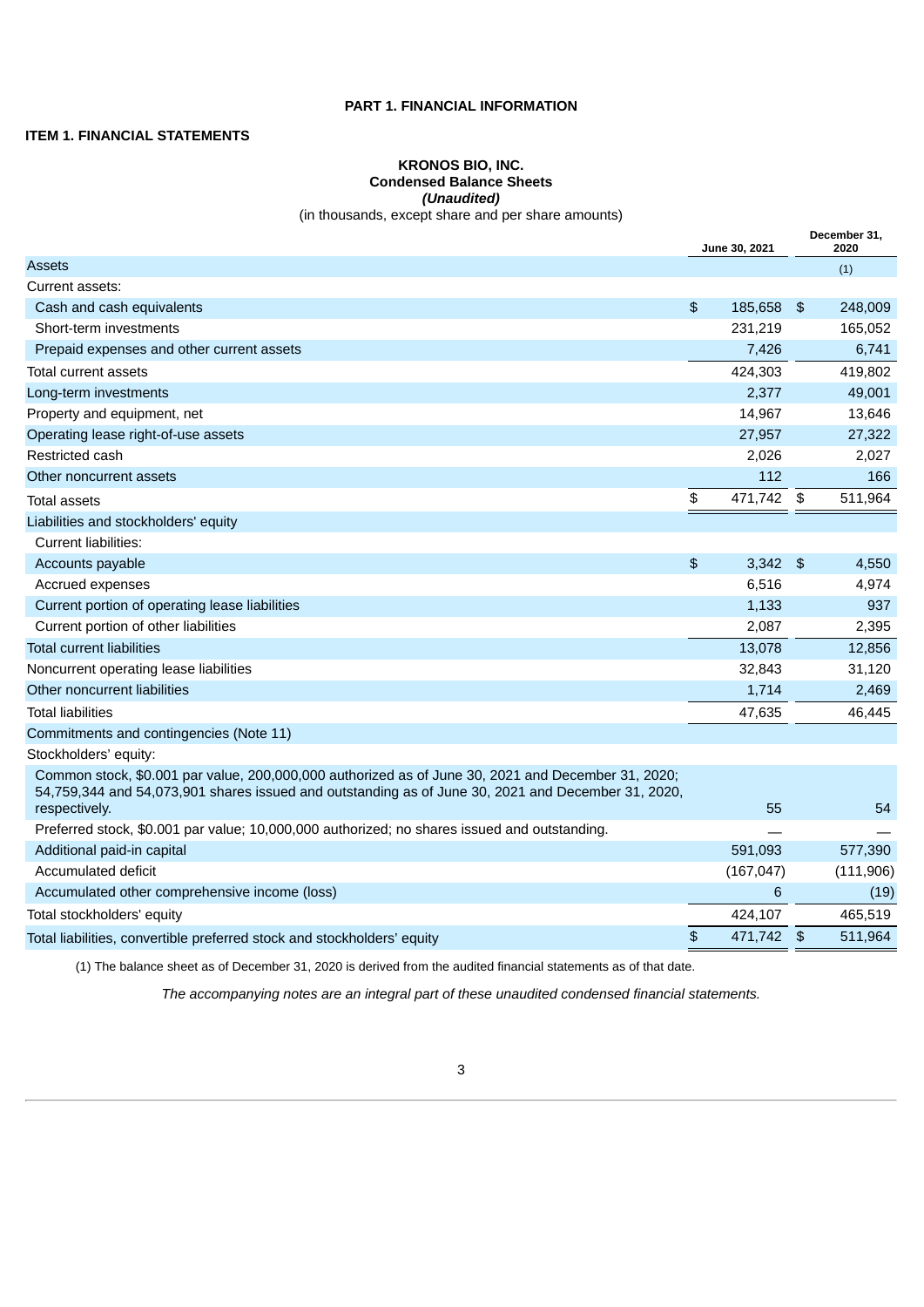# **KRONOS BIO, INC. Condensed Statements of Operations and Comprehensive Loss** *(Unaudited)*

(in thousands, except share and per share amounts)

|              |           |            |                         |                             | Six months ended June 30,          |    |                                         |  |  |  |
|--------------|-----------|------------|-------------------------|-----------------------------|------------------------------------|----|-----------------------------------------|--|--|--|
| 2021<br>2020 |           |            | 2021                    |                             | 2020                               |    |                                         |  |  |  |
|              |           |            |                         |                             |                                    |    |                                         |  |  |  |
| \$           | 19,802    | \$         | 7,175                   |                             |                                    | \$ | 13,370                                  |  |  |  |
|              | 9,339     |            | 1,623                   |                             | 17,923                             |    | 2,777                                   |  |  |  |
|              | 29,141    |            | 8,798                   |                             | 55,319                             |    | 16,147                                  |  |  |  |
|              | (29, 141) |            | (8,798)                 |                             | (55, 319)                          |    | (16, 147)                               |  |  |  |
|              |           |            |                         |                             |                                    |    |                                         |  |  |  |
|              |           |            |                         |                             |                                    |    | (1)                                     |  |  |  |
|              | 86        |            | 219                     |                             | 178                                |    | 574                                     |  |  |  |
|              | 86        |            | 219                     |                             | 178                                |    | 573                                     |  |  |  |
|              | (29,055)  |            | (8,579)                 |                             | (55,141)                           |    | (15, 574)                               |  |  |  |
|              |           |            |                         |                             |                                    |    |                                         |  |  |  |
|              | 29        |            | 24                      |                             | 25                                 |    | 182                                     |  |  |  |
| \$           |           |            |                         |                             |                                    |    | (15, 392)                               |  |  |  |
|              |           | \$         |                         |                             |                                    |    | (2.70)                                  |  |  |  |
|              |           |            | 5,833,946               |                             | 54,330,402                         |    | 5,764,389                               |  |  |  |
|              |           | 54,506,195 | $(29,026)$ \$<br>(0.53) | Three months ended June 30, | -\$<br>$(8,555)$ \$<br>$(1.47)$ \$ |    | 37,396<br>$(55, 116)$ \$<br>$(1.01)$ \$ |  |  |  |

<span id="page-3-0"></span>*The accompanying notes are an integral part of these unaudited condensed financial statements.*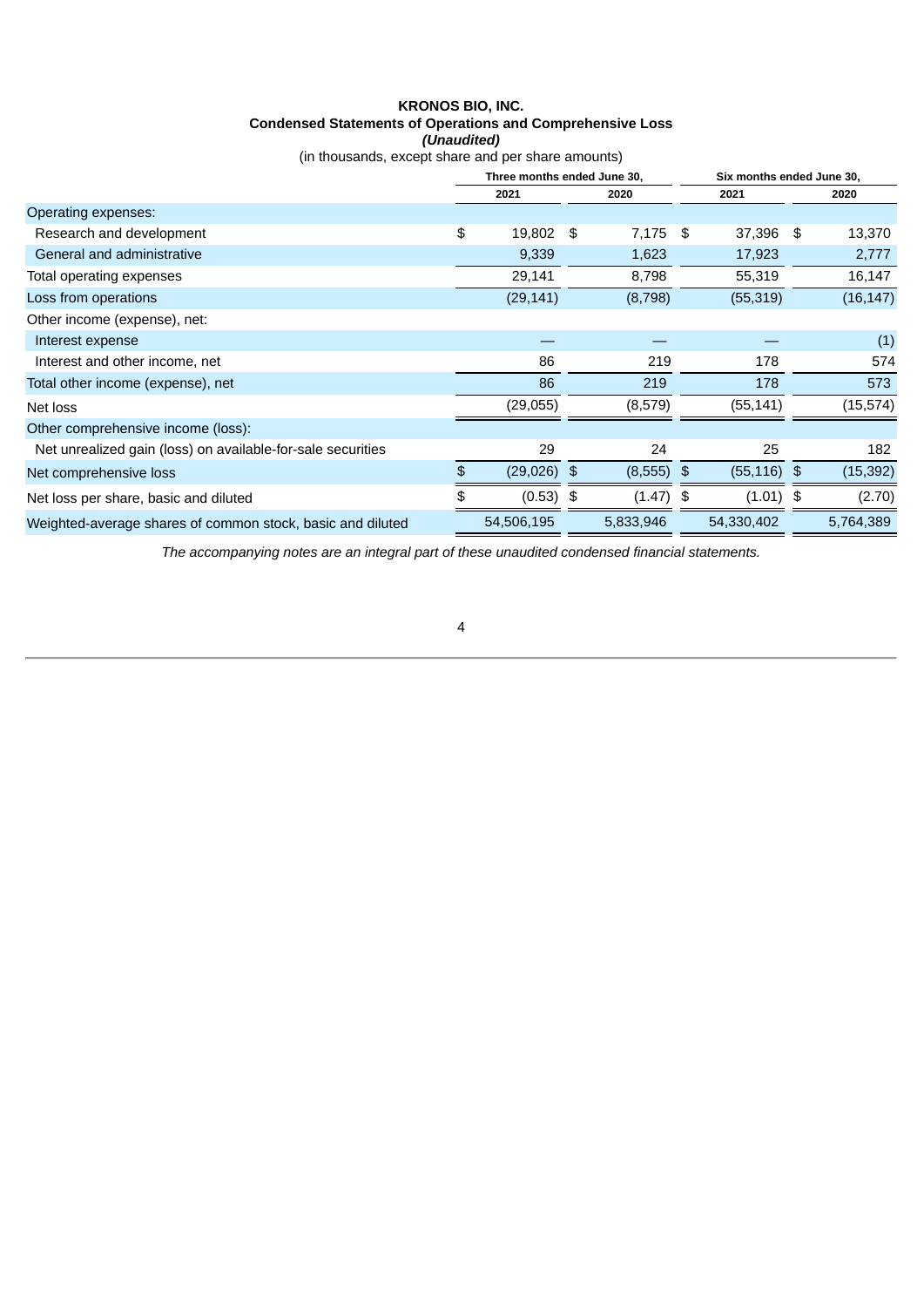# **KRONOS BIO, INC. Condensed Statements of Convertible Preferred Stock and Stockholders' Equity (Deficit)** *(Unaudited)*

(in thousands, except share and per share data)

|                                                                                                  | <b>Convertible Preferred</b><br><b>Stock</b> |               |           | <b>Common Stock</b> |               |              |               | <b>Additional</b><br>Paid-in |               | <b>Accumulated</b><br>Other<br>Comprehensive Accumulated |               |                 | <b>Total</b><br>Stockholders'<br>Equity |
|--------------------------------------------------------------------------------------------------|----------------------------------------------|---------------|-----------|---------------------|---------------|--------------|---------------|------------------------------|---------------|----------------------------------------------------------|---------------|-----------------|-----------------------------------------|
|                                                                                                  | <b>Shares</b>                                |               | Amount    | <b>Shares</b>       |               | Amount       |               | Capital                      | Income (Loss) |                                                          |               | Deficit         | (Deficit)                               |
| Balance at December 31, 2020                                                                     |                                              | $\frac{1}{2}$ |           | 54,073,901          | $\sqrt{5}$    | 54           | \$            | 577,390                      | $\frac{1}{2}$ | $(19)$ \$                                                |               | $(111,906)$ \$  | 465,519                                 |
| Issuance of common stock upon vesting and<br>exercise of options and vesting of restricted stock |                                              |               |           | 312,062             |               |              |               | 590                          |               |                                                          |               |                 | 590                                     |
| Stock-based compensation expense                                                                 |                                              |               |           |                     |               |              |               | 5,238                        |               |                                                          |               |                 | 5,238                                   |
| Net unrealized gain on available-for-sale<br>securities                                          |                                              |               |           |                     |               |              |               |                              |               | (4)                                                      |               |                 | (4)                                     |
| <b>Net loss</b>                                                                                  |                                              |               |           |                     |               |              |               |                              |               |                                                          |               | (26,086)        | (26,086)                                |
| Balance at March 31, 2021                                                                        |                                              | \$            |           | 54,385,963          | \$            | 54           | \$            | 583,218                      | \$            | (23)                                                     | \$            | $(137,992)$ \$  | 445,257                                 |
| Issuance of common stock upon vesting and<br>exercise of options and vesting of restricted stock |                                              |               |           | 322,812             |               | $\mathbf{1}$ |               | 626                          |               |                                                          |               |                 | 627                                     |
| Stock-based compensation expense                                                                 |                                              |               |           |                     |               |              |               | 6,432                        |               |                                                          |               |                 | 6,432                                   |
| Employee stock purchase plan                                                                     |                                              |               |           | 50.569              |               |              |               | 817                          |               |                                                          |               |                 | 817                                     |
| Net unrealized gain on available-for-sale<br>securities                                          |                                              |               |           |                     |               |              |               |                              |               | 29                                                       |               |                 | 29                                      |
| <b>Net loss</b>                                                                                  |                                              |               |           |                     |               |              |               |                              |               |                                                          |               | (29,055)        | (29, 055)                               |
| Balance at June 30, 2021                                                                         |                                              | \$            |           | 54,759,344          | \$            | 55           | \$            | 591,093                      | \$            | 6                                                        | \$            | $(167, 047)$ \$ | 424,107                                 |
|                                                                                                  |                                              |               |           |                     |               |              |               |                              |               |                                                          |               |                 |                                         |
| Balance, December 31, 2019                                                                       | 21,504,893                                   |               | \$122,907 | 5,660,391 \$        |               | 6            | \$            | 271                          | \$            | $(18)$ \$                                                |               | $(23, 462)$ \$  | (23, 203)                               |
| Issuance of common stock upon vesting and<br>exercise of options and vesting of restricted stock |                                              |               |           | 119,939             |               |              |               | 20                           |               |                                                          |               |                 | 20                                      |
| Stock-based compensation expense                                                                 |                                              |               |           |                     |               |              |               | 188                          |               |                                                          |               |                 | 188                                     |
| Net unrealized loss on available-for-sale<br>securities                                          |                                              |               |           |                     |               |              |               |                              |               | 158                                                      |               |                 | 158                                     |
| Net loss                                                                                         |                                              |               |           |                     |               |              |               |                              |               |                                                          |               | (6,995)         | (6,995)                                 |
| Balance at March 31, 2020                                                                        | 21,504,893                                   | $\sqrt{2}$    | 122,907   | 5,780,330           | $\frac{4}{5}$ | 6            | $\frac{3}{2}$ | 479                          | $\frac{2}{3}$ | 140                                                      | $\frac{3}{2}$ | $(30, 457)$ \$  | (29, 832)                               |
| Issuance of common stock upon vesting and<br>exercise of options and vesting of restricted stock |                                              |               |           | 171,713             |               |              |               | 113                          |               |                                                          |               |                 | 113                                     |
| Stock-based compensation expense                                                                 |                                              |               |           |                     |               |              |               | 293                          |               |                                                          |               |                 | 293                                     |
| Net unrealized loss on available-for-sale<br>securities                                          |                                              |               |           |                     |               |              |               |                              |               | 24                                                       |               |                 | 24                                      |
| Net loss                                                                                         |                                              |               |           |                     |               |              |               |                              |               |                                                          |               | (8,579)         | (8,579)                                 |
| Balance at June 30, 2020                                                                         | 21.504.893                                   |               | \$122.907 | 5,952,043           | \$            | 6            | \$            | 885                          | \$            | 164                                                      | \$            | $(39,036)$ \$   | (37, 981)                               |

<span id="page-4-0"></span>*The accompanying notes are an integral part of these unaudited condensed financial statements.*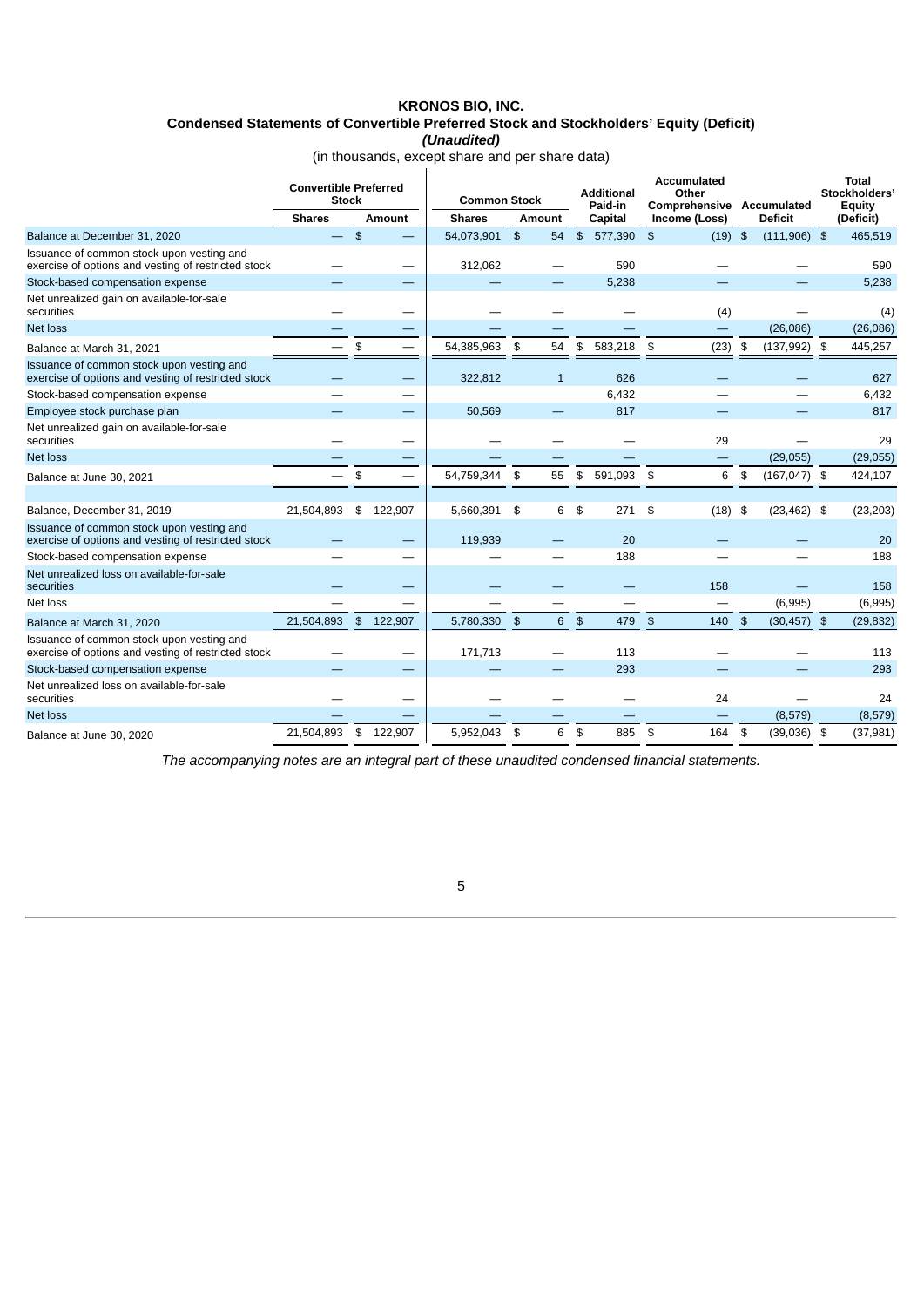# **KRONOS BIO, INC. Condensed Statements of Cash Flows** *(Unaudited)* (in thousands)

|                                                                                    |               | <b>Six Months Ended</b> | June 30,      |           |
|------------------------------------------------------------------------------------|---------------|-------------------------|---------------|-----------|
|                                                                                    |               | 2021                    |               | 2020      |
| Cash flows from operating activities:                                              |               |                         |               |           |
| Net loss                                                                           | \$            | $(55, 141)$ \$          |               | (15, 574) |
| Adjustments to reconcile net loss to cash used in operating activities:            |               |                         |               |           |
| Depreciation and amortization                                                      |               | 908                     |               | 343       |
| Net amortization/accretion on available-for-sale securities                        |               | 2,074                   |               | 64        |
| Change in accrued interest on available-for-sale securities                        |               | 53                      |               | 48        |
| Stock-based compensation expense                                                   |               | 11,670                  |               | 481       |
| Noncash lease expense                                                              |               | 1,112                   |               | 1,016     |
| Changes in operating assets and liabilities:                                       |               |                         |               |           |
| Prepaid expenses and other current assets                                          |               | (65)                    |               | (32)      |
| Other long-term assets                                                             |               | 54                      |               | (272)     |
| Accounts payable                                                                   |               | (1, 488)                |               | 294       |
| Accrued expenses                                                                   |               | 2,454                   |               | 26        |
| Right-of-use operating assets and liabilities, net                                 |               | 172                     |               | 148       |
| <b>Other liabilities</b>                                                           |               | (1,065)                 |               | 1,462     |
| Net cash used in operating activities                                              |               | (39, 262)               |               | (11,996)  |
| Cash flows from investing activities:                                              |               |                         |               |           |
| Purchase of property and equipment                                                 |               | (2,856)                 |               | (1,721)   |
| Purchase of available-for-sale securities                                          |               | (141, 196)              |               | (8, 158)  |
| Maturities of available-for-sale securities                                        |               | 118,933                 |               | 29,180    |
| Net cash provided by (used in) investing activities                                |               | (25, 119)               |               | 19,301    |
| Cash flows from financing activities:                                              |               |                         |               |           |
| Principal payments on finance lease                                                |               | (5)                     |               | (16)      |
| Proceeds from issuance of common stock upon exercise of stock options              |               | 1,217                   |               | 133       |
| Proceeds from issuance of common stock under the employee stock purchase plan      |               | 817                     |               |           |
| Net cash provided by financing activities                                          |               | 2,029                   |               | 117       |
|                                                                                    |               |                         |               |           |
| Net increase (decrease) in cash and cash equivalents                               |               | (62, 352)               |               | 7,422     |
| Cash, cash equivalents and restricted cash at beginning of period                  |               | 250,036                 |               | 32,570    |
| Cash, cash equivalents and restricted cash at end of period                        | \$.           | 187,684                 | \$            | 39,992    |
| Supplemental disclosures of non-cash activities:                                   |               |                         |               |           |
| Property and equipment additions included in accounts payable and accrued expenses | \$            | 648                     | $\frac{1}{2}$ | 782       |
| Reduction of right-of-use asset due to modification                                | \$            | $(1,741)$ \$            |               |           |
| Right-of-use asset obtained in exchange for operating lease liability              | $\,$          | 3,764                   | - \$          | 30,031    |
| Cash and cash equivalents at end of period                                         | $\frac{1}{2}$ | 185,658                 | $\frac{1}{2}$ | 37,966    |
| Restricted cash at end of period                                                   |               | 2,026                   |               | 2,026     |
| Cash, cash equivalents and restricted cash at end of period                        | $\,$          | 187,684 \$              |               | 39,992    |

<span id="page-5-0"></span>*The accompanying notes are an integral part of these unaudited condensed financial statements.*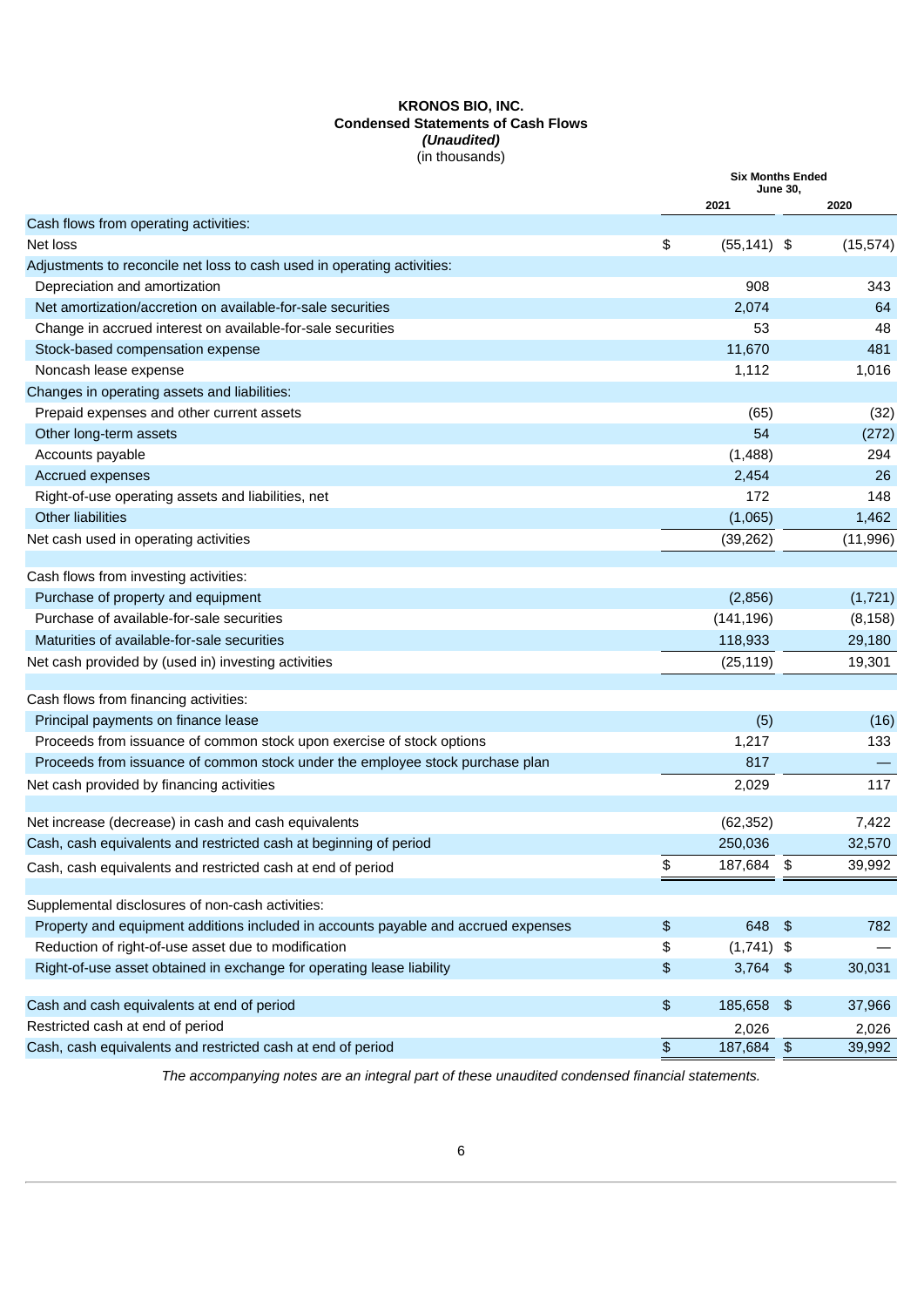# **1. NATURE OF OPERATIONS AND BASIS OF PRESENTATION**

Kronos Bio, Inc. (Kronos or the Company), a Delaware corporation, was incorporated on June 2, 2017. The Company is a clinical-stage biopharmaceutical company dedicated to the discovery and development of novel cancer therapeutics designed to transform patient outcomes through a precision medicine strategy by targeting dysregulated transcription.

The Company operates in one business segment: the development of biopharmaceutical products.

# *Basis of Presentation*

The accompanying unaudited condensed financial statements have been prepared in accordance with accounting principles generally accepted in the United States of America (GAAP) for interim financial information and pursuant to Form 10-Q and Article 10 of Regulation S-X of the Securities and Exchange Commission (SEC). Accordingly, they do not include all of the information and footnotes required by GAAP for complete financial statements.

# *Initial Public Offering*

In October 2020, the Company completed an initial public offering (IPO) of its common stock. In connection with its IPO, the Company issued and sold 15,131,579 shares of its common stock, which included 1,973,684 shares of its common stock issued and sold pursuant to the full exercise of the underwriters' option to purchase additional shares, at a price to the public of \$19.00 per share. As a result of the IPO, the Company received approximately \$263.7 million in net proceeds, after deducting underwriting discounts and commissions of \$20.1 million and offering expenses of approximately \$3.7 million payable by the Company. At the closing of the IPO, all then outstanding convertible preferred stock were automatically converted into 22,687,625 shares of common stock and the then outstanding 2020 Notes were automatically converted into 9,610,713 shares of common stock. At the closing of the IPO, the then outstanding Gilead Note (See Note 11) was also converted into 188,567 shares of common stock. Following the IPO, there were no shares of convertible preferred stock outstanding.

# *Forward Stock Split*

On October 2, 2020, the Company filed an amendment to the Company's amended and restated certificate of incorporation to effect a forward split of shares of the Company's common stock on a 1.055-for-1 basis (the Forward Stock Split). In connection with the Forward Stock Split, the conversion ratio for the Company's outstanding convertible preferred stock was proportionally adjusted such that the common stock issuable upon conversion of such preferred stock was increased in proportion to the Forward Stock Split. The par value of the common stock was not adjusted as the result of the Forward Stock Split. All references to common stock, options to purchase common stock, early exercised options, share data, per share data, convertible preferred stock (to the extent presented on an as-converted to common stock basis) and related information contained in these condensed financial statements have been retrospectively adjusted to reflect the effect of the Forward Stock Split for all periods presented.

# *Need for Additional Capital*

The Company has incurred net operating losses since its inception of \$167.0 million as of June 30, 2021. The Company expects that its cash, cash equivalents and investments as of June 30, 2021, in addition to its approximate net cash proceeds of \$263.7 million from the Company's IPO, which closed on October 14, 2020, will enable it to fund its planned operating expenses and capital expenditure requirements for at least one year from the date of issuance of these condensed financial statements. Management expects to incur additional losses in the future to fund its operations and conduct product research and development and recognizes the need to raise additional capital to fully implement its business plan.

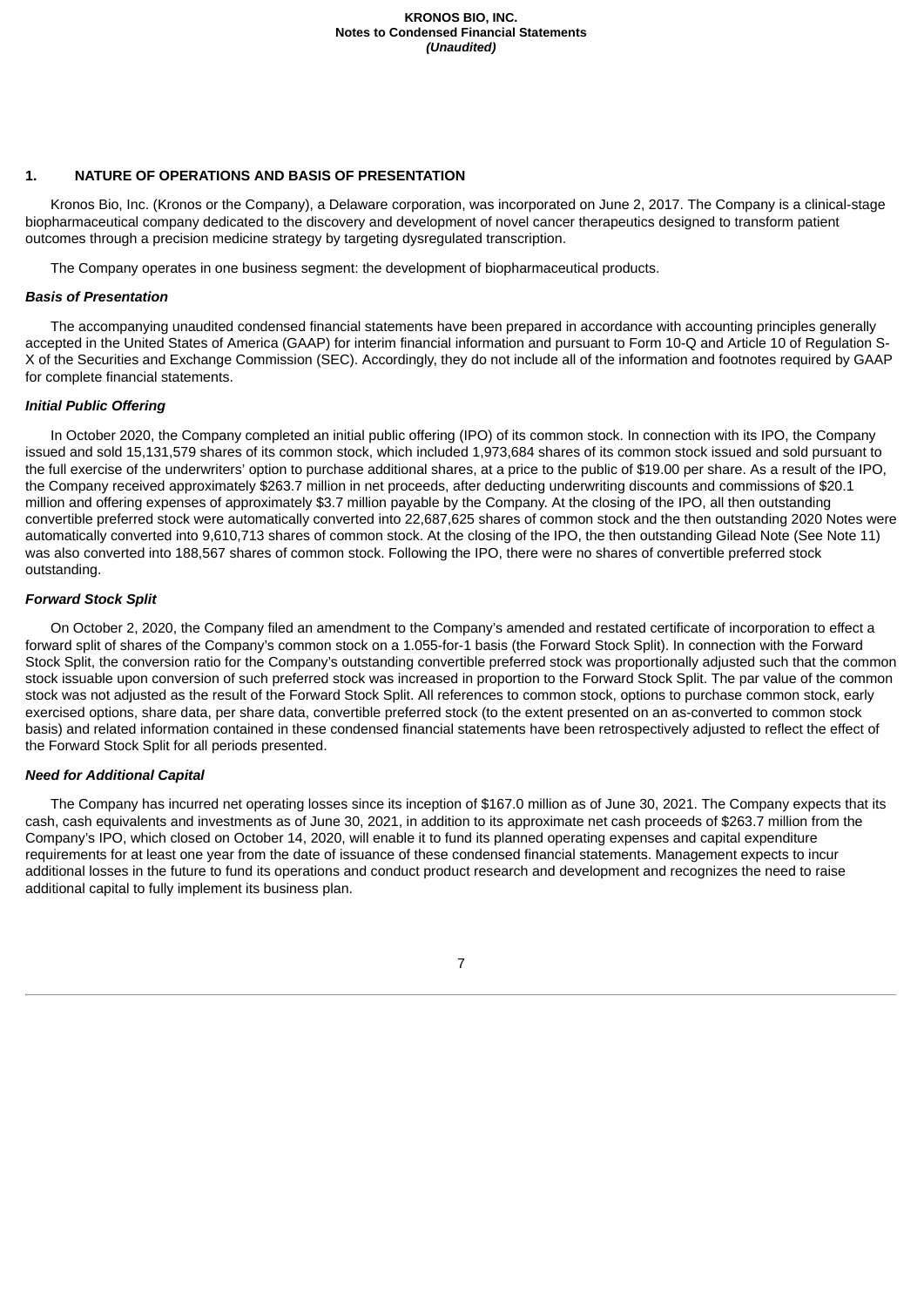The Company intends to raise additional capital through the issuance of equity securities, debt financings or other sources in order to further implement its business plan. However, if such financing is not available when needed and at adequate levels, the Company will need to reevaluate its operating plan and may be required to delay the development of its product candidates. The Company expects that its cash and cash equivalents and investments will be sufficient to fund its operations for a period of at least one year from the date the accompanying financial statements are filed with the Securities and Exchange Commission (SEC).

The Company cannot at this time predict the specific extent, duration, or full impact that the COVID-19 pandemic will have on its financial condition and operations, including ongoing and planned clinical trials. The impact of the COVID-19 pandemic on the financial performance of the Company will depend on future developments, including the duration and spread of the pandemic and related governmental advisories and restrictions. These developments and the impact of the COVID-19 pandemic on the financial markets and the overall economy are highly uncertain. If the financial markets and/or the overall economy are impacted for an extended period, the Company's results may be adversely affected.

The future viability of the Company is dependent on its ability to generate cash from operating activities or to raise additional capital to finance its operations. The Company's failure to raise capital as and when needed could have a material adverse effect on its financial condition and ability to pursue business strategies. The Company may not be able to obtain financing on acceptable terms, or at all, and the Company may not be able to enter into collaboration arrangements or obtain government grants. The terms of any financing may adversely affect the holdings or the rights of the Company's stockholders. If the Company is unable to obtain funding, the Company could be forced to delay, reduce, or eliminate its research and development programs, product portfolio expansion or commercialization efforts, which could adversely affect its business prospects. In the event that the Company requires additional funding, there can be no assurance that it will be successful in obtaining sufficient funding on terms acceptable to the Company to fund its continuing operations, if at all.

# **2. SIGNIFICANT ACCOUNTING POLICIES, ESTIMATES AND JUDGMENTS**

### *Unaudited Interim Financial Information*

The accompanying balance sheet as of June 30, 2021, the statements of operations and comprehensive loss for the three and six months ended June 30, 2021 and 2020, the statements of convertible preferred stock and stockholders' equity (deficit) as of June 30, 2021 and 2020, the statements of cash flows for the six months ended June 30, 2021 and 2020, and the financial data and other financial information disclosed in the notes to the condensed financial statements are unaudited. The unaudited interim financial statements have been prepared on a basis consistent with the Company's audited annual financial statements and, in the opinion of management, reflect all adjustments, consisting solely of normal recurring adjustments, necessary for the fair presentation of the Company's financial position as of June 30, 2021 and the results of its operations for the three and six months ended June 30, 2021 and 2020. The results for the three and six months ended June 30, 2021 are not necessarily indicative of results to be expected for the full year ending December 31, 2021, any other interim periods, or any future year or period. These financial statements should be read in conjunction with the Company's audited financial statements included in our Annual Report on Form 10-K for the year ended December 31, 2020, filed with the SEC on March 23, 2021.

# *Use of Estimates*

The preparation of financial statements in conformity with GAAP requires management to make estimates and assumptions that affect the reported amounts of assets and liabilities, the disclosure of assets and liabilities at the date of the financial statements and the reported amounts of expenses during the reporting periods. Significant estimates and assumptions reflected in these condensed financial statements include, but are not limited to, the accrual of research and development expenses, the fair value of convertible notes and investments, income tax uncertainties, the valuation of equity instruments and the incremental borrowing rate for determining the operating lease assets and liabilities. Estimates are periodically reviewed in light of changes in circumstances, facts and experience. Actual results could differ from the Company's estimates.

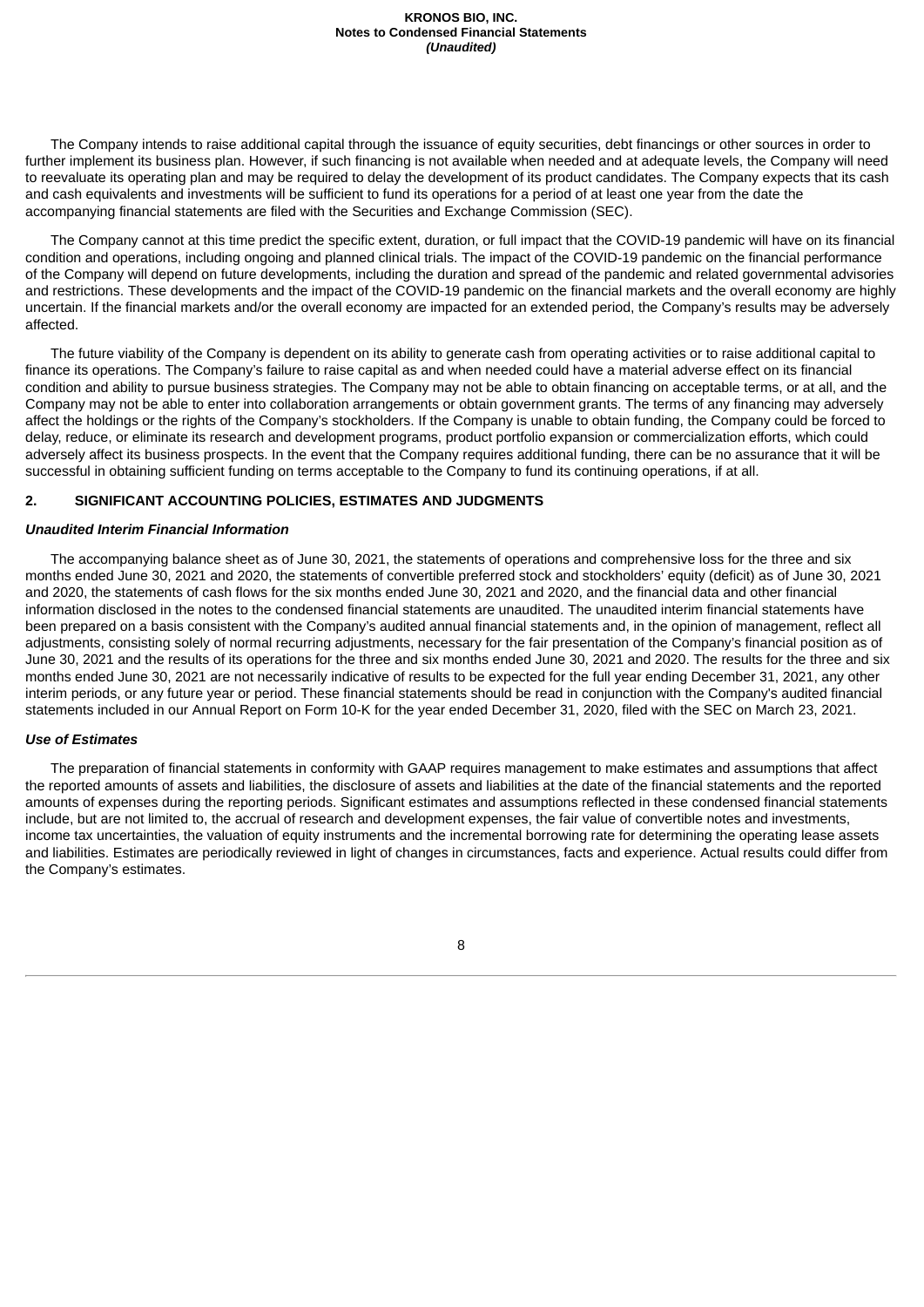The full extent to which the COVID-19 pandemic will directly or indirectly impact the Company's business, results of operations and financial condition, including expenses, clinical trials and research and development costs, will depend on future developments that are highly uncertain, including as a result of new information that may emerge concerning COVID-19 and the actions taken to contain or treat COVID-19, as well as the economic impact on local, regional, national and international markets.

# *Significant Accounting Policies*

There have been no significant changes to the accounting policies during the six months ended June 30, 2021, as compared to the significant accounting policies described in Note 2 of the "Notes to Financial Statements" of the Company's audited financial statements included in its Annual Report..

# *Recent Accounting Pronouncements Not Yet Adopted*

In May 2021, the FASB issued ASU No. 2021-04, *Earnings Per Share (Topic 260), Debt—Modifications and Extinguishments (Subtopic* 470-50). Compensation—Stock Compensation (Topic 718), and Derivatives and Hedging—Contracts in Entity's Own Equity (Subtopic 815-40): Issuer's Accounting for Certain Modifications or Exchanges of Freestanding Equity-Classified Written Call Options (a consensus of the *FASB Emerging Issues Task Force)*, which clarifies and reduces diversity in accounting for modifications or exchanges of freestanding equity-classified written call options (for example, warrants) that remain equity classified after modification or exchange. This guidance will be effective for the Company in the first quarter of 2022, and early adoption is permitted. The Company is currently evaluating the impact of the new guidance on its financial statements.

# **3. FAIR VALUE MEASUREMENTS**

The Company follows authoritative accounting guidance, which among other things, defines fair value, establishes a consistent framework for measuring fair value and expands disclosure for each major asset and liability category measured at fair value on either a recurring or nonrecurring basis. Fair value is an exit price, representing the amount that would be received to sell an asset or paid to transfer a liability in an orderly transaction between market participants. As such, fair value is a market-based measurement that should be determined based on assumptions that market participants would use in pricing an asset or liability.

The Company measures and reports its cash equivalents, investments, and convertible notes at fair value.

Money market funds are measured at fair value on a recurring basis using quoted prices and are classified as Level 1. Investments measured at fair value based on inputs other than quoted prices that are derived from observable market data are classified as Level 2.

Financial assets and liabilities subject to fair value measurements on a recurring basis and the level of inputs used in such measurements by major security type as of June 30, 2021 and December 31, 2020 were as follows:

|                          | June 30, 2021 |            |      |                          |                |                          |      |                   |  |  |  |  |
|--------------------------|---------------|------------|------|--------------------------|----------------|--------------------------|------|-------------------|--|--|--|--|
|                          |               | Level 1    |      | Level 2                  |                | Level 3                  |      | <b>Fair Value</b> |  |  |  |  |
|                          |               |            |      |                          | (in thousands) |                          |      |                   |  |  |  |  |
| <b>Financial Assets:</b> |               |            |      |                          |                |                          |      |                   |  |  |  |  |
| Money market funds       | \$            | 173,988 \$ |      | $\overline{\phantom{a}}$ | - \$           | $\qquad \qquad -$        | \$   | 173,988           |  |  |  |  |
| Certificates of deposit  |               |            |      |                          |                |                          |      |                   |  |  |  |  |
| Corporate bonds          |               |            |      | 87,240                   |                |                          |      | 87,240            |  |  |  |  |
| U.S. treasury securities |               | 150,165    |      |                          |                |                          |      | 150,165           |  |  |  |  |
| Total financial assets   | \$            | 324,153    | - \$ | 87,240 \$                |                | $\overline{\phantom{a}}$ | - \$ | 411,393           |  |  |  |  |
|                          |               |            |      |                          |                |                          |      |                   |  |  |  |  |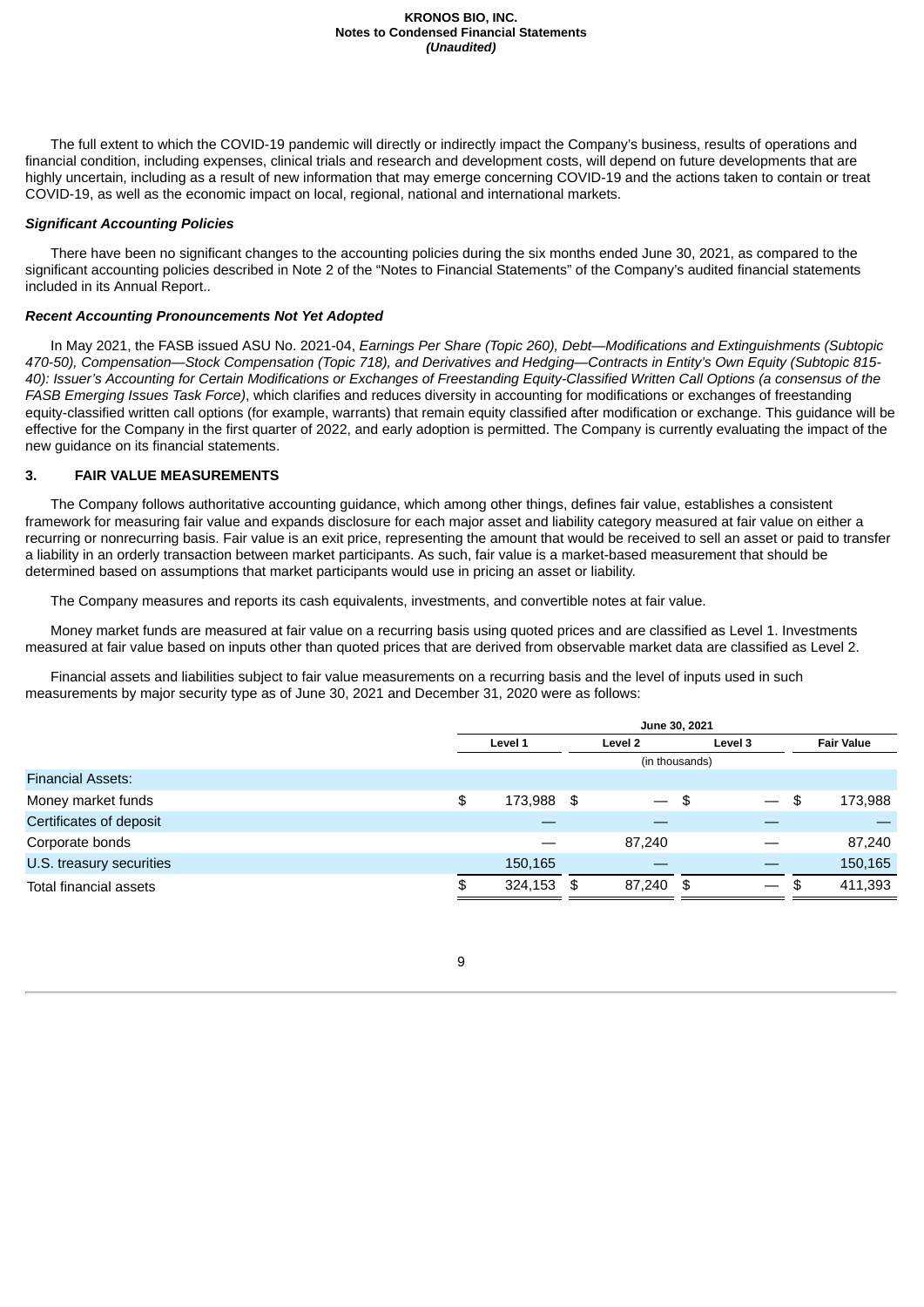|                          | December 31, 2020 |            |  |           |                |                               |      |                   |  |  |  |  |
|--------------------------|-------------------|------------|--|-----------|----------------|-------------------------------|------|-------------------|--|--|--|--|
|                          |                   | Level 1    |  | Level 2   |                | Level 3                       |      | <b>Fair Value</b> |  |  |  |  |
|                          |                   |            |  |           | (in thousands) |                               |      |                   |  |  |  |  |
| <b>Financial Assets:</b> |                   |            |  |           |                |                               |      |                   |  |  |  |  |
| Money market funds       | \$                | 114,184 \$ |  |           | \$             | $\overbrace{\phantom{aaaaa}}$ | \$   | 114,184           |  |  |  |  |
| Certificates of deposit  |                   | 1,229      |  |           |                |                               |      | 1,229             |  |  |  |  |
| Corporate bonds          |                   |            |  | 40,736    |                |                               |      | 40,736            |  |  |  |  |
| U.S. agency securities   |                   |            |  | 10,001    |                |                               |      | 10,001            |  |  |  |  |
| U.S. treasury securities |                   | 284,721    |  | __        |                |                               |      | 284,721           |  |  |  |  |
| Total financial assets   | \$.               | 400,134 \$ |  | 50,737 \$ |                | $\overline{\phantom{0}}$      | - \$ | 450,871           |  |  |  |  |

The carrying amounts of accounts payable and accrued expenses approximate their fair values due to their short-term maturities. The Company's Level 2 securities are valued using third-party pricing sources. The pricing services utilize industry standard valuation models, including both income- and market-based approaches, for which all significant inputs are observable, either directly or indirectly.

The Company did not have any financial assets or liabilities as of June 30, 2021 and December 31, 2020 that required Level 3 inputs.

# **4. INVESTMENTS**

The fair value and amortized cost of available-for-sale securities by major security type as of June 30, 2021 and December 31, 2020 were as follows:

|                                        | June 30, 2021         |            |                         |                |                          |     |                   |  |  |  |  |  |
|----------------------------------------|-----------------------|------------|-------------------------|----------------|--------------------------|-----|-------------------|--|--|--|--|--|
|                                        | <b>Amortized Cost</b> |            | <b>Unrealized Gains</b> |                | <b>Unrealized Losses</b> |     | <b>Fair Value</b> |  |  |  |  |  |
|                                        |                       |            |                         | (in thousands) |                          |     |                   |  |  |  |  |  |
| Money market funds                     | \$                    | 173,988 \$ | $\equiv$                | -\$            | $\frac{1}{2}$            | -\$ | 173,988           |  |  |  |  |  |
| Certificates of deposit                |                       |            |                         |                |                          |     |                   |  |  |  |  |  |
| Corporate bonds                        |                       | 87,241     | 11                      |                | (12)                     |     | 87,240            |  |  |  |  |  |
| U.S. agency securities                 |                       |            |                         |                |                          |     |                   |  |  |  |  |  |
| U.S. treasury securities               |                       | 150.158    | 9                       |                | (2)                      |     | 150,165           |  |  |  |  |  |
| Total cash equivalents and investments | \$                    | 411,387    | 20<br>\$                | - \$           | $(14)$ \$                |     | 411,393           |  |  |  |  |  |

|                                        | December 31, 2020     |            |                         |                          |                          |                   |     |                   |  |  |  |  |
|----------------------------------------|-----------------------|------------|-------------------------|--------------------------|--------------------------|-------------------|-----|-------------------|--|--|--|--|
|                                        | <b>Amortized Cost</b> |            | <b>Unrealized Gains</b> |                          | <b>Unrealized Losses</b> |                   |     | <b>Fair Value</b> |  |  |  |  |
|                                        |                       |            |                         |                          | (in thousands)           |                   |     |                   |  |  |  |  |
| Money market funds                     | \$                    | 114,184 \$ |                         | $\overline{\phantom{0}}$ | - \$                     | $\qquad \qquad -$ | -\$ | 114,184           |  |  |  |  |
| Certificates of deposit                |                       | 1,225      |                         | 4                        |                          |                   |     | 1,229             |  |  |  |  |
| Corporate bonds                        |                       | 40,743     |                         | 9                        |                          | (16)              |     | 40,736            |  |  |  |  |
| U.S. agency securities                 |                       | 9.999      |                         | 2                        |                          |                   |     | 10,001            |  |  |  |  |
| U.S. treasury securities               |                       | 284,739    |                         | 3                        |                          | (21)              |     | 284,721           |  |  |  |  |
| Total cash equivalents and investments | \$                    | 450,890    | \$                      | 18                       | - \$                     | (37)              | -\$ | 450,871           |  |  |  |  |

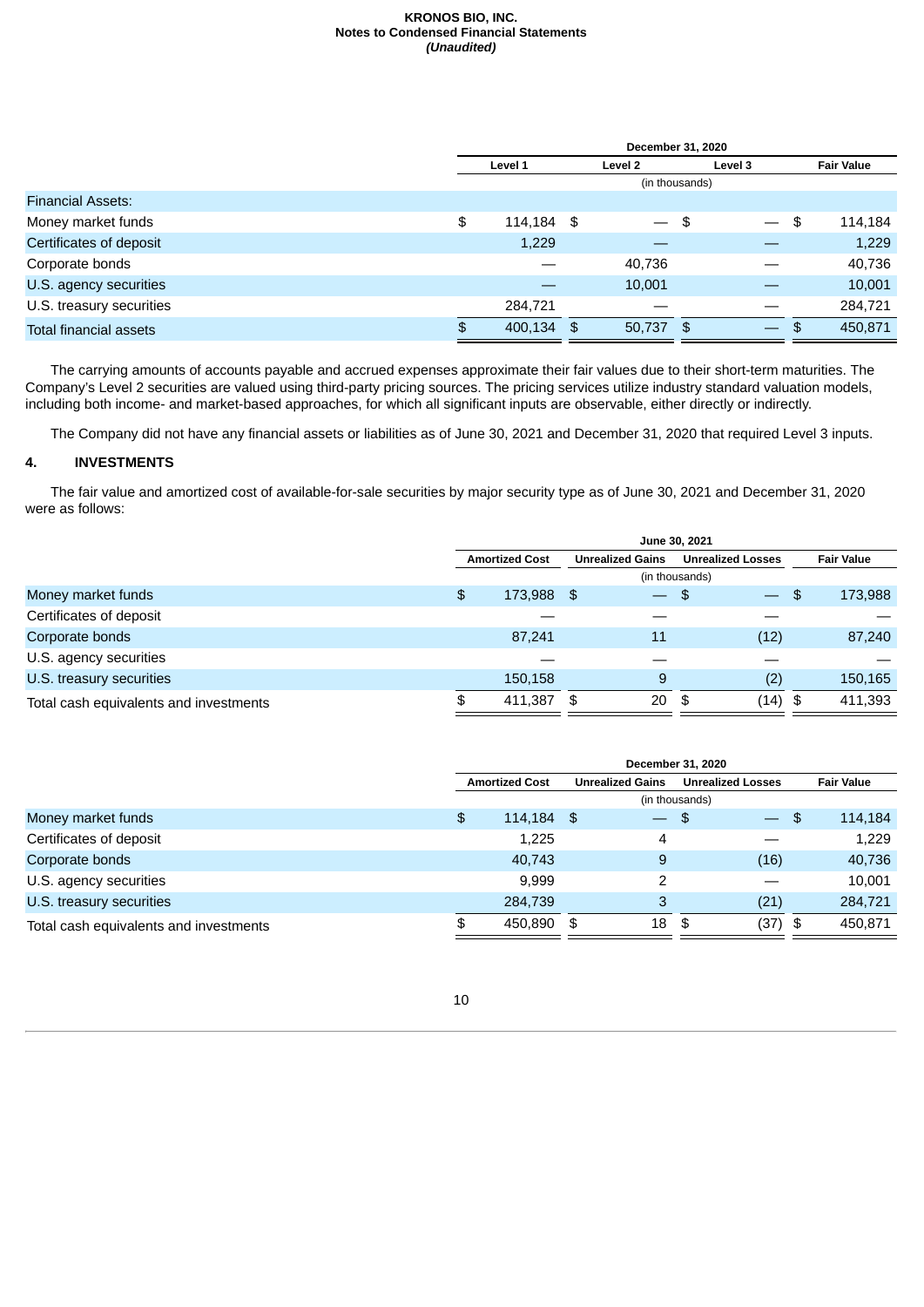These available-for-sale securities were classified on the Company's balance sheets as of June 30, 2021 and December 31, 2020 as:

|                                        | <b>Fair Value</b> |     |                   |  |  |  |
|----------------------------------------|-------------------|-----|-------------------|--|--|--|
|                                        | June 30, 2021     |     | December 31, 2020 |  |  |  |
|                                        | (in thousands)    |     |                   |  |  |  |
| Cash equivalents                       | \$<br>177.797     | -\$ | 236,818           |  |  |  |
| Short-term investments                 | 231.219           |     | 165,052           |  |  |  |
| Long-term investments                  | 2.377             |     | 49,001            |  |  |  |
| Total cash equivalents and investments | \$<br>411,393     | \$  | 450,871           |  |  |  |

The fair values of available-for-sale securities by contractual maturity as of June 30, 2021 and December 31, 2020 were as follows:

|                                               | June 30, 2021  |      | December 31, 2020 |
|-----------------------------------------------|----------------|------|-------------------|
|                                               | (in thousands) |      |                   |
| Due in 1 year or less                         | 235.028        | ∣ \$ | 287,686           |
| Due in 1 to 2 years                           | 2.377          |      | 49.001            |
| Instruments not due at a single maturity date | 173.988        |      | 114.184           |
| Total cash equivalents and investments        | 411.393        |      | 450.871           |

As of June 30, 2021 and December 31, 2020, the remaining contractual maturities of available-for-sale securities were less than two years, respectively. There have been no significant realized losses on available-for-sale securities for any of the periods presented in the accompanying financial statements. Based on the Company's review of its available-for-sale securities, the Company believes that it had no other-than-temporary impairments on these securities as of June 30, 2021 and December 31, 2020 because the Company does not intend to sell these securities nor does it believe that it will be required to sell these securities before the recovery of their amortized cost basis. Gross realized gains and gross realized losses were immaterial for any of the periods presented in the accompanying financial statements.

As of June 30, 2021 and December 31, 2020, unrealized losses on available-for-sale investments are not attributed to credit risk. The Company believes that an allowance for credit losses is unnecessary because the unrealized losses on certain of the Company's marketable securities are due to market factors.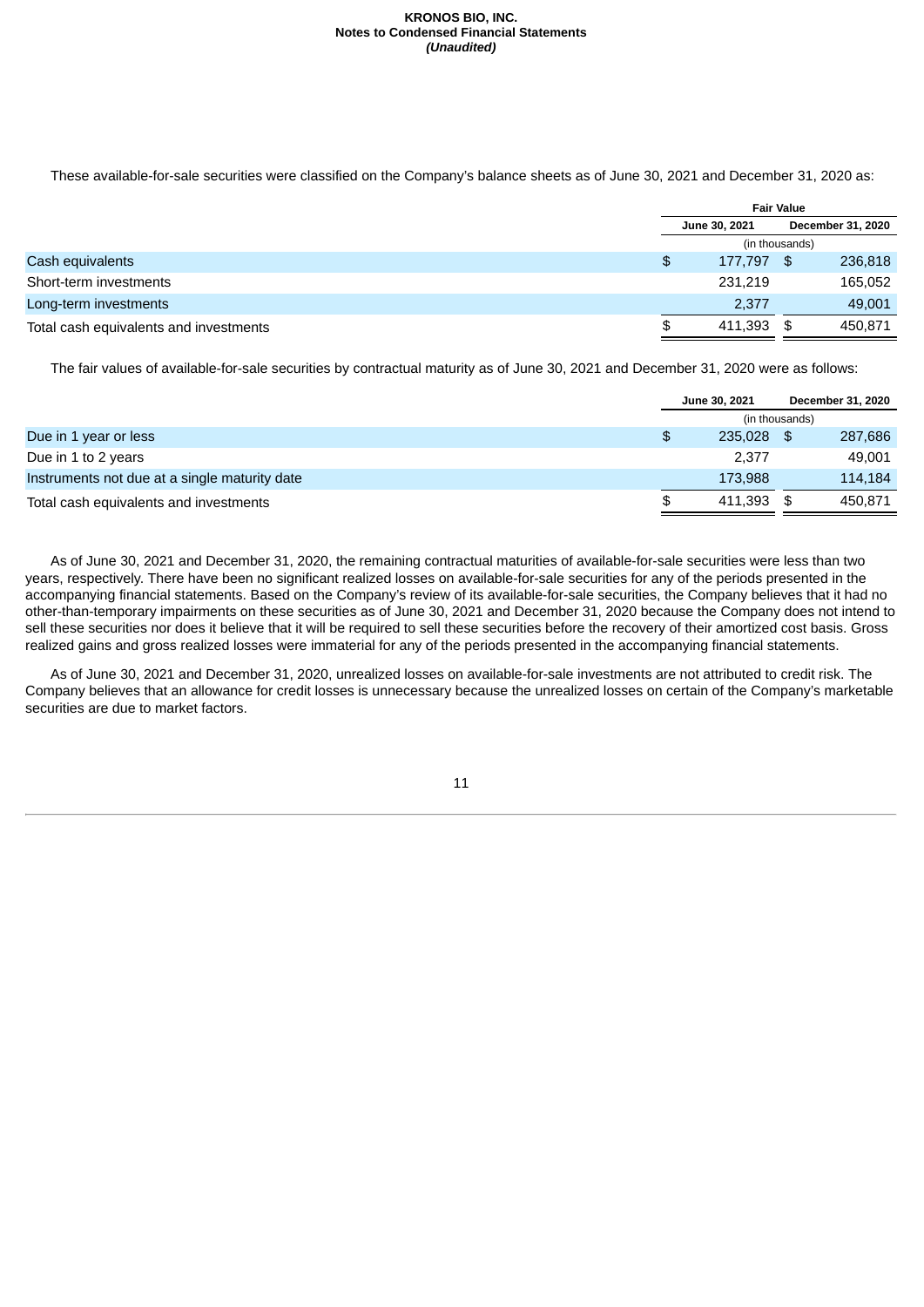# **5. PREPAID EXPENSES AND OTHER CURRENT ASSETS**

Prepaid expenses and other current assets consisted of the following as of June 30, 2021 and December 31, 2020:

|                                                                | June 30, 2021 |                |      | December 31, 2020 |
|----------------------------------------------------------------|---------------|----------------|------|-------------------|
|                                                                |               | (in thousands) |      |                   |
| Accrued interest on short-term available-for-sale securities   | \$            | 1,224          | - \$ | 612               |
| Prepaid equipment service contracts                            |               | 379            |      | 383               |
| Prepaid external research and development and outside services |               | 3.693          |      | 1,889             |
| Prepaid software                                               |               | 641            |      | 736               |
| <b>Prepaid insurance</b>                                       |               | 1.025          |      | 2,881             |
| Prepaid rent and other                                         |               | 464            |      | 240               |
| Total prepaid expenses and other current assets                | \$            | 7.426          | - \$ | 6,741             |

# **6. PROPERTY AND EQUIPMENT, NET**

Property and equipment, net consisted of the following as of June 30, 2021 and December 31, 2020:

|                                                 | June 30, 2021 |                |      | December 31, 2020 |
|-------------------------------------------------|---------------|----------------|------|-------------------|
|                                                 |               | (in thousands) |      |                   |
| Property and equipment:                         |               |                |      |                   |
| Lab equipment                                   | \$            | 7.296          | - SS | 5,619             |
| Leasehold improvements                          |               | 9,229          |      | 8,957             |
| Furniture and fixtures                          |               | 588            |      | 216               |
| Finance lease on R&D equipment                  |               |                |      | 139               |
| Computer equipment                              |               | 47             |      |                   |
| Total property and equipment                    |               | 17,160         |      | 14,931            |
| Less: Accumulated depreciation and amortization |               | (2, 193)       |      | (1,285)           |
| Total property and equipment, net               | \$            | 14,967         | -\$  | 13,646            |

Depreciation and amortization expense was \$0.5 million and \$0.1 million for the three months ended June 30, 2021 and 2020, respectively, and \$0.9 million and \$0.3 million for the six months ended June 30, 2021 and 2020, respectively. Computer equipment has a useful life of 3 years.

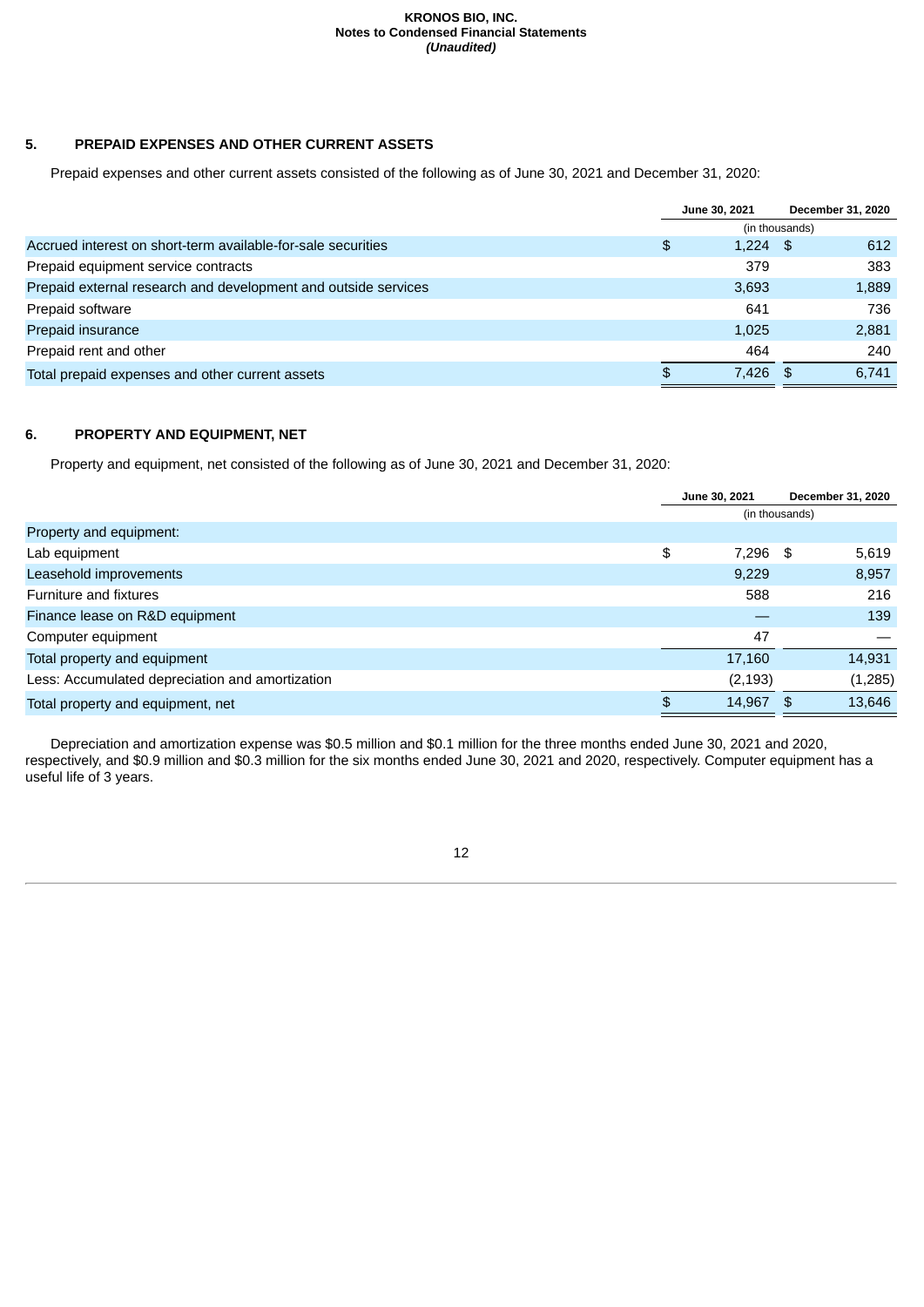# **7. ACCRUED EXPENSES AND CURRENT PORTION OF OTHER LIABILITIES**

Accrued expenses consisted of the following as of June 30, 2021 and December 31, 2020:

|                                   | June 30, 2021 |                |      | December 31, 2020 |
|-----------------------------------|---------------|----------------|------|-------------------|
|                                   |               | (in thousands) |      |                   |
| Accrued compensation              | \$            | 1,766          | - \$ | 2,274             |
| Accrued taxes                     |               | 146            |      | 558               |
| External research and development |               | 3,475          |      | 1,017             |
| Accrued outside services          |               | 937            |      |                   |
| Accrued leasehold improvements    |               |                |      | 927               |
| Other accrued expenses            |               | 192            |      | 198               |
| Total accrued expenses            | \$            | 6,516          | - \$ | 4,974             |

Current portion of other liabilities consist of the following as of June 30, 2021 and December 31, 2020:

| June 30, 2021 | December 31, 2020 |
|---------------|-------------------|
|               | (in thousands)    |
|               | -51               |
| 2.087         | 2.174             |
|               | 216               |
| 2.087         | 2.395             |
|               |                   |

# **8. STOCK-BASED COMPENSATION**

# *2020 Equity Incentive Plan*

In October 2020, the Company adopted its 2020 Equity Incentive Plan (the 2020 Plan) which replaced the 2017 Equity Incentive Plan (Prior Plan) upon completion of the IPO. The 2020 Plan provides for the grant of incentive stock options or nonqualified stock options, stock appreciation rights, restricted stock awards, restricted stock units, performance awards and other forms of awards to employees, directors, and consultants of the Company. The number of shares of common stock reserved for issuance under the 2020 Plan will automatically increase each year for a period of ten years, beginning in 2021 and continuing through 2030, in an amount equal to (1) 5.0% of the total numbers of shares of the Company's common stock outstanding on December 31 of the immediately preceding year, or (2) a lesser number of shares determined by the Board of Directors no later than December 31 of the immediately preceding year. As of June 30, 2021, the maximum number of shares of common stock that may be issued was 14,739,827 shares.

The Company recognizes the impact of forfeitures on stock-based compensation expense as forfeitures occur. The Company applies the straight-line method of expense recognition to all awards with only service-based vesting conditions. Vesting periods are determined at the discretion of the Board of Directors. Stock options typically vest over four years. The maximum contractual term is 10 years.

As of June 30, 2021, there were 4,939,993 shares reserved by the Company under the 2020 Plan for the future issuance of equity awards.

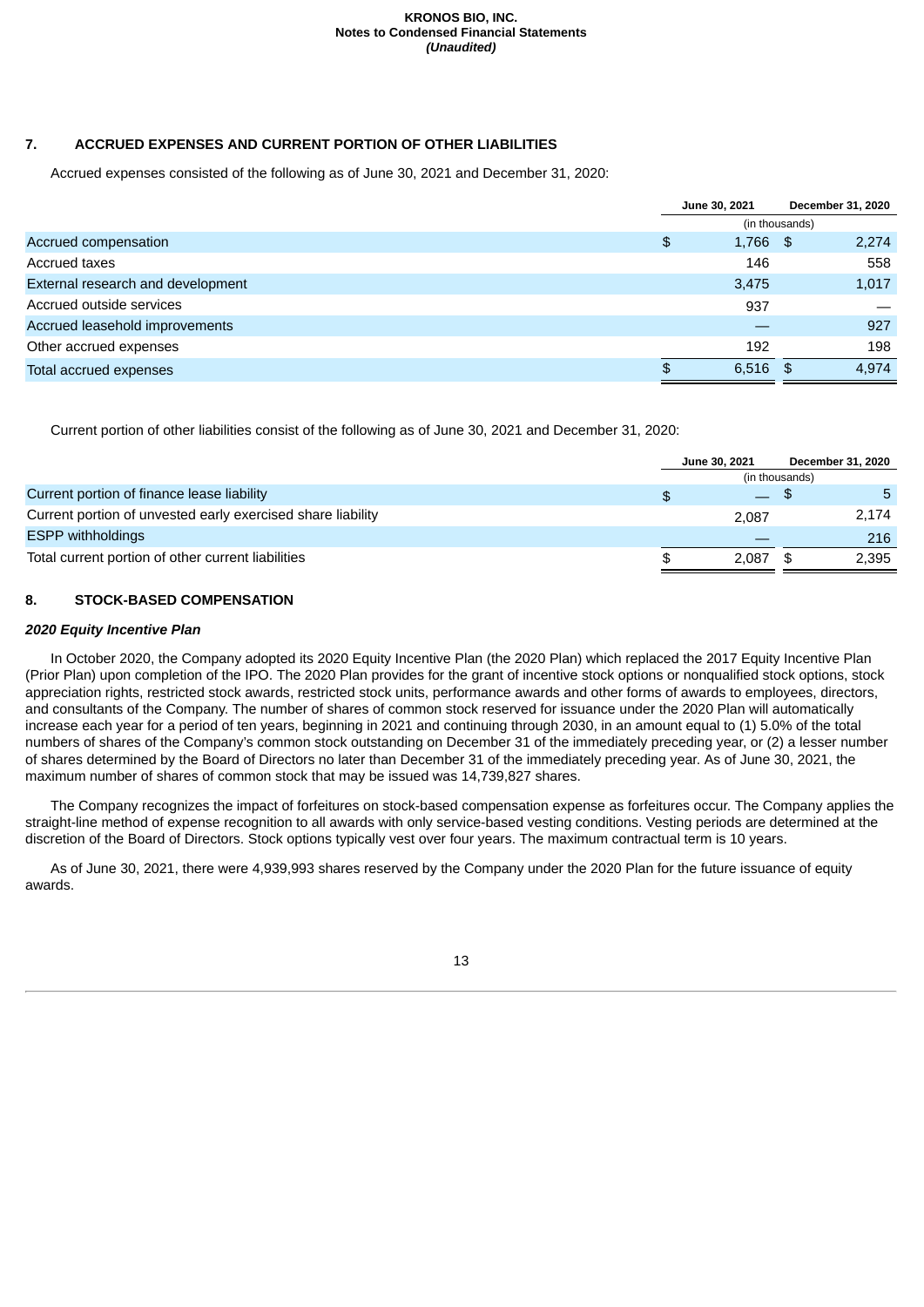# *Stock Options*

Stock option activity under the 2020 Plan as of June 30, 2021 is summarized as follows:

|                            | Number of<br><b>Weighted-Average</b><br><b>Exercise Price</b><br><b>Options</b> |             | Remaining<br><b>Contractual Term</b> |                | <b>Weighted-Average</b> |  |
|----------------------------|---------------------------------------------------------------------------------|-------------|--------------------------------------|----------------|-------------------------|--|
|                            |                                                                                 |             | (in years)                           | (in thousands) |                         |  |
| Balance, December 31, 2020 | 6,251,159                                                                       | 8.95<br>\$  |                                      |                |                         |  |
| Granted                    | 1,290,370                                                                       | 27.54       |                                      |                |                         |  |
| <b>Forfeited</b>           | (61, 972)                                                                       | 16.92       |                                      |                |                         |  |
| Exercised                  | (581,069)                                                                       | 2.09        |                                      |                |                         |  |
| Balance, June 30, 2021     | 6,898,488                                                                       | 12.94<br>\$ | $9.00 \text{ }$ \$                   | 88.595         |                         |  |

The aggregate intrinsic values of options outstanding, exercisable, vested and expected to vest were calculated as the difference between the exercise price of the options and the closing price of the Company's common stock on the Nasdaq Global Select Market on June 30, 2021. There was no future tax benefit related to options exercised, as the Company had accumulated net operating losses as of June 30, 2021 and December 31, 2020.

The weighted-average grant-date fair value per share of stock options granted, using the Black-Scholes option pricing model, was \$19.69 during the six months ended June 30, 2021.

As of June 30, 2021 and December 31, 2020, there was \$54.3 million and \$36.3 million of unrecognized stock-based compensation related to stock options, respectively, which is expected to be recognized over a weighted-average period of 3.27 and 3.70 years, respectively.

# *2020 Employee Stock Purchase Plan*

In October 2020, the Company adopted its 2020 Employee Stock Purchase Plan (ESPP), which initially reserved 688,000 shares of the Company's common stock for employee purchase under terms and provisions established by the Board of Directors. The number of shares of our common stock reserved for issuance under the ESPP automatically increases in 2021 and continuing through 2030, by the lesser of (i) 1.0% of the total number of shares of common stock outstanding on December 31 of the immediately preceding year, and (ii) 1,376,000 shares, except before the date of any increase, the Board of Directors may determine that such increase will be less than the amount set forth in clauses (i) and (ii). The Company issued and sold 50,569 shares of common stock during the three and six months ended June 30, 2021 under the ESPP. The Company has 1,197,766 shares reserved for future issuance as of June 30, 2021.

# *Restricted Stock*

Restricted stock awards and units as of June 30, 2021 are summarized as follows:

|                                             | <b>Number of Restricted</b><br><b>Stock</b> |      | <b>Weighted-Average Grant</b><br>Date Fair Value | Weighted-Average Remaining<br><b>Vesting Life</b> | <b>Aggregate Intrinsic</b><br>Value |
|---------------------------------------------|---------------------------------------------|------|--------------------------------------------------|---------------------------------------------------|-------------------------------------|
|                                             |                                             |      |                                                  | (in years)                                        | (in thousands)                      |
| Unvested, December 31, 2020                 | 810,197                                     | - \$ | 22.26                                            |                                                   |                                     |
| Granted - restricted stock awards and units | 339,430                                     |      | 29.32                                            |                                                   |                                     |
| Vested and converted to shares              | (53, 805)                                   |      | 0.05                                             |                                                   |                                     |
| Forfeited                                   | (9,776)                                     |      | 29.83                                            |                                                   |                                     |
| Unvested, June 30, 2021                     | 1,086,046 \$                                |      | 25.50                                            | $2.49$ \$                                         | 26.011                              |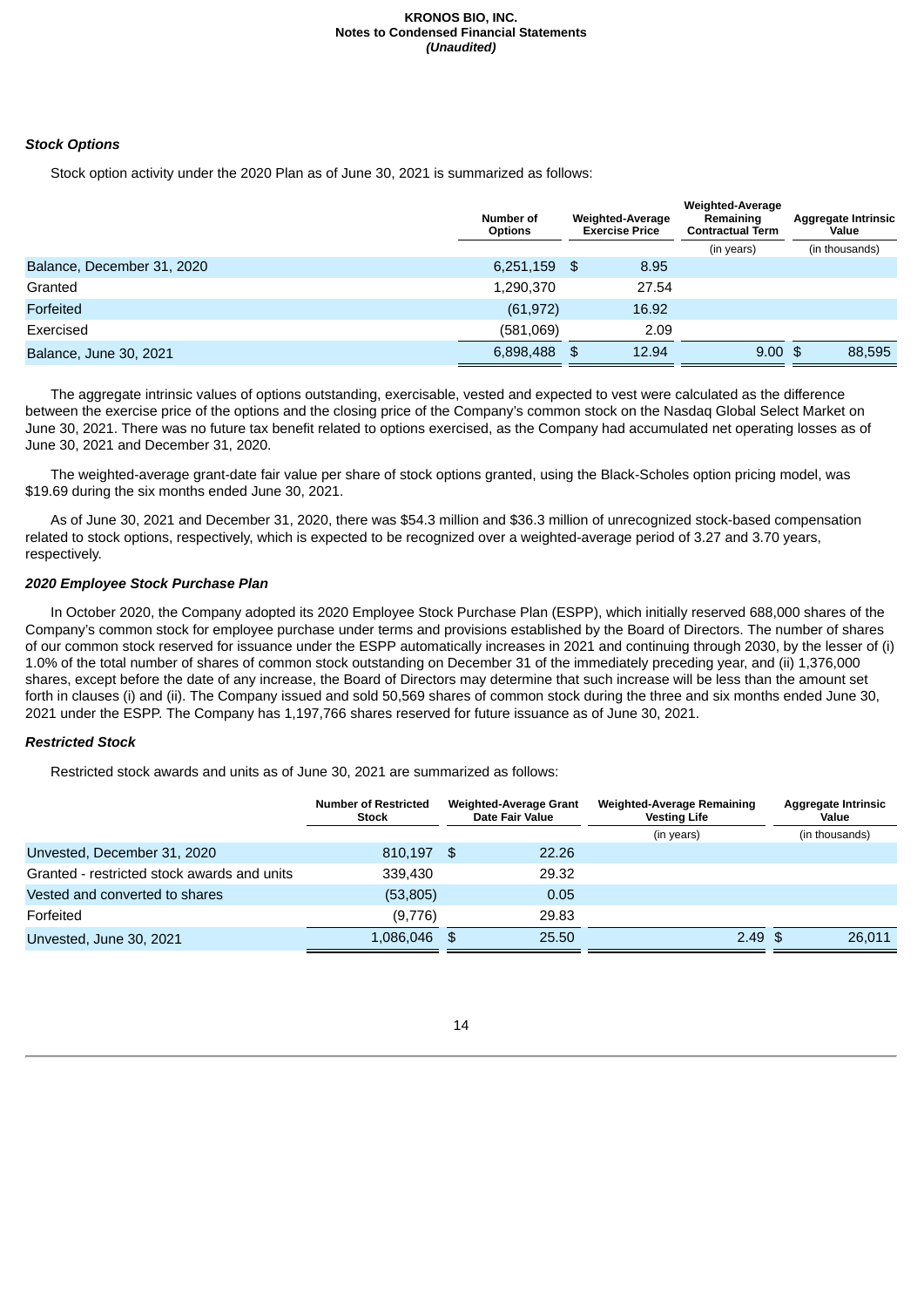As of June 30, 2021, there was \$22.7 million of unrecognized stock-based compensation related to RSUs, which is expected to be recognized over a weighted average period of 2.51 years.

As of June 30, 2021, there was \$0.4 million of unrecognized stock-based compensation related to RSAs, which is expected to be recognized over a weighted average period of 3.08 years.

# *Stock-Based Compensation Summary*

Total stock-based compensation expense related to stock options, restricted stock units, restricted stock awards and the employee stock purchase plan for the three and six months ended June 30, 2021 and 2020 as follows:

|                                        | Three months ended June 30, |                |      |     | Six months ended June 30, |        |  |     |
|----------------------------------------|-----------------------------|----------------|------|-----|---------------------------|--------|--|-----|
|                                        |                             | 2021           | 2020 |     |                           | 2021   |  |     |
|                                        |                             | (in thousands) |      |     | (in thousands)            |        |  |     |
| Research and development expenses      | \$                          | 3.473          |      | 164 | - \$                      | 6,027  |  | 295 |
| General and administrative expenses    |                             | 2.959          |      | 129 |                           | 5.643  |  | 186 |
| Total stock-based compensation expense | \$                          | 6.432          |      | 293 |                           | 11,670 |  | 481 |

# *Early Exercised Options*

The Company allows certain of its employees and its consultants to exercise options granted under the Prior Plan prior to vesting. The shares related to early exercised stock options are subject to the Company's lapsing repurchase right upon termination of employment or service on the Board of Directors at the lesser of the original purchase price or fair market value at the time of repurchase. In order to vest, the holders are required to provide continued service to the Company. The early exercise by an employee or consultant of a stock option is not considered to be a substantive exercise for accounting purposes, and therefore the payment received by the employer for the exercise price is recognized as a liability. For accounting purposes, unvested early exercised shares are not considered issued and outstanding and therefore not reflected as issued and outstanding in the accompanying balance sheets or the accompanying statements of convertible preferred stock and stockholders' equity (deficit) until the awards vest.

The deposits received are initially recorded in current portion of other liabilities and other noncurrent liabilities for the noncurrent portion. The liabilities are reclassified to common stock and paid-in capital as the repurchase right lapses. At June 30, 2021 and December 31, 2020, there was \$2.1 million and \$2.2 million recorded in current portion of other liabilities, and \$1.7 million and \$2.5 million recorded in other noncurrent liabilities, respectively, related to shares held by employees and nonemployees that were subject to repurchase.

# **9. INCOME TAXES**

The Company did not record any income tax expense for the three and six months ended June 30, 2021 and 2020. The Company has incurred net operating losses for all the periods presented and has not reflected any benefit of such net operating loss carryforwards in the accompanying financial statements. The Company has recorded a full valuation allowance against all of its deferred tax assets as it is not more likely than not that such assets will be realized in the near future.

It is the Company's policy to record penalties and interest related to income taxes as a component of income tax expense. The Company has not recorded any interest or penalties related to income taxes during the three and six months ended June 30, 2021 and 2020. The Company has not identified any new uncertain tax positions as of June 30, 2021. Unrecognized tax benefits are not expected to change during the next 12 months. The reversal of the unrecognized tax benefits would not affect the effective tax rate. The Company is subject to examination by U.S. federal and state tax authorities for all years since its inception.

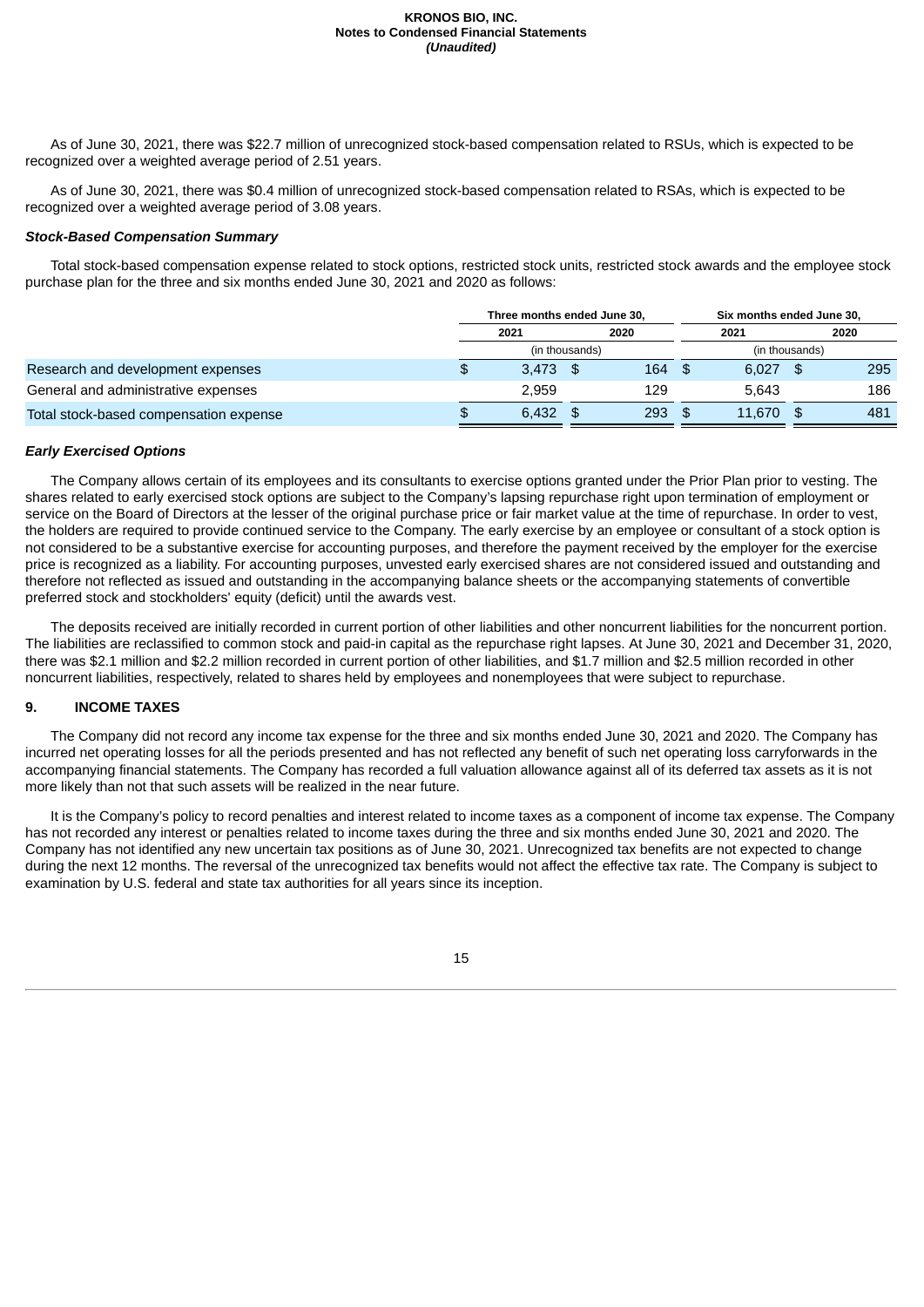# **10. NET LOSS PER SHARE**

The following table summarizes the computation of basic and diluted net loss per share of the Company for the three and six months ended June 30, 2021 and 2020:

|                                                              | Three months ended June 30.                            |               |      |              | Six months ended June 30.                              |                |  |           |  |
|--------------------------------------------------------------|--------------------------------------------------------|---------------|------|--------------|--------------------------------------------------------|----------------|--|-----------|--|
|                                                              | 2021<br>2020                                           |               | 2021 |              | 2020                                                   |                |  |           |  |
|                                                              | (in thousands, except share and per share)<br>amounts) |               |      |              | (in thousands, except share and per share)<br>amounts) |                |  |           |  |
| Net loss                                                     |                                                        | $(29,055)$ \$ |      | $(8,579)$ \$ |                                                        | $(55, 141)$ \$ |  | (15, 574) |  |
| Weighted-average common stock outstanding, basic and diluted |                                                        | 54.506.195    |      | 5.833.946    |                                                        | 54.330.402     |  | 5,764,389 |  |
| Net loss per share, basic and diluted                        | \$                                                     | $(0.53)$ \$   |      | $(1.47)$ \$  |                                                        | $(1.01)$ \$    |  | (2.70)    |  |

The Company's potentially dilutive securities, which include options to purchase shares of the Company's common stock and restricted stock subject to future vesting, have been excluded from the computation of diluted net loss per share as the effect would be to reduce the net loss per share. Therefore, the weighted-average number of shares of common stock outstanding used to calculate both basic and diluted net loss per share is the same. The Company excluded the following potential shares of common stock, presented based on amounts outstanding at each stated period end, from the computation of diluted net loss per share for the periods indicated because including them would have had an anti-dilutive effect:

|                                                                    | June 30, 2021 | June 30, 2020 |
|--------------------------------------------------------------------|---------------|---------------|
| Stock options to purchase common stock                             | 5,619,311     | 2,236,460     |
| Early exercised stock options subject to future vesting            | 1,279,177     | 1,286,008     |
| Restricted stock awards subject to future vesting                  | 190.975       | 161.415       |
| Restricted stock units subject to future vesting                   | 895.071       |               |
| Convertible preferred stock                                        |               | 22,687,625    |
| Expected shares to be purchased under Employee Stock Purchase Plan | 81,361        |               |
| <b>Total</b>                                                       | 8,065,895     | 26.371.508    |

# **11. COMMITMENTS AND CONTINGENCIES**

# *Asset Purchase Agreement*

In July 2020, the Company entered into an asset purchase agreement (Gilead Asset Purchase Agreement) with Gilead Sciences, Inc. (Gilead), pursuant to which the Company acquired certain assets from Gilead related to entospletinib (ENTO) and lanraplenib (LANRA), and patents and other intellectual property covering or related to the development, manufacture and commercialization of ENTO and LANRA.

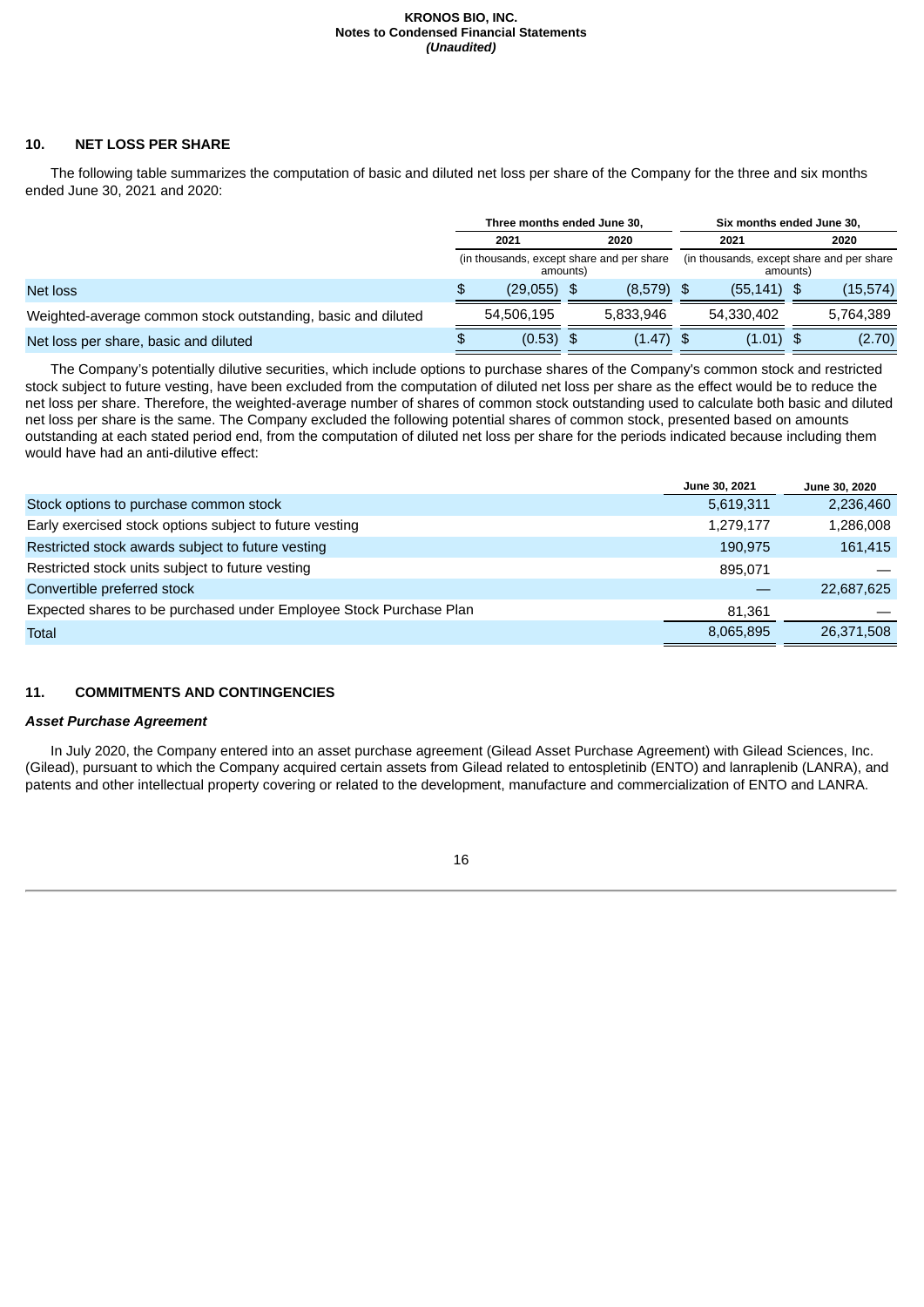In consideration for such assets, on the date of the Gilead Asset Purchase Agreement, the Company made a \$3.0 million upfront cash payment and issued a \$3.0 million principal amount convertible promissory note to Gilead (Gilead Note). The Company also made a \$0.7 million payment to reimburse Gilead for certain liabilities assumed by the Company pursuant to the Gilead Asset Purchase Agreement. In addition, the Company is required to make milestone payments upon successful achievement of certain regulatory and sales milestones for ENTO, LANRA and other selective spleen tyrosine kinase inhibitor compounds covered by the patent rights acquired pursuant to the Gilead Asset Purchase Agreement and developed by the Company as a back-up to ENTO or LANRA (Other Compounds). Upon initiation of the Company's planned registrational Phase 3 clinical trial of ENTO in combination with induction chemotherapy in acute myeloid leukemia patients with NPM1 mutations, the Company will be required to pay a milestone to Gilead of \$29.0 million, and upon successful completion of certain other regulatory milestones in the United States, European Union and United Kingdom for ENTO, LANRA and any Other Compounds, across up to two distinct indications, the Company will be required to pay to Gilead an aggregate total of \$51.3 million. Upon achieving certain thresholds for the aggregate annual net sales of ENTO, LANRA and any Other Compounds combined, the Company would owe to Gilead potential milestone payments totaling \$115.0 million.

Gilead is also eligible to receive (i) tiered marginal royalties ranging from the very low-teens to high-teens on annual worldwide net sales of ENTO, (ii) tiered marginal royalties ranging from high-single digits to the mid-teens on annual worldwide net sales of LANRA and (iii) tiered marginal royalties ranging from low single digits to mid-single digits on annual worldwide net sales of any Other Compounds. The royalties in the foregoing clauses are subject to reduction, on a country-by-country basis, for products not covered by certain claims within the assigned patents, for generic entry and, in the case of ENTO and LANRA, for any royalties paid for future licenses of third party intellectual property required to develop or commercialize ENTO or LANRA. The Company's royalty obligation with respect to a given product in a given country begins upon the first commercial sale of such product in such country and ends on the latest of (i) expiration of the last claim of a defined set of the assigned patent rights covering such product in such country; (ii) loss of exclusive data or marketing rights to such product in such country; or (iii) 10 years from the first commercial sale of such product in such country.

Under the Gilead Asset Purchase Agreement, the Company is required to use commercially reasonable efforts to develop, obtain regulatory approval for and commercialize either ENTO or LANRA.

The Gilead Note settled upon the completion of the Company's IPO in October 2020.

### *Purchase Commitments*

In the normal course of business, the Company enters into contracts with CROs for preclinical studies and other vendors for other services and products for operating purposes. These agreements generally provide for termination or cancellation, other than for costs already incurred.

# *Contingencies*

In the normal course of business, the Company enters into contracts and agreements that contain a variety of representations and warranties and provide for general indemnifications. The Company's exposure under these agreements is unknown, because it involves claims that may be made against the Company in the future, but have not yet been made. The Company accrues a liability for such matters when it is probable that future expenditures will be made and such expenditures can be reasonably estimated.

### *Indemnification*

In accordance with the Company's amended and restated certificate of incorporation and amended and restated bylaws, the Company has indemnification obligations to its officers and directors for certain events or occurrences, subject to certain limits, while they are serving in such capacity. There have been no claims to date, and the Company has a directors and officers liability insurance policy that may enable it to recover a portion of any amounts paid for future claims.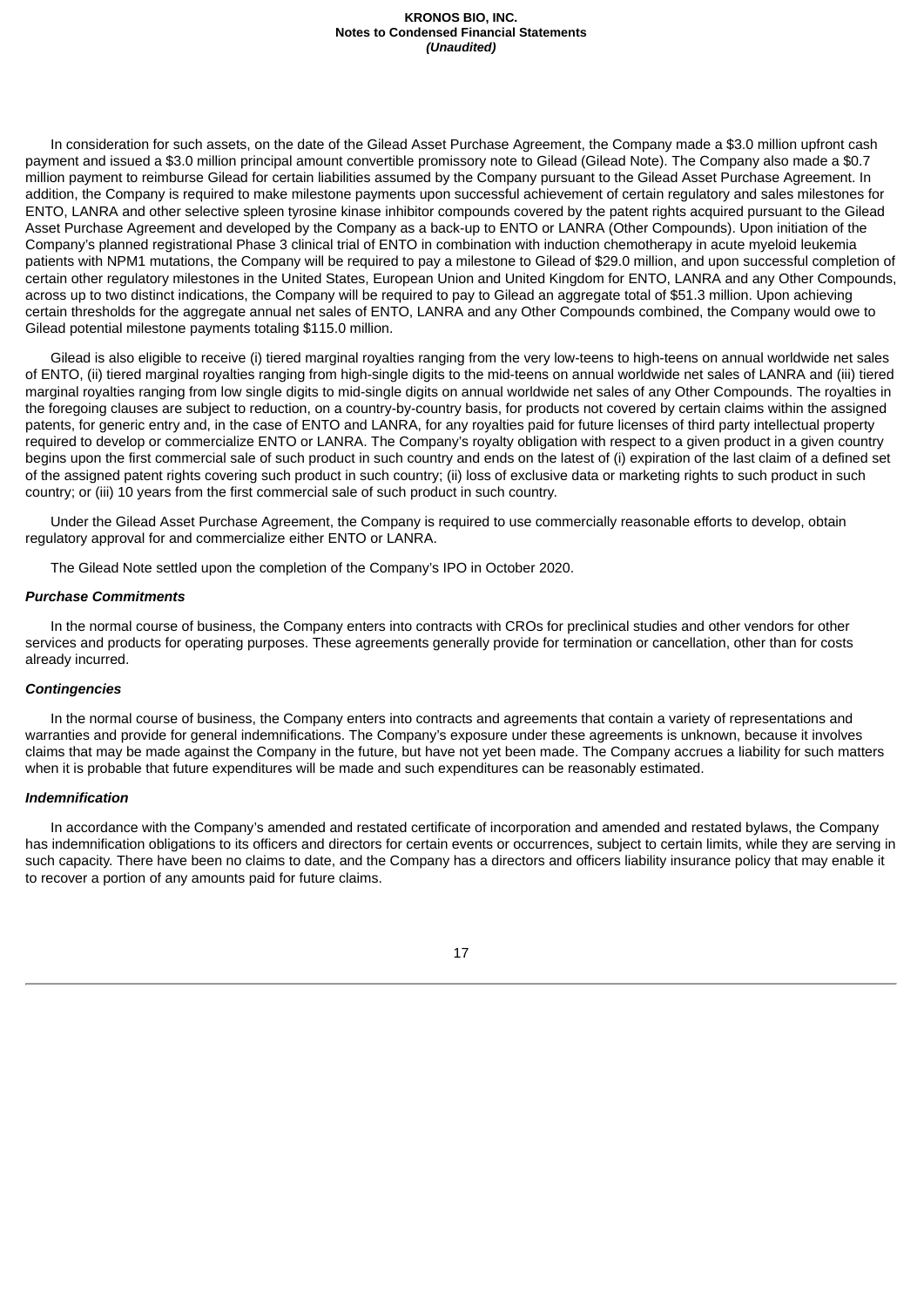# **12. LEASES**

In November 2020, the Company entered into a lease termination for its lab space in Cambridge, Massachusetts to terminate the lease as of January 31, 2021, rather than May 31, 2021. The cost for early termination was a payment of \$0.1 million. The Company accounted for this change in lease term as a modification of the originally amended lease. As a result of the modification, the operating right-of-use asset and lease liability were remeasured as of the modification date. As of June 30, 2021, there was no remaining lease liability or right-of-use asset related to this lease.

In March 2020, the Company entered into an 11-year lease agreement to move its research and development operations from 21 Erie Street, Cambridge, Massachusetts, to a 40,514 square-feet facility at 301 Binney Street, Cambridge, Massachusetts (Cambridge facility). The lease commenced on February 28, 2020 with an initial annual base rent of \$4.1 million. The initial rent payment was paid as of September 30, 2020, with rent payments escalating 3.0% annually after the initial 12 payments. As discussed in Note 2, the Company executed a letter of credit for \$2.0 million in connection with the lease. The lease includes \$3.7 million in certain tenant improvement allowances, which the Company included in its calculation of the right-of-use asset in the lease at commencement. As of June 30, 2021, \$3.7 million in improvement costs incurred by the Company were reimbursed by the lessor and are now included within the total lease liability. In connection with the lease, the Company recognized an operating lease right-of-use asset of \$24.3 million and \$25.1 million and an aggregate lease liability of \$30.1 million and \$30.1 million on the June 30, 2021 and December 31, 2020 balance sheets, respectively. The remaining lease term is 9 years and 8 months, and the estimated incremental borrowing rate is 8.50%.

In July 2018, the Company entered into a lease agreement for a 4,661 square-foot office space to be used for general and administrative activities in San Mateo, California. The lease commenced on August 1, 2018 and had a 37-month initial term expiring on August 31, 2021. The lease also contained an option for the Company to extend the lease upon its initial expiration. In connection with the lease, the Company made a one-time cash security deposit in the amount of \$28,000. In May 2020, the Company amended its agreement to extend the lease for its office in San Mateo, California through April 2025. The initial annual base rent was \$0.3 million, and such amount was to increase by 3% annually on each anniversary of the commencement date. As of June 30, 2021, there was no remaining lease liability or right-of-use asset related to this lease. The operating lease right-of-use asset and aggregate lease liability for this suite were \$1.1 million and \$1.1 million, respectively, as of December 31, 2020.

In July 2020, the Company expanded to an adjacent suite in the San Mateo, California office space, which was treated as a separate lease for accounting purposes. The additional space was approximately 3,414 square feet and was similarly to be used for general and administrative activities. The lease commenced on July 1, 2020 and had an initial expiration date of April 30, 2025. In connection with the additional space leased, the Company made a one-time additional cash security deposit in the amount of \$25,000. The initial annual base rent for the expansion was \$0.2 million, and such amount will increase by 3% annually on each anniversary of the commencement date. In connection with the lease of the 3,414 square foot suite, as of June 30, 2021, there was no remaining lease liability or right-of-use asset related to this lease. The operating lease right-of-use asset and aggregate lease liability for this suite were \$0.8 million and \$0.8 million, respectively, as of December 31, 2020.

In February 2021, the Company entered into a new lease agreement for its office space in San Mateo, California to move from its current suites, totaling 8,075 square-feet, to a larger suite totaling 17,340 square-feet, and relocated in the third quarter of 2021. The Company accounted for this change in lease term of the original suites as a modification of the originally amended lease. As a result of the modification, the operating right-of-use asset and lease liability were remeasured as of the modification date.

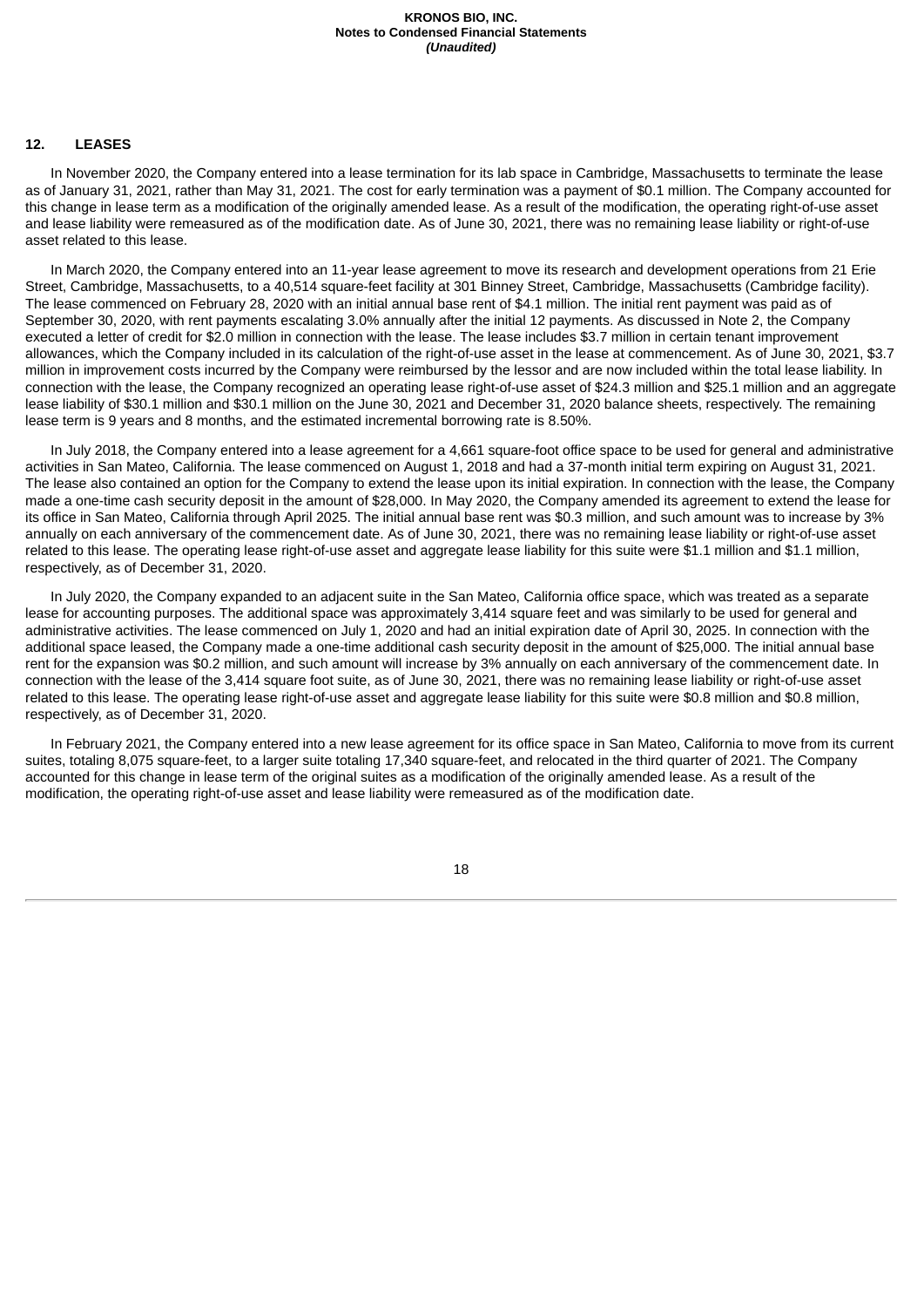The new 17,340 square foot suite will be treated as a separate lease for accounting purposes. The initial annual base rent for the new space will be \$1.2 million, and such amount will increase by 3% annually on each anniversary of the new premises commencement date. In connection with the larger space leased, the Company has also made an additional one-time cash security deposit in the amount of \$59,000. The new lease commenced in April 2021 and the new lease agreement extends the termination date from April 30, 2025 to August 31, 2026. In connection with the lease, the Company recognized an operating lease right-of-use asset of \$3.6 million and an aggregate lease liability of \$3.9 million as of June 30, 2021. The Company did not recognize any right-of-use asset or aggregate lease liability as of December 31, 2020. The remaining lease term is 5 years, and the estimated incremental borrowing rate is 11.18%.

The following table summarizes the presentation of the Company's operating leases in its balance sheets as of June 30, 2021 and December 31, 2020:

| <b>Balance Sheet Caption</b>                   | June 30, 2021 |        | December 31, 2020 |        |
|------------------------------------------------|---------------|--------|-------------------|--------|
|                                                |               |        | (in thousands)    |        |
| Assets:                                        |               |        |                   |        |
| Operating lease assets                         | \$            | 27.957 | - SS              | 27.322 |
| Liabilities:                                   |               |        |                   |        |
| Current portion of operating lease liabilities | \$            | 1.133  | - SS              | 937    |
| Noncurrent operating lease liabilities         |               | 32,843 |                   | 31,120 |
| Total operating lease liabilities              | <b>C</b><br>Ъ | 33.976 | \$.               | 32,057 |

The following table summarizes the effect of finance lease costs in the Company's statements of operations and comprehensive loss for the three and six months ended June 30, 2021 and 2020:

| <b>Statement of Operations and</b><br><b>Comprehensive Loss Caption</b> | Three months ended June 30, |      |      |      |                | Six months ended June 30, |      |      |  |  |
|-------------------------------------------------------------------------|-----------------------------|------|------|------|----------------|---------------------------|------|------|--|--|
|                                                                         |                             | 2021 | 2020 |      |                | 2021                      |      | 2020 |  |  |
|                                                                         | (in thousands)              |      |      |      | (in thousands) |                           |      |      |  |  |
| Research and development                                                | \$.                         |      |      | 5S   |                | 3                         | - \$ | 10   |  |  |
| Interest expense, net                                                   |                             |      |      |      |                |                           |      |      |  |  |
| Total finance lease cost                                                | \$.                         |      |      | 5 \$ |                | 3                         | - \$ |      |  |  |

The following table summarizes the effect of operating lease costs in the Company's statements of operations and comprehensive loss for the three and six months ended June 30, 2021 and 2020:

| <b>Statement of Operations and</b><br><b>Comprehensive Loss Caption</b> |      | Three months ended June 30, |                | Six months ended June 30, |  |                |   |       |  |
|-------------------------------------------------------------------------|------|-----------------------------|----------------|---------------------------|--|----------------|---|-------|--|
|                                                                         | 2021 |                             |                | 2020                      |  | 2021           |   | 2020  |  |
|                                                                         |      |                             | (in thousands) |                           |  | (in thousands) |   |       |  |
| Research and development                                                | \$   | 767                         | \$             | $1.190$ \$                |  | 1.775          | 8 | 1,446 |  |
| General and administrative                                              |      | 613                         |                | 338                       |  | 989            |   | 501   |  |
| Total operating lease cost                                              | \$   | 1.380                       | \$             | $1.528$ \$                |  | 2.764          |   | 1,947 |  |

The Company made cash payments of \$1.2 million, \$2.3 million, \$0.5 million and \$0.6 million under the lease agreements during the three and six months ended June 30, 2021 and 2020, respectively.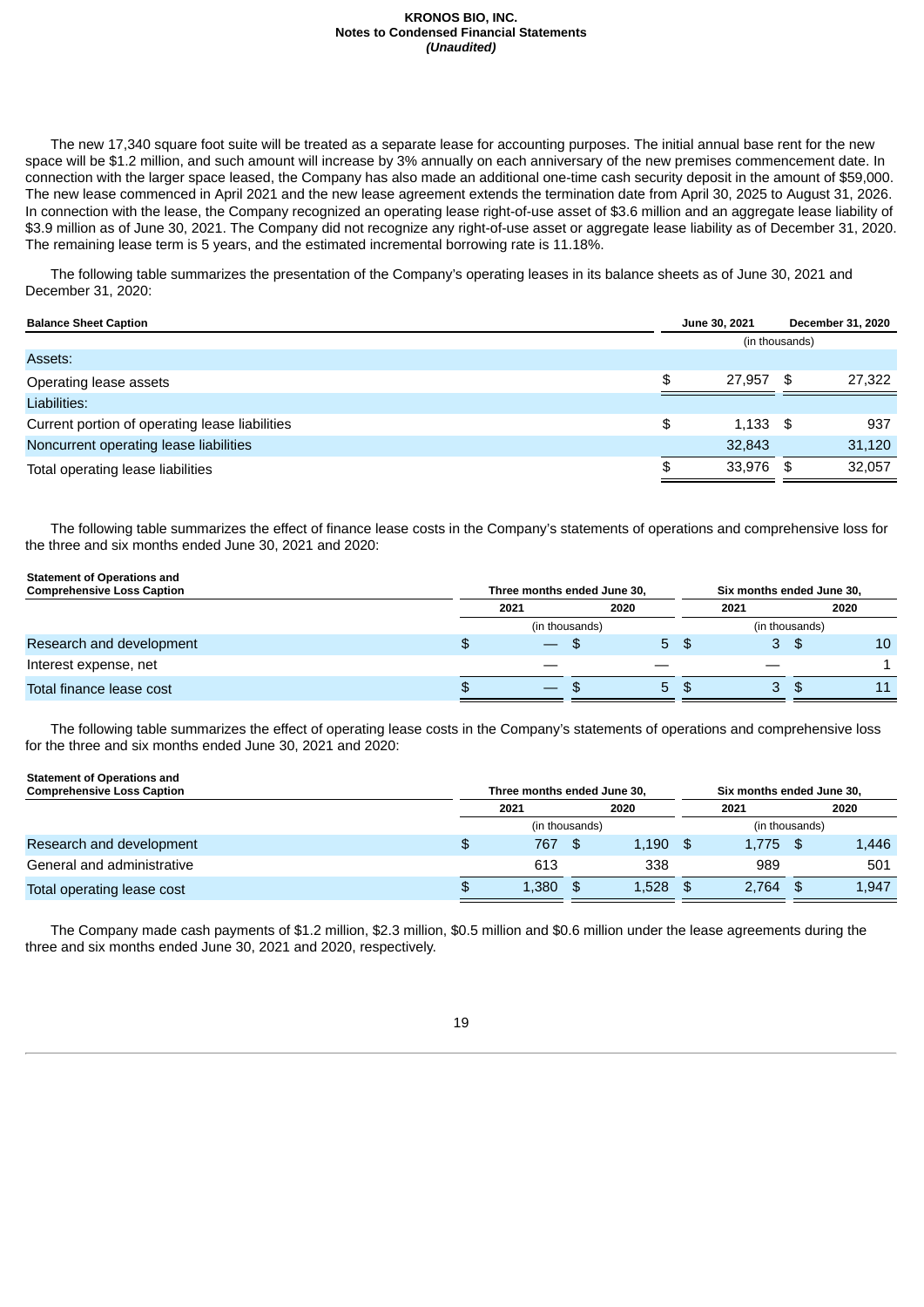The undiscounted future non-cancellable lease payments under the Company's operating leases as of June 30, 2021 for the next five years and thereafter is expected to be as follows:

| Period Ending December 31,                   | Amount         |
|----------------------------------------------|----------------|
|                                              | (in thousands) |
| Remaining six months of 2021                 | \$<br>2,055    |
| 2022                                         | 5,020          |
| 2023                                         | 5,581          |
| 2024                                         | 5,749          |
| 2025 and thereafter                          | 32,625         |
| Total undiscounted lease payments            | 51,030         |
| Less: Present value adjustment               | (17,054)       |
| Less: Tenant improvement allowance           |                |
| Present value of operating lease liabilities | \$<br>33,976   |

# **13. RELATED PARTIES**

On December 1, 2017, the Company entered into a three-year services agreement with Two River Consulting, LLC (Two River) to provide various clinical development, operational, managerial, accounting and financial, and administrative services to the Company. Arie Belldegrun, M.D., FACS, the Chairman of the Board of Directors, is the Chairman of Two River. Mr. Joshua Kazam and Mr. David Tanen, each a director of the Company, are each partners of Two River. Mr. Tanen additionally serves as our Corporate Secretary. Mr. Christopher Wilfong, a strategic advisor to the Company, is an Operating Partner of Two River and Mr. Sean Algeo, serving as the Company's Financial Consultant, is the Chief Financial Officer of Two River. During the three and six months ended June 30, 2021 and 2020, the Company incurred expense of \$0.1 million, \$0.3 million, \$0.3 million and \$0.5 million respectively, for these services.

Some of the Company's expenses are periodically paid by Two River. The Company reimburses Two River for these expenses and no interest is charged on the outstanding balance. These reimbursable expenses were not material for the three and six months ended June 30, 2021 and 2020, respectively. As of June 30, 2021 and December 31, 2020, the Company had payables to Two River of \$37,000 and \$182,000, respectively.

<span id="page-19-0"></span>In 2019, the Company entered into a consulting agreement with Bellco Capital, LLC (Bellco) to provide various executive services to the Company. Arie Belldegrun, M.D., FACS, the Chairman of the Board of Directors, is the Chairman of Bellco. Rebecka Belldegrun, M.D., who served as a director of the Company through January 25, 2021, is the President and Chief Executive Officer of Bellco. During the three and six months ended June 30, 2021 and 2020, the Company incurred expense of \$6,300, \$6,300, \$12,600 and \$12,600, respectively, for these services.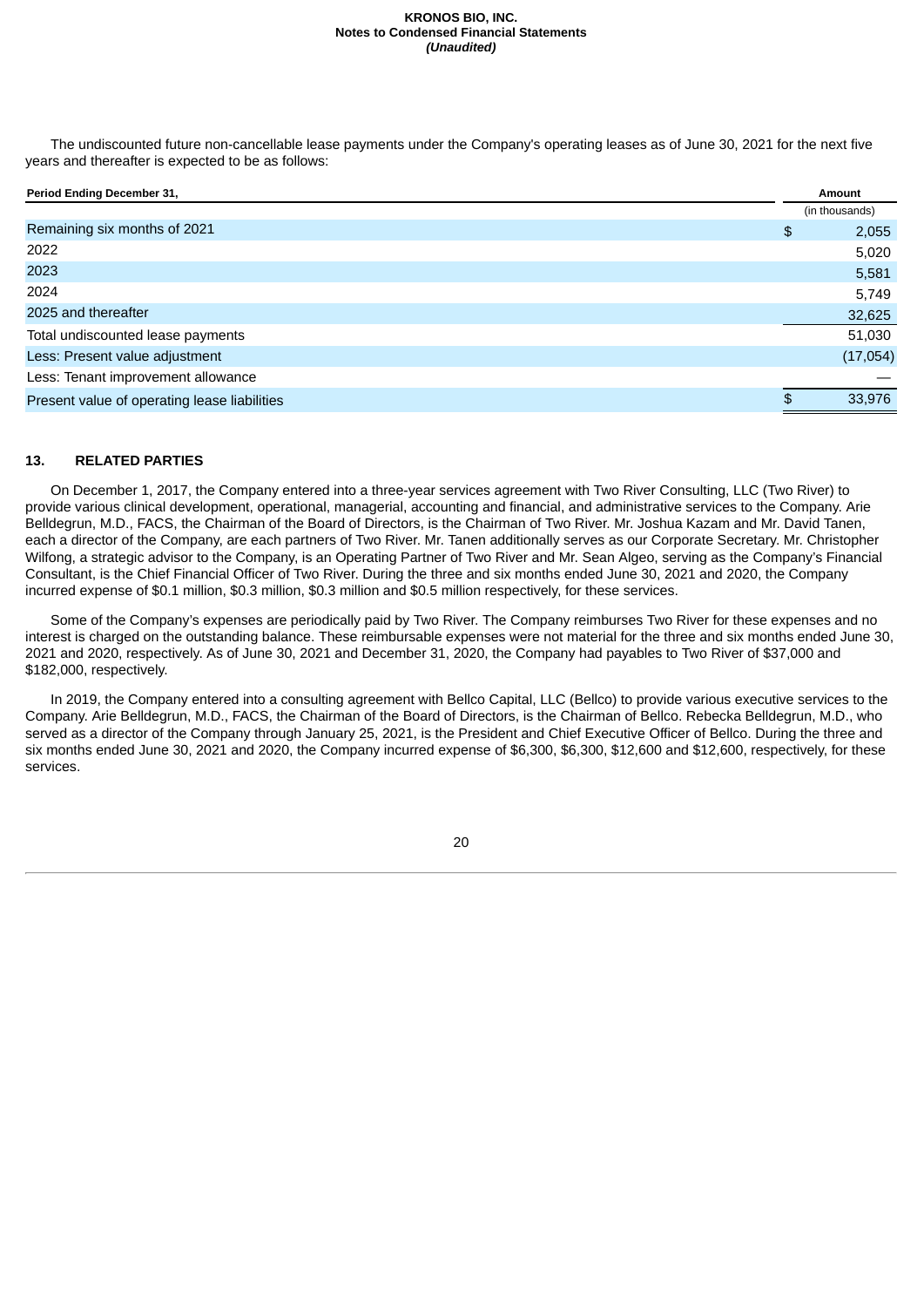# **ITEM 2. MANAGEMENT'S DISCUSSION AND ANALYSIS OF FINANCIAL CONDITION AND RESULTS OF OPERATIONS**

The following discussion and analysis of our financial condition and results of operations should be read together with the condensed financial statements and related notes included in Item 1 of Part I of this Quarterly Report on Form 10-Q and with the audited financial statements and related notes as of and for the fiscal year ended December 31, 2020 included in our Annual Report on Form 10-K, as filed *with the SEC on March 23, 2021.*

### *Forward Looking Statements*

This discussion and other parts of this Quarterly Report on Form 10-Q contain forward-looking statements that involve risks and uncertainties, such as statements of our plans, objectives, expectations, and intentions. In some cases, you could identify forward-looking statements by terminology such as "anticipate," "believe," "continue," "could," "estimate," "expect," "intend," "may," "plan," "potentially," "predict," "should," "will," or the negative of these terms or similar expressions. As a result of many factors, including those factors set forth under "Risk Factors" included in Item 1A of Part II of this Quarterly Report on Form 10-Q, our actual results could differ materially from the results described in or implied by the forward-looking statements contained in the following discussion and analysis.

In addition, statements that "we believe" and similar statements reflect our beliefs and opinions on the relevant subject. These statements are based upon information available to us as of the date of this Ouarterly Report on Form 10-O, and while we believe such information forms a reasonable basis for such statements, such information may be limited or incomplete, and our statements should not be read to indicate that we have conducted an exhaustive inquiry into, or review of, all potentially available relevant information. These *statements are inherently uncertain and investors are cautioned not to unduly rely upon these statements.*

### **Overview**

We are a clinical-stage biopharmaceutical company dedicated to the discovery and development of novel cancer therapeutics designed to transform patient outcomes through a precision medicine strategy by targeting dysregulated transcription. Our proprietary product engine focuses on dysregulated transcription factors and the transcriptional regulatory networks (TRNs) that drive their oncogenic activity.

Our lead product candidate, entospletinib (ENTO), which we acquired from Gilead Sciences (Gilead) in July 2020, is an orally administered, selective SYK inhibitor that has been tested in more than 200 AML patients. Our expertise in TRN biology allowed us to recognize SYK as a critical node in the HOX/MEIS TRN, and this acquisition accelerated our pipeline to late clinical stage. Based on clinical results in a biomarker-defined subset of patients and based on the discussion and guidance from our recent End-of-Phase 2 meeting with the FDA, we intend to proceed as planned with our registrational Phase 3 clinical trial of ENTO using measurable residual disease (MRD) negative complete response (CR) as the primary endpoint in support of accelerated approval. We plan to initiate our Phase 3 clinical trial in the second half of 2021, with MRD negative CR data expected in the second half of 2023. We plan to have similar discussions regarding use of this surrogate primary endpoint with the European Medicines Agency later in 2021. In addition, we are developing KB-0742, which is designed to be an orally bioavailable inhibitor of CDK9 with a differentiated selectivity profile, for the treatment of MYC-amplified solid tumors. The FDA cleared our IND for KB-0742 in December 2020. In February 2021, the first patient was dosed in our Phase 1/2 clinical trial of KB-0742 in patients with advanced solid tumors. We plan to report initial data from this trial in the fourth quarter of 2021, with an initial data readout from the expansion cohorts of the trial anticipated in 2022. Additionally, we plan to initiate two separate Phase 1/2 clinical trials for lanraplenib (LANRA). We plan to initiate the first of these trials, studying LANRA in combination with gilteritinib in patients with relapsed/refractory FLT3-mutated AML in the fourth quarter of 2021, with an initial data readout anticipated in the second half of 2022. We plan to initiate the second of these trials, studying LANRA in combination with venetoclax/azacytidine in patients with newly-diagnosed NPM1-mutated and/or FLT3-mutated AML who are older than 75 years old or are not eligible for intensive induction chemotherapy in the first half of 2022, with an initial data readout anticipated in the first half of 2023. In addition, we are leveraging our product engine to drive multiple oncology discovery programs targeting dysregulated transcription factors and their associated TRNs.

The following chart summarizes the current stages of our development programs including our lead product candidate, ENTO, as well as LANRA and KB-0742, and our next anticipated milestones.

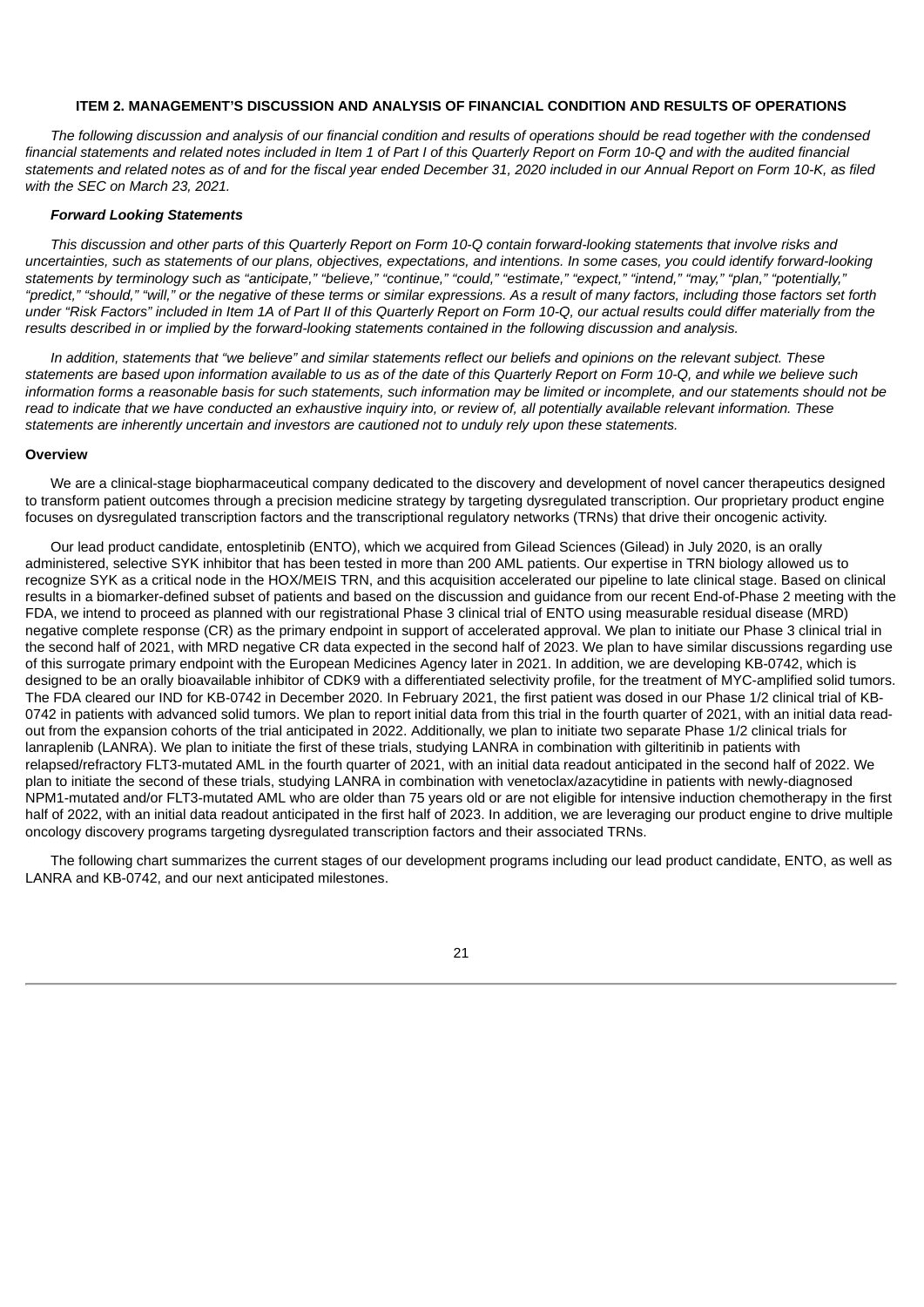#### Target/Product<br>Candidate Phase 3<br>Trial Phase 1 Phase 2 **IND-Enabling Studies** Discovery Next Anticipated Milestones Tria Trial **SYK Inhibitor** . 2H 2021: Initiate NPM1 mt AML registrational ENTO Phase 3 trial in combination with 7+3<br>for fit NPM1 mt AML e fit NPM1 AM Phase 3 clinical trial<br>• H2 2023: Topline data readout of Phase 3 registrational trial LANRA<br>R/R FLT3 AML • 4Q 2021: Initiate FLT3 mt AML Phase 1/2 clinical trial<br>• 2H 2022: Initial data readout of safety, PK/PD data Phase 1/2 trial in combination with<br>gilteritinib for FLT3 mt AML • 1H 2022: Initiate NPM1 or FLT3 mt AML Phase 1/2 LANRA Phase 1/2 trial in combination v LANRA<br>Frontline unfit NPM1<br>AML ven/aza for newly-diagnosed unfit NF<br>or FLT3 mt AML clinical trial<br>• 1H 2023: Initial data readout of safety, PK/PD data CDK9 Inhibitor KB-0742 • Q4 2021: Topline data readout of safety. PK and PD **KB-0742**<br>MYC-amplifie<br>transcriptiona<br>addicted tum se 1/2 trial in MYC-amplified data from Phase 1/2 clinical trial dose escalation cohorts<br>2022: Initial data readout of Phase 1/2 clinical trial expansion cohorts Other MYB, AR, IRF4. • IND submission from one of these programs expected in **ASCI 1 MYC** 2H 2022 or 1H 2023

# Advancing a robust pipeline of targeted oncology programs

We also are executing on robust discovery programs across multiple TRNs, which focus on four cancer types where dysregulated transcription plays a central role: hematologic malignancies, prostate cancer, MYC-driven cancers, and small cell/neuroendocrine cancers. We anticipate submitting an IND for a drug candidate arising from one of these programs in the second half of 2022 or the first half of 2023, although we may not be successful in identifying product candidates that can selectively modulate the specific oncogenic TRNs associated with such programs.

The current COVID-19 pandemic has presented substantial public health and economic challenges around the world. We cannot at this time predict the specific extent, duration or impact that COVID-19 will have on our financial condition and operations, including ongoing research activities, ongoing and planned clinical trials and our financial results. While we are currently continuing to prepare to initiate clinical trials in 2021, COVID-19 precautions may directly or indirectly impact their timelines and interrupt clinical enrollment.

Since inception, we have had significant operating losses, primarily from costs incurred in connection with research and development activities and general and administrative costs associated with our operations. Our net loss was \$29.1 million and \$8.6 million for the three months ended June 30, 2021 and 2020, respectively. As of June 30, 2021, we had an accumulated deficit of \$167.0 million. As of June 30, 2021, we had \$419.3 million of cash, cash equivalents and investments. In October 2020, we completed an initial public offering (IPO) of our common stock. As a result of the IPO, we received approximately \$263.7 million in net proceeds, after deducting underwriting discounts and commissions and offering expenses. Our primary use of cash is to fund operating expenses, which consist primarily of research and development expenditures and, to a lesser extent, general and administrative expenditures. We expect to continue to incur net losses for the foreseeable future, and we expect our research and development expenses, general and administrative expenses, and capital expenditures will continue to increase.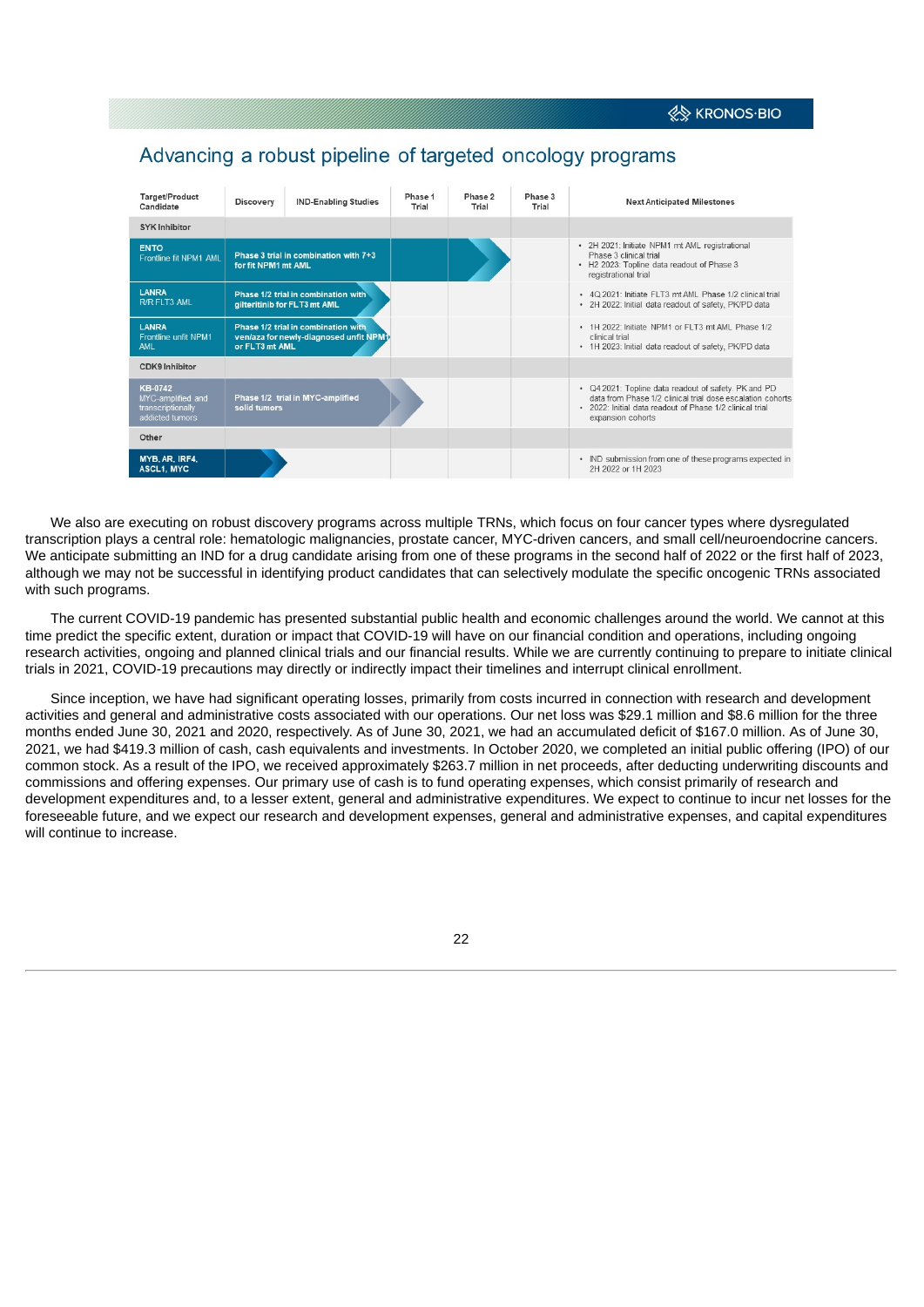### **Strategic Agreements**

### *Gilead Asset Purchase Agreement*

In July 2020, we entered into an asset purchase agreement with Gilead (Gilead Asset Purchase Agreement), pursuant to which we acquired certain assets from Gilead related to ENTO and LANRA, and patents and other intellectual property covering or related to the development, manufacture and commercialization of ENTO and LANRA.

In consideration for such assets, on the date of the Gilead Asset Purchase Agreement, we made a \$3.0 million upfront cash payment and issued a \$3.0 million principal amount convertible promissory note to Gilead (Gilead Note). We also made a \$0.7 million payment to reimburse Gilead for certain liabilities we assumed pursuant to the Gilead Asset Purchase Agreement. In addition, we are required to make milestone payments upon successful achievement of certain regulatory and sales milestones for ENTO, LANRA and other SYK inhibitor compounds covered by the patent rights acquired pursuant to the Gilead Asset Purchase Agreement and developed by us as a back-up to ENTO or LANRA (Other Compounds). Upon initiation of our planned registrational Phase 3 clinical trial of ENTO in combination with IC in AML patients with NPM1 mutations, we will be required to pay a milestone to Gilead of \$29.0 million, and upon successful completion of certain other regulatory milestones in the United States, European Union and United Kingdom for ENTO, LANRA and any Other Compounds, across up to two distinct indications, we will be required to pay to Gilead an aggregate total of \$51.3 million. Upon achieving certain thresholds for the aggregate annual net sales of ENTO, LANRA and any Other Compounds combined, we would owe to Gilead potential milestone payments totaling \$115.0 million.

Gilead is also eligible to receive (i) tiered marginal royalties ranging from the very low-teens to high-teens on annual worldwide net sales of ENTO, (ii) tiered marginal royalties ranging from high-single digits to the mid-teens on annual worldwide net sales of LANRA and (iii) tiered marginal royalties ranging from the low single digits to mid-single digits on annual worldwide net sales of any Other Compounds. The royalties in the foregoing clauses are subject to reduction, on a country-by-country basis, for products not covered by certain claims within the assigned patents, for generic entry and, in the case of ENTO and LANRA, for any royalties paid for future licenses of third party intellectual property required to develop or commercialize ENTO or LANRA. Our royalty obligation with respect to a given product in a given country begins upon the first commercial sale of such product in such country and ends on the latest of (i) expiration of the last claim of a defined set of the assigned patent rights covering such product in such country; (ii) loss of exclusive data or marketing rights to such product in such country; or (iii) 10 years from the first commercial sale of such product in such country.

Under the Gilead Asset Purchase Agreement, we are required to use commercially reasonable efforts to develop, obtain regulatory approval for and commercialize either ENTO or LANRA.

### *Harvard License Agreement*

In January 2018, we entered into a license agreement with President and Fellows of Harvard College (Harvard), pursuant to which Harvard granted us a non-exclusive, worldwide, royalty-free license to certain intellectual property for the purpose of commercializing products relating to our SMM platform. We paid a one-time license fee in the amount of \$10,000 on the date of the agreement and an annual license maintenance fee of \$20,000 on each of the first two anniversaries. We are required to pay \$25,000 on each subsequent anniversary until the last to expire of any valid claim included in the licensed patents.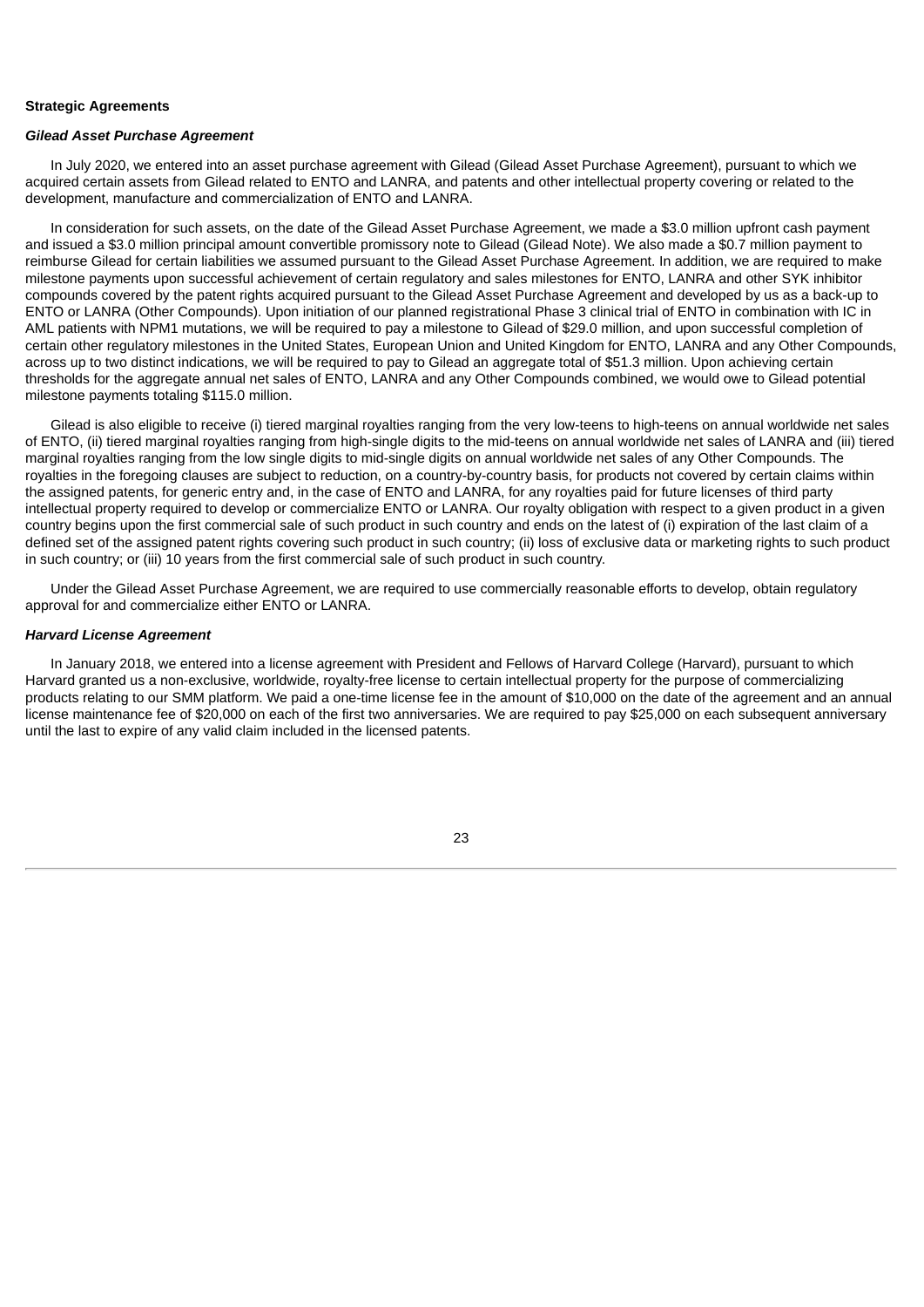# **Components of Our Results of Operations**

# *Operating Expenses*

Our operating expenses consisted of research and development expenses and general and administrative expenses.

# *Research and Development Expenses*

Our research and development expenses consist primarily of direct and indirect costs incurred in connection with our therapeutic discovery efforts and the preclinical and clinical development of our product candidates, as well as the development of our product engine.

Direct costs include:

- expenses incurred under agreements with contract research organizations (CROs) and other vendors that conduct our clinical trials and preclinical activities;
- costs of outside consultants, including their fees, stock-based compensation and related travel expenses;
- costs of acquiring, developing, and manufacturing clinical trial materials and lab supplies; and
- payments made under third-party strategic agreements.

Indirect costs include:

- personnel costs, which include salaries, benefits, and other employee related costs, including stock-based compensation, for personnel engaged in research and development functions;
- costs related to compliance with regulatory requirements; and
- facilities costs, depreciation and other expenses, which include direct and allocated expenses for rent and maintenance of facilities, insurance and other supplies.

We expense research and development costs as the services are performed or the goods are received. We recognize costs for certain development activities based on an evaluation of the progress to completion of specific tasks using information provided to us by our vendors and our internal management. Payments for these activities are based on the terms of the individual agreements, which may differ from the pattern of costs incurred, and are reflected in our financial statements as prepaid or accrued research and development expenses.

Because we are working on multiple research and development programs at any one time, we intend to track our direct costs by the stage of program, clinical or preclinical. However, our internal costs, employees and infrastructure are not directly tied to any one program and are deployed across multiple programs. As such, we do not track indirect costs on a specific program basis.

Our research and development expenses may vary significantly based on a variety of factors, such as:

- the scope, rate of progress, expense and results of our preclinical development activities;
- per patient trial costs;
- the number of trials required for approval; the number of sites included in the trials;
- the number of patients that participate in the trials;
- the countries in which the trials are conducted;
- uncertainties in clinical trial design and patient enrollment or drop out or discontinuation rates, particularly in light of the current COVID-19 pandemic environment;
- potential additional safety monitoring requested by regulatory agencies;
- the duration of patient participation in the trials and follow-up;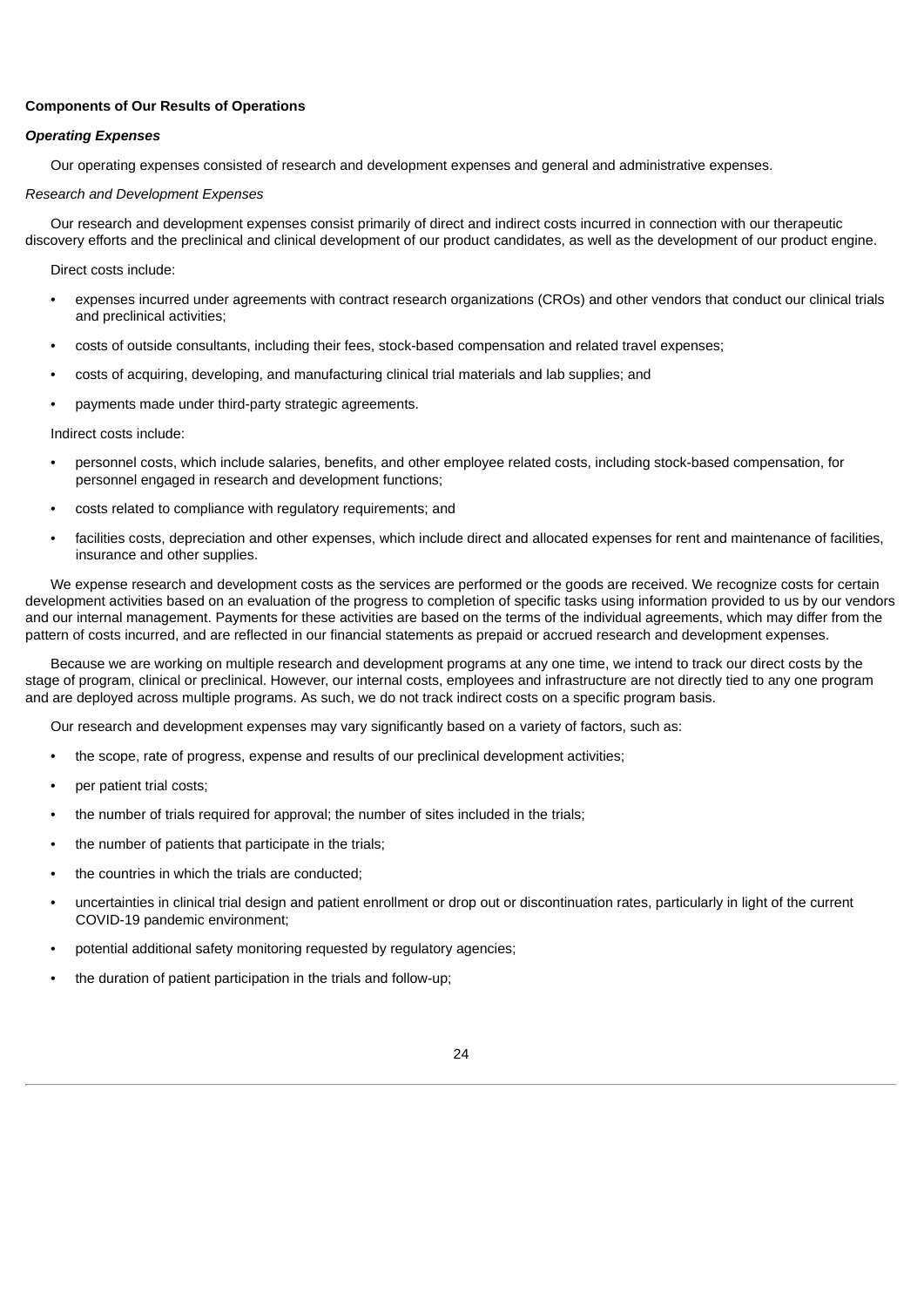- the safety and efficacy of our product candidates;
- the timing, receipt, and terms of any approvals from applicable regulatory authorities including the FDA and non-U.S. regulators;
- significant and changing government regulation and regulatory guidance;
- potential additional trials requested by regulatory agencies;
- establishing clinical and commercial manufacturing capabilities or making arrangements with third-party manufacturers in order to ensure that we or our third-party manufacturers are able to make product successfully;
- the extent to which we establish additional strategic collaborations or other arrangements;
- the impact of any business interruptions to our operations or to those of the third parties with whom we work, particularly in light of the current COVID-19 pandemic environment;
- the expense of filing, prosecuting, defending, and enforcing any patent claims and other intellectual property rights; and
- maintaining a continued acceptable safety profile of our product candidates following approval, if any, of our product candidates.

A change in the outcome of any of these variables with respect to the development of any of our product candidates could significantly change the costs and timing associated with the development of that product candidate.

We expect that our research and development expenses will continue to increase substantially for the foreseeable future as we continue to identify and develop additional product candidates and as more of our product candidates move into later stages of clinical development, which typically have higher development costs than those in earlier stages of clinical development due to the increased size and duration of later-stage clinical trials.

The process of conducting the necessary preclinical and clinical research to obtain regulatory approval is costly and time-consuming. The actual probability of success for our product candidates may be affected by a variety of factors. We may never succeed in achieving regulatory approval for any of our product candidates. Further, a number of factors, including those outside of our control, could adversely impact the timing and duration of our product candidates' development, which could increase our research and development expenses.

### *General and Administrative Expenses*

General and administrative expenses consist primarily of personnel costs, which include salaries, benefits and other employee related costs, such as stock-based compensation, for personnel in our executive, finance, corporate and business development, and administrative functions. General and administrative expenses also include legal fees relating to patent and corporate matters; professional fees for accounting, auditing, tax and consulting services; insurance costs; recruiting costs; travel expenses; and facilities-related costs.

We expect that our general and administrative expenses will continue to increase substantially for the foreseeable future as we continue to increase our general and administrative personnel headcount to support personnel in research and development, and to support our operations generally as we increase our research and development activities and activities related to the potential commercialization of our product candidates. We also expect to continue to incur significant expenses associated with operating as a public company, including costs of accounting, audit, legal, regulatory and tax-related services associated with maintaining compliance with exchange listing and SEC requirements, director and officer insurance costs, and investor and public relations costs.

# *Interest and Other Income, Net*

Interest and other income, net primarily consists of interest earned on our cash, cash equivalents and investments.

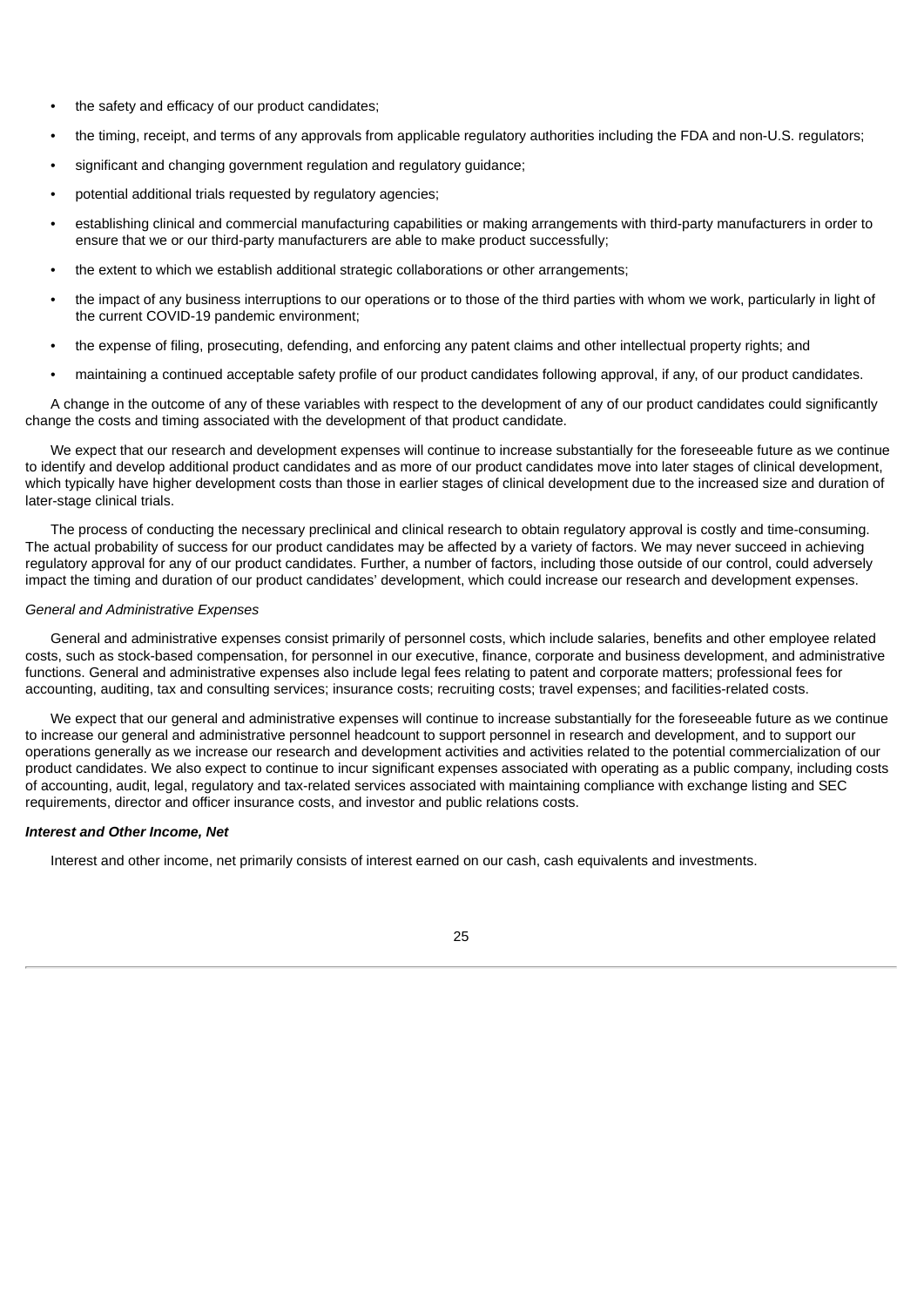# **Results of Operations**

# *Comparison of Three Months Ended June 30, 2021 and 2020*

The following table summarizes our results of operations for the three months ended June 30, 2021 and 2020:

|                                   | Three Months Ended June 30, |           |    |                |      |           |  |
|-----------------------------------|-----------------------------|-----------|----|----------------|------|-----------|--|
|                                   | 2021                        |           |    | 2020           |      | Change    |  |
|                                   |                             |           |    | (in thousands) |      |           |  |
| Operating expenses:               |                             |           |    |                |      |           |  |
| Research and development          | \$                          | 19,802 \$ |    | 7,175          | - \$ | 12,627    |  |
| General and administrative        |                             | 9,339     |    | 1,623          |      | 7,716     |  |
| Total operating expenses          |                             | 29,141    |    | 8,798          |      | 20,343    |  |
| Loss from operations              |                             | (29, 141) |    | (8,798)        |      | (20, 343) |  |
| Other income (expense), net:      |                             |           |    |                |      |           |  |
| Interest and other income, net    |                             | 86        |    | 219            |      | (133)     |  |
| Total other income (expense), net |                             | 86        |    | 219            |      | (133)     |  |
| <b>Net loss</b>                   | \$                          | (29, 055) | \$ | $(8,579)$ \$   |      | (20, 476) |  |
|                                   |                             |           |    |                |      |           |  |

# *Research and Development Expenses*

The following table summarizes our research and development expenses for the three months ended June 30, 2021 and 2020:

|                                             |     | 2021           | 2020 |       |      | Change |  |  |  |
|---------------------------------------------|-----|----------------|------|-------|------|--------|--|--|--|
|                                             |     | (in thousands) |      |       |      |        |  |  |  |
| <b>Direct Costs</b>                         | \$  | $8,451$ \$     |      | 3,063 | - SS | 5,388  |  |  |  |
| Indirect Costs:                             |     |                |      |       |      |        |  |  |  |
| Personnel                                   |     | 7,798          |      | 2,298 |      | 5,500  |  |  |  |
| Facilities, depreciation and other expenses |     | 3,553          |      | 1.814 |      | 1,739  |  |  |  |
| Total research and development expenses     | \$. | 19,802 \$      |      | 7,175 | \$   | 12,627 |  |  |  |

Research and development expenses were \$19.8 million for the three months ended June 30, 2021, compared to \$7.2 million for the three months ended June 30, 2020. The increase of \$12.6 million was primarily due to an increase of \$4.9 million in outside and consulting research expenses and an increase of \$5.5 million in personnel costs primarily attributable to increased research and development personnel headcount, including an increase in stock-based compensation of \$3.3 million. Also contributing to this increase in research and development expenses is an increase of \$1.8 million in facilities, depreciation and other expenses primarily attributable to the our Cambridge facility lease, and an increase of \$0.5 million in lab supplies related to increased development activity in connection with our preclinical product candidates.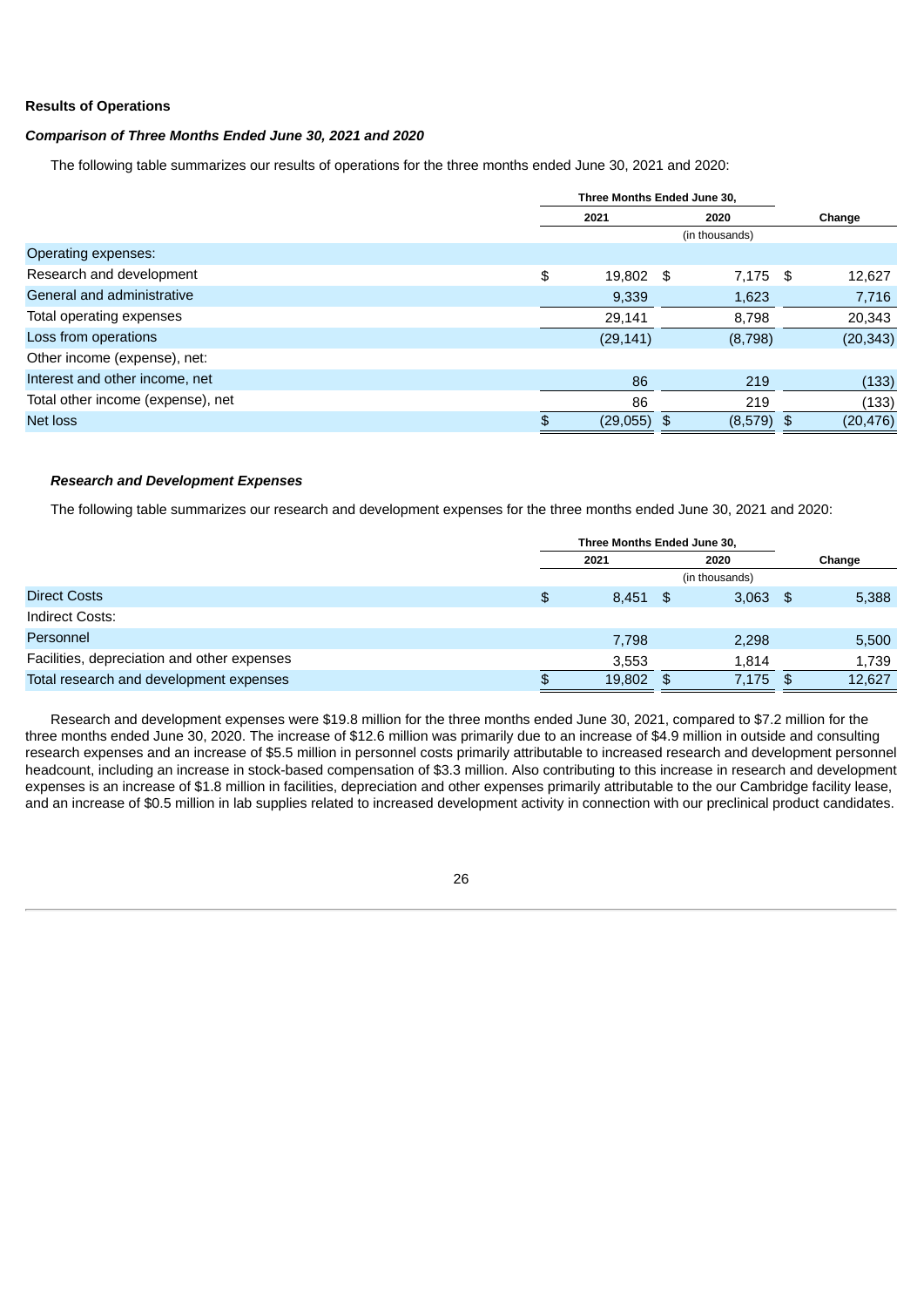# *General and Administrative Expenses*

General and administrative expenses were \$9.3 million for the three months ended June 30, 2021 compared to \$1.6 million for the three months ended June 30, 2020. The increase of \$7.7 million was primarily due to \$2.3 million in professional fees primarily attributable to legal and outside consultant costs and an increase in stock-based compensation of \$2.8 million attributable to both the increases in personnel costs and outside consulting services. Also contributing to this increase in general and administrative expenses is an increase of \$1.3 million in personnel costs, primarily attributable to increased general and administrative personnel headcount to support the growth of our research and development organization and an increase of \$1.2 million in other expenses primarily attributed to facilities, depreciation and other expenses related to our San Mateo facility expansion, information technology related infrastructure and services, and taxes and filing fees.

# *Interest and Other Income, Net*

Interest and other income, net primarily consists of interest earned on our cash, cash equivalents, and investments.

# *Comparison of six months ended June 30, 2021 and 2020*

The following table summarizes our results of operations for the six months ended June 30, 2021 and 2020:

|                                   | Six Months Ended June 30, |                 |      |           |
|-----------------------------------|---------------------------|-----------------|------|-----------|
|                                   | 2021                      | 2020            |      | Change    |
|                                   |                           | (in thousands)  |      |           |
| Operating expenses:               |                           |                 |      |           |
| Research and development          | \$<br>37,396 \$           | 13,370          | - \$ | 24,026    |
| General and administrative        | 17,923                    | 2,777           |      | 15,146    |
| Total operating expenses          | 55,319                    | 16,147          |      | 39,172    |
| Loss from operations              | (55, 319)                 | (16, 147)       |      | (39, 172) |
| Other income (expense), net:      |                           |                 |      |           |
| Interest expense                  |                           | (1)             |      |           |
| Interest and other income, net    | 178                       | 574             |      | (396)     |
| Total other income (expense), net | 178                       | 573             |      | (395)     |
| Net loss                          | \$<br>(55, 141)           | (15, 574)<br>\$ | \$   | (39, 567) |
|                                   |                           |                 |      |           |

# *Research and Development Expenses*

The following table summarizes our research and development expenses for the six months ended June 30, 2021 and 2020:

|                                             | Six Months Ended June 30, |      |                |      |        |
|---------------------------------------------|---------------------------|------|----------------|------|--------|
|                                             | 2021                      | 2020 |                |      | Change |
|                                             |                           |      | (in thousands) |      |        |
| <b>Direct Costs</b>                         | \$<br>$18,215$ \$         |      | 6.206          | - \$ | 12,009 |
| Indirect Costs:                             |                           |      |                |      |        |
| Personnel                                   | 13,869                    |      | 4,134          |      | 9,735  |
| Facilities, depreciation and other expenses | 5.312                     |      | 3.030          |      | 2,282  |
| Total research and development expenses     | 37,396                    | \$   | 13,370         | -S   | 24,026 |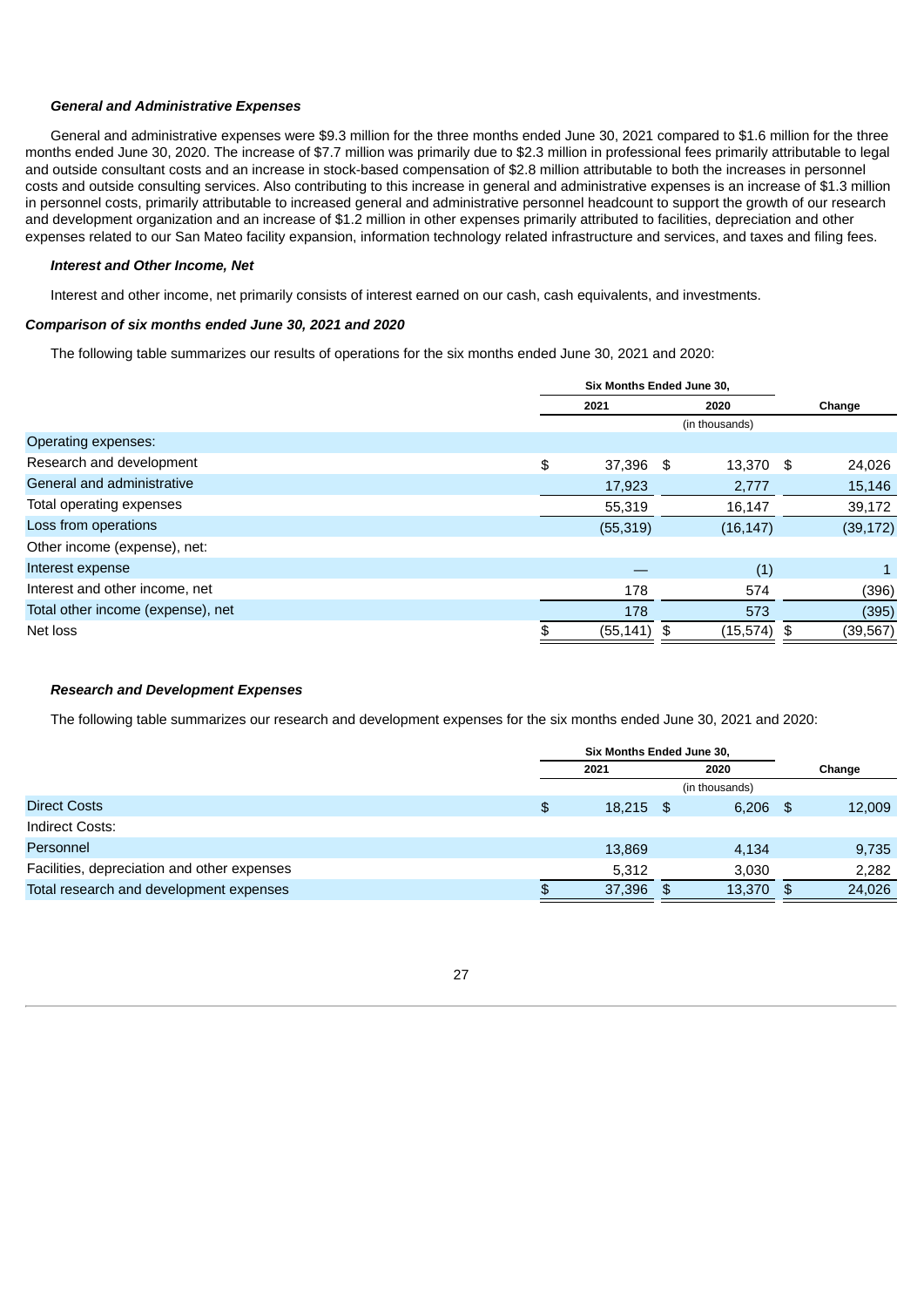Research and development expenses were \$37.4 million for the six months ended June 30, 2021, compared to \$13.4 million for the six months ended June 30, 2020. The increase of \$24.0 million was primarily due to an increase of \$11.2 million in outside and consulting research expenses and an increase of \$4.0 million in personnel costs primarily attributable to increased research and development personnel headcount, including an increase in stock-based compensation of \$5.7 million. Also contributing to this increase in research and development expenses is an increase of \$2.3 million in facilities, depreciation and other expenses primarily attributable to the commencement of the lease for our new Cambridge facility in March 2020, and an increase of \$0.8 million in lab supplies related to increased development activity in connection with our preclinical product candidates.

# *General and Administrative Expenses*

General and administrative expenses were \$17.9 million for the six months ended June 30, 2021 compared to \$2.8 million for the six months ended June 30, 2020. The increase of \$15.1 million was primarily due to \$5.0 million in professional fees primarily attributable to legal and outside consultant costs and an increase in stock-based compensation of \$5.5 million attributable to both the increases in personnel costs and outside consulting services. Also contributing to this increase in general and administrative expenses is an increase of \$2.6 million in personnel costs, primarily attributable to increased general and administrative personnel headcount to support the growth of our research and development organization, an increase of \$1.2 million in facilities, depreciation and other expenses primarily attributable to the San Mateo facility, and an increase of \$0.9 million in other expenses primarily attributable to increases in taxes and filing fees, facility costs, and information technology related services.

### *Interest and Other Income, Net*

Interest and other income, net primarily consists of interest earned on our cash, cash equivalents, and investments.

### **Liquidity, Capital Resources and Plan of Operations**

# *Sources of Liquidity*

To date, we have incurred significant operating losses and negative cash flows from operations. We have not yet commercialized any products and we do not expect to generate revenue from sales of any product candidates for several years, if ever. Prior to our IPO, our operations were financed primarily by net proceeds from the sale and issuance of our convertible preferred stock and convertible notes, totaling aggregate gross proceeds of \$278.2 million. As of June 30, 2021, we had cash, cash equivalents and investments of \$419.3 million.

Upon completion of our IPO on October 14, 2020, we sold an aggregate of 15,131,579 shares of our common stock including 1,973,684 shares of common stock sold pursuant to the full exercise of the underwriters' option to purchase additional shares at a price of \$19.00 per share and received approximately \$263.7 million in net proceeds after deducting underwriting discounts and commissions and offering expenses.

# *Future Funding Requirements*

Our primary use of cash is to fund operating expenses, which consist primarily of research and development expenditures related to ENTO, LANRA and KB-0742, and our other research efforts, and to a lesser extent, general and administrative expenditures. Cash used to fund operating expenses is impacted by the timing of when we pay these expenses, as reflected in the change in our outstanding accounts payable and accrued expenses.

Our product candidates are still in the early stages of clinical and preclinical development, and the outcomes of these efforts are uncertain. Accordingly, we cannot estimate the actual amounts necessary to successfully complete the development and commercialization of our product candidates or whether, or when, we may achieve profitability. Until such time, if ever, as we can generate substantial product revenue, we expect to finance our cash needs through a combination of equity or debt financings and collaboration agreements. If we do raise additional capital through public or private equity offerings, the ownership interest of our existing stockholders will be diluted, and the terms of these securities may include liquidation or other preferences that adversely affect our existing stockholders' rights. If we raise additional capital through debt financing, we may be subject to covenants limiting or restricting our ability to take specific actions, such as incurring additional debt, making capital

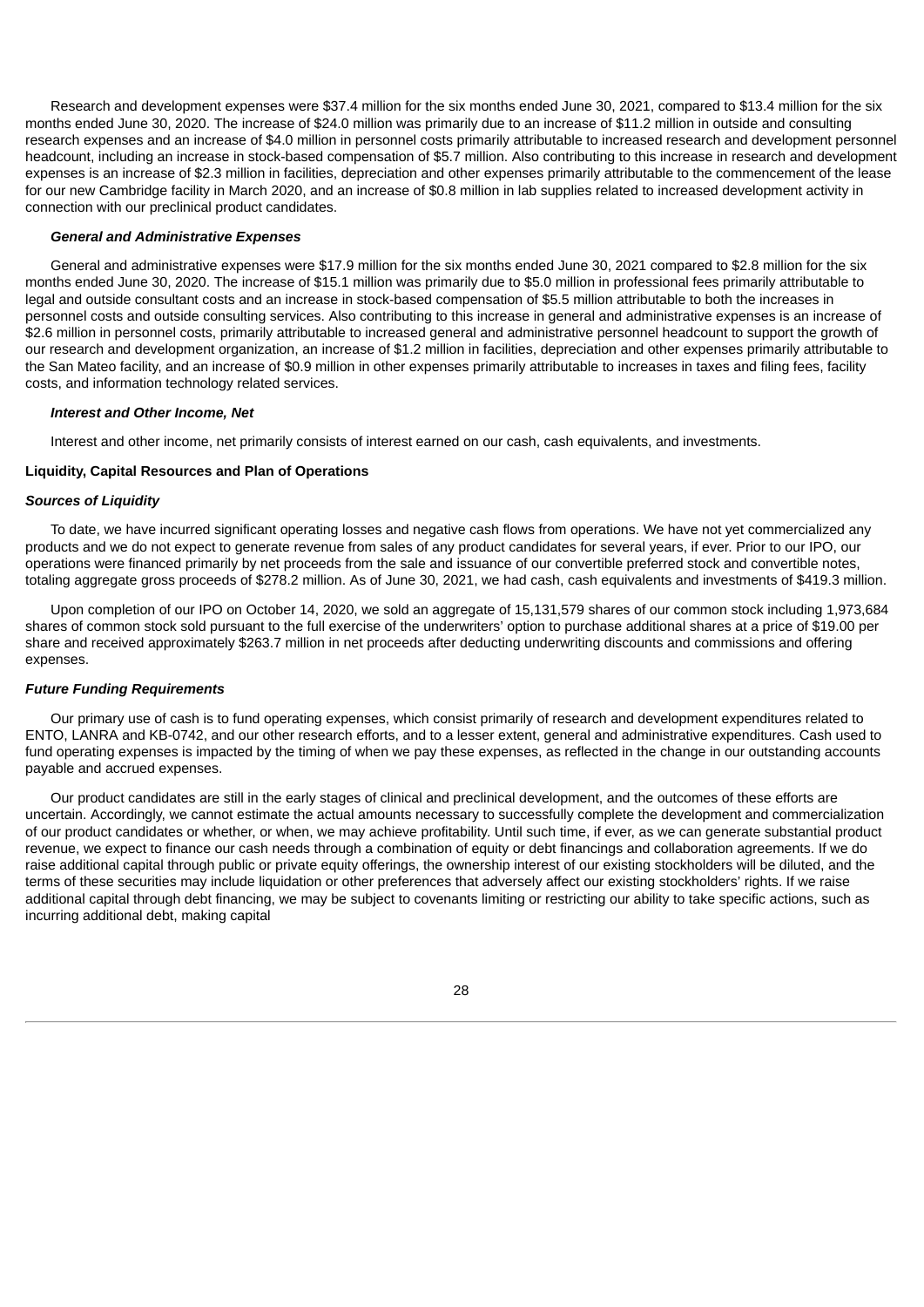expenditures or declaring dividends. If we are unable to raise capital when needed, we will need to delay, reduce or terminate planned activities to reduce costs. Doing so will likely harm our ability to execute our business plans.

### *Cash Flows*

The following table summarizes our sources and uses of cash for each of the periods presented:

|                                                 | Six Months Ended June 30, |          |  |  |  |
|-------------------------------------------------|---------------------------|----------|--|--|--|
|                                                 | 2021                      | 2020     |  |  |  |
|                                                 | (unaudited)               |          |  |  |  |
|                                                 | (in thousands)            |          |  |  |  |
| Cash used in operating activities               | \$<br>$(39,262)$ \$       | (11,996) |  |  |  |
| Cash used in (provided by) investing activities | (25, 119)                 | 19,301   |  |  |  |
| Cash provided by financing activities           | 2.029                     | 117      |  |  |  |
| Net decrease in cash and cash equivalents       | $(62, 352)$ \$            | 7.422    |  |  |  |

# *Operating Activities*

During the six months ended June 30, 2021, cash used in operating activities was \$39.3 million, which was primarily attributable to our net loss of \$55.1 million, primarily offset by non-cash charges of \$15.8 million. The non-cash charges primarily consisted of \$11.7 million in stock-based compensation, net amortization and accretion of investment securities of \$2.1 million, noncash lease expense of \$1.1 million, and depreciation and amortization of \$0.9 million.

During the six months ended June 30, 2020, cash used in operating activities was \$12.0 million, which was primarily attributable to our net loss of \$15.6 million, partially offset by non-cash charges of \$2.0 million and cash provided by changes in our operating assets and liabilities of \$1.6 million. Net cash provided by changes in our operating assets and liabilities of \$1.6 million during the six months ended June 30, 2020 consisted of a net increase of \$1.9 million in operating liabilities, offset by a \$0.3 million increase in operating assets.

### *Investing Activities*

During the six months ended June 30, 2021, cash used in investing activities was \$25.1 million, consisting of \$141.1 million of net investment purchases and \$2.9 million for the purchase of property and equipment, partially offset by \$118.9 million in investment maturities.

During the six months ended June 30, 2020, cash provided by investing activities was \$19.3 million, consisting of \$29.2 million in investment maturities, partially offset by \$8.2 million of net investment purchases and \$1.7 million for the purchase of property and equipment.

### *Financing Activities*

During the six months ended June 30, 2021, net cash provided by financing activities was \$2.0 million, consisting primarily of proceeds from the exercise of stock options and issuance of common stock under the employee stock purchase plan of \$1.2 million and \$0.8 million, respectively. Net cash provided by financing activities during the six months ended June 30, 2020 was \$0.1 million, also consisting primarily of the proceeds from the exercise of stock options.

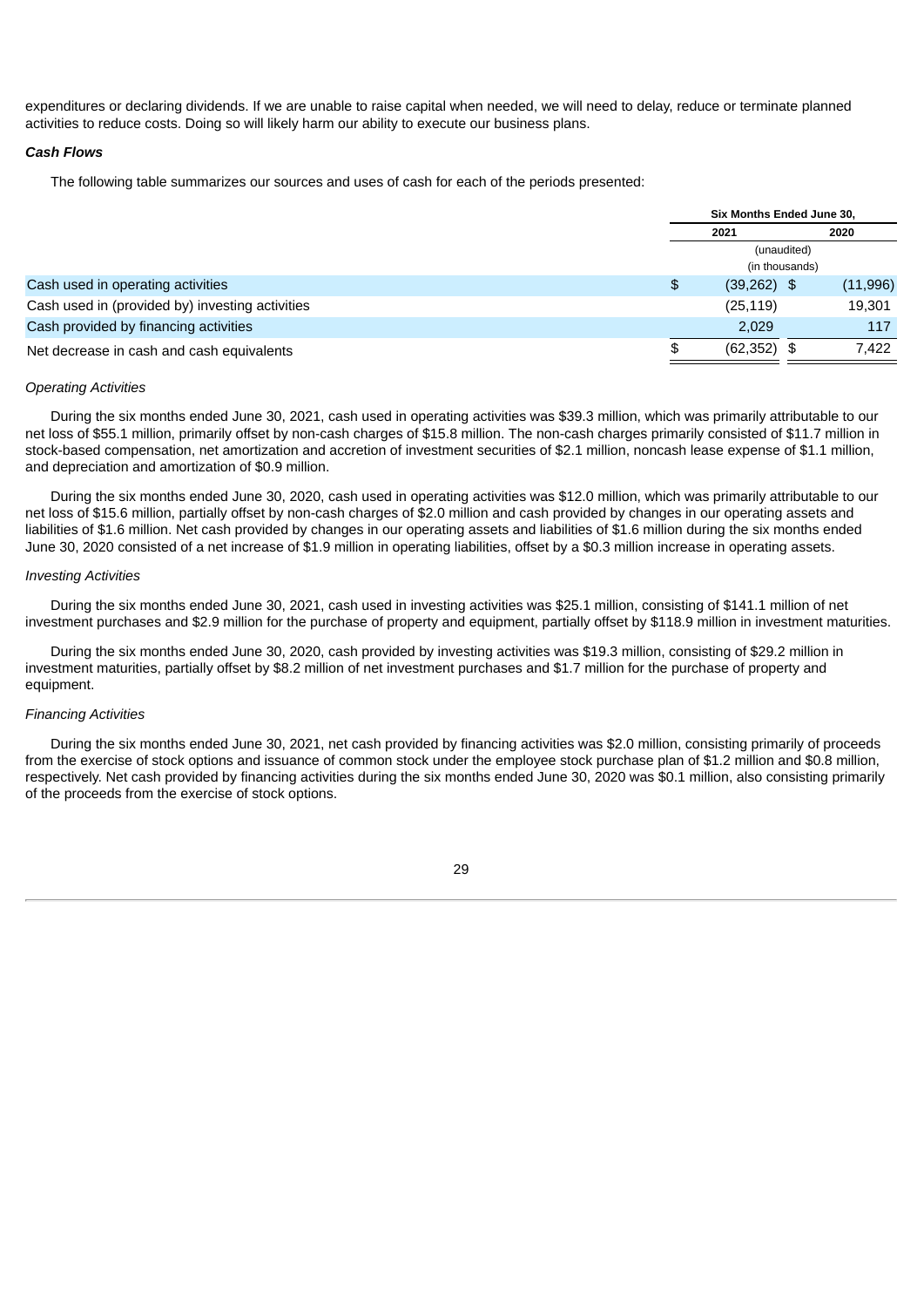# **Contractual Obligations and Commitments**

The following table summarizes our contractual obligations and commitments as of December 31, 2020:

|                                            | <b>Payments Due by Period</b> |              |      |                         |     |                |     |           |    |                      |
|--------------------------------------------|-------------------------------|--------------|------|-------------------------|-----|----------------|-----|-----------|----|----------------------|
|                                            |                               | <b>Total</b> |      | <b>Less than 1 Year</b> |     | 1-3 Years      |     | 3-5 Years |    | More than<br>5 Years |
|                                            |                               |              |      |                         |     | (in thousands) |     |           |    |                      |
| Operating lease obligations <sup>(1)</sup> | \$                            | 50.401       | - \$ | 4.764                   | -\$ | 9.722          | -\$ | 9,885     | \$ | 26,030               |
| Finance lease obligations                  |                               | 6            |      | 6                       |     | _              |     | __        |    | _                    |
| <b>Total</b>                               | \$                            | 50,407       | -\$  | 4.770                   | -\$ | 9.722          | -\$ | 9,885     | \$ | 26,030               |

 $\frac{1}{2}$  ,  $\frac{1}{2}$  ,  $\frac{1}{2}$  ,  $\frac{1}{2}$  ,  $\frac{1}{2}$  ,  $\frac{1}{2}$ (1) Represents payments due for our lease of office space in San Mateo, California and Cambridge, Massachusetts, as of December 31, 2020.

In February 2021, we entered into a new lease agreement for our office space in San Mateo, California to move from our current suites, totaling 8,075 square-feet, to a larger suite totaling 17,340 square-feet, and relocated in the third quarter of 2021. We accounted for this change in lease term of the original suites as a modification of the originally amended lease. Refer to Note 12 for further discussion on the accounting implications of the lease substitution.

The initial annual base rent for the new space is \$1.2 million, and such amount will increase by 3% annually on each anniversary of the new premises commencement date. In connection with the larger space leased, we have also made an additional one-time cash security deposit in the amount of \$59,000. The new lease commenced in April 2021 while tenant improvements were being made and the new lease agreement extends the termination date from April 30, 2025 to August 31, 2026.

Pursuant to the Gilead Asset Purchase Agreement, we are obligated to make milestone payments upon the achievement of specified regulatory and clinical milestones as well as royalty payments. We have not included future payments under this agreement in the table above since the payment obligations under this agreement are contingent upon future events, such as our achievement of specified milestones or generating product sales. We are currently unable to estimate the timing or likelihood of achieving these milestones or generating future product sales. See the subsection titled "—Strategic Agreements—Gilead Asset Purchase Agreement" above.

We enter into contracts in the ordinary course of business with CROs for clinical trials, preclinical and clinical research studies and testing, manufacturing and other services and products for operating purposes. These contracts do not contain any minimum purchase commitments and are generally terminable by us upon prior notice and, as a result, are not included in the table of contractual obligations above. Payments due upon termination generally consist only of payments for services provided and expenses incurred up to the date of termination.

# **Critical Accounting Policies and Use of Estimates**

Our management's discussion and analysis of financial condition and results of operations is based on our unaudited condensed financial statements, which have been prepared in accordance with generally accepted accounting principles in the United States. The preparation of our unaudited condensed financial statements and related disclosures requires us to make estimates and assumptions that affect the reported amounts of assets and liabilities, costs and expenses and the disclosure of contingent assets and liabilities in our financial statements. We base our estimates on historical experience, known trends and events and various other factors that we believe are reasonable under the circumstances, the results of which form the basis for making judgments about the carrying values of assets and liabilities that are not readily apparent from other sources. We evaluate our estimates and assumptions on an ongoing basis. Our actual results may differ from these estimates under different assumptions or conditions.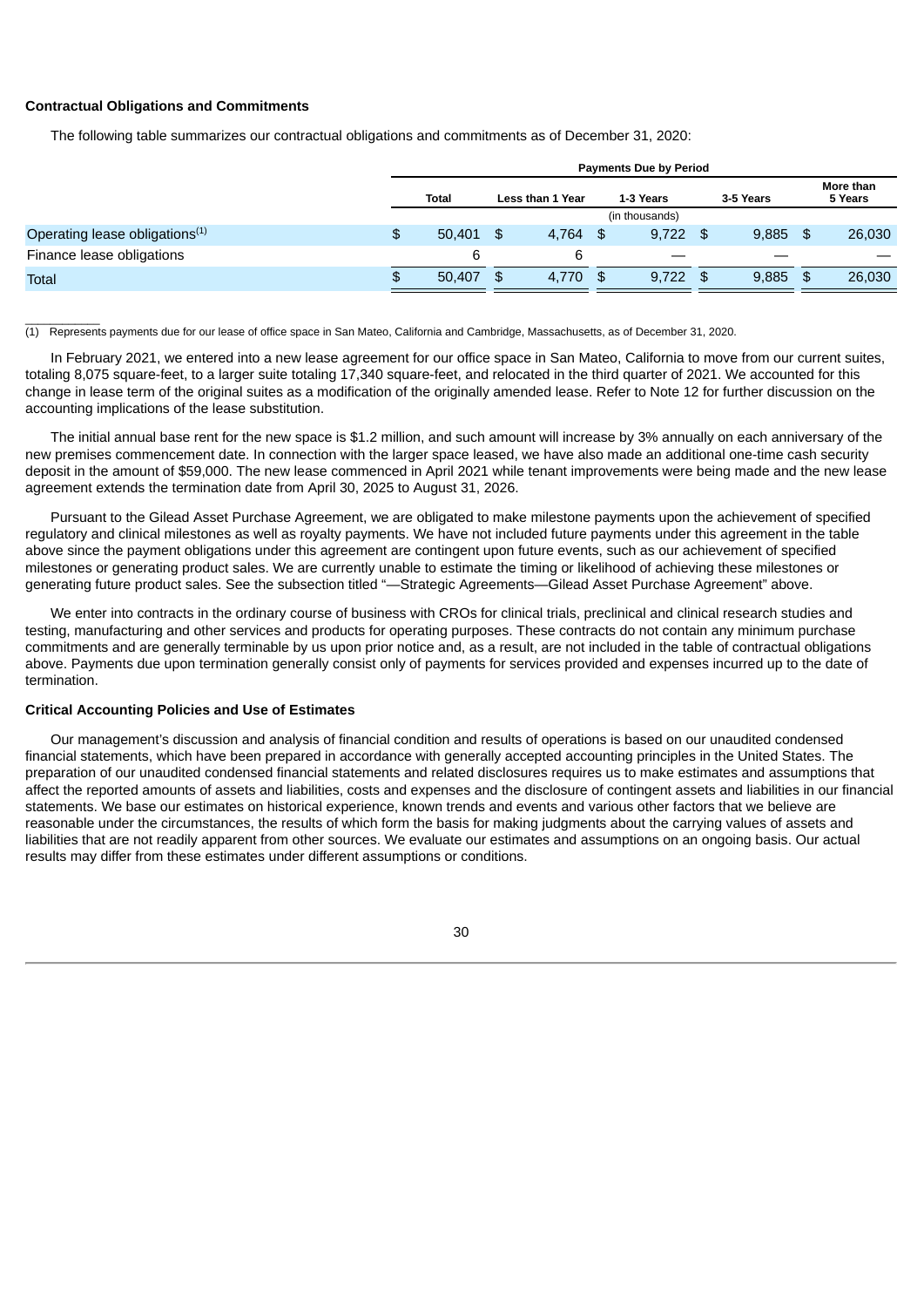The full extent to which the COVID-19 pandemic will directly or indirectly impact our business, results of operations and financial condition, including expenses, clinical trials and research and development costs, will depend on future developments that are highly uncertain, including as a result of new information that may emerge concerning COVID-19 and the actions taken to contain or treat COVID-19, as well as the economic impact on local, regional, national and international markets. We have made estimates of the impact of COVID-19 within our financial statements and there may be changes to those estimates in future periods. Actual results could differ from our estimates.

We believe that there have been no significant changes in our critical accounting policies and estimates from those described under the section titled "Management's Discussion and Analysis of Financial Condition and Results of Operations" included in our Annual Report on Form 10-K for the year ended December 31, 2020.

### **JOBS Act Accounting Election**

We are an "emerging growth company" as defined in the JOBS Act, and we will remain an emerging growth company until December 31, 2021. We will cease to be an "emerging growth company" effective December 31, 2021, because the aggregate market value of our common stock held by non-affiliates exceeded \$700 million as of June 30, 2021.

Under the JOBS Act, emerging growth companies can take advantage of an extended transition period for complying with new or revised accounting standards. This provision allows an emerging growth company to delay the adoption of some accounting standards until those standards would otherwise apply to private companies. We have elected to avail ourselves of this exemption from new or revised accounting standards, and therefore we will not be subject to the same requirements to adopt new or revised accounting standards as other public companies that are not emerging growth companies.

### **Off-Balance Sheet Arrangements**

We did not have during the periods presented, and we do not currently have, any off-balance sheet arrangements, as defined in the rules and regulations of the SEC.

### **Recently Issued and Adopted Accounting Pronouncements**

<span id="page-30-0"></span>A description of recently issued accounting pronouncements that may potentially impact our financial position and results of operations is provided in Note 2 to our condensed financial statements included elsewhere in Item 1 of Part I of this Quarterly Report on Form 10-Q.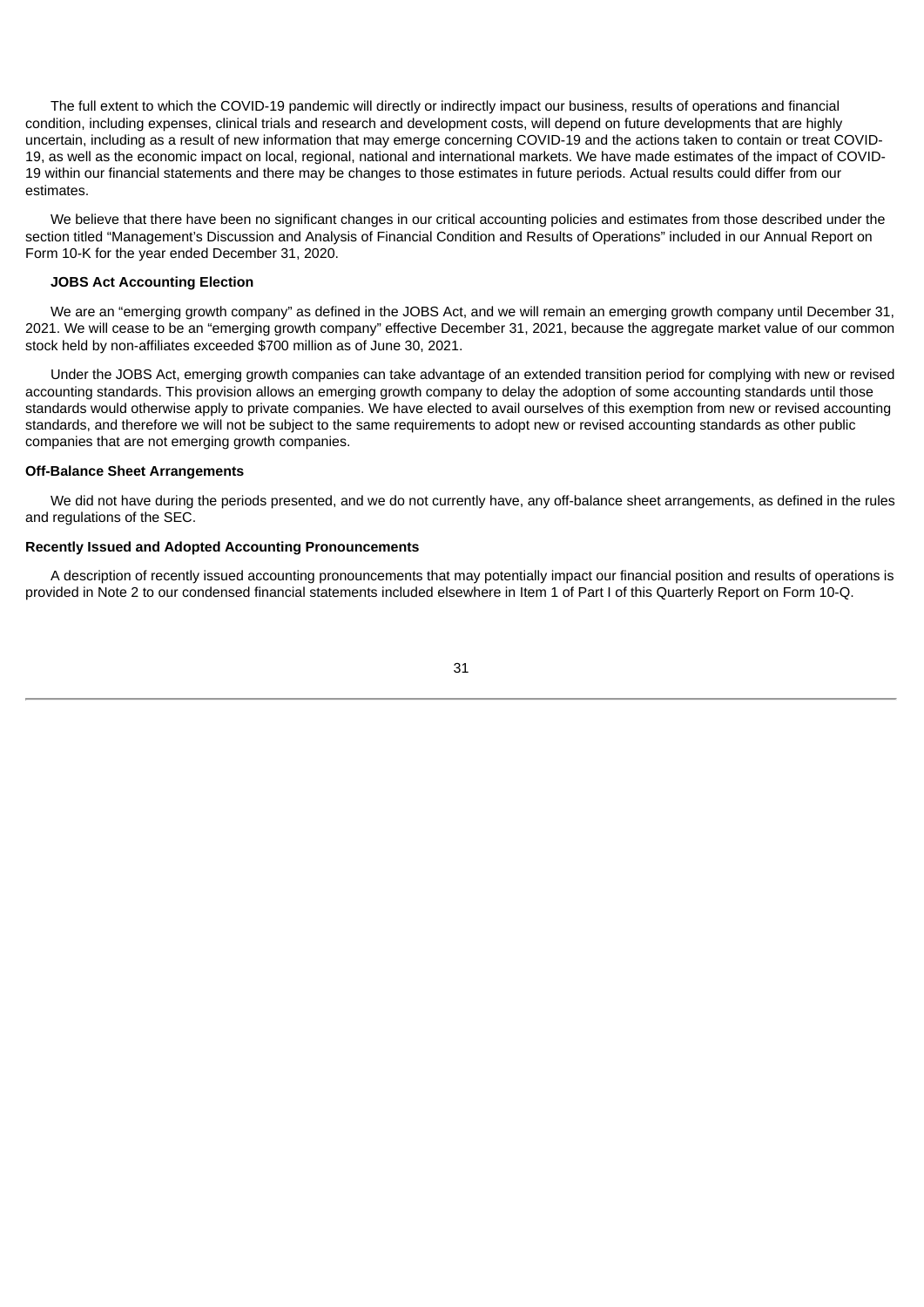# **ITEM 3. QUANTITATIVE AND QUALITATIVE DISCLOSURES ABOUT MARKET RISK**

# *Interest Rate Risk*

We are exposed to market risk related to changes in interest rates of our investment portfolio of cash equivalents, short-term investments, and long-term investments. As of June 30, 2021, our cash equivalents and short-term investments consisted of money market funds, certificates of deposit, corporate bonds, and U.S. Treasury securities. As of December 31, 2020, our cash equivalents and short-term investments consisted of money market funds, certificates of deposit, corporate bonds, U.S. Treasury securities, and U.S. Agency securities that have contractual maturities of less than one year. As of June 30, 2021, our long-term investments consisted of investments in U.S. Treasury securities and corporate bonds that have contractual maturities of greater than on year. As of December 31, 2020, our long-term investments consisted of investments in U.S. Treasury securities, U.S. agency securities, and corporate bonds that have contractual maturities of greater than one year. Our primary exposure to market risk is interest income sensitivity, which is affected by changes in the general level of U.S. interest rates. The fair value of our marketable securities is subject to change as a result of potential changes in market interest rates, including changes resulting from the impact of the COVID-19 pandemic. The potential change in fair value for interest rate sensitive instruments has been assessed on a hypothetical 100 basis point adverse movement across all maturities. If a 100 basis point increase or decrease in interest rates were to have occurred on June 30, 2021, this change would not have had a material impact on our condensed financial statements included in Item 1 of Part I of this Quarterly Report on Form 10-Q.

### *Foreign Currency Exchange Risk*

All of our employees and our operations are currently located in the United States and our expenses are generally denominated in U.S. dollars. However, we have entered into a limited number of contracts with vendors for research and development services that permit us to satisfy our payment obligations in U.S. dollars (at prevailing exchange rates) but have underlying payment obligations denominated in foreign currencies, primarily including the Euro. We are subject to foreign currency transaction gains or losses on our contracts denominated in foreign currencies. To date, foreign currency transaction gains and losses have not been material to our financial statements, and we have not had a formal hedging program with respect to foreign currency. We believe a hypothetical 100 basis point increase or decrease in exchange rates at June 30, 2021 would not have had a material effect on our condensed financial statements included in Item 1 of Part I of this Quarterly Report on Form 10-Q.

# *Effects of Inflation*

<span id="page-31-0"></span>Inflation generally affects us by increasing our cost of labor and clinical trial costs. We believe that inflation has not had a material effect on our condensed financial statements included in Item 1 of Part I of this Quarterly Report on Form 10-Q.

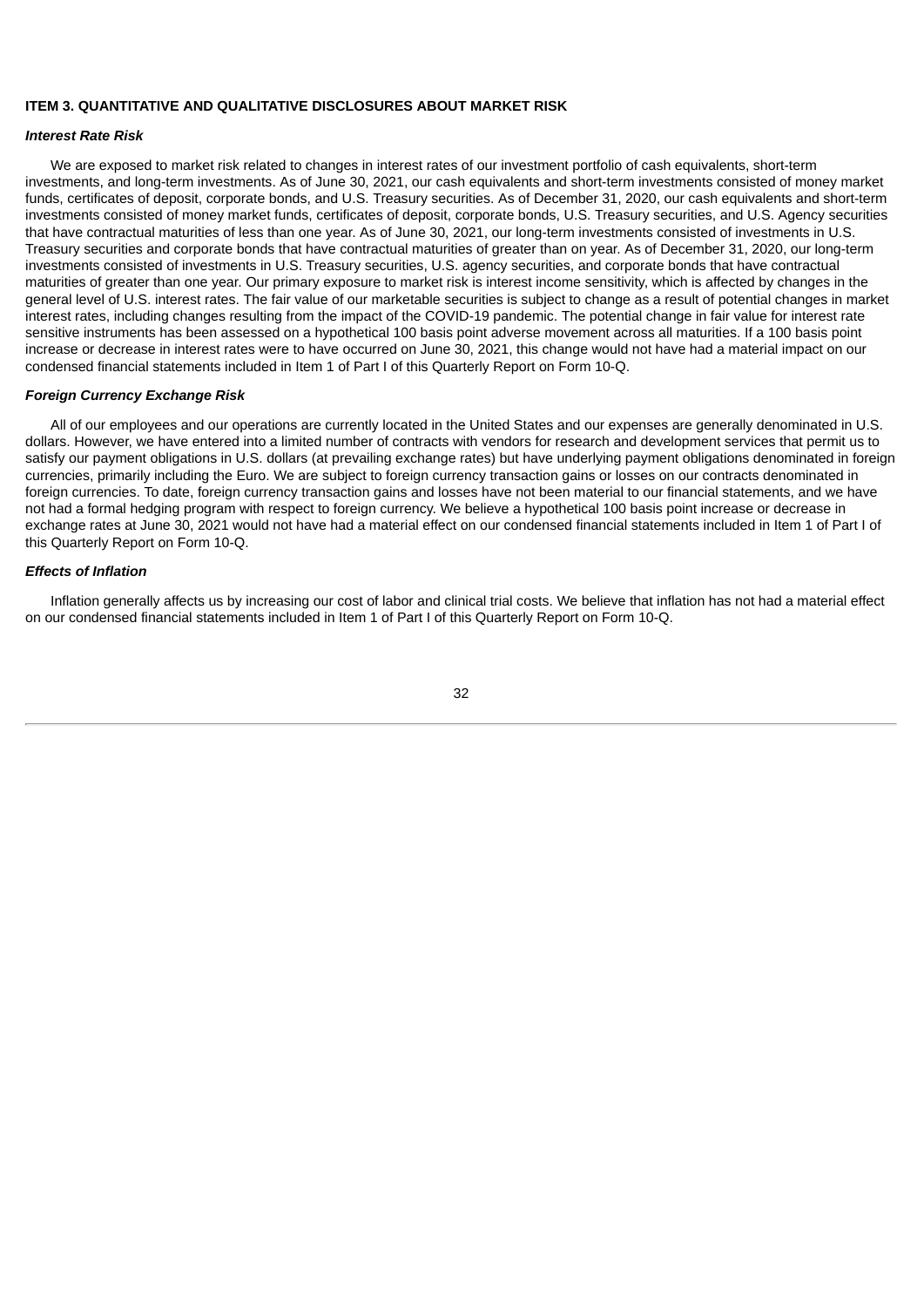### **ITEM 4. CONTROLS AND PROCEDURES**

## **Evaluation of Disclosure Controls and Procedures**

We maintain disclosure controls and procedures that are designed to provide reasonable assurance that information required to be disclosed in our periodic and current reports that we file with the SEC is recorded, processed, summarized and reported within the time periods specified in the SEC's rules and forms, and that such information is accumulated and communicated to our management, including our Chief Executive Officer and our Chief Financial Officer, as appropriate, to allow timely decisions regarding required disclosure. In designing and evaluating the disclosure controls and procedures, management recognizes that any controls and procedures, no matter how well designed and operated, can provide only reasonable and not absolute assurance of achieving the desired control objectives. In reaching a reasonable level of assurance, management is required to apply its judgment in evaluating the cost-benefit relationship of possible controls and procedures. In addition, the design of any system of controls also is based, in part, upon certain assumptions about the likelihood of future events, and there can be no assurance that any design will succeed in achieving its stated goals under all potential future conditions; over time, controls may become inadequate because of changes in conditions, or the degree of compliance with policies or procedures may deteriorate. Because of the inherent limitations in a cost-effective control system, misstatements due to error or fraud may occur and not be detected.

Our management, with the participation and supervision of our Chief Executive Officer and our Chief Financial Officer, have evaluated our disclosure controls and procedures (as defined in Rules 13a-15(e) and 15d-15(e) under the Securities Exchange Act of 1934, as amended, or the Exchange Act) as of the end of the period covered by this Quarterly Report on Form 10-Q. Based on that evaluation, our Chief Executive Officer and our Chief Financial Officer have concluded that, as of the end of the period covered by this Quarterly Report on Form 10-Q, our disclosure controls and procedures were effective to provide reasonable assurance that information we are required to disclose in reports that we file or submit under the Exchange Act is recorded, processed, summarized, and reported within the time periods specified in SEC rules and forms, and that such information is accumulated and communicated to our management, including our Chief Executive Officer and Chief Financial Officer, as appropriate, to allow timely decisions regarding required disclosure.

### **Changes in Internal Control over Financial Reporting**

Our management is responsible for establishing and maintaining adequate internal control over financial reporting as such term is defined in Rule 13a-15(f) of the Exchange Act. An evaluation was also performed under the supervision and with the participation of our management, including our Chief Executive Officer and our Chief Financial Officer, of any change in our internal control over financial reporting that occurred during our last fiscal quarter and that has materially affected, or is reasonably likely to materially affect, our internal control over financial reporting. That evaluation did not identify any change in our internal control over financial reporting that occurred during our latest fiscal quarter that has materially affected, or is reasonably likely to materially affect, our internal control over financial reporting, other than the following:

During the last fiscal quarter, we implemented a newly licensed enterprise resource planning (ERP) information technology system to manage certain aspects of our operations, including our financial reporting. We will continue to evaluate the effectiveness of internal controls, procedures, and technology on an on-going basis to maximize efficiency and productivity.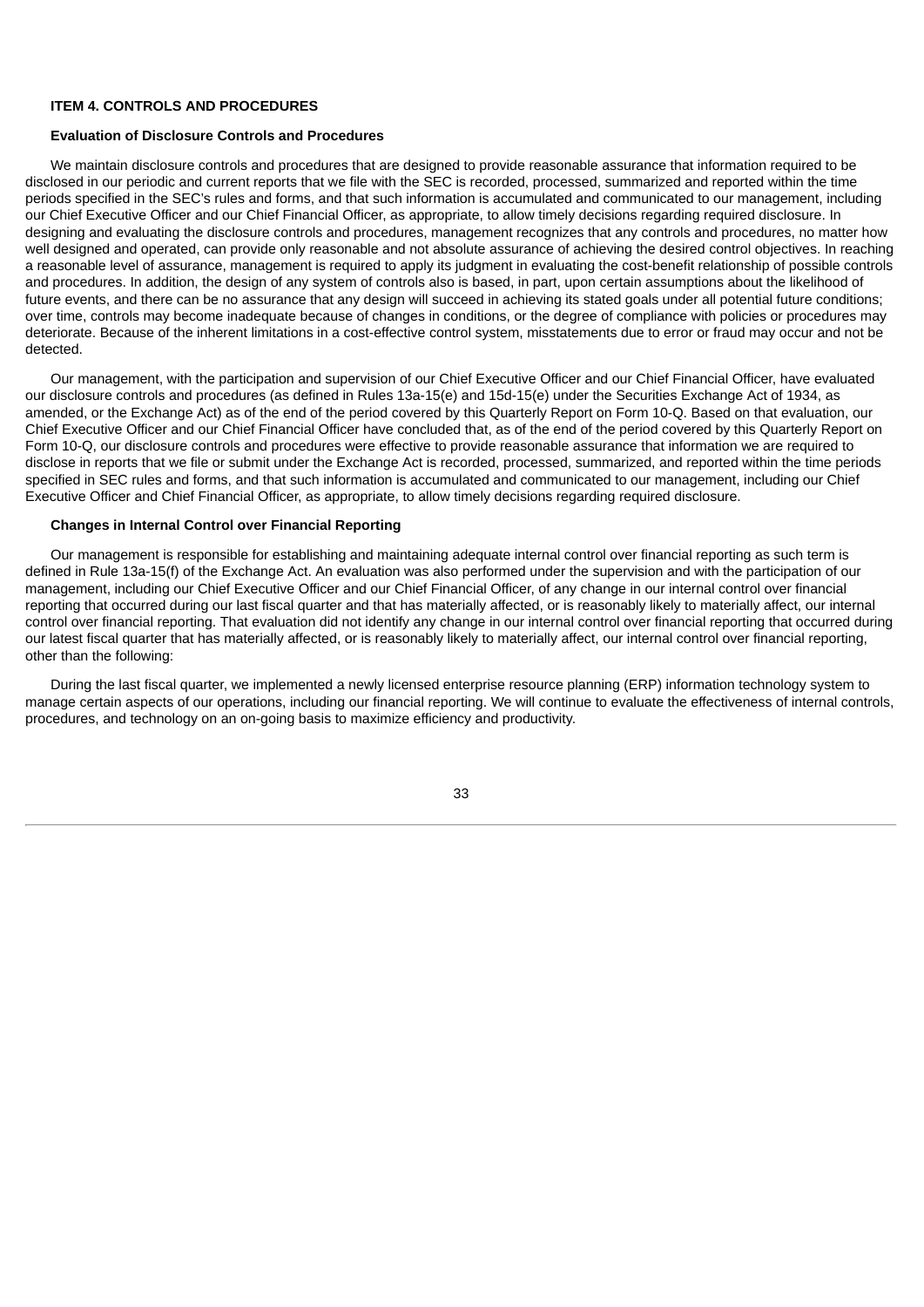# **PART II. OTHER INFORMATION**

# <span id="page-33-0"></span>**ITEM 1. LEGAL PROCEEDINGS**

<span id="page-33-1"></span>From time to time, we may become involved in litigation or other legal proceedings. While the outcome of any such proceedings cannot be predicted with certainty, as of June 30, 2021, we were not a party to any litigation or legal proceedings that, in the opinion of our management, are probable to have a material effect on our business.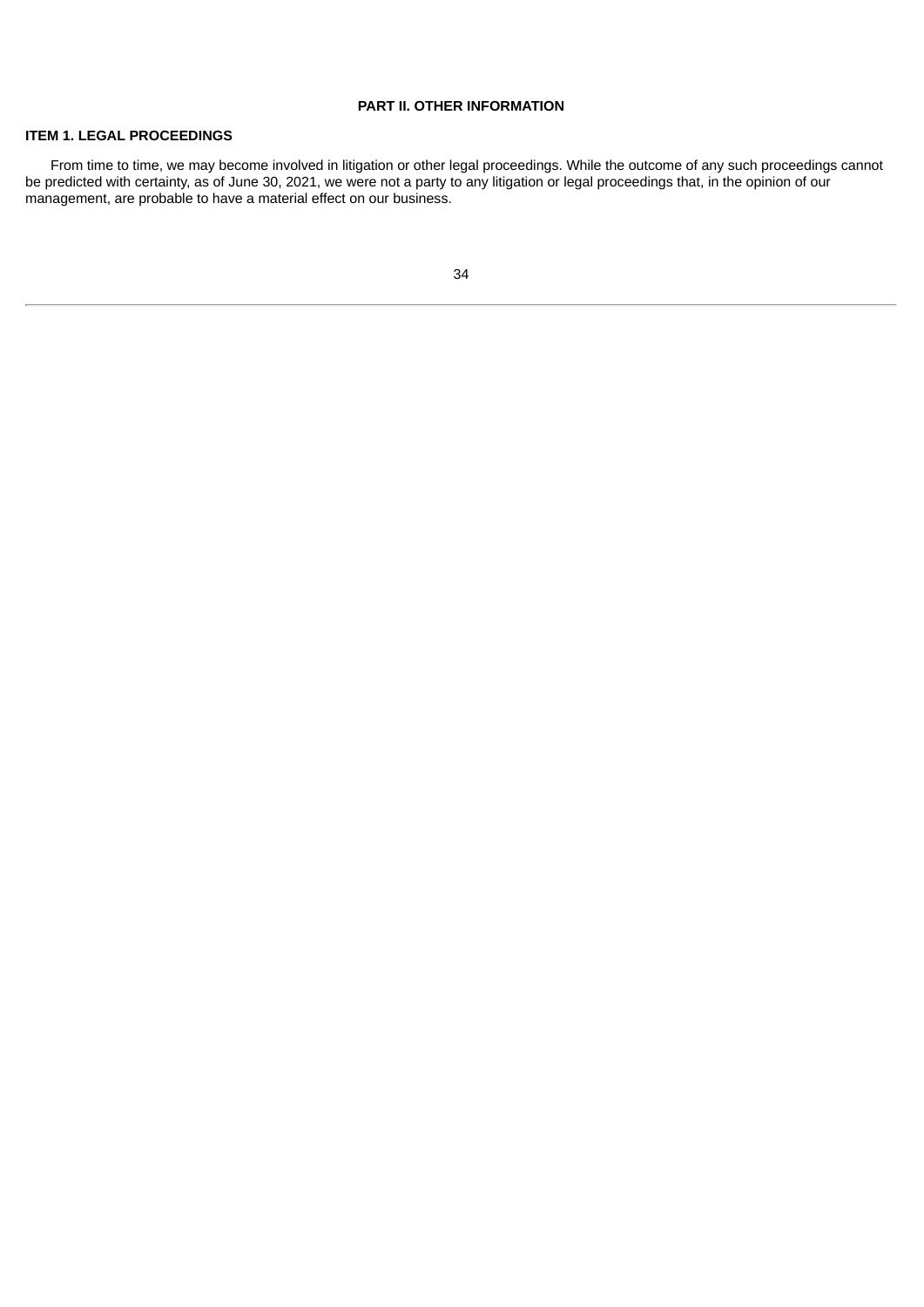### **ITEM 1A. RISK FACTORS**

# **RISK FACTOR SUMMARY**

Below is a summary of material factors that make an investment in our common stock speculative or risky. This summary does not address all of the risks that we face. Additional discussion of the risks summarized in this risk factor summary, and other risks that we face. can be found below under the heading "Risk Factors" and should be carefully considered, together with other information in this Ouarterly Report on Form 10-O and our other filings with the SEC before making investment decisions regarding our common stock.

- We have incurred significant net losses since inception, we expect to incur significant losses over the next several years, and we will need substantial additional funding, before we achieve profitability, if at all.
- We have a limited operating history and face significant challenges and will incur substantial expenses as we build our capabilities.
- Our discovery and development activities are focused on novel cancer therapeutics for patients with genetically-defined cancers and it is difficult to predict the time and cost of developing our product candidates and likelihood of obtaining regulatory approval.
- Drug development involves a lengthy and expensive process with uncertain outcomes, and the results of preclinical studies and early clinical trials are not necessarily predictive of future results.
- We may be required by the FDA or corresponding foreign regulatory authorities to conduct additional clinical trials or other studies beyond those planned to support the potential approval and commercialization of our product candidates or of any future product candidates.
- We plan to attempt to secure approval for ENTO and possibly other of our product candidates from FDA or comparable regulatory authorities through the use of accelerated approval pathways, which is uncertain, and which, if granted, could require us to conduct additional, potentially lengthy and expensive, clinical trials, which, if not successful, could potentially result in our loss of marketing approval.
- The COVID-19 pandemic could adversely impact our business, including our ongoing and planned clinical trials.
- Our approach to the discovery and development of product candidates is unproven, and we may not be successful in our efforts to use and further improve upon our product engine to expand our pipeline of product candidates with commercial value.
- If the market opportunities for our product candidates are smaller than we estimate or if any regulatory approval we obtain is based on a narrower definition of the patient population than what we had sought to treat, or if patient access to the approved therapy is limited, our revenue potential and ability to achieve profitability will be adversely affected.
- Our success depends in part on our ability to protect our intellectual property and our proprietary products and technologies and obtain, maintain and enforce our intellectual property, as well as our ability to operate without infringing the patents and other proprietary rights of third parties.
- We rely, and expect to rely in the future, on third parties, including independent clinical investigators and contract research organizations to conduct certain aspects of our preclinical studies and ongoing and planned clinical trials.
- Our success is highly dependent on our ability to attract and retain highly-skilled executive officers and employees.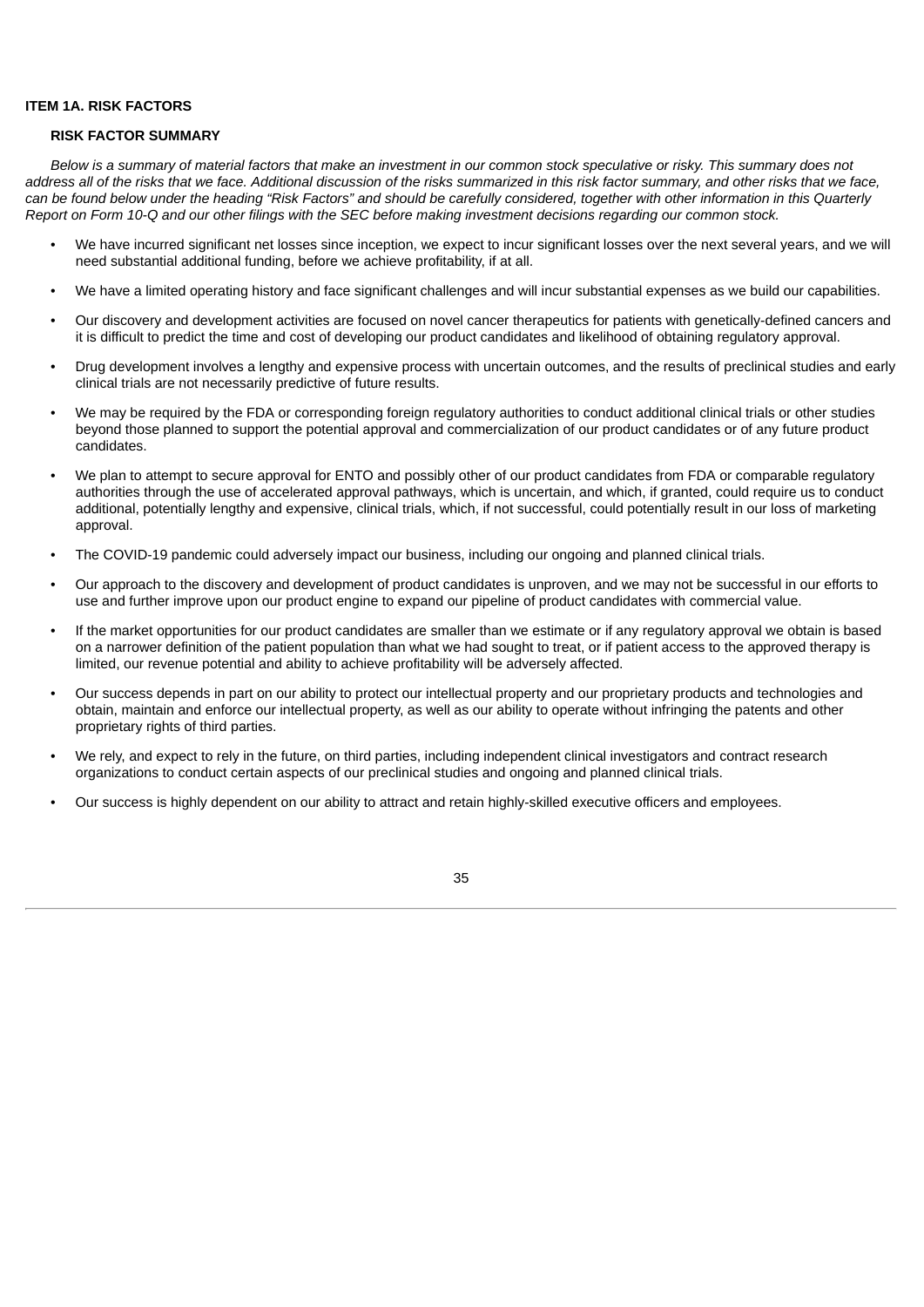# *RISK FACTORS*

We have identified the following material factors that make an investment in our common stock speculative or risky. You should carefully consider the risks described below, as well as the other information in this Quarterly Report on Form 10-Q, including our condensed financial statements and the related notes included elsewhere in this Ouarterly Report on Form 10-O and "Management's Discussion and Analysis of Financial Condition and Results of Operations," before making investment decisions regarding our common stock. The occurrence of any of the events or developments described below could harm our business, financial condition, results of operations and growth prospects. In such an event, the market price of our common stock could decline and you may lose all or part of your investment. The risks described below are not the only ones we face. Additional risks and uncertainties not presently known to us or that we currently deem immaterial also may impair our business operations. We have marked with an asterisk (\*) those risk factors that reflect changes from the similarly titled risk factors included in Item 1A of our Annual Report on Form 10-K for the fiscal year ended December 31, 2020, as filed with the Commission on *March 23, 2021.*

# **Risks Related to Our Financial Condition and Capital Requirements**

# We have incurred significant net losses since inception, and we expect to incur significant losses over the next several years and *may not be able to achieve or sustain revenues or profitability in the future.\**

Investment in biopharmaceutical product development is a highly speculative undertaking and entails substantial upfront capital expenditures and significant risk that any potential product candidate will fail to demonstrate adequate efficacy or an acceptable safety profile, gain regulatory approval and become commercially viable. We have no products approved for commercial sale and have not generated any revenue from product sales to date, and we will continue to incur significant research and development and other expenses related to our ongoing operations. We have financed our operations primarily through private placements of our convertible preferred stock and convertible notes.

We have incurred significant net losses in each period since we commenced operations in June 2017. For the three and six months ended June 30, 2021 and 2020, we reported net losses of \$29.1 million, \$55.1 million, \$8.6 million and \$15.6 million, respectively. As of June 30, 2021, we had an accumulated deficit of \$167.0 million. We expect to continue to incur significant losses for the foreseeable future, and we expect these losses to increase substantially if and as we:

- conduct preclinical studies and clinical trials for our current and future product candidates;
- continue our research and development efforts, submit INDs and clinically develop our product candidates;
- seek marketing approvals for any product candidates that successfully complete clinical trials;
- experience any delays or encounter any issues with any of the above, including but not limited to failed studies, negative or mixed clinical trial results, safety issues or other regulatory challenges, the risk of which in each case may be exacerbated by the ongoing COVID-19 pandemic;
- establish a sales, marketing and distribution infrastructure and establish manufacturing capabilities, whether alone or with third parties, to commercialize product candidates for which we may obtain regulatory approval, if any;
- obtain, expand, maintain, enforce and protect our intellectual property portfolio;
- hire additional clinical, regulatory and scientific personnel; and
- operate as a public company.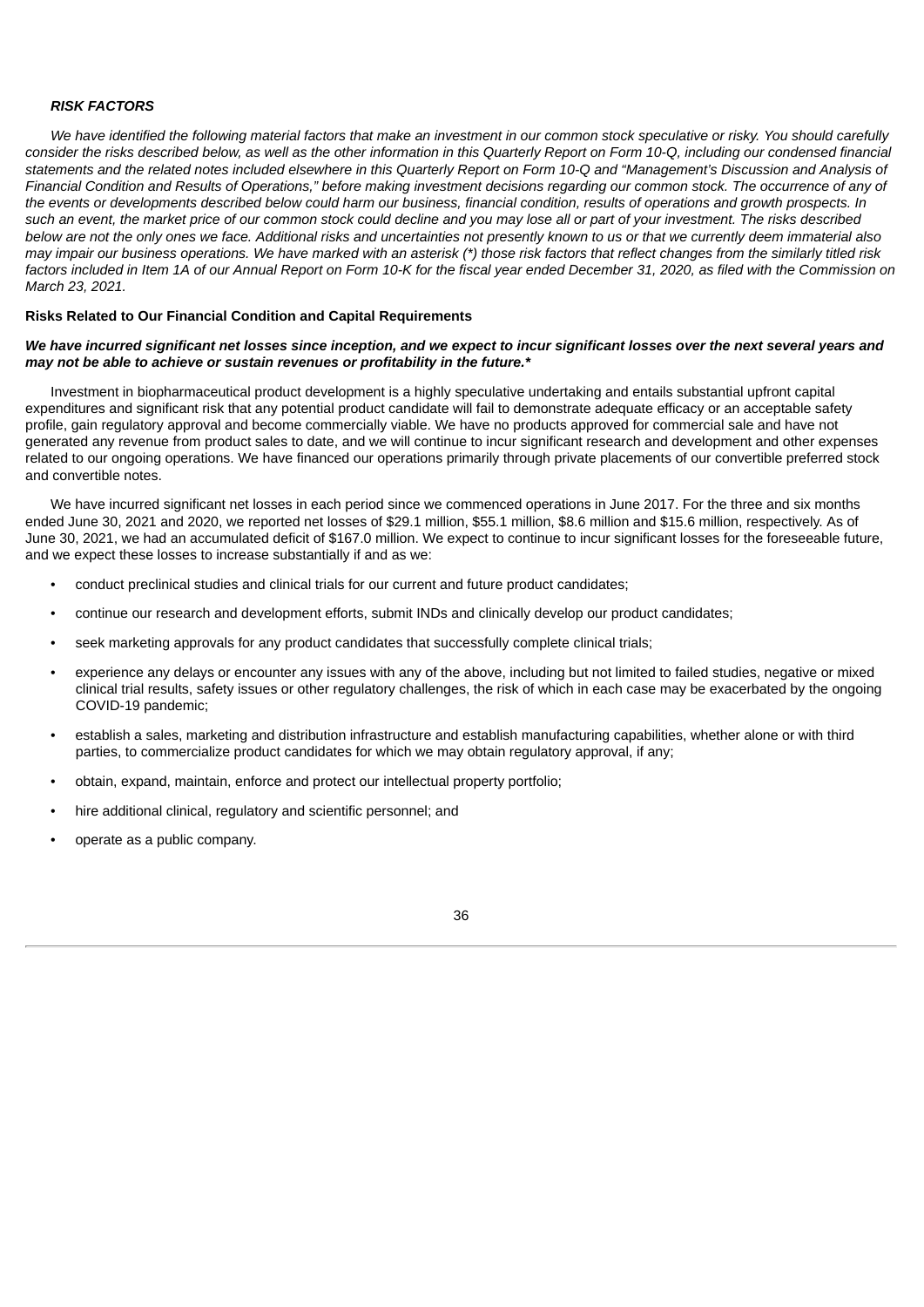Because of the numerous risks and uncertainties associated with biopharmaceutical product development, we are unable to accurately predict the timing or amount of increased expenses we will incur or when, if ever, we will be able to achieve profitability. Even if we succeed in commercializing one or more of our product candidates, we will continue to incur substantial research and development and other expenditures to develop, seek regulatory approval for and potentially market our product candidates. We may encounter unforeseen expenses, difficulties, complications, delays and other unknown factors that may adversely affect our business. The size of our future net losses will depend, in part, on the rate of future growth of our expenses and our ability, if ever, to generate revenue from our product candidates. Our prior losses and expected future losses have had and will continue to have an adverse effect on our stockholders' equity and working capital.

# *We have not generated any revenue from our product candidates and may never be profitable.\**

Our ability to become profitable depends upon our ability to generate revenue. To date, we have not generated any revenue from any of our product candidates. We do not expect to generate significant revenue unless or until we successfully complete clinical development and obtain regulatory approval of, and then successfully commercialize, our product candidates. ENTO and LANRA, which we acquired from Gilead in July 2020, and KB-0742 are our only product candidates in the clinical stage of development. In addition, all of our product candidates will require additional clinical development, regulatory review and approval, substantial investment, access to sufficient commercial manufacturing capacity and significant marketing efforts before we can generate any revenue from product sales. Our ability to generate revenue from our product candidates depends on a number of factors, including, but not limited to:

- timely completion of our preclinical studies and ongoing and planned clinical trials, which may be significantly slower or cost more than we currently anticipate and will depend substantially upon the performance of third-party contractors;
- our ability to complete IND-enabling studies and successfully submit and receive authorizations to proceed under INDs or comparable applications;
- whether we are required by the FDA or similar foreign regulatory authorities to conduct additional clinical trials or other studies beyond those planned to support the potential approval and commercialization of our product candidates or of any future product candidates;
- our ability to demonstrate to the satisfaction of the FDA and similar foreign regulatory authorities the safety, potency, purity, efficacy and acceptable risk-benefit profile of our product candidates or any future product candidates and such regulatory authorities' acceptance of our biomarker-driven development strategy (i.e., our pursuit of approval based on a biomarker rather than a specific cancer indication);
- the prevalence, duration and severity of potential side effects or other safety issues experienced with our product candidates or future product candidates, if any;
- the timely receipt of necessary marketing approvals from the FDA and similar foreign regulatory authorities;
- the willingness of physicians, operators of clinics and patients to utilize or adopt any of our product candidates or future product candidates over or to use in combination with alternative or more established therapies, such as IC and HMAs, to treat AML and MYC-amplified solid tumors and other transcriptionally addicted cancers;
- the actual and perceived availability, cost, risk profile and side effects and efficacy of our product candidates, if approved, relative to existing and future alternative cancer therapies and competitive product candidates and technologies;
- our ability and the ability of third parties with whom we contract to manufacture adequate clinical and commercial supplies of our product candidates or any future product candidates, remain in good standing with regulatory authorities and develop, validate and maintain commercially viable manufacturing processes that are compliant with current good manufacturing practices (cGMP);

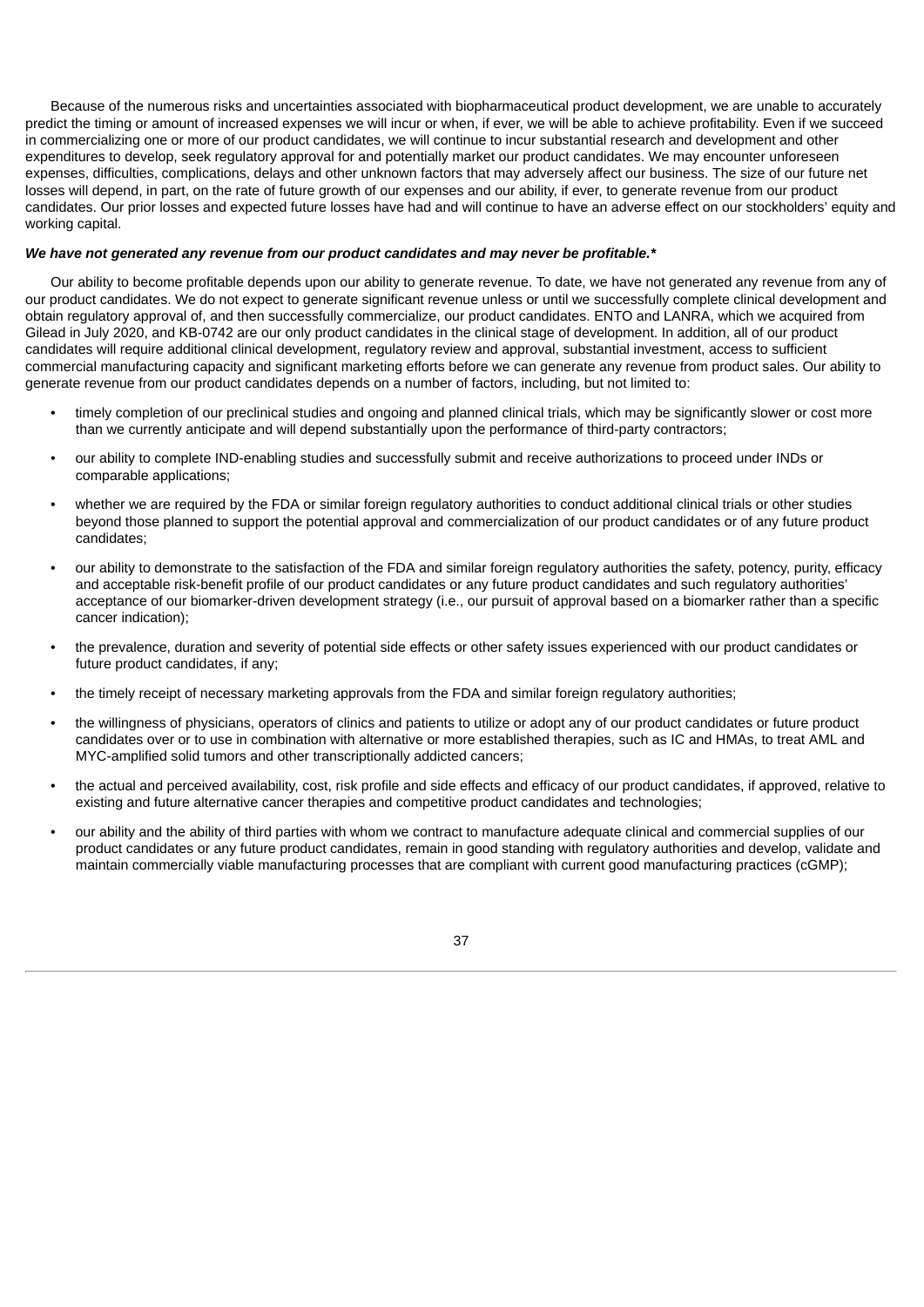- our ability to successfully develop a commercial strategy and thereafter commercialize our product candidates or any future product candidates in the United States and internationally, if approved for marketing, reimbursement, sale and distribution in such countries and territories, whether alone or in collaboration with others;
- patient demand for our product candidates and any future product candidates, if approved; and
- our ability to establish and enforce intellectual property rights in and to our product candidates or any future product candidates.

Many of the factors listed above are beyond our control and could cause us to experience significant delays or prevent us from obtaining regulatory approvals or commercializing any of our product candidates. Even if we are able to commercialize our product candidates, we may not achieve profitability soon after generating product sales, if ever. If we are unable to generate sufficient revenue through the sale of our product candidates or any future product candidates, we may be unable to continue operations without continued funding.

### We will need substantial additional funding. If we are unable to raise capital when needed, we would be compelled to delay, reduce *or eliminate our product development programs or commercialization efforts.\**

We expect our expenses to increase substantially in connection with our ongoing activities, particularly as we commence our planned clinical trials and any other future clinical trials, and continue our discovery and preclinical development activities to identify new product candidates, and seek marketing approval for, our product candidates. In addition, if we obtain marketing approval for any of our product candidates, we expect to incur significant commercialization expenses related to product sales, marketing, manufacturing and distribution. Accordingly, we will need to obtain substantial additional funding in connection with our continuing operations, and we may need to raise additional funding sooner than expected if we choose to expand more rapidly than we presently anticipate. We cannot be certain that additional funding will be available on acceptable terms, or at all. Further, the duration and severity of the COVID-19 pandemic and its impact on the economy and financial markets in general could adversely affect our ability to raise additional capital. Until such time, if ever, as we can generate substantial product revenue, we expect to finance our operations through a combination of public or private equity offerings, debt financings, collaborations, strategic partnerships and alliances or marketing, distribution or licensing arrangements with third parties. If we are unable to raise capital when needed or on acceptable terms, we would be forced to delay, reduce or eliminate our discovery and preclinical development programs or any future commercialization efforts.

We had cash, cash equivalents, and investments of \$419.3 million as of June 30, 2021. We believe that, based upon our current operating plan, our existing capital resources will be sufficient to fund our anticipated operations into 2024, including through the readout of the primary endpoint of our planned registrational Phase 3 clinical trial of ENTO in combination with IC in AML patients with NPM1 mutations and the completion of our Phase 1/2 clinical trial of KB-0742 for the treatment of advanced solid tumors, and the completion of our two planned Phase 1/2 clinical trials of LANRA in genetically-defined subsets of AML patients. However, we have based this estimate on our current development plans and assumptions that may prove to be wrong. Additionally, changing circumstances may cause us to consume capital significantly faster than we currently anticipate, and we may need to spend more money than currently expected because of circumstances beyond our control, including as a result of the COVID-19 pandemic. In any event, our future capital requirements will depend on many factors, including:

- the scope, progress, results and costs of our planned registrational Phase 3 clinical trial of ENTO in combination with IC for the treatment of AML patients with NPM1 mutations;
- the scope, progress, results and costs of our Phase 1/2 clinical trial of KB-0742;
- the scope, progress, results and costs of our two planned Phase 1/2 clinical trials of LANRA;
- the scope, progress, results and costs of discovery, preclinical development and clinical trials for our other product candidates;
- the costs, timing and outcome of regulatory review of our product candidates and any required companion diagnostic;

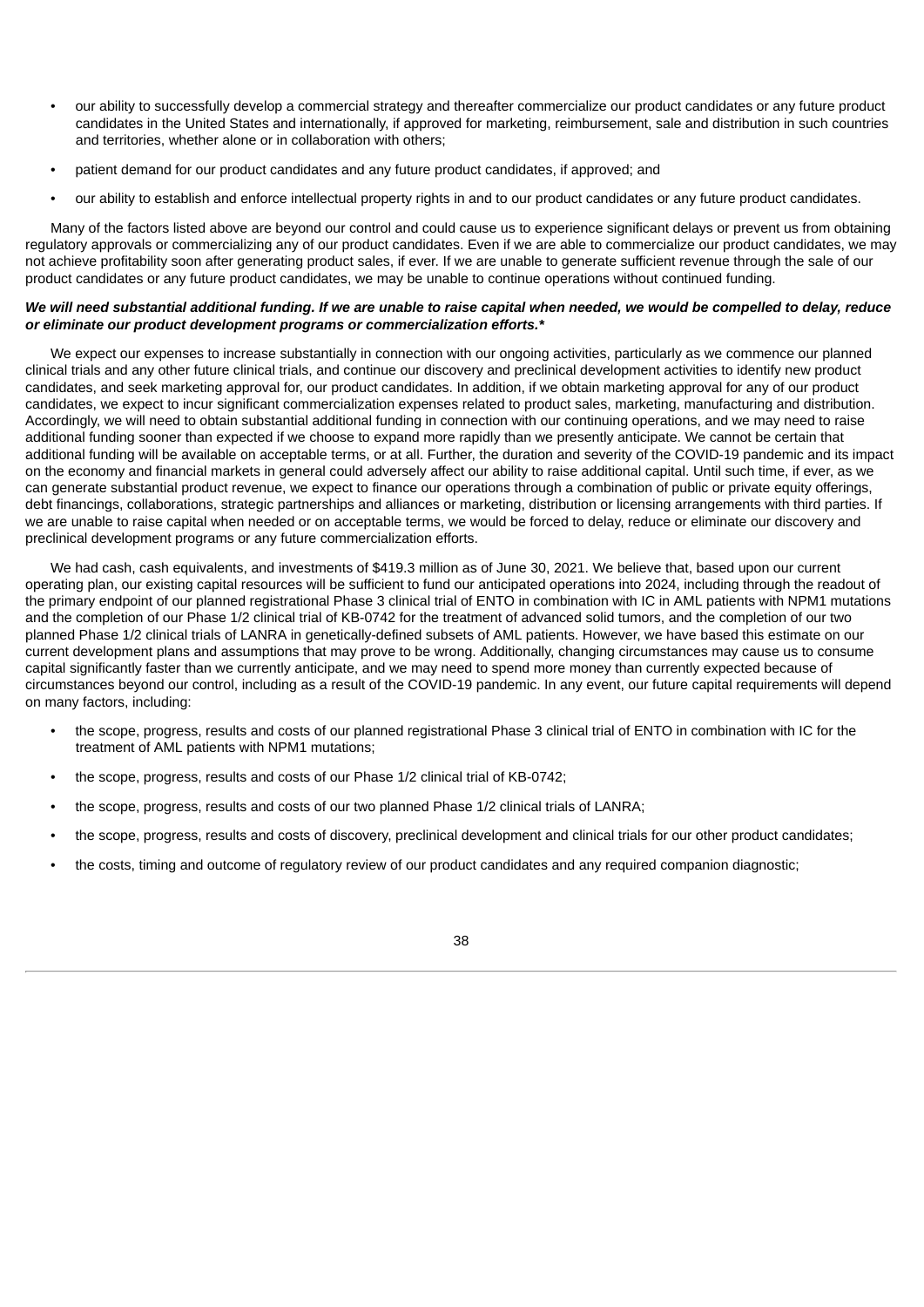- the extent to which we develop, in-license or acquire other pipeline product candidates or technologies;
- the costs of future commercialization activities, including product sales, marketing, manufacturing and distribution, for any of our product candidates for which we receive marketing approval;
- the costs associated with completing any post-marketing studies or trials required by the FDA or other regulatory authorities;
- revenue, if any, received from commercial sales of our product candidates, should any of our product candidates receive marketing approval;
- the costs of preparing, filing and prosecuting patent applications, obtaining, maintaining, enforcing and protecting our intellectual property rights and defending intellectual property-related claims; and
- to the extent we pursue strategic collaborations, including collaborations to commercialize any of our product candidates or any companion diagnostic collaborations, our ability to establish and maintain collaborations on favorable terms, if at all.

We will require additional capital to complete our planned clinical development programs for our current product candidates to obtain regulatory approval. Any additional capital-raising efforts may divert our management from their day-to-day activities, which may adversely affect our ability to develop and commercialize our current and future product candidates, if approved.

## **Risks Related to the Discovery and Development of our Product Candidates**

## We have a limited operating history and face significant challenges and will incur substantial expenses as we build our *capabilities.\**

We were incorporated in June 2017 and acquired certain rights to ENTO and LANRA and other orally bioavailable small molecule SYK inhibitors from Gilead in July 2020. We have a limited operating history and are subject to the risks inherent in a growing company, including, among other things, risks that we may not be able to hire sufficient qualified personnel and establish operating controls and procedures. We currently do not have complete in-house resources to enable our operations. As we continue to build our capabilities, we expect to encounter risks and uncertainties frequently experienced by growing companies in new and rapidly evolving fields, including the risks and uncertainties related to the evolving effects of the COVID-19 pandemic and those described herein. If we are unable to continue to build our capabilities, our operating and financial results could differ materially from our expectations, and our business could suffer.

We cannot be certain that our ongoing or planned clinical trials of our product candidates, including our ongoing Phase 1/2 clinical trial of KB-0742, our only internally generated product candidate, or our planned registrational Phase 3 clinical trial of ENTO or our two planned Phase 1/2 clinical trials of LANRA will begin or be completed when we currently expect, or at all.

### We may not realize the benefits of our asset acquisition from Gilead or any future acquisitions or strategic transactions.\*

In the third quarter of 2020, we completed the transfer from Gilead of a portfolio of selective, orally bioavailable small molecule SYK inhibitors, including ENTO and LANRA, that we acquired from Gilead in July 2020, and it is possible that we will encounter challenges with integrating the data and technology, along with the related regulatory materials, related to these acquired product candidates into our business. In such event, our clinical development plans related to the acquired SYK product candidates, including our planned registrational Phase 3 clinical trial of ENTO in combination with IC in AML patients with NPM1 mutations, our two planned Phase 1/2 clinical trials of LANRA in genetically-defined subsets of AML patients, or the associated or subsequent regulatory filings, could be delayed or otherwise adversely affected.

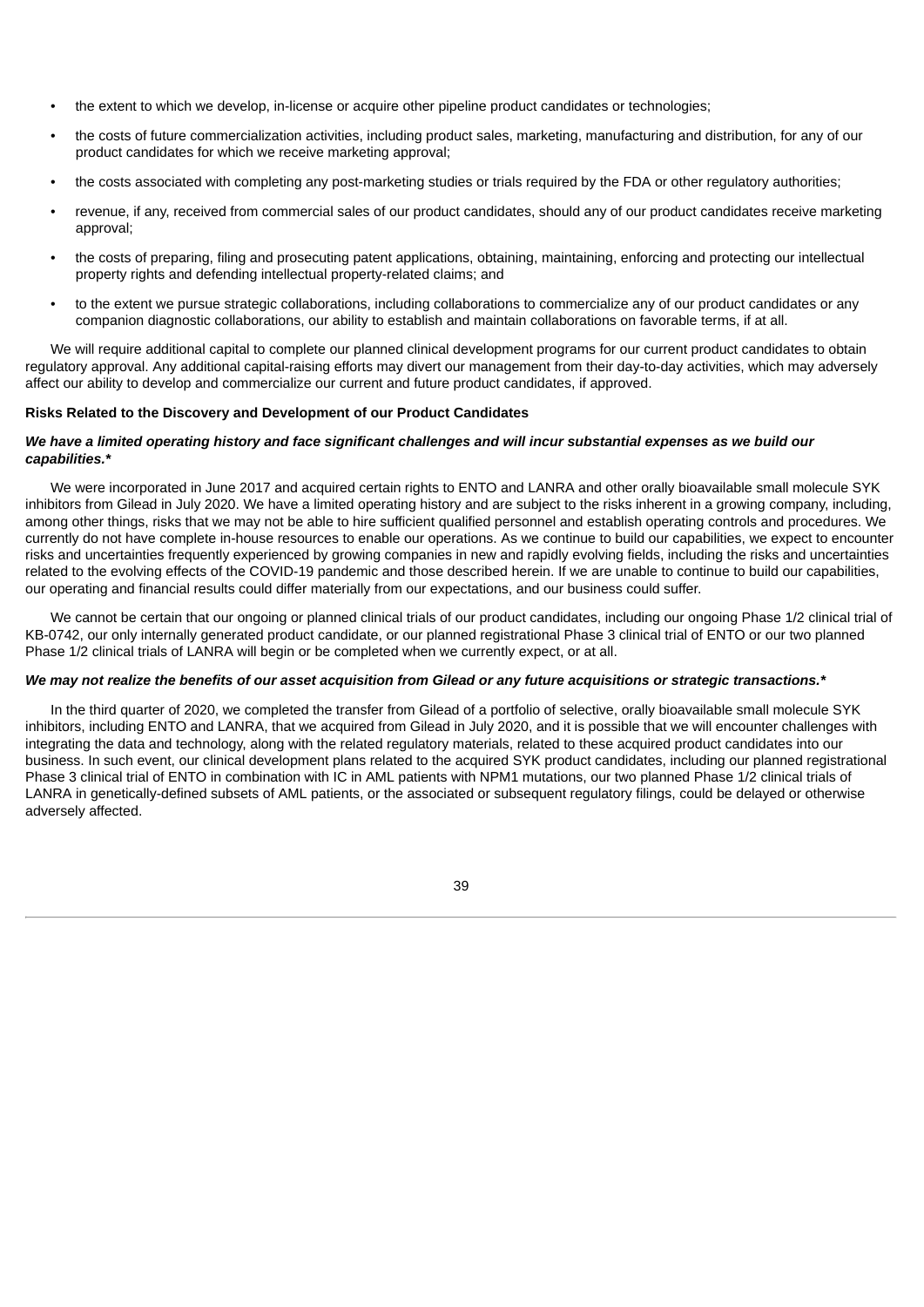In addition, we may acquire other businesses, products or technologies as well as pursue joint ventures or investments in complementary businesses. The success of our SYK portfolio acquisition from Gilead, and any future acquisitions or strategic transactions depends on the risks and uncertainties involved including, but not limited to, the following:

- unanticipated liabilities related to acquired assets, companies or joint ventures;
- difficulties integrating acquired personnel, technologies and operations into our existing business;
- retention of key employees;
- diversion of management time and focus from operating our business to management of strategic alliances or joint ventures or acquisition integration challenges;
- increases in our expenses and reductions in our cash available for operations and other uses;
- disruption in our relationships with collaborators or suppliers as a result of such a transaction; and
- possible write-offs or impairment charges relating to acquired assets, businesses or joint ventures.

If any of these risks or uncertainties occur, we may not realize the anticipated benefit of any acquisition or strategic transaction. Additionally, foreign acquisitions and joint ventures are subject to additional risks, including those related to integration of operations across different cultures and languages, currency risks, potentially adverse tax consequences of overseas operations and the particular economic, political and regulatory risks associated with specific countries.

Future acquisitions or dispositions could also result in potentially dilutive issuances of our equity securities, the incurrence of debt, contingent liabilities or amortization expenses or write-offs of goodwill, any of which could harm our financial condition.

# Our discovery and development activities are focused on novel cancer therapeutics for patients with genetically-defined cancers and it is difficult to predict the time and cost of product candidate development and likelihood of obtaining regulatory approval.\*

The discovery and development of novel cancer therapeutics by targeting dysregulated transcription using a biomarker-driven precision medicine strategy is an emerging field, and the scientific discoveries that form the basis for our efforts to discover and develop product candidates are relatively new. The scientific evidence to support the feasibility of developing product candidates based on these discoveries is both preliminary and limited. Although we believe, based on our preclinical work, and the data for ENTO and LANRA generated in clinical trials conducted by Gilead, the TRNs targeted by our programs drive oncogenic activity, future clinical results may not confirm this hypothesis or may only confirm it for certain mutations or certain tumor types. The patient populations for our product candidates are limited to those with cancers that exhibit specific target mutations that we believe serve as a genomic biomarker of transcription factor dysregulation, and may not be completely defined but are substantially smaller than the general treated cancer population, and we will need to screen and identify those patients who have the targeted mutations. Successful identification of patients is dependent on several factors, including achieving certainty as to how specific genetic alterations respond to our product candidates and developing or otherwise obtaining access to satisfactory companion diagnostics to identify such genetic alterations. Furthermore, even if we are successful in identifying patients, we cannot be certain that the resulting patient populations for each mutation will be large enough to allow us to successfully obtain approval for each mutation type and commercialize our products and achieve profitability. In any event, we do not know if our approach of treating patients with genetically defined cancers will be successful, and if our approach is unsuccessful, our business will suffer and you may lose all or part of your investment.

In addition, we are pursuing a biomarker-driven development strategy (i.e., pursuing regulatory approval based on efficacy of our product candidates in a biomarker-defined subset of patients with a specific cancer indication, rather than all such patients who suffer from a specific cancer indication). There is currently a limited number of approved biomarker-specific therapies. We may not receive approval for a biomarker-specific indication or may be delayed in receiving biomarker-specific approval.

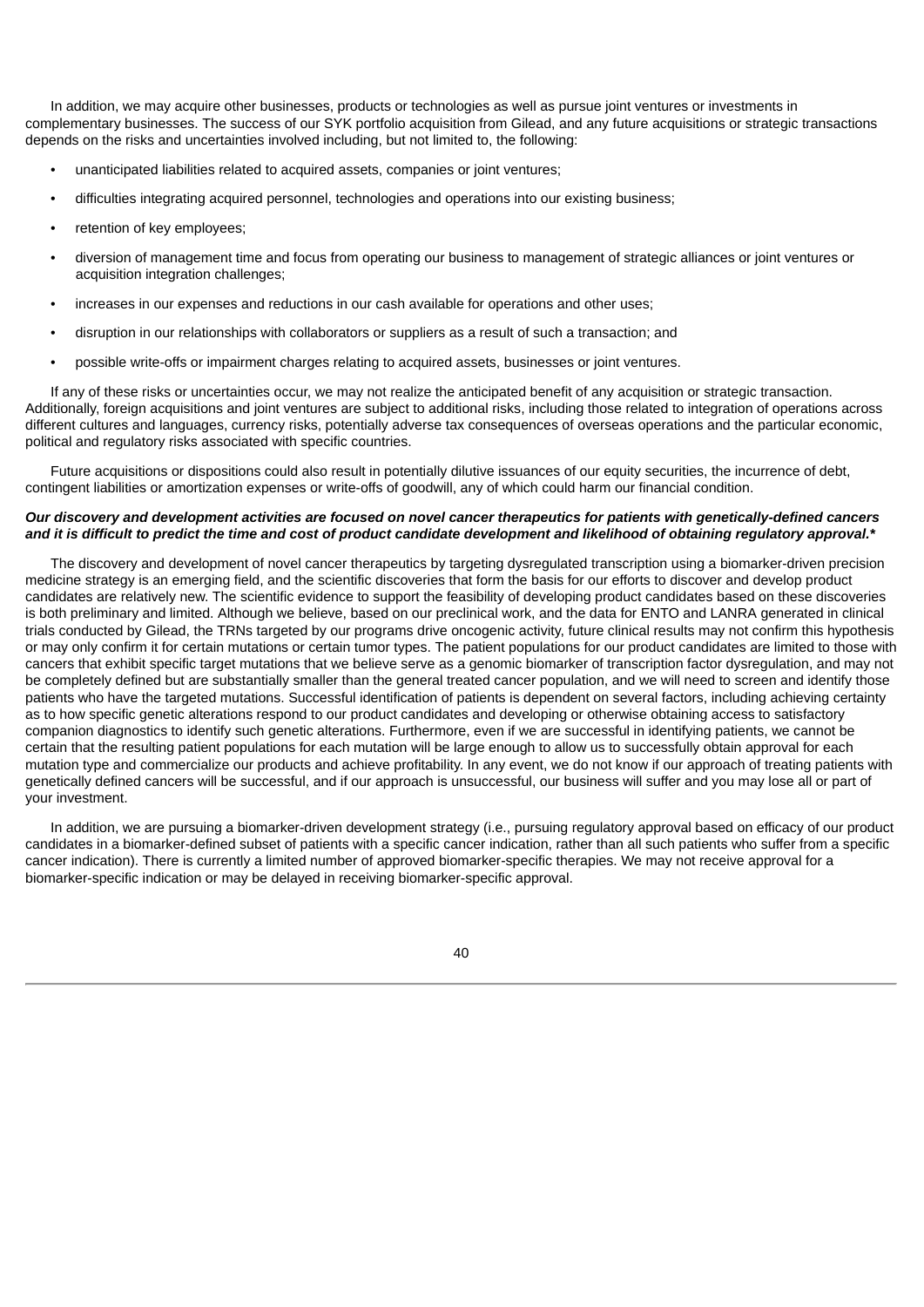## We may incur additional costs or experience delays in completing, or ultimately be unable to complete, the development and *commercialization of ENTO or our other product candidates.\**

We are unable to predict when or if our products candidates will prove effective or safe in humans or will obtain marketing approval. Before obtaining marketing approval from regulatory authorities for the sale of any product candidate, we must complete preclinical development and then conduct extensive clinical trials to demonstrate the safety and efficacy of our product candidates in humans. Clinical testing is expensive, difficult to design and implement, can take many years to complete and is uncertain. A failure of one or more clinical trials can occur at any stage of testing. The outcome of preclinical testing and early clinical trials may not be predictive of the success of later clinical trials, and interim or preliminary results of a clinical trial do not necessarily predict final results. It is not uncommon to observe results in clinical trials that are unexpected based on preclinical studies and early clinical trials, and many product candidates fail in clinical trials despite very promising early results. Moreover, preclinical and clinical data may be susceptible to varying interpretations and analyses. A number of companies in the biopharmaceutical and biotechnology industries have suffered significant setbacks in clinical development even after achieving promising results in earlier studies. In addition, there can be no assurance that the encouraging safety and efficacy data observed in the Phase 1b/2 clinical trial of ENTO in 148 AML patients, which was conducted by Gilead, will be indicative of the safety or efficacy results that we will observe in our planned registrational Phase 3 clinical trial of ENTO in combination with IC in AML patients with NPM1 mutations.

We may experience numerous unforeseen events during, or as a result of, clinical trials that could delay or prevent our ability to obtain marketing approval or commercialize our product candidates, including:

- regulators or institutional review boards (IRBs)/ethics committees (ECs) may not authorize us or our investigators to commence a clinical trial or conduct a clinical trial at a prospective trial site;
- we may experience delays in reaching, or fail to reach, agreement on acceptable clinical trial contracts with prospective trial sites;
- clinical trials for our product candidates may produce negative or inconclusive results, and we may decide, or regulators may require us, to conduct additional clinical trials, delay clinical trials or abandon product development programs;
- the number of patients required for clinical trials for our product candidates may be larger than we anticipate, enrollment in these clinical trials may be slower than we anticipate, participants may drop out of these clinical trials at a higher rate than we anticipate or the duration of these clinical trials may be longer than we anticipate;
- competition for clinical trial participants from investigational and approved therapies may make it more difficult to enroll patients in our clinical trials;
- third-party collaborators made undergo a change of control, thus delaying progression of a clinical trial;
- we or potential future third-party collaborators may fail to obtain the clearance or approval of any required companion diagnostic on a timely basis, or at all;
- our third-party contractors, including those developing companion diagnostic tests, may fail to meet their contractual obligations to us in a timely manner, or at all, or may fail to comply with regulatory requirements;
- we may have to suspend or terminate clinical trials for our product candidates for various reasons, including a finding that the participants are being exposed to unacceptable health risks;
- our product candidates may have undesirable or unexpected side effects or other unexpected characteristics, causing us or our investigators, regulators or IRBs/ECs to suspend or terminate the trials;
- the cost of clinical trials for our product candidates may be greater than we anticipate;

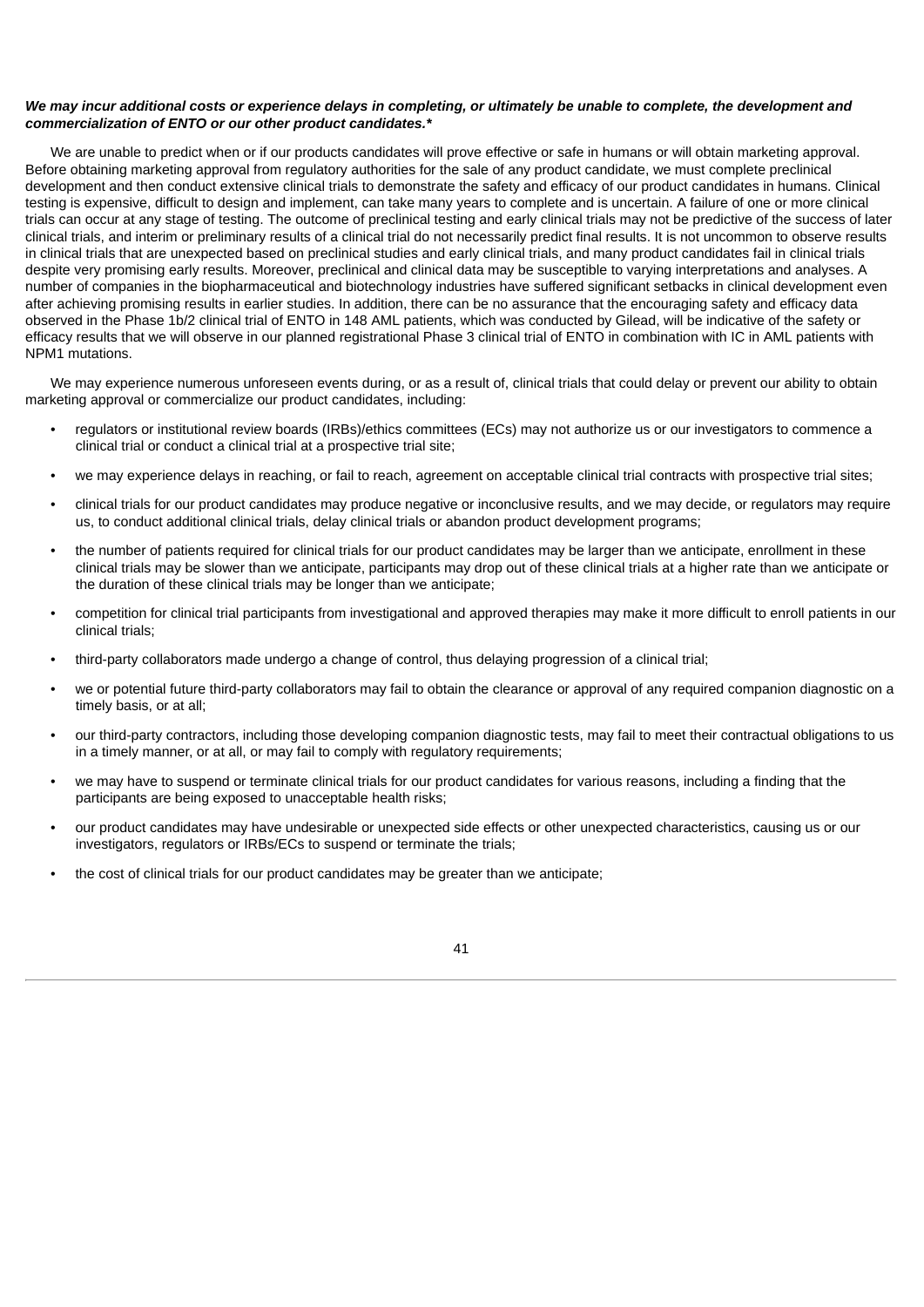- the supply or quality of our product candidates or other materials necessary to conduct clinical trials for our product candidates may be insufficient or inadequate and result in delays or suspension of our clinical trials; and
- we or potential future third-party collaborators may fail to receive regulatory approval of a companion diagnostic for one or more of our product candidates, or for use with a marketed product.

Our product development costs will increase if we experience delays in preclinical studies or clinical trials or in obtaining marketing approvals. We do not know whether any of our planned preclinical studies or clinical trials will begin on a timely basis or at all, will need to be restructured or will be completed on schedule, or at all.

Significant preclinical or clinical trial delays also could shorten any periods during which we may have the exclusive right to commercialize our product candidates or allow our competitors to bring products to market before we do and impair our ability to successfully commercialize our product candidates and may harm our business and results of operations.

## Any delays in the commencement or completion, or termination or suspension, of our planned or future clinical trials could result in increased costs to us, delay or limit our ability to generate revenue and adversely affect our commercial prospects.\*

Before we can initiate clinical trials of a product candidate in any indication, we must submit the results of preclinical studies to the FDA along with other information, including information about the product candidate's chemistry, manufacturing and controls and our proposed clinical trial protocol, as part of an IND or similar regulatory submission under which we must receive authorization to proceed with clinical development.

Before obtaining marketing approval from the FDA of ENTO or of any other product candidate in any indication, we must conduct extensive clinical studies to demonstrate safety and efficacy. Clinical testing is expensive, time consuming and uncertain as to outcome. In addition, we expect to rely in part on preclinical, clinical and quality data generated by our CROs and other third parties for regulatory submissions for our product candidates. While we have or will have agreements governing these third parties' services, we have limited influence over their actual performance. If these third parties do not make data available to us, or, if applicable, make regulatory submissions in a timely manner, in each case pursuant to our agreements with them, our development programs may be significantly delayed and we may need to conduct additional studies or collect additional data independently. In either case, our development costs would increase. We are required to submit an IND to the FDA, which must become effective prior to initiating any clinical trials in the United States, for our preclinical product candidates.

The FDA may require us to conduct additional preclinical studies for any product candidate before it allows us to initiate clinical trials under any IND, which may lead to additional delays and increase the costs of our preclinical development programs.

Any delays in the commencement or completion of our planned or future clinical trials could significantly affect our product development costs. We do not know whether our planned trials will begin on time or be completed on schedule, if at all. The commencement and completion of clinical trials can be delayed for a number of reasons, including delays related to:

- obtaining FDA or foreign regulatory authority authorization to commence a clinical trial or reaching a consensus with the FDA or a foreign regulatory authority on clinical trial design;
- failing to obtain regulatory clearance or approval of companion diagnostics we may use to identify patients for enrollment in or test the possible effects of our product candidates in patients enrolled in our clinical trials;
- any failure or delay in reaching an agreement with CROs and clinical trial sites, the terms of which can be subject to extensive negotiation and may vary significantly among different CROs and trial sites;
- obtaining approval from one or more IRBs/ECs;
- IRBs/ECs refusing to approve, suspending or terminating the trial at an investigational site, precluding enrollment of additional subjects, or withdrawing their approval of the trial;

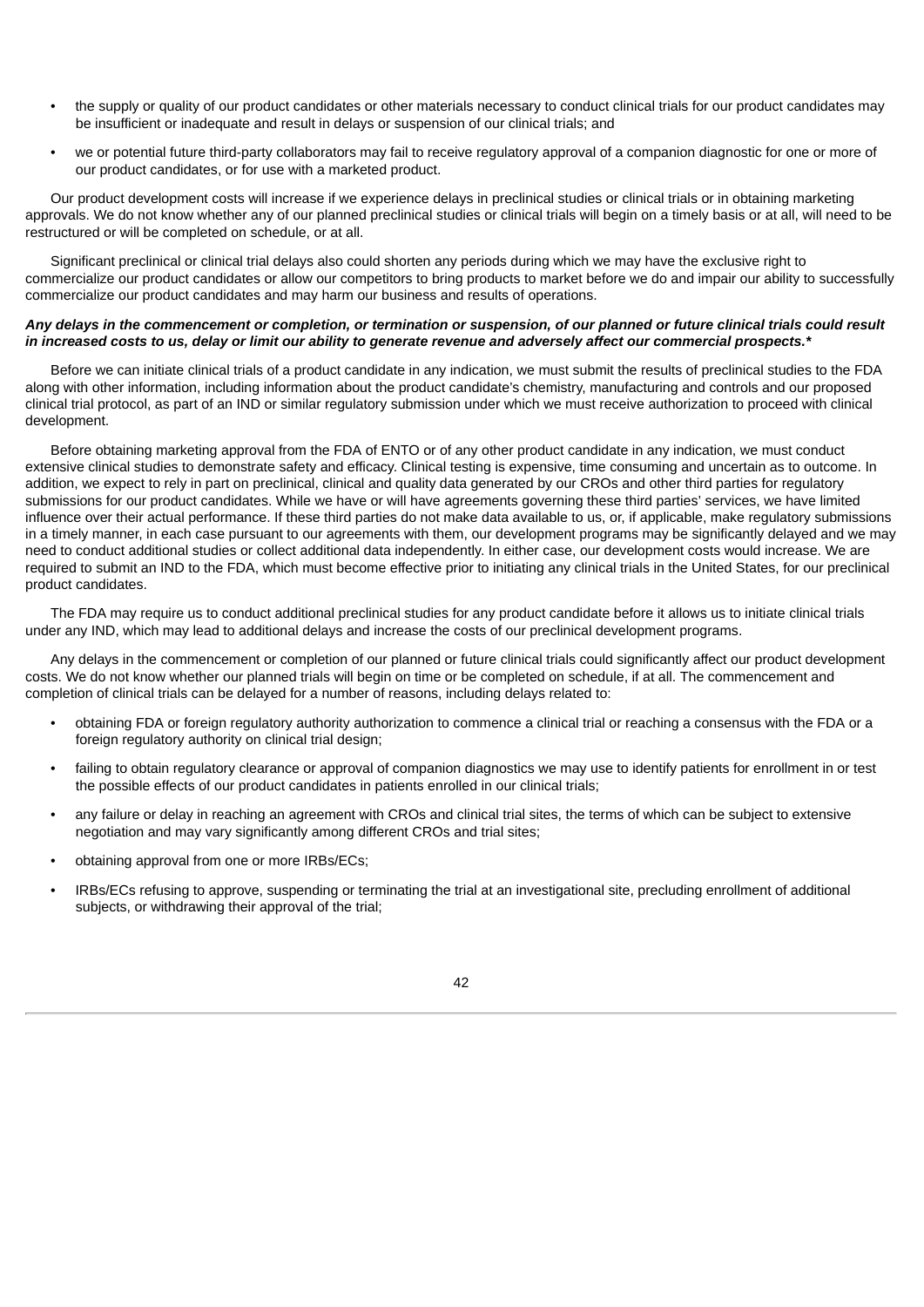- changes to clinical trial protocol;
- clinical sites deviating from trial protocol or dropping out of a trial;
- failing to manufacture or obtain sufficient quantities of product candidate or, if applicable, combination therapies for use in clinical trials;
- patients failing to enroll or remain in our trial at the rate we expect, or failing to return for post-treatment follow-up, including patients failing to remain in our trials due to movement restrictions, health reasons or otherwise resulting from the evolving effects of the COVID-19 pandemic;
- patients choosing an alternative treatment, or participating in competing clinical trials;
- lack of adequate funding to continue the clinical trial;
- patients experiencing severe or unexpected drug-related adverse effects;
- occurrence of serious adverse events in trials of the same class of agents conducted by other companies;
- selecting or being required to use clinical end points that require prolonged periods of clinical observation or analysis of the resulting data;
- a facility manufacturing our product candidates or companion diagnostics or any of their components being ordered by the FDA or applicable foreign regulatory authorities to temporarily or permanently shut down due to violations of cGMP regulations or other applicable requirements, or infections or cross-contaminations of product candidates in the manufacturing process;
- interruptions to operations of clinical sites, manufacturers, suppliers, or other vendors from a health epidemic or pandemic, such as the COVID-19 pandemic;
- any changes to our manufacturing process that may be necessary or desired;
- third-party clinical investigators losing the licenses or permits necessary to perform our clinical trials, not performing our clinical trials on our anticipated schedule or consistent with the clinical trial protocol, good clinical practices (GCP) or other regulatory requirements;
- us, or our third-party contractors not performing data collection or analysis in a timely or accurate manner or improperly disclosing data prematurely or otherwise in violation of a clinical trial protocol;
- third-party contractors becoming debarred or suspended or otherwise penalized by the FDA or other government or regulatory authorities for violations of regulatory requirements, in which case we may need to find a substitute contractor, and we may not be able to use some or all of the data produced by such contractors in support of our marketing applications; or
- disruptions caused by the COVID-19 pandemic, which may increase the likelihood that we encounter difficulties or delays in initiating, enrolling, conducting or completing our ongoing or planned clinical trials.
	- 43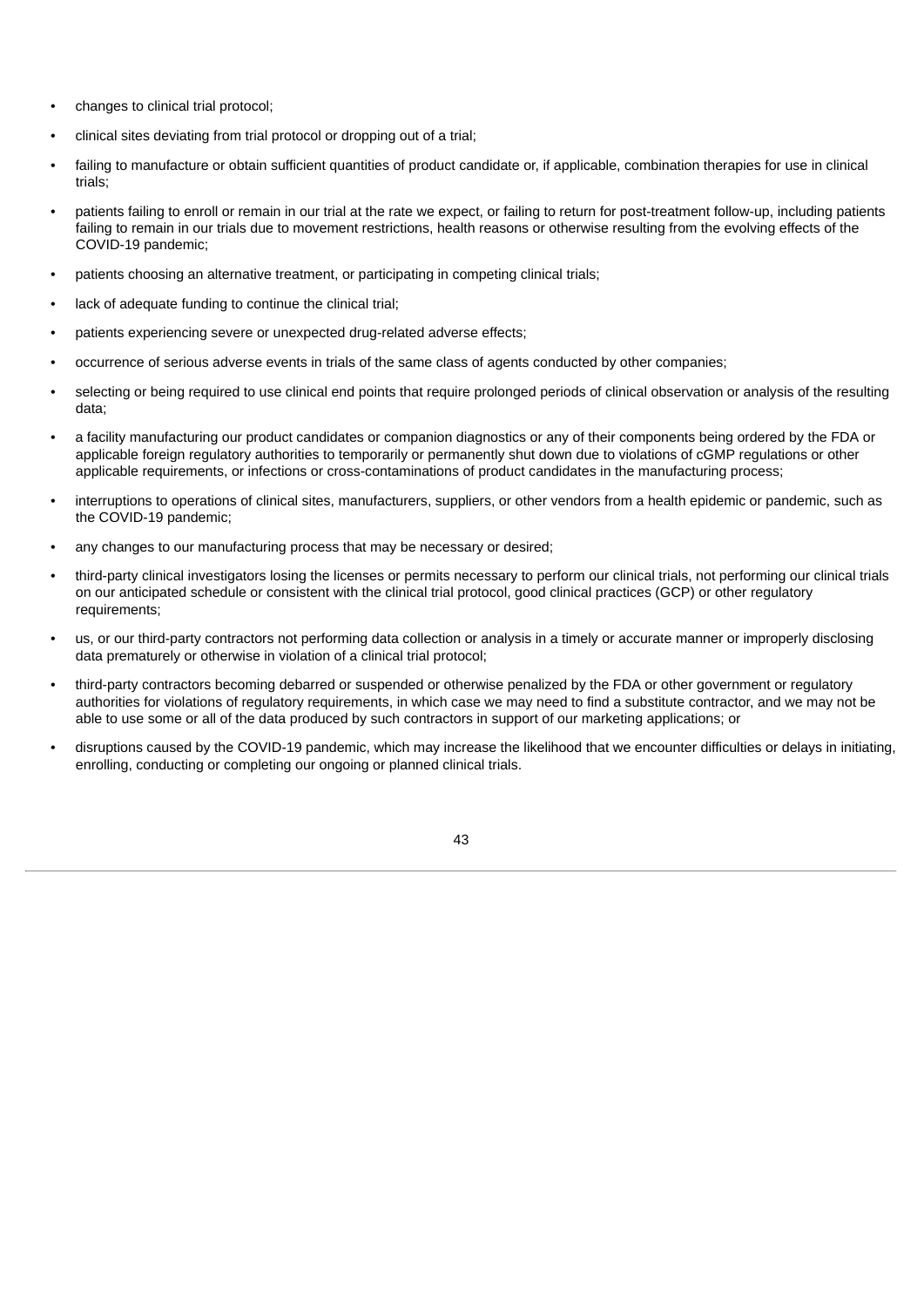In addition, our proposal for new or emerging biomarker surrogate endpoints may result in data that is not accepted by certain regulatory bodies or industry professionals, or if such endpoints are later found to be insufficient to establish clinical efficacy, may require us to change the design of our clinical trials. With respect to our planned ENTO registrational trial in patients with NPM1 mutated AML, following our discussions with FDA as part of our End-of-Phase 2 meeting, we plan to use measurable residual disease (MRD) negative CR as the primary endpoint in support of accelerated approval. MRD has only recently emerged as a surrogate endpoint for progression free survival in hematological malignancies, and while regulatory approvals on the basis of MRD status have been granted in acute lymphocytic leukemia and chronic lymphocytic leukemia (CLL), to date there have not been any regulatory approvals on the basis of MRD status in AML. We are proceeding as planned with our randomized, double-blinded, placebo-controlled registrational Phase 3 clinical trial of ENTO in combination with IC in approximately 180 newly diagnosed NPM1-mutated AML patients. We intend to complete the validation of the assay necessary to meet regulatory requirements for a companion diagnostic in parallel with the conduct of the clinical trial. Patients will be randomized to receive standard of care IC in combination with twice-daily ENTO or a placebo. MRD will be assessed in patients who achieve a CR after induction. These patients may then go on to receive consolidation therapy with cytarabine with ENTO or placebo as per their randomization assignment. MRD negative CR in the intent-to-treat population is the proposed primary endpoint for accelerated approval. This planned trial may not enable an expeditious path to regulatory approval in newly diagnosed AML patients with NPM1 mutations and may not be accepted by the FDA or otherwise be sufficient to obtain regulatory approval, which could result in a longer time to potential commercialization of ENTO in the United States, if approved and commercialized at all, and could increase the costs of development and could harm our competitive position in the marketplace. In addition, even if we proceed with our planned Phase 3 clinical trial using MRD negative CR as a surrogate endpoint and were to obtain accelerated approval, failure of the industry to adopt MRD negative CR rate as a valid or meaningful endpoint for an AML therapeutic may adversely impact our commercial prospects as a result of our clinical trial results being discounted or disregarded by industry professionals.

We could also encounter delays if a clinical trial is suspended or terminated by us, by the IRBs/ECs of the institutions in which such trials are being conducted, by a Data Safety Monitoring Board for such trial or by the FDA or foreign regulatory authorities. Such authorities may impose such a suspension or termination due to a number of factors, including failure to conduct the clinical trial in accordance with regulatory requirements or our clinical protocols, inspection of the clinical trial operations or trial site by the FDA or foreign regulatory authorities resulting in the imposition of a clinical hold, unforeseen safety issues or adverse side effects, failure to demonstrate a benefit from using a pharmaceutical, changes in governmental regulations or administrative actions or lack of adequate funding to continue the clinical trial. In addition, changes in regulatory requirements and policies may occur, and we may need to amend clinical trial protocols to comply with these changes. Amendments may require us to resubmit our clinical trial protocols to IRBs/ECs for reexamination, which may impact the costs, timing or successful completion of a clinical trial.

Certain of our current or future scientific advisors or consultants who receive compensation from us may become investigators for our future clinical trials. Under certain circumstances, we may be required to report some of these relationships to the FDA. Although we expect any such relationships to be within the FDA's guidelines, the FDA may conclude that a financial relationship between us and a principal investigator has created a conflict of interest or otherwise affected the interpretation of the study. The FDA may therefore question the integrity of the data generated at the applicable clinical trial site and the utility of the clinical trial itself may be jeopardized. This could result in a delay in approval, or rejection, of our marketing applications by the FDA and may ultimately lead to the denial of marketing approval of ENTO or our other product candidates. If we experience delays in the completion of, or termination of, any clinical trial, the commercial prospects of such product candidate will be harmed, and our ability to generate product revenues will be delayed. Moreover, any delays in completing our clinical trials will increase our costs, slow down our development and approval process and jeopardize our ability to commence product sales and generate revenues which may harm our business, financial condition, results of operations and prospects significantly.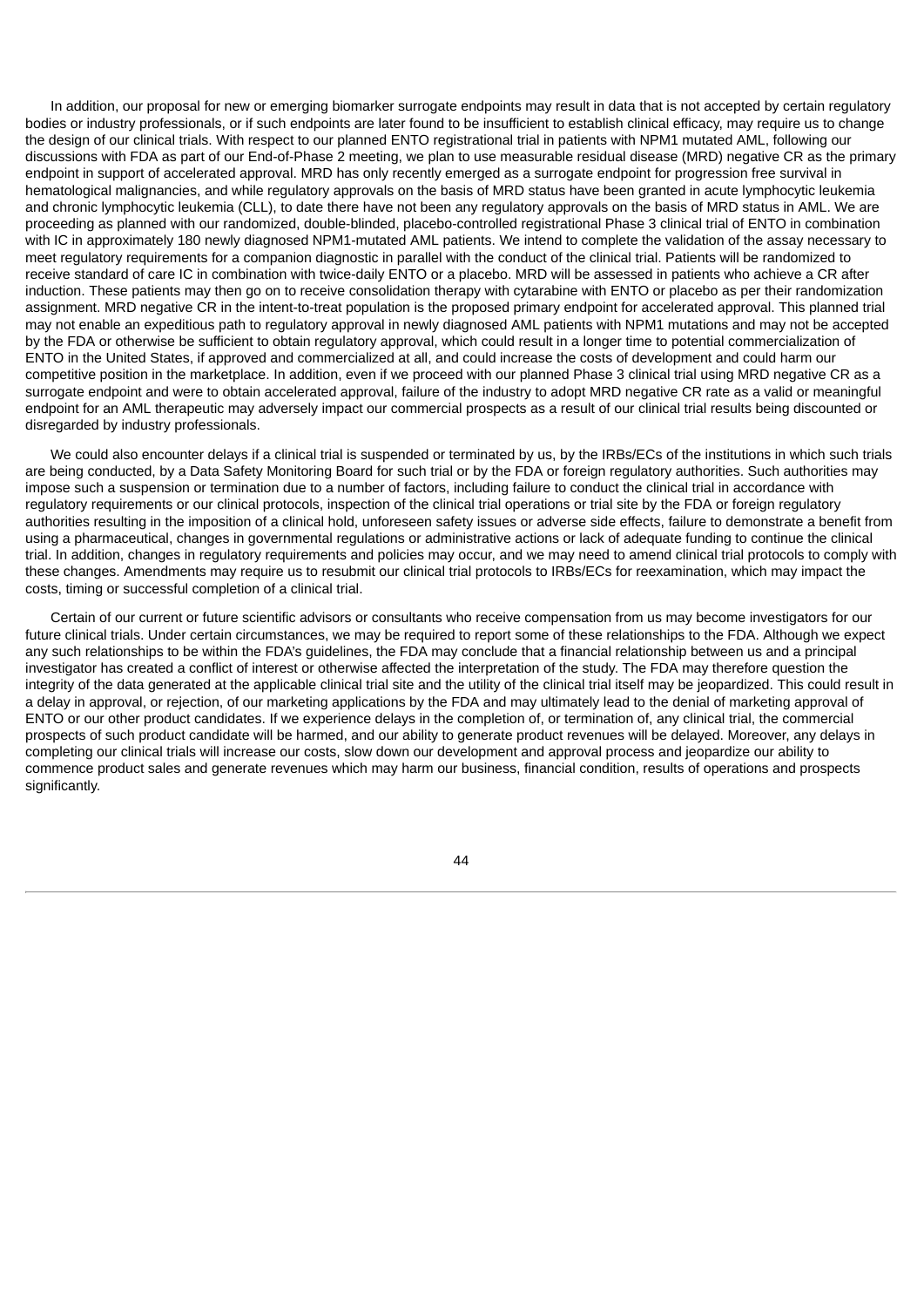## If we experience delays or difficulties in enrolling patients in our ongoing or planned clinical trials, regulatory approval could be *delayed or prevented.\**

We may not be able to initiate or continue our ongoing or planned clinical trials for our product candidates if we are unable to identify and enroll a sufficient number of eligible patients to participate in these trials as required by the FDA. In addition, some of our competitors may have ongoing clinical trials for product candidates that would treat the same or a similar patient population as we plan to treat with our product candidates in clinical trials, and patients who would otherwise be eligible for our clinical trials may instead enroll in clinical trials of our competitors' product candidates.

We have initiated a Phase 1/2 clinical trial of KB-0742 in cancer patients to evaluate its safety. PK and PD across multiple dose levels and dosing schedules. Following identification of a recommended Phase 2 clinical trial dose and schedule, we intend to enroll expansion cohorts in one or more biomarker-defined patient populations with transcriptionally addicted cancers, beginning with MYC-amplified solid tumors independent of histology. However, if the safety, PK or PD data from the first stage of the clinical trial suggest our initial doses are suboptimal, this could delay or preclude initiation of the expansion cohorts. We may also seek to enroll an additional cohort of soft tissue sarcoma patients with transcription factor fusions and patients with chordoma, an incurable solid tumor addicted to the brachyury transcription factor, in order to further demonstrate proof of concept for KB-0742. While we believe it is feasible to enroll such patients at major academic centers, patients with these tumor types are relatively rare, and we may be unable to enroll or maintain a sufficient number of these patients in any such additional cohort, which could adversely affect our development and registration strategy for KB-0742.

Patient enrollment is also affected by other factors, including:

- severity of the disease under investigation;
- our ability to recruit clinical trial investigators of appropriate competencies and experience;
- the incidence and prevalence of our target indications;
- clinicians' and patients' awareness of, and perceptions as to the potential advantages and risks of our product candidates in relation to other available therapies, including any new drugs that may be approved for the indications we are investigating;
- invasive procedures required to enroll patients and to obtain evidence of the product candidate's performance during the clinical trial;
- availability and efficacy of approved medications for the disease under investigation;
- eligibility criteria defined in the protocol for the trial in question;
- the size of the patient population required for analysis of the trial's primary endpoints;
- efforts to facilitate timely enrollment in clinical trials:
- whether we are subject to a partial or full clinical hold on any of our clinical trials;
- reluctance of physicians to encourage patient participation in clinical trials;
- the ability to monitor patients adequately during and after treatment;
- our ability to obtain and maintain patient consents;
- proximity and availability of clinical trial sites for prospective patients; and
- our ability to timely activate clinical trial sites during the ongoing COVID-19 pandemic and other delays and complications resulting from the evolving effects of the COVID-19 pandemic.

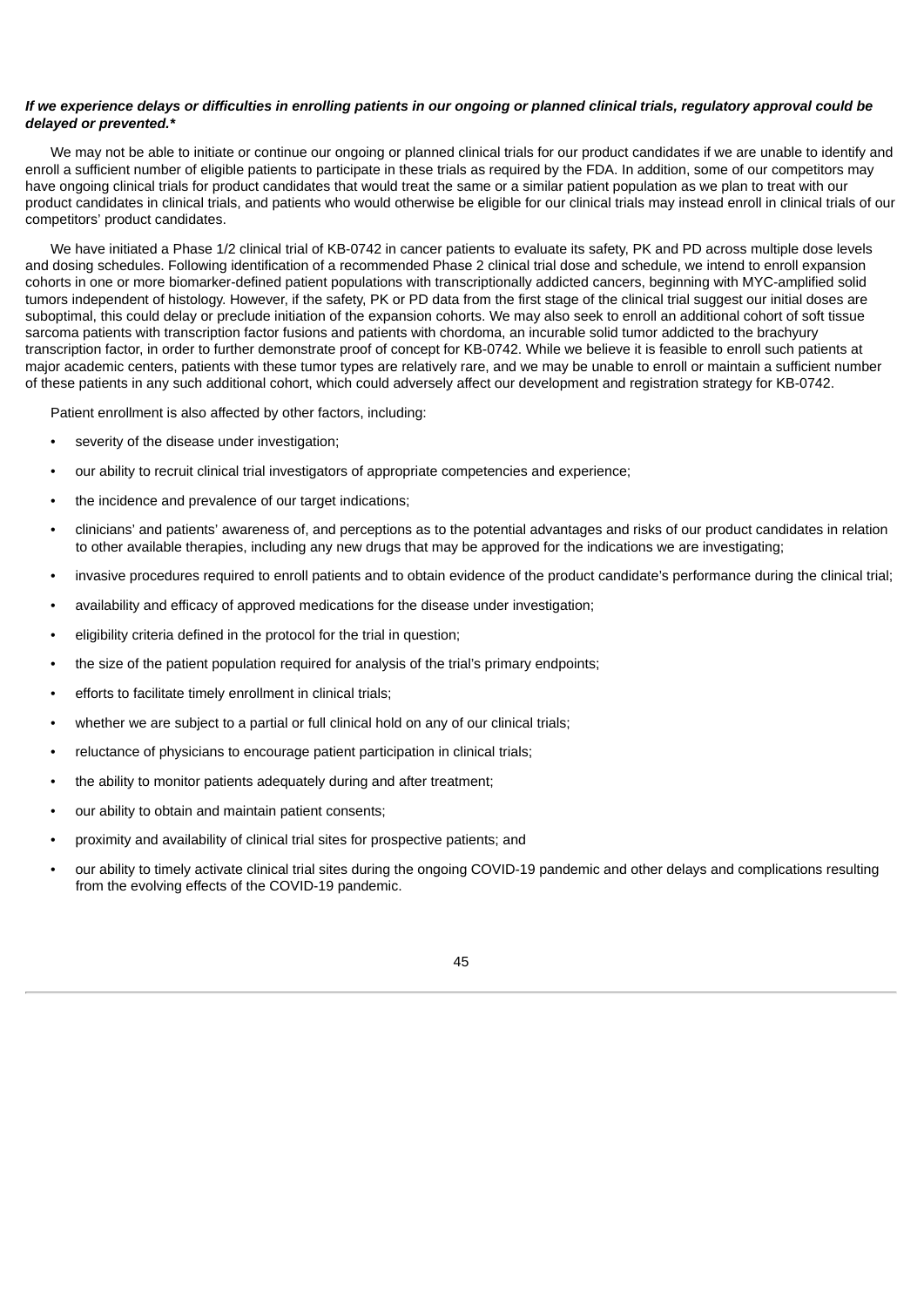Our inability to enroll the required number of patients for our clinical trials would result in significant delays or may require us to abandon one or more clinical trials altogether. Enrollment delays in our clinical trials may result in increased development costs, which would cause the value of our company to decline and limit our ability to obtain additional financing.

## If adverse side effects or unexpected characteristics are identified during the development of our product candidates, we may need *to abandon or limit the development of a product candidate.\**

As is the case with pharmaceuticals generally, side effects and adverse events (AEs) associated with ENTO have been observed. In ENTO's first clinical trial in healthy volunteers and subjects with rheumatoid arthritis (RA), the most frequently reported AEs were headache, nausea and constipation without any clear relationship to dose level. Mildly increased liver enzymes were observed in some healthy subjects and patients with RA. In a clinical trial of ENTO in more than 700 patients with hematologic malignancies, predominantly with B cell malignancies such as CLL, the most frequently reported treatment-related AEs, with an incidence greater than 10% in CLL patients, were fatigue, nausea, diarrhea, headache, decreased appetite and fever. AEs of Grade 3 or greater in at least 5% of patients included neutropenia, elevated liver enzymes and electrolyte abnormalities. ENTO has also been tested in a Phase 1b/2 clinical trial in 148 AML patients. Early ENTO safety studies were conducted in relapsed patients as monotherapy and in combination with IC and in newly diagnosed elderly patients in combination with HMAs such as azacytidine or decitabine. Aside from the AEs typical of the disease and IC, such as cytopenias and fever, the main AEs attributable to ENTO included diarrhea, nausea, and febrile neutropenia. Results of our ongoing or planned clinical trials, including those for ENTO, LANRA and KB-0742, could reveal a high and unacceptable severity and prevalence of side effects or unexpected characteristics. Undesirable side effects caused by our product candidates could result in the delay, suspension or termination of clinical trials by us or the FDA or foreign regulatory authorities for a number of reasons. Additionally, due to the high mortality rates of the cancers for which we are initially pursuing development of ENTO, LANRA and KB-0742, a significant percentage of patients in these clinical trials may die during a trial, which could impact development of these product candidates. If we elect or are required to delay, suspend or terminate any clinical trial, the commercial prospects of our product candidates will be harmed and our ability to generate product revenues from this product candidate will be delayed or eliminated. Serious adverse events observed in clinical trials could hinder or prevent market acceptance of our product candidates. Any of these occurrences may harm our business, prospects, financial condition and results of operations significantly.

Moreover, if our product candidates are associated with undesirable side effects in clinical trials or have characteristics that are unexpected, we may elect to abandon or limit their development to more narrow uses or subpopulations in which the undesirable side effects or other characteristics are less prevalent, less severe or more acceptable from a risk-benefit perspective, which may limit the commercial expectations for our product candidates, if approved. We may also be required to modify our study plans based on findings in our clinical trials. Many drugs that initially showed promise in early stage testing have later been found to cause side effects that prevented further development. In addition, regulatory authorities may draw different conclusions or require additional testing to confirm these determinations.

It is possible that as we test our product candidates in larger, longer and more extensive clinical trials, including with different dosing regimens, or as the use of our product candidates becomes more widespread following any regulatory approval, illnesses, injuries, discomforts and other adverse events that were observed in earlier trials, as well as conditions that did not occur or went undetected in previous trials, will be reported by patients. If such side effects become known later in development or upon approval, if any, such findings may harm our business, financial condition, results of operations and prospects significantly.

In addition, if any of our product candidates receive marketing approval, and we or others later identify undesirable side effects caused by treatment with such drug, a number of potentially significant negative consequences could result, including:

- regulatory authorities may withdraw or limit their approval of the product;
- we may be required to recall a product or we may voluntarily remove it from the marketplace;
- we may be required to change the way the product is administered to patients or conduct additional clinical trials;

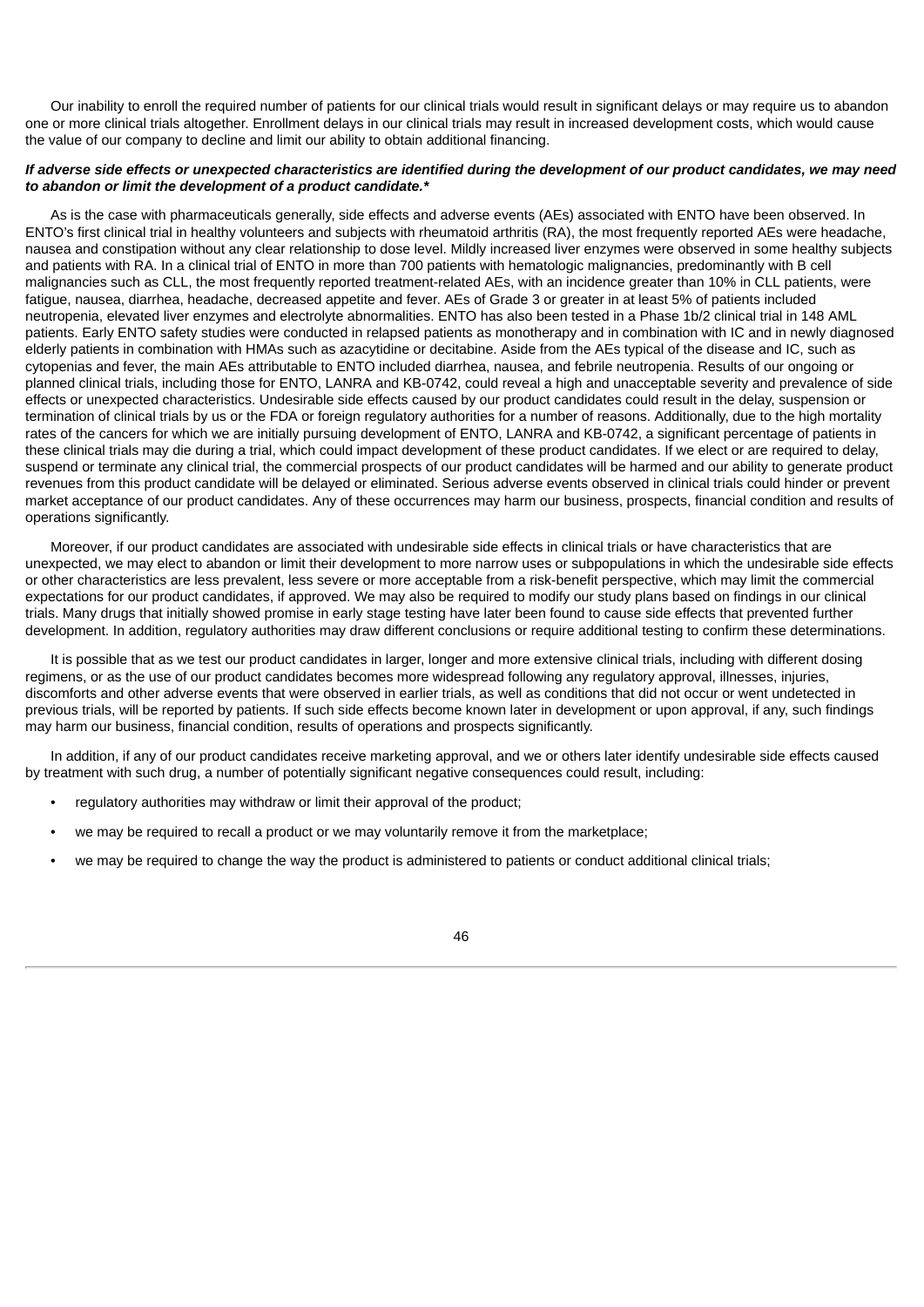- regulatory authorities may require additional warnings on the label, such as a "black box" warning or a contraindication, or issue safety alerts, Dear Healthcare Provider letters, press releases or other communications containing warnings or other safety information about the product;
- we may be required to implement a Risk Evaluation and Mitigation Strategy (REMS) or create a medication guide outlining the risks of such side effects for distribution to patients;
- additional restrictions may be imposed on the marketing or promotion of the particular product or the manufacturing processes for the product or any component thereof;
- we could be sued and held liable for harm caused to patients;
- the drug could become less competitive; and
- our reputation may suffer.

Any of these events could prevent us from achieving or maintaining market acceptance of our product candidates, if approved, and could significantly harm our business, financial condition, results of operations and prospects.

# Interim, topline and preliminary data from our clinical trials that we announce or publish from time to time may change as more patient data become available, and are subject to audit and verification procedures that could result in material changes in the final *data.\**

From time to time in the future, we may publicly disclose preliminary, interim or topline data from our ongoing or planned clinical trials. These updates are typically based on a preliminary analysis of then-available data, and the results and related findings and conclusions are subject to change following a more comprehensive review of the data related to the particular study or trial. We also make assumptions, estimations, calculations and conclusions as part of our analyses of data, and we may not have received or had the opportunity to fully and carefully evaluate all data. As a result, the interim, topline or preliminary results that we may report may differ from future results of the same studies, or different conclusions or considerations may qualify such results, once additional data have been received and fully evaluated. Interim, topline and preliminary data also remain subject to audit and verification procedures that may result in the final data being materially different from the preliminary data we previously published. As a result, such data should be viewed with caution until the final data are available. In addition, we may report interim analyses of only certain endpoints rather than all endpoints. Interim, topline, or preliminary data from clinical trials that we may complete are subject to the risk that one or more of the clinical outcomes may materially change as patient enrollment continues and more patient data become available. Adverse changes between interim data and final data could significantly harm our business and prospects. Further, additional disclosure of interim, topline or preliminary data by us or by our competitors in the future could result in volatility in the price of our common stock.

Further, others, including regulatory agencies, may not accept or agree with our assumptions, estimates, calculations, conclusions or analyses or may interpret or weigh the importance of data differently, which could impact the value of the particular program, the approvability or commercialization of the particular product candidate or product and our company in general. In addition, the information we choose to publicly disclose regarding a particular study or clinical trial is typically selected from a more extensive amount of available information. You or others may not agree with what we determine is the material or otherwise appropriate information to include in our disclosure, and any information we determine not to disclose may ultimately be deemed significant with respect to future decisions, conclusions, views, activities or otherwise regarding a particular drug, product candidate or our business. If the interim, topline or preliminary data that we report differ from late, final or actual results, or if others, including regulatory authorities, disagree with the conclusions reached, our ability to obtain approval for, and commercialize, ENTO or any other product candidates may be harmed, which could harm our business, financial condition, results of operations and prospects.

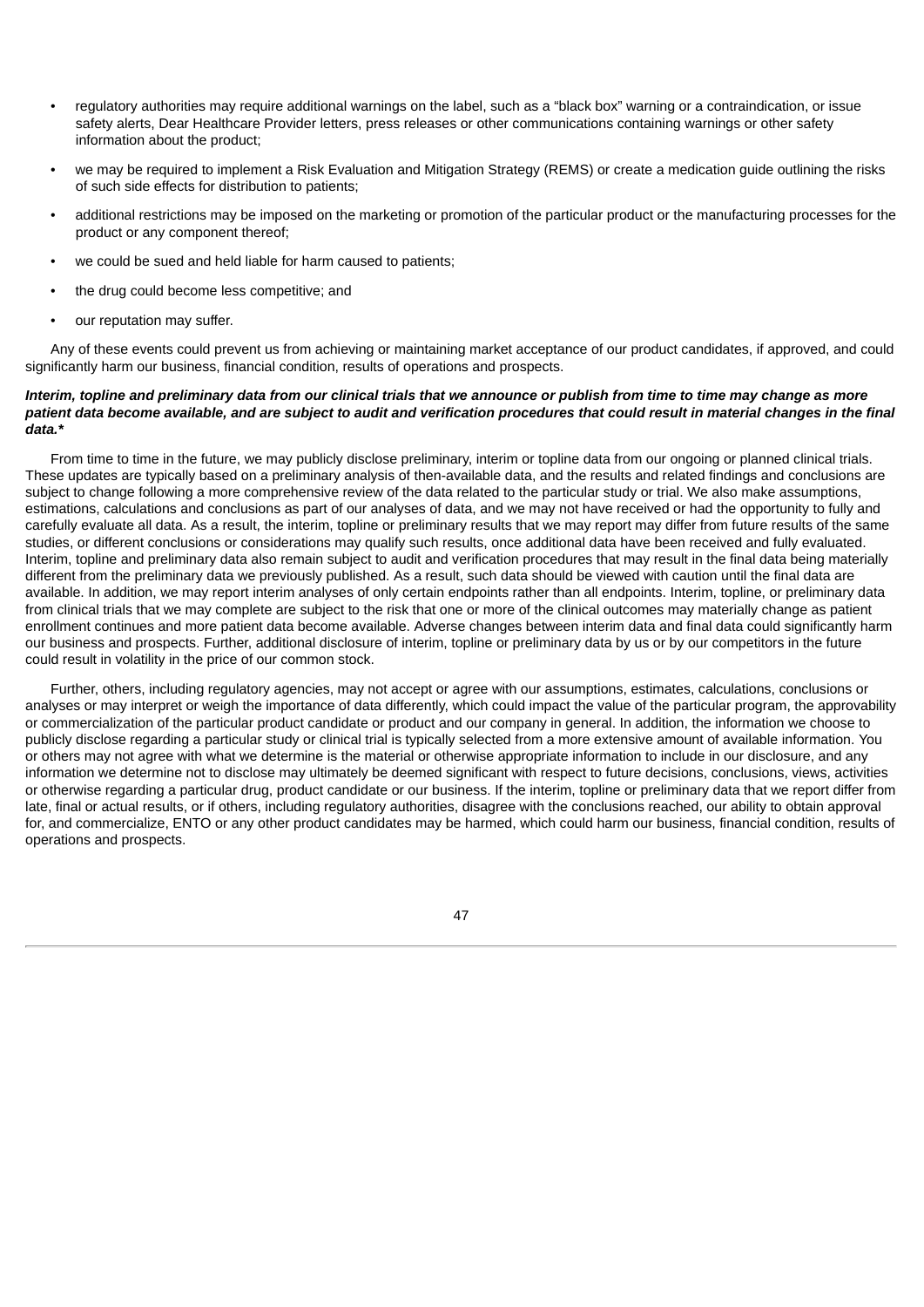## If we are unable to successfully develop companion diagnostic tests for our product candidates that require such tests, experience significant delays in doing so, or are unable to obtain any necessary FDA approvals of such tests, we may not be able to obtain approval for our product candidates, may be delayed in doing so, or may not realize the full commercial potential of these product *candidates.\**

In developing a product candidate for certain indications, we may decide to use a biomarker-based test to identify patients for enrollment and, or, monitor patients in clinical trials. For example, we plan to use a biomarker-based test to identify patients for enrollment in our planned registrational Phase 3 clinical trial of ENTO in combination with IC for the treatment of AML patients with NPM1 mutations. If the FDA determines that a companion diagnostic device is essential to the safe and effective use of a novel therapeutic product or indication, the FDA generally will not approve the therapeutic product or new therapeutic product indication if the companion diagnostic is not also approved or cleared for that indication. The FDA generally requires contemporaneous approvals of a new companion diagnostic with the proposed therapeutic. To date, the FDA has required premarket approval of all companion diagnostics for cancer therapies. As such, if a satisfactory companion diagnostic is not commercially available, we may be required to create or obtain one that would be subject to regulatory approval or clearance requirements.

We plan to develop, either by ourselves or with collaborators, companion diagnostic tests for our product candidates for certain indications, which will include ENTO for the treatment of AML patients with NPM1 mutations and LANRA for the treatment of AML patients with NPM1 and/or FLT3 mutations. To be successful, we or our collaborators will need to address a number of scientific, technical, regulatory and logistical challenges. Companion diagnostics are regulated as medical devices, and we have no prior experience with medical device or diagnostic test development. If we choose to or are required to develop and seek FDA approval for companion diagnostic tests on our own, we will require additional personnel. We may rely on third parties for the design, development and manufacture of companion diagnostic tests for our product candidates that require such tests. If these parties are unable to successfully develop companion diagnostics for these product candidates, or experience delays in doing so, we may be unable to enroll enough patients for our current and planned clinical trials, the development of these product candidates may be adversely affected, these product candidates may not obtain marketing approval, and we may not realize the full commercial potential of any of these products that obtain marketing approval. As a result, our business, results of operations and financial condition could be materially harmed.

#### *The COVID-19 pandemic could adversely impact our business, including our ongoing or planned clinical trials.\**

The COVID-19 pandemic in the United States and in other countries in which we have ongoing and planned clinical trials and where our current or future third party manufacturers or supply chain vendors operate, could cause significant disruptions that could severely impact our business and our planned clinical trials, including:

- delays or difficulties in screening and enrolling patients in our ongoing and planned clinical trials;
- delays or difficulties in clinical site initiation, including difficulties in recruiting clinical site investigators and clinical site staff;
- diversion of healthcare resources away from the conduct of clinical trials, including the diversion of hospitals serving as our clinical trial sites and hospital staff supporting the conduct of our clinical trials;
- inability or unwillingness of subjects to travel to the clinical trial sites;
- delays or difficulties in data collection and analysis and other related activities;
- decreased implementation of protocol-required clinical trial activities and quality of source data verification at clinical trial sites;
- interruption of key clinical trial activities, such as clinical trial site monitoring, due to limitations on travel imposed or recommended by federal or state governments, employers and others;
- limitations in employee resources that would otherwise be focused on the conduct of our clinical trials and our other research and development activities, including because of sickness of employees or their families or mitigation measures such as lock-downs and social distancing;

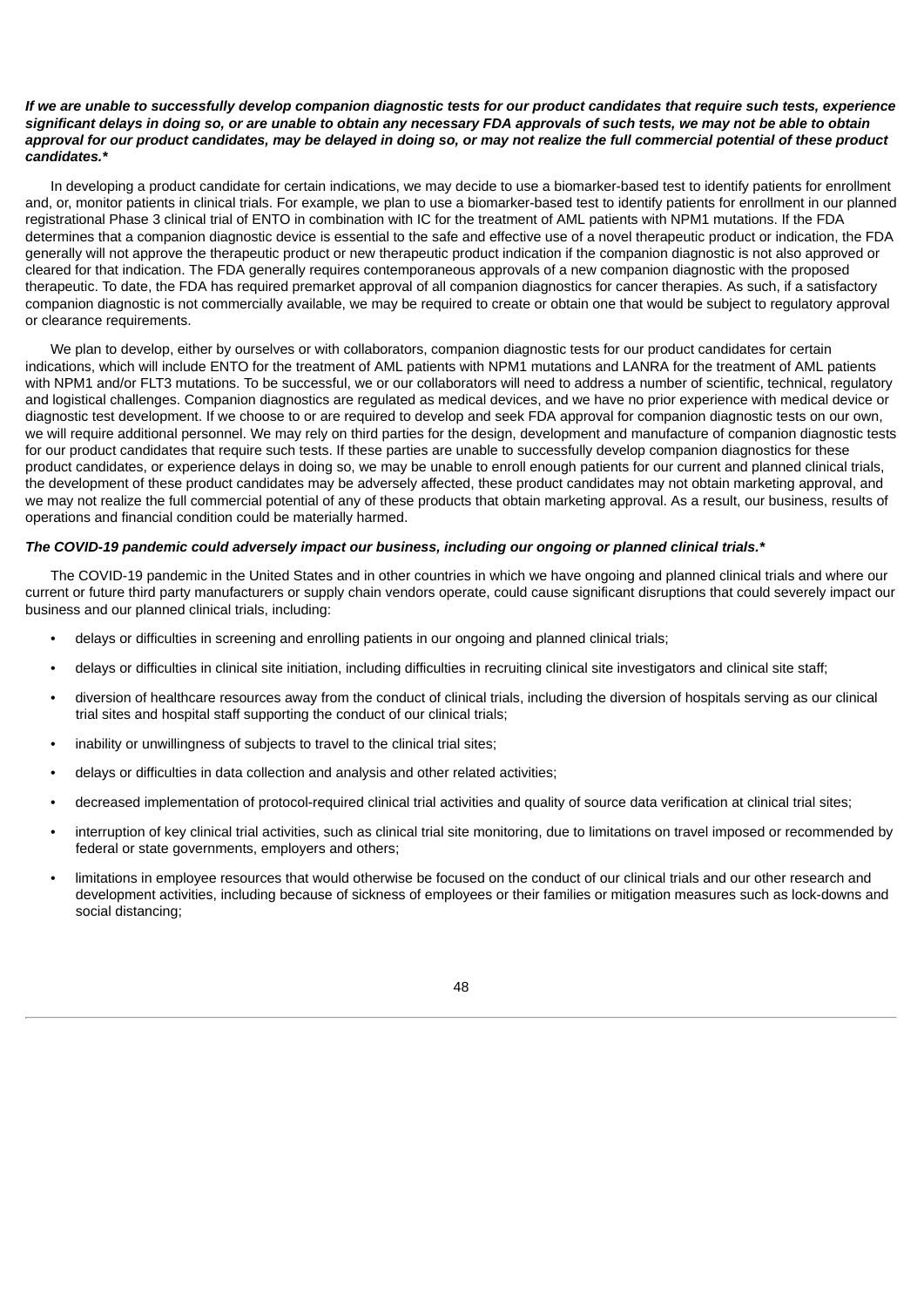- delays in receiving approval from local regulatory authorities to initiate our planned clinical trials;
- delays in clinical sites receiving the supplies and materials needed to conduct our clinical trials;
- interruption in global shipping that may affect the transport of clinical trial materials, such as investigational drug product used in our clinical trials;
- changes in local regulations as part of a response to the COVID-19 pandemic which may require us to change the ways in which our clinical trials are conducted, which may result in unexpected costs, delays, or to discontinue the clinical trials altogether;
- delays in necessary interactions with local regulators, ethics committees and other important agencies and contractors due to limitations in employee resources or forced furlough of government employees;
- refusal of the FDA or foreign regulatory authorities to accept data from clinical trials in affected geographies; and
- adverse impacts on global economic conditions which could have an adverse effect on our business and financial condition, including impairing our ability to raise additional capital when needed.

Such disruptions could impede, delay, limit or prevent completion of our preclinical studies or commencement or the continuation of planned or other future clinical trials and ultimately lead to the delay or denial of regulatory approval of our product candidates, which would seriously harm our operations and financial condition and increase our costs and expenses. In addition, we also experienced delays in our discovery and development activities as a result of the COVID-19 pandemic, primarily due to temporary and partial shutdowns at certain of our CROs that have since resumed normal operations, and due to the previous California and Massachusetts stay-at-home orders where our operations are located. Future or revised stay-at-home orders could result in additional delays or otherwise negatively impact our discovery and development activities. The COVID-19 pandemic could also affect the business of the FDA or other health authorities which could result in delays in meetings related to our ongoing and planned clinical trials and ultimately of reviews and approvals of our product candidates. Moreover, to the extent the evolving effects of the COVID-19 pandemic adversely affect our business and financial condition, they may also have the effect of heightening many of the other risks and uncertainties described elsewhere in this "Risk Factors" section.

The global COVID-19 pandemic continues to rapidly evolve. The extent to which the COVID-19 pandemic may impact our business, preclinical development activities and ongoing and planned clinical trials will depend on future developments, which are highly uncertain and cannot be predicted with confidence, such as the ultimate duration and severity of the pandemic, travel restrictions and social distancing in the United States and other countries, business closures or business disruptions and the effectiveness of actions taken in the United States and other countries to contain and treat the disease.

# We may expend our limited resources to pursue a particular product candidate or indication and fail to capitalize on product candidates or indications that may be more profitable or for which there is a greater likelihood of success.

Because we have limited financial and managerial resources, we focus on research programs and product candidates that we identify for specific indications. As a result, we may forego or delay pursuit of opportunities with other product candidates or for other indications that later prove to have greater commercial potential. Our resource allocation decisions may cause us to fail to capitalize on viable commercial products or profitable market opportunities. Our spending on current and future research and development programs and product candidates for specific indications may not yield any commercially viable products. If we do not accurately evaluate the commercial potential or target market for a particular product candidate, we may relinquish valuable rights to that product candidate through collaboration, licensing or other royalty arrangements in cases in which it would have been more advantageous for us to retain sole development and commercialization rights to such product candidate.

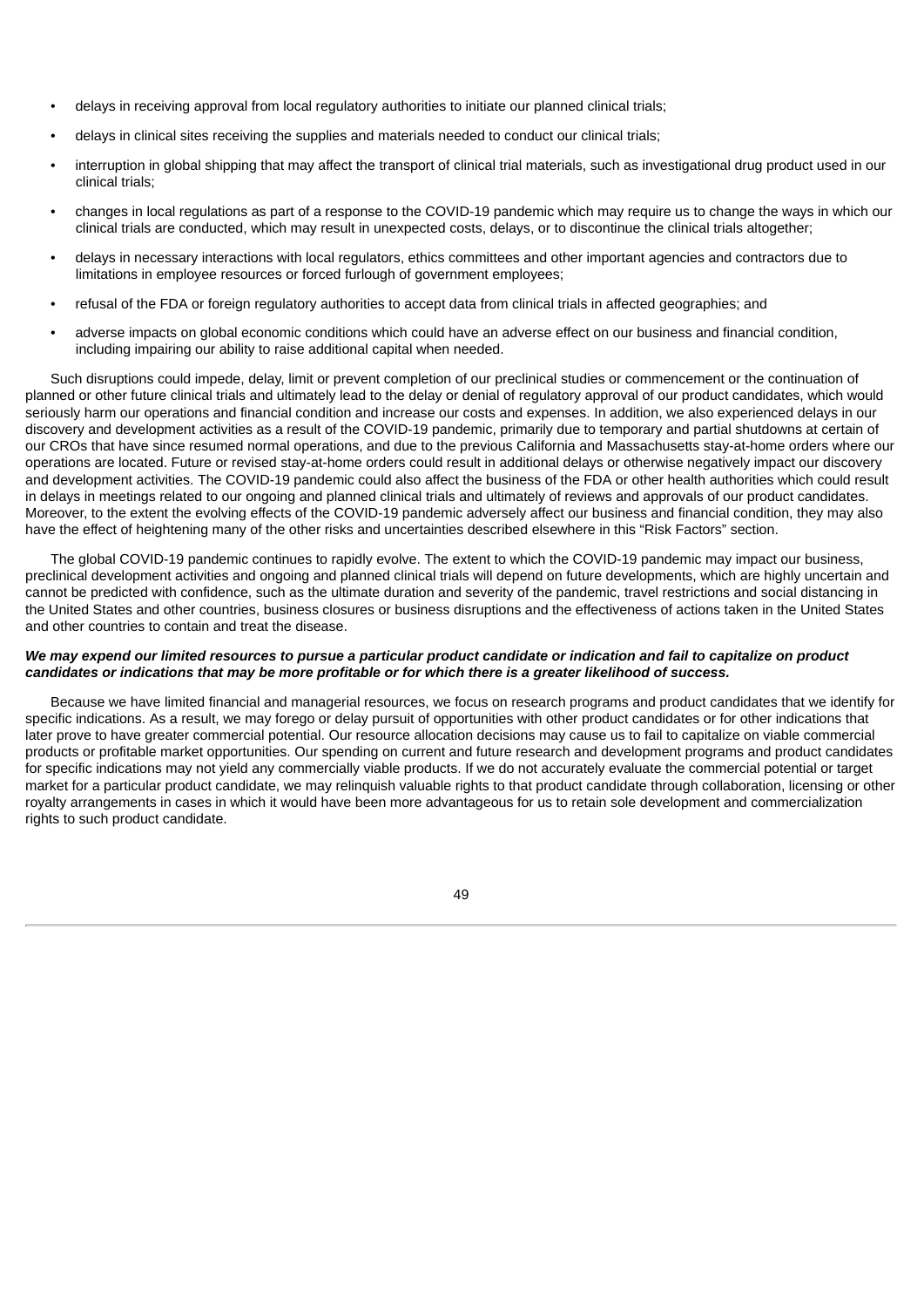## Our approach to the discovery and development of product candidates is unproven, and we may not be successful in our efforts to use and further develop our product engine to expand our pipeline of product candidates with commercial value.

A key element of our strategy is to use our product engine to further develop our pipeline of product candidates and progress these product candidates through clinical development and ultimately achieve approval for the treatment of various cancers by focusing on dysregulated transcription factors and the TRNs through which they drive oncogenic activity. The discovery and development activities that we are conducting may not be successful in developing product candidates that are useful in treating cancer or other diseases.

With respect to an internally developed product candidates, our research and development efforts to date have resulted in our discovery and preclinical development of KB-0742 as well as four early-stage discovery programs. KB-0742 may not be safe or effective as a cancer treatment and, with respect to our early-stage discovery programs, we may not identify suitable product candidates for preclinical or clinical development. Our product engine may not be successful in further developing our pipeline of product candidates. For example, we may not be successful in identifying novel product candidates that can selectively modulate oncogenic TRNs. Even if we are successful in building our pipeline of product candidates, the potential product candidates that we identify may not be suitable for clinical development or generate acceptable clinical data, including as a result of being shown to have unacceptable toxicity or other characteristics that indicate that they are unlikely to be products that will receive marketing approval from the FDA or other regulatory authorities or achieve market acceptance. If we do not successfully develop and commercialize product candidates, we will not be able to generate product revenue in the future, which likely would result in significant harm to our financial position and adversely affect our stock price.

### *As a company, we have not completed any clinical trials to date.\**

Other than our ongoing Phase 1/2 clinical trial of KB-0742, which we have recently initiated, we have not as a company conducted any clinical trials to date. We therefore cannot be certain that our ongoing Phase 1/2 clinical trial of KB-0742 or our planned clinical trials will begin or be completed on time, or at all. In addition, the ongoing COVID-19 pandemic may create additional challenges in conducting such clinical trials. Moreover, we currently do not have complete in-house resources to enable our operations, including our planned clinical trials, and we may not be able to hire sufficient qualified personnel to support our planned clinical trials.

In addition, large-scale clinical trials require significant financial and management resources and reliance on third-party clinical investigators, CROs and consultants. Relying on third-party clinical investigators, CROs and consultants may force us to encounter delays that are outside of our control. We may be unable to identify and contract with sufficient investigators, CROs and consultants on a timely basis, or at all.

# Because of the relatively small patient population that is planned to be dosed in our Phase 1/2 trial of KB-0742, the results from such clinical trial, if completed, may be less reliable than results achieved in larger clinical trials, which may hinder our efforts to *further develop and obtain regulatory approval for this product candidate.*

In our Phase 1/2 clinical trial of KB-0742, we plan to evaluate the safety, PK and PD profile of KB-0742 in patients with advanced solid tumors, and define an optimal dose and schedule for expansion cohorts in cancer patients with MYC-amplified solid tumors and other transcriptionally addicted cancers. The number of patients we expect to enroll in this clinical trial is to be significantly smaller than the number of patients that would need to be enrolled in a registrational or other late-stage clinical trial. The results of clinical trials with smaller sample sizes, such as our ongoing Phase 1/2 clinical trial of KB-0742, can be disproportionately influenced by various biases associated with the conduct of small clinical trials, such as the potential failure of the smaller sample size to accurately depict the features of the broader patient population, which limits the ability to generalize the results across a broader community, thus making the clinical trial results less reliable than clinical trials with a larger number of patients. As a result, there may be less certainty that such product candidates would achieve a statistically significant effect in any future clinical trials. If we conduct any future clinical trials of KB-0742, we may not achieve a statistically significant result or the same level of statistical significance, if any, that we might have anticipated based on the results observed in our initial Phase 1/2 clinical trial.

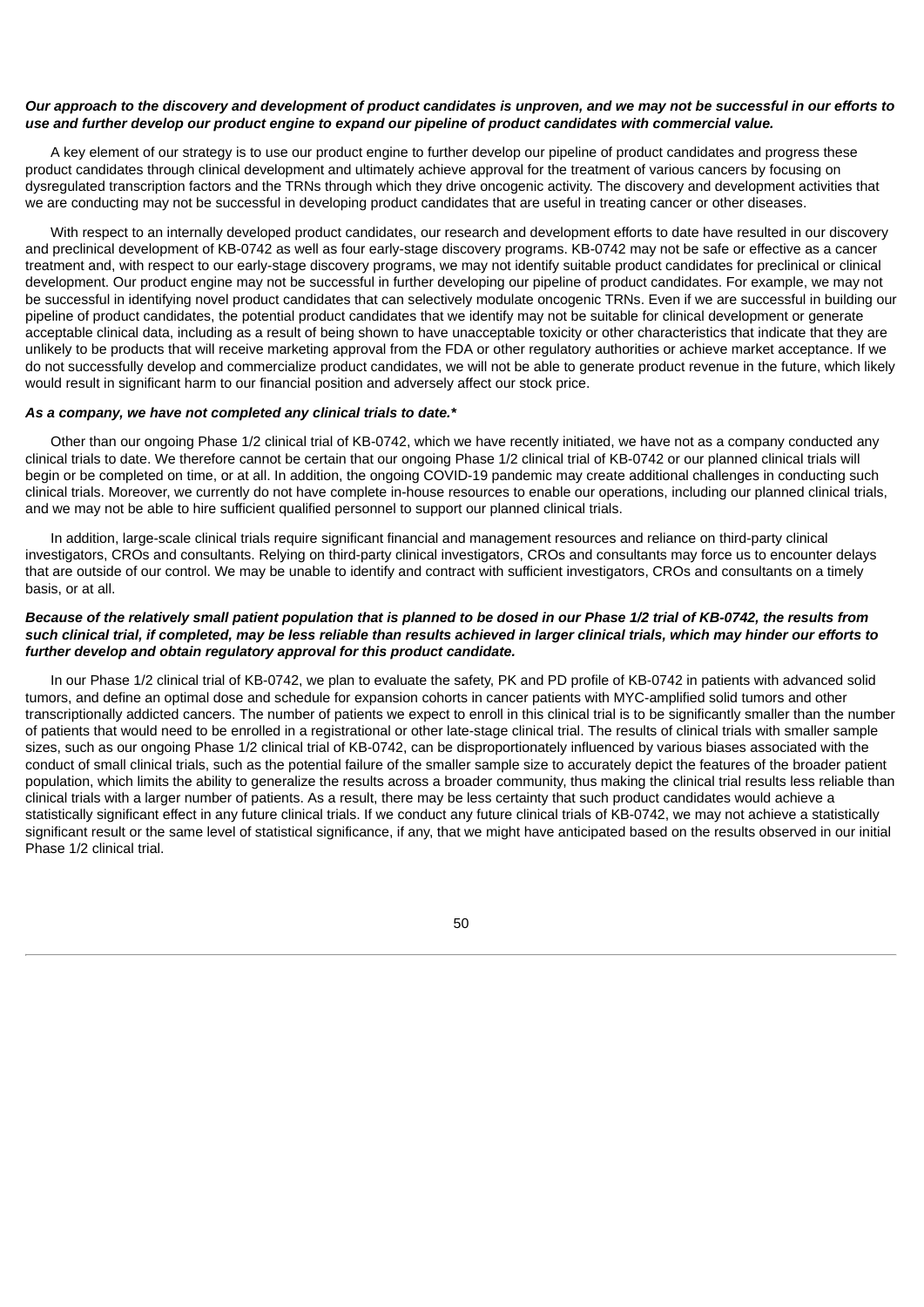### **Risks Related to the Commercialization of Our Product Candidates**

## If the market opportunities for our product candidates are smaller than we estimate or if any approval that we obtain is based on a narrower definition of the patient population, it will adversely affect our revenue potential and ability to achieve profitability.

The total addressable market opportunity for ENTO and our other product candidates will ultimately depend upon, among other things, the final label for each product candidate, acceptance by the medical community and patient access, drug and any related companion diagnostic pricing and reimbursement. The number of patients in our targeted commercial markets and elsewhere may turn out to be lower than expected, patients may not be amenable to treatment with our products, or new patients may become increasingly difficult to identify, all of which would adversely affect our results of operations and our business.

# The market opportunities for certain of our product candidates may be relatively small as they may be limited to those patients who are ineligible for or have failed prior treatments and our estimates of the prevalence of our target patient populations may be *inaccurate.\**

Cancer therapies are sometimes characterized as first line, second line, or third line, and the FDA often approves new therapies initially only for a particular line of use. When cancer is detected early enough, first line therapy is sometimes adequate to cure the cancer or prolong life without a cure. Whenever first line therapy, usually chemotherapy, antibody drugs, tumor-targeted small molecules, hormone therapy, radiation therapy, surgery, or a combination of these, proves unsuccessful, second line therapy may be administered. Second line therapies often consist of more or different chemotherapy, radiation, antibody drugs, tumor-targeted small molecules, or a combination of these. Third line therapies can include chemotherapy, antibody drugs and small molecule tumor-targeted therapies, more invasive forms of surgery and new technologies. Although we are proceeding as planned with our randomized, double-blinded, placebo-controlled registrational Phase 3 clinical trial of ENTO in combination with IC in approximately 180 newly diagnosed NPM1-mutated AML patients, in some instances we may initially seek approval of our product candidates as a second- or third-line therapy. Subsequently, for those product candidates that prove to be sufficiently safe and beneficial, if any, we would expect to seek approval as a second line therapy and potentially as a first line therapy, but there is no guarantee that our product candidates, even if approved as a second or third or subsequent line of therapy, would be approved for an earlier line of therapy, and, prior to any such approvals, we may have to conduct additional clinical trials.

Our projections of both the number of people who have the cancers we are targeting, who may have their tumors genetically sequenced, as well as the subset of people with these cancers in a position to receive a particular line of therapy and who have the potential to benefit from treatment with our product candidates, are based on our beliefs and estimates. These estimates have been derived from a variety of sources, including scientific literature, surveys of clinics, patient foundations or market research, and may prove to be incorrect. Further, new therapies may change the estimated incidence or prevalence of the cancers that we are targeting. Consequently, even if our product candidates are approved for a second or third line of therapy, the number of patients that may be eligible for treatment with our product candidates may turn out to be much lower than expected. In addition, we have not yet conducted market research to determine how treating physicians would expect to prescribe a product that is approved for multiple tumor types if there are different lines of approved therapies for each such tumor type.

## Even if any of our product candidates are approved, they may not achieve adequate market acceptance among physicians, *patients, healthcare payors and others in the medical community necessary for commercial success.*

The degree of market acceptance of any of our approved product candidates will depend on a number of factors, including:

- the efficacy and safety profile as demonstrated in clinical trials compared to alternative treatments, as well as other perceived advantages and disadvantages;
- the approval, availability, market acceptance, and reimbursement of any companion diagnostic;
- the timing of market introduction of the product candidate as well as competitive products;

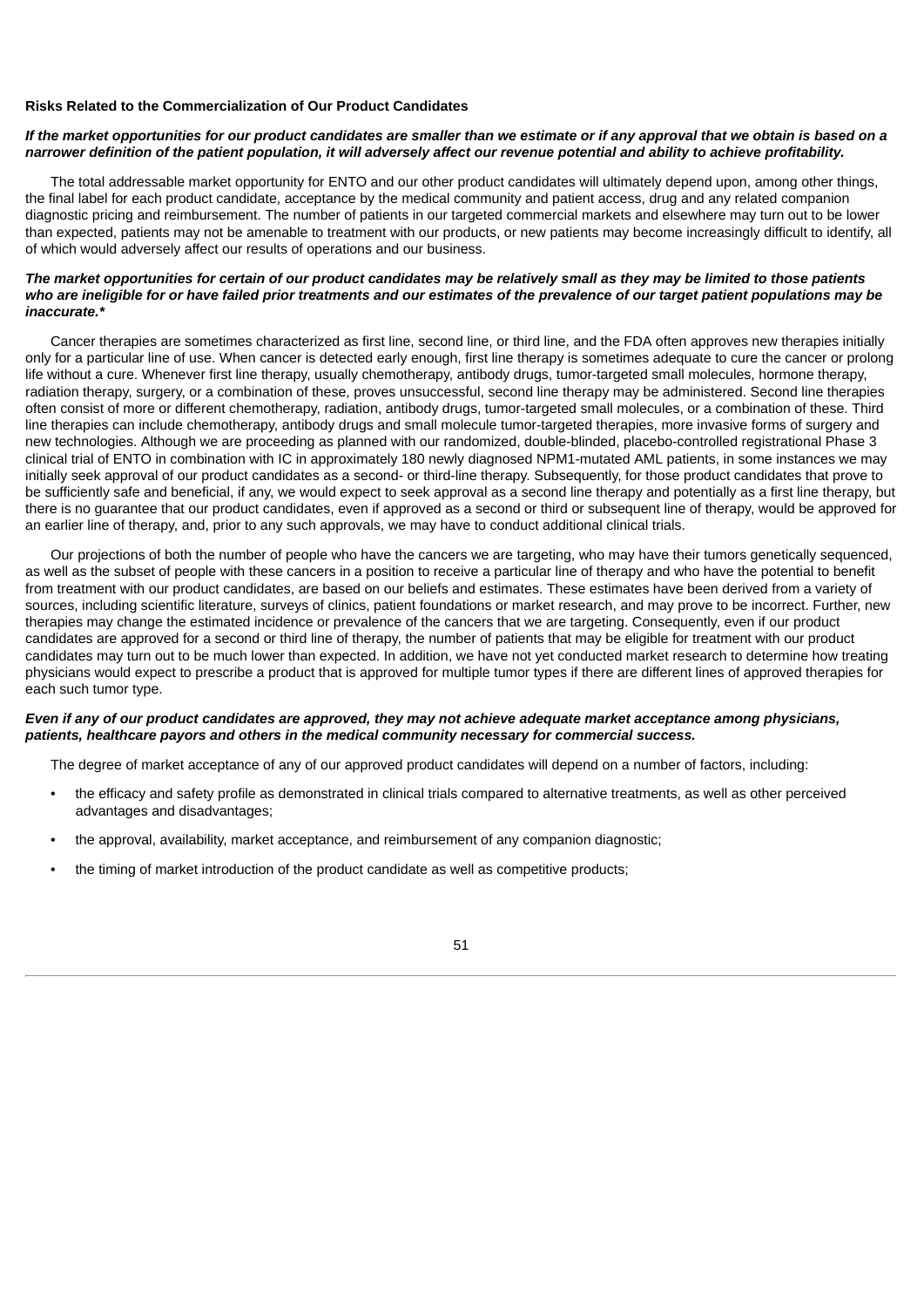- the clinical indications for which the product candidate is approved;
- restrictions on the use of our product candidates, such as boxed warnings or contraindications in labeling, or a REMS, if any, which may not be required of alternative treatments and competitor products:
- the ability to offer the product candidate for sale at competitive prices;
- the availability of coverage and adequate reimbursement by third-party payors, including government authorities;
- acceptance by hospital pharmacy and therapeutics committees in the U.S., E.U., and other geographies;
- the availability of the approved product candidate for use as a combination therapy, where applicable;
- the willingness of the target patient population to try new therapies and of physicians to prescribe these therapies;
- the strength of marketing and distribution support;
- unfavorable publicity relating to our products or product candidates or similar approved products or product candidates in development by third parties; and
- the approval of other new therapies for the same indications.

If any of our product candidates is approved but does not achieve an adequate level of acceptance by physicians, hospitals, healthcare payors and patients, we may not generate or derive sufficient revenue from that product candidate and our financial results could be negatively impacted.

# We currently have no marketing and sales organization and have no experience as a company in marketing products. If we are unable to establish and maintain marketing and sales capabilities or enter into agreements with third parties to market and sell our *product candidates, if approved, we may not be able to generate product revenue.*

We currently have no sales, marketing or distribution capabilities and have no experience as a company in marketing products. We currently intend to build a commercial infrastructure to support sales of our product candidates. We expect to manage sales, marketing and distribution through internal resources and third-party relationships. We will have to compete with other pharmaceutical and biotechnology companies to recruit, hire, train and retain marketing and sales personnel. While we may commit significant financial and management resources to commercial activities, we will also consider collaborating with one or more pharmaceutical companies to enhance our commercial capabilities.

If we are unable or decide not to establish internal sales, marketing and distribution capabilities, we will pursue arrangements with thirdparty sales, marketing, and distribution collaborators regarding the sales and marketing of our products, if approved. However, there can be no assurance that we will be able to establish or maintain such arrangements on favorable terms or if at all, or if we are able to do so, that these third-party arrangements will provide effective sales forces or marketing and distribution capabilities. Any revenue we receive will depend upon the efforts of such third parties, which may not be successful. We may have little or no control over the marketing and sales efforts of such third parties and our revenue from product sales may be lower than if we had commercialized our product candidates ourselves. We also face competition in our search for third parties to assist us with the sales and marketing efforts of our product candidates.

There can be no assurance that we will be able to develop in-house sales and distribution capabilities or establish or maintain relationships with third-party collaborators to commercialize any product in the United States or overseas.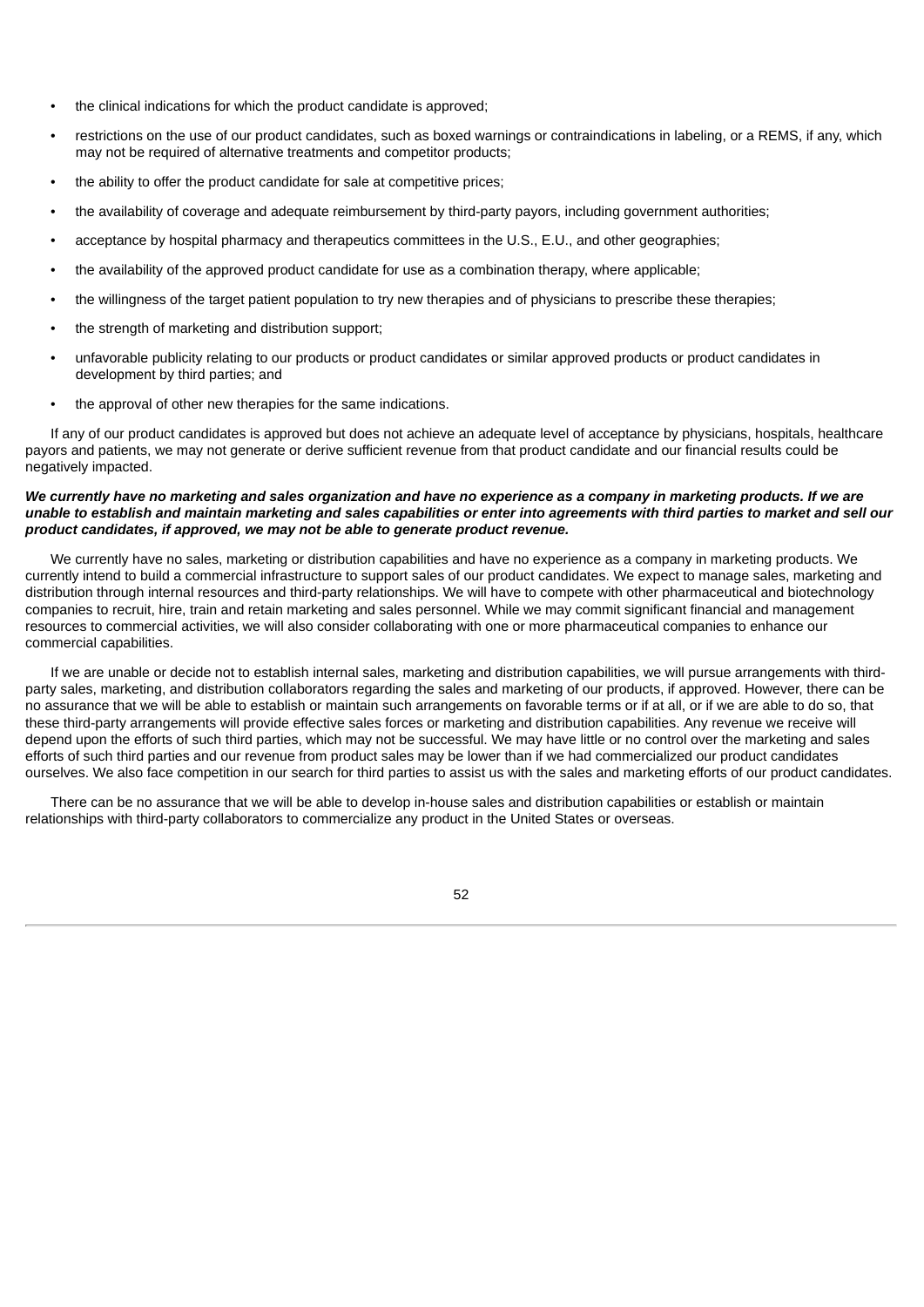### Product liability lawsuits could cause us to incur substantial liabilities and could limit the commercialization of any product *candidates that we develop.*

Our business exposes us to significant product liability risks inherent in the development, testing, manufacturing and marketing of therapeutic treatments. Product liability claims could delay or prevent completion of our development programs. If we succeed in marketing products, such claims could result in an FDA, EMA or other regulatory authority investigation of the safety and effectiveness of our products, our manufacturing processes and facilities or our marketing programs. FDA, EMA or other regulatory authority investigations could potentially lead to a recall of our products or more serious enforcement action, limitations on the approved indications for which they may be used or suspension or withdrawal of approvals. Regardless of the merits or eventual outcome, liability claims may also result in decreased demand for our products, injury to our reputation, costs to defend the related litigation, a diversion of management's time and our resources and substantial monetary awards to trial participants or patients. We currently have product liability insurance that we believe is appropriate for our stage of development and may need to obtain higher levels prior to marketing any of our product candidates, if approved. Any insurance we have or may obtain may not provide sufficient coverage against potential liabilities. Furthermore, clinical trial and product liability insurance is becoming increasingly expensive. As a result, we may be unable to obtain sufficient insurance at a reasonable cost to protect us against losses caused by product liability claims that could have an adverse effect on our business and financial condition.

## Any product candidates we develop may become subject to unfavorable third-party coverage and reimbursement policies, third*party reimbursement practices, or health care reform initiatives, which could harm our business.*

The availability and extent of coverage and adequate reimbursement by third-party payors, including government health administration authorities, private health coverage insurers, managed care organizations and other third-party payors is essential for most patients to be able to afford expensive treatments. Sales of any of our product candidates that receive marketing approval will depend substantially, both in the United States and internationally, on the extent to which the costs of our product candidates will be covered and reimbursed by third-party payors. If coverage is not available, or is available only to limited indications or strict coverage criteria, we may not be able to successfully commercialize our product candidates. Even if coverage is provided, the approved reimbursement amount may not be high enough to allow us to establish or maintain pricing sufficient to realize an adequate return on our investment. Coverage and reimbursement may impact the demand for, or the price of, any product candidate for which we obtain marketing approval. If coverage and reimbursement are not available or reimbursement is available only to limited levels, we may not successfully commercialize any product candidate for which we obtain marketing approval. In addition, companion diagnostic tests require coverage and reimbursement separate and apart from the coverage and reimbursement for their companion pharmaceutical or biological products. Similar challenges to obtaining coverage and reimbursement, applicable to pharmaceutical or biological products, will apply to companion diagnostics.

There is significant uncertainty related to third-party payor coverage and reimbursement of newly approved products. In the United States, third-party payors, including private and governmental payors, such as the Medicare and Medicaid programs, play an important role in determining the extent to which new drugs will be covered and reimbursed. The Centers for Medicare & Medicaid Services (CMS), an agency within the U.S. Department of Health and Human Services (HHS) responsible for administering the Medicare program, determines whether and to what extent a new product will be covered and reimbursed under Medicare. One third-party payor's determination to provide coverage for a drug product, however, does not assure that other payors will also provide coverage for the product. As a result, the coverage determination process is often time-consuming and costly. This process may require us to provide scientific and clinical support for the use of our products to each third-party payor separately, with no assurance that coverage and adequate reimbursement will be applied consistently or obtained in the first instance.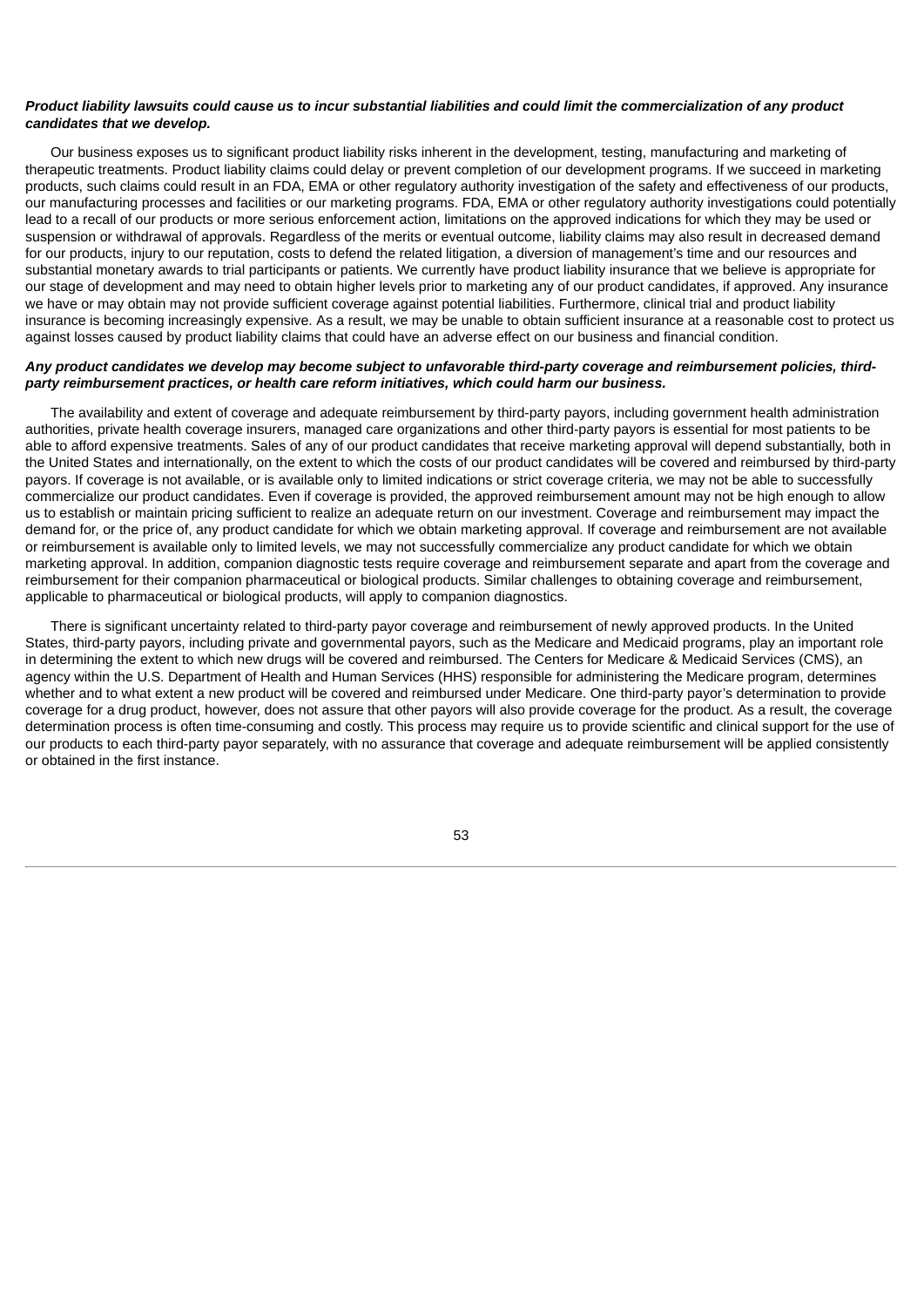For products administered under the supervision of a physician, obtaining coverage and adequate reimbursement may be particularly difficult because of the higher prices often associated with such drugs. Additionally, separate reimbursement for the product itself or the treatment or procedure in which the product is used may not be available, which may impact physician utilization. In addition, companion diagnostic tests require coverage and reimbursement separate and apart from the coverage and reimbursement for their companion pharmaceutical or biological products. Similar challenges to obtaining coverage and reimbursement, applicable to pharmaceutical or biological products, will apply to companion diagnostics.

Increasingly, third-party payors are requiring that drug companies provide them with predetermined discounts from list prices and are challenging the prices charged for medical products. Further, such payors are increasingly challenging the price, examining the medical necessity and reviewing the cost effectiveness of medical product candidates. There may be significant delays in obtaining coverage and reimbursement for newly approved drugs. Third-party payors may limit coverage to specific product candidates on an approved list, known as a formulary, which might not include all FDA-approved drugs for a particular indication. We may need to conduct expensive pharmacoeconomic studies to demonstrate the medical necessity and cost effectiveness of our products. Nonetheless, our product candidates may not be considered medically necessary or cost effective. We cannot be sure that coverage and reimbursement will be available for any product that we commercialize and, if reimbursement is available, what the level of reimbursement will be.

Outside the United States, international operations are generally subject to extensive governmental price controls and other market regulations, and we believe the increasing emphasis on cost containment initiatives in Europe, Canada and other countries has and will continue to put pressure on the pricing and usage of therapeutics such as our product candidates. In many countries, particularly the countries of the European Union, medical product prices are subject to varying price control mechanisms as part of national health systems. In these countries, pricing negotiations with governmental authorities can take considerable time after a product receives marketing approval. To obtain reimbursement or pricing approval in some countries, we may be required to conduct a clinical trial that compares the costeffectiveness of our product candidate to other available therapies. In general, product prices under such systems are substantially lower than in the United States. Other countries allow companies to fix their own prices for products, but monitor and control company profits. Additional foreign price controls or other changes in pricing regulation could restrict the amount that we are able to charge for our product candidates. Accordingly, in markets outside the United States, the reimbursement for our products may be reduced compared with the United States and may be insufficient to generate commercially reasonable revenue and profits.

If we are unable to establish or sustain coverage and adequate reimbursement for any future product candidates from third-party payors, the adoption of those products and sales revenue will be adversely affected, which, in turn, could adversely affect the ability to market or sell those product candidates, if approved. Coverage policies and third-party payor reimbursement rates may change at any time. Even if favorable coverage and reimbursement status is attained for one or more products for which we receive regulatory approval, less favorable coverage policies and reimbursement rates may be implemented in the future.

# We face substantial competition, which may result in others discovering, developing or commercializing products before or more *successfully than we do.\**

The development and commercialization of pharmaceutical products is highly competitive. We face competition with respect to our current product candidates, and will face competition with respect to any product candidates that we may seek to develop or commercialize in the future, from major pharmaceutical companies, specialty pharmaceutical companies and biotechnology companies worldwide. There are a number of large pharmaceutical and biotechnology companies that currently market and sell products or are pursuing the development of products for the treatment of the disease indications for which we are developing our product candidates. Some of these competitive products and therapies are based on scientific approaches that are similar to our approach, and others are based on entirely different approaches. Potential competitors also include academic institutions, government agencies and other public and private research organizations that conduct research, seek patent protection and establish collaborative arrangements for research, development, manufacturing and commercialization.

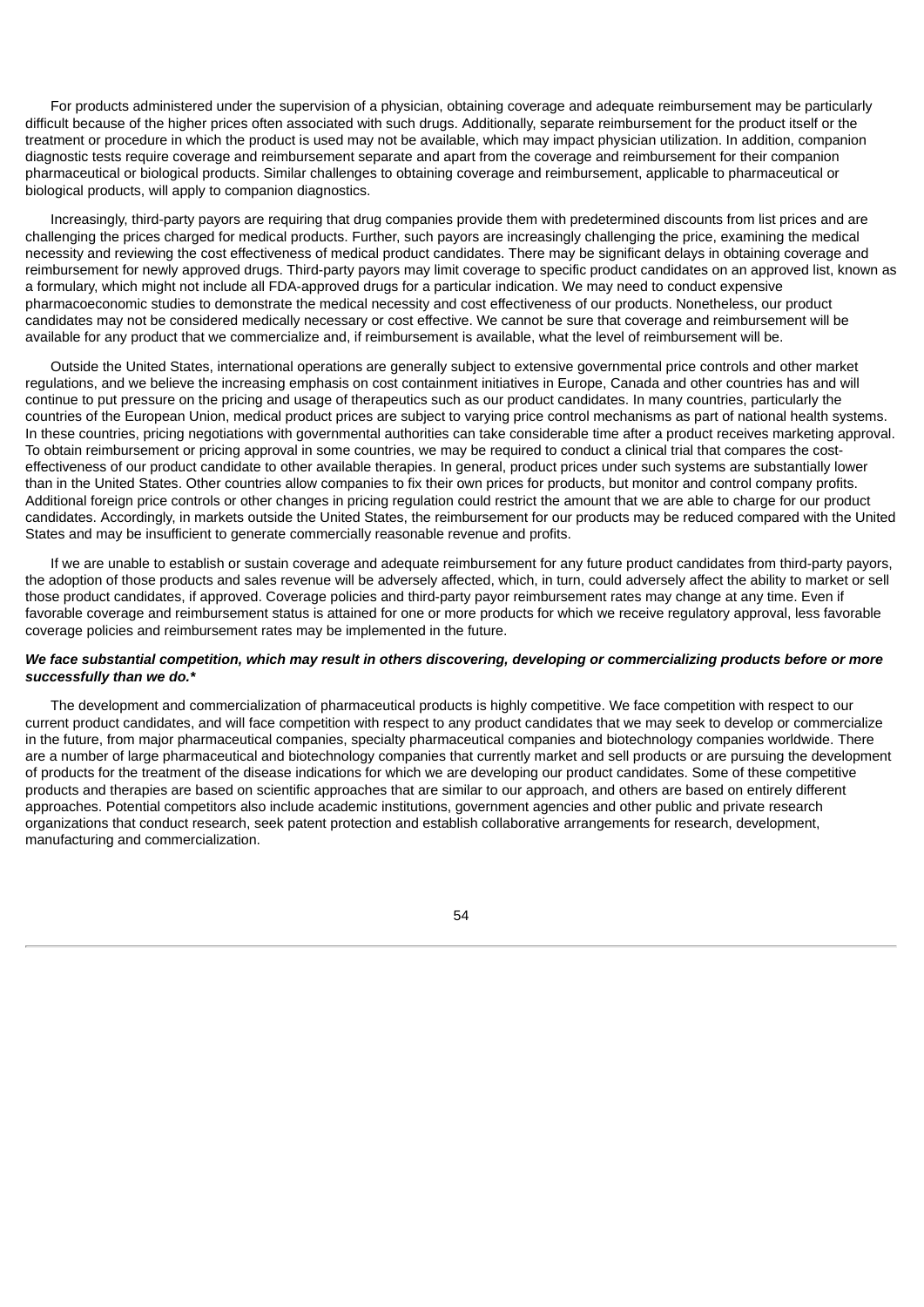There are a large number of pharmaceutical and biotechnology companies developing or marketing targeted treatments for cancer that would be competitive with the product candidates we are developing, if our product candidates are approved. Many of these companies are developing cancer therapeutics that are also kinase inhibitors.

If we are successful in developing ENTO, our lead product candidate, or LANRA, our next-generation SYK inhibitor, they may compete against product candidates that are currently in clinical development to the extent any such candidates are approved, including: (i) HMPL-523, a SYK inhibitor being developed by Hutchison Medipharma Ltd. that is in Phase 1 evaluation in hematologic malignancies; (ii) product candidates in early clinical development that target the interaction between MLL and MENIN in MLL-r and AML patients with NPM1 mutations, which, if approved, could compete with ENTO or LANRA, including (a) SNDX-5613, being developed by Syndax Pharmaceuticals, Inc. in a Phase 1 clinical trial as monotherapy in relapsed or refractory AML, (b) KO-539, being developed by Kura Oncology, Inc. in a Phase 1 clinical trial as monotherapy in relapsed or refractory AML, and (c) DS-1594, being developed by Daiichi Sankyo Company in a Phase 1 clinical trial with or without azacytadine/venetoclax in relapsed/refractory AML; and (iii) product candidates that may compete with ENTO or LANRA by addressing the subset of AML patients with FLT3 mutations and are currently in development in combination with FLT3 inhibitors, including (a) venetoclax, a BCL-2 inhibitor being developed by Abbvie, (b) CPX-351, a liposomal formulation of daunorubicin and cytarabine being developed by Jazz Pharmaceuticals, and (c) CC-90009, a cereblon E3 ligase modulator being developed by Bristol-Myers Squibb.

If we are successful in developing KB-0742, it may compete against various multi-CDK inhibitors that are currently in early-stage clinical development, including: AZD4573, being developed by AstraZeneca; TP-1287 (Alvocidib), being developed by Tolero Pharmaceuticals; CYC-065, being developed by Cyclacel Pharmaceuticals; Zotiraciclib, being developed by the National Cancer Institute; Dinaciclib, being developed by Merck & Co.; and Voruciclib, being developed by MEI Pharma. We also expect it to compete against VIP152, a PTEFb/CDK9 inhibitor in early-stage clinical development by Vincera Pharma, Inc., and PRT2527, a CDK9 inhibitor in preclinical development by Prelude Therapeutics.

We also expect that our product candidates, if approved, will compete with more established therapies, such as IC and HMAs to treat AML and other agents to treat MYC-amplified solid tumors and other transcriptionally addicted cancers.

Many of the companies against which we are competing or against which we may compete in the future have significantly greater financial resources and expertise in research and development, manufacturing, preclinical testing, conducting clinical trials, obtaining marketing approvals and marketing and selling approved products than we do. Mergers and acquisitions in the pharmaceutical and biotechnology industries may result in even more resources being concentrated among a smaller number of our competitors. Smaller and other early-stage companies may also prove to be significant competitors, particularly through collaborative arrangements with large and established companies. These third parties compete with us in recruiting and retaining qualified scientific, management and sales and marketing personnel, establishing clinical trial sites and patient registration for clinical trials, as well as in acquiring technologies complementary to, or necessary for, our programs.

Our commercial opportunity could be reduced or eliminated if our competitors develop and commercialize products that are safer, more effective, have fewer or less severe side effects, are approved for broader indications or patient populations, are more convenient or are less expensive than any products that we may develop. Our competitors also may obtain FDA or other marketing approval for their products more rapidly than any approval we may obtain for ours, which could result in our competitors establishing a strong market position before we are able to enter the market. In addition, our ability to compete may be affected in many cases by insurers or other third-party payors seeking to encourage the use of generic products. Generic products are currently on the market for some of the indications that we are pursuing, and additional products are expected to become available on a generic basis over the coming years. If our product candidates achieve marketing approval, we expect that they will be priced at a significant premium over any competitive generic products. The key competitive factors affecting the success of ENTO are likely to be its efficacy, safety, scope and limitations of marketing approval, and availability of reimbursement.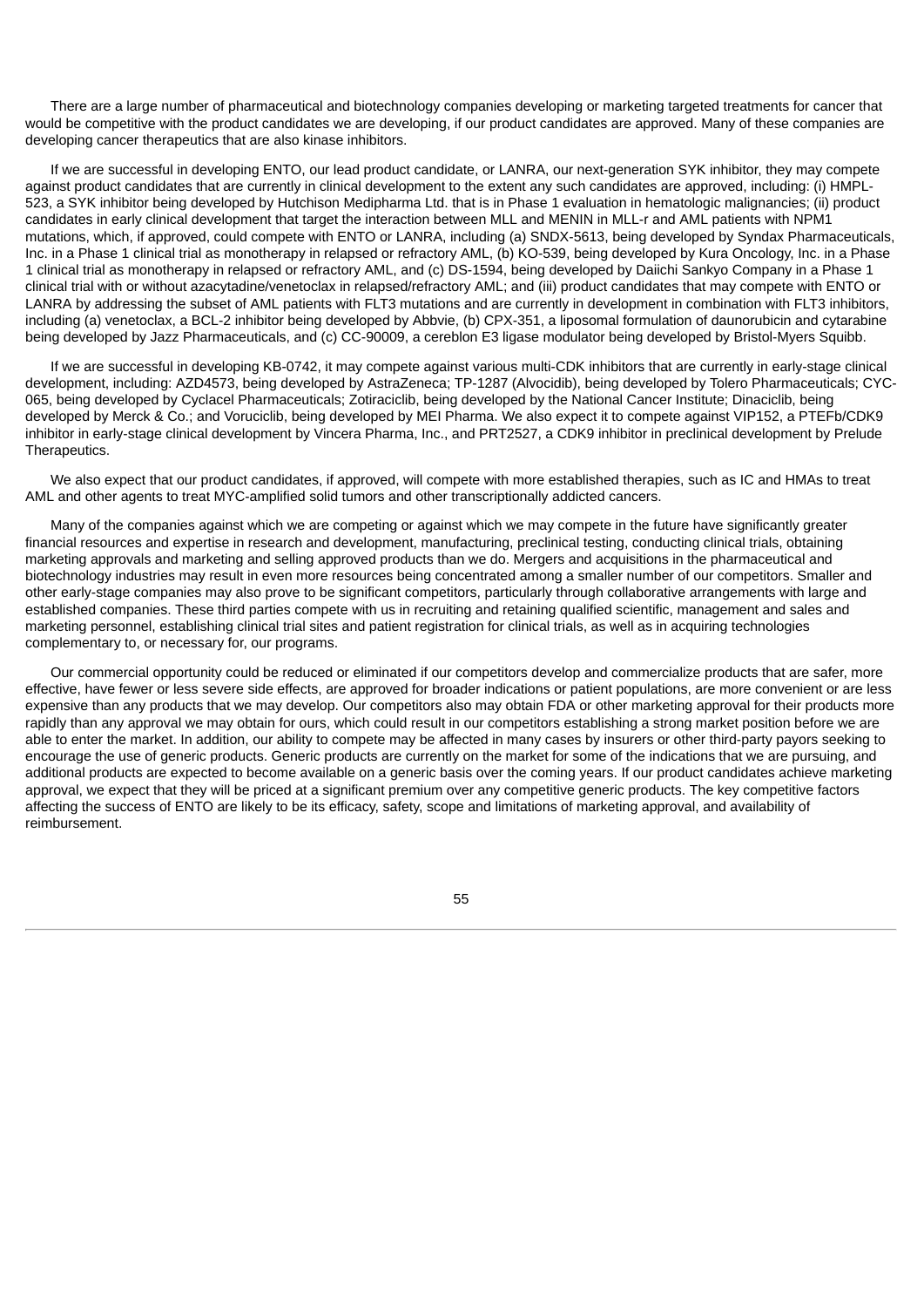### A variety of risks associated with marketing our product candidates internationally could materially adversely affect our business.\*

We may seek marketing approvals of our product candidates outside of the United States and, accordingly, we may be subject to additional risks related to operating in foreign countries if we obtain the necessary foreign marketing approvals, including:

- differing regulatory requirements in foreign countries, for example, no country other than the United States has a pathway for accelerated drug approval and so obtaining regulatory approvals outside of the United States will take longer and be more costly than obtaining approval in the United States;
- differing intellectual property and regulatory laws in foreign countries, including the availability of obtaining patent term extensions, orphan disease status, or data exclusivity in those countries with respect to the patents covering our products;
- unexpected changes in tariffs, trade barriers, price and exchange controls and other regulatory requirements;
- economic weakness, including inflation, or political instability in particular foreign economies and markets;
- compliance with tax, employment, immigration and labor laws for employees living or traveling abroad;
- foreign taxes, including withholding of payroll taxes;
- foreign currency fluctuations, which could result in increased operating expenses and reduced revenue, and other obligations incident to doing business in another country;
- differing pricing, payment and reimbursement regimes;
- difficulties staffing and managing foreign operations;
- workforce uncertainty in countries where labor unrest is more common than in the United States;
- potential liability under the U.S. Foreign Corrupt Practices Act (FCPA) or comparable foreign regulations;
- challenges enforcing our contractual and intellectual property rights, especially in those foreign countries that do not respect and protect intellectual property rights to the same extent as the United States;
- production shortages resulting from any events affecting raw material supply or manufacturing capabilities abroad; and
- business interruptions resulting from geo-political actions, including war and terrorism.

These and other risks associated with international operations may materially adversely affect our ability to attain or maintain profitable operations.

#### **Risks Related to Regulatory Approval and Other Legal Compliance Matters**

## We may be unable to obtain U.S. or foreign regulatory approvals and, as a result, may be unable to commercialize our product *candidates.*

Rigorous preclinical testing and clinical trials and an extensive regulatory approval process must be successfully completed in the United States and in many foreign jurisdictions before a new drug can be marketed. Satisfaction of these and other regulatory requirements is costly, time consuming, uncertain and subject to unanticipated delays. We cannot provide any assurance that any product candidate we may develop will progress through required clinical testing and obtain the regulatory approvals necessary for us to begin selling them.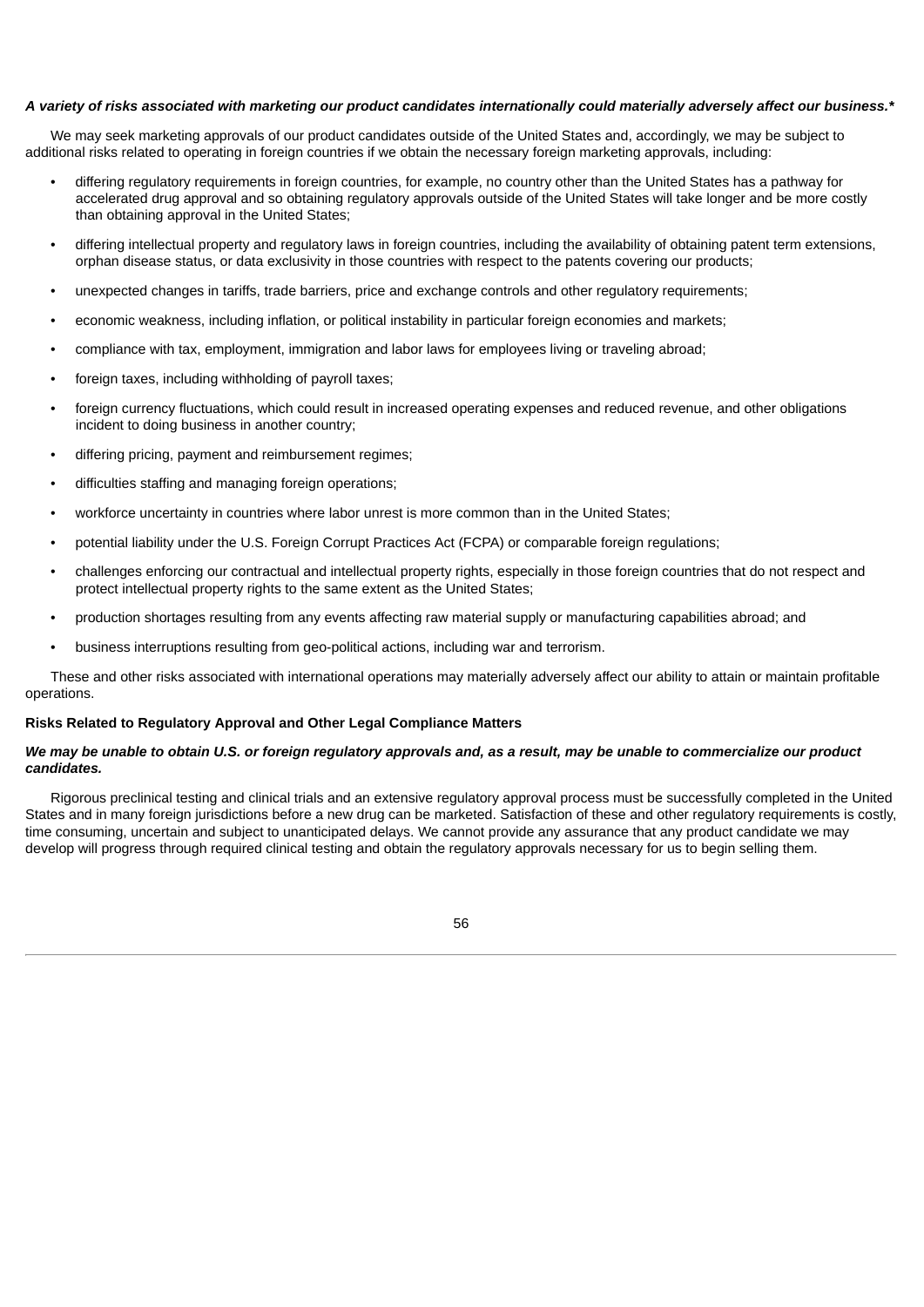As a company, we have not completed any clinical trials of any product candidates, nor have we managed the regulatory approval process with the FDA or any other regulatory authority. The time required to obtain approvals from the FDA and other regulatory authorities is unpredictable, and requires successful completion of extensive clinical trials which typically takes many years, depending upon the type, complexity and novelty of the product candidate. The standards that the FDA and its foreign counterparts use when evaluating clinical trial data can and often changes during drug development, which makes it difficult to predict with any certainty how they will be applied. We may also encounter unexpected delays or increased costs due to new government regulations, including future legislation or administrative action, or changes in FDA policy during the period of drug development, clinical trials and FDA regulatory review.

Any delay or failure in seeking or obtaining required approvals would have a material and adverse effect on our ability to generate revenue from the particular product candidate for which we are developing and seeking approval. Furthermore, any regulatory approval to market a drug may be subject to significant limitations on the approved uses or indications for which we may market the drug or the labeling or other restrictions. In addition, the FDA has the authority to require a REMS as part of approving a NDA, or after approval, which may impose further requirements or restrictions on the distribution or use of an approved drug. These requirements or restrictions might include limiting prescribing to certain physicians or medical centers that have undergone specialized training, limiting treatment to patients who meet certain safe-use criteria and requiring treated patients to enroll in a registry. These limitations and restrictions may significantly limit the size of the market for the drug and affect reimbursement by third-party payors.

We are also subject to numerous foreign regulatory requirements governing, among other things, the conduct of clinical trials, manufacturing and marketing authorization, pricing and third-party reimbursement. The foreign regulatory approval process varies among countries, and generally includes all of the risks associated with FDA approval described above as well as risks attributable to the satisfaction of local regulations in foreign jurisdictions. Moreover, the time required to obtain approval may differ from that required to obtain FDA approval.

# We may in the future conduct clinical trials for our product candidates outside the United States, and the FDA and comparable *foreign regulatory authorities may not accept data from such trials.*

We may in the future choose to conduct one or more clinical trials outside the United States, or include study sites outside the United States, including in Europe or Asia. The acceptance of study data from clinical trials conducted outside the United States or another jurisdiction by the FDA or comparable foreign regulatory authority may be subject to certain conditions or may not be accepted at all. In cases where data from foreign clinical trials are intended to serve as the basis for marketing approval in the United States, the FDA will generally not approve the application on the sole basis of foreign data unless (i) the data are applicable to the U.S. population and U.S. medical practice; (ii) the trials were performed by clinical investigators of recognized competence; and (iii) the data are considered valid without the need for an on-site inspection by the FDA or, if the FDA considers such an inspection to be necessary, the FDA is able to validate the data through an on-site inspection or other appropriate means. Otherwise, for studies that are conducted at sites outside of the United States and not subject to an IND and which are intended to support a marketing application, the FDA requires the clinical trial to have been conducted in accordance with good clinical practice (GCP) requirements and the FDA must be able to validate the data from the clinical trial through an onsite inspection if it deems such inspection necessary. Additionally, the FDA's clinical trial requirements, including sufficient size of patient populations and statistical powering, must be met. Many foreign regulatory authorities have similar approval requirements. In addition, such foreign trials would be subject to the applicable local laws of the foreign jurisdictions where the trials are conducted. There can be no assurance that the FDA or any comparable foreign regulatory authority will accept data from trials conducted outside of the United States or the applicable jurisdiction. If the FDA or any comparable foreign regulatory authority does not accept such data, it would result in the need for additional trials, which could be costly and time-consuming, and which may result in product candidates that we may develop not receiving approval for commercialization in the applicable jurisdiction.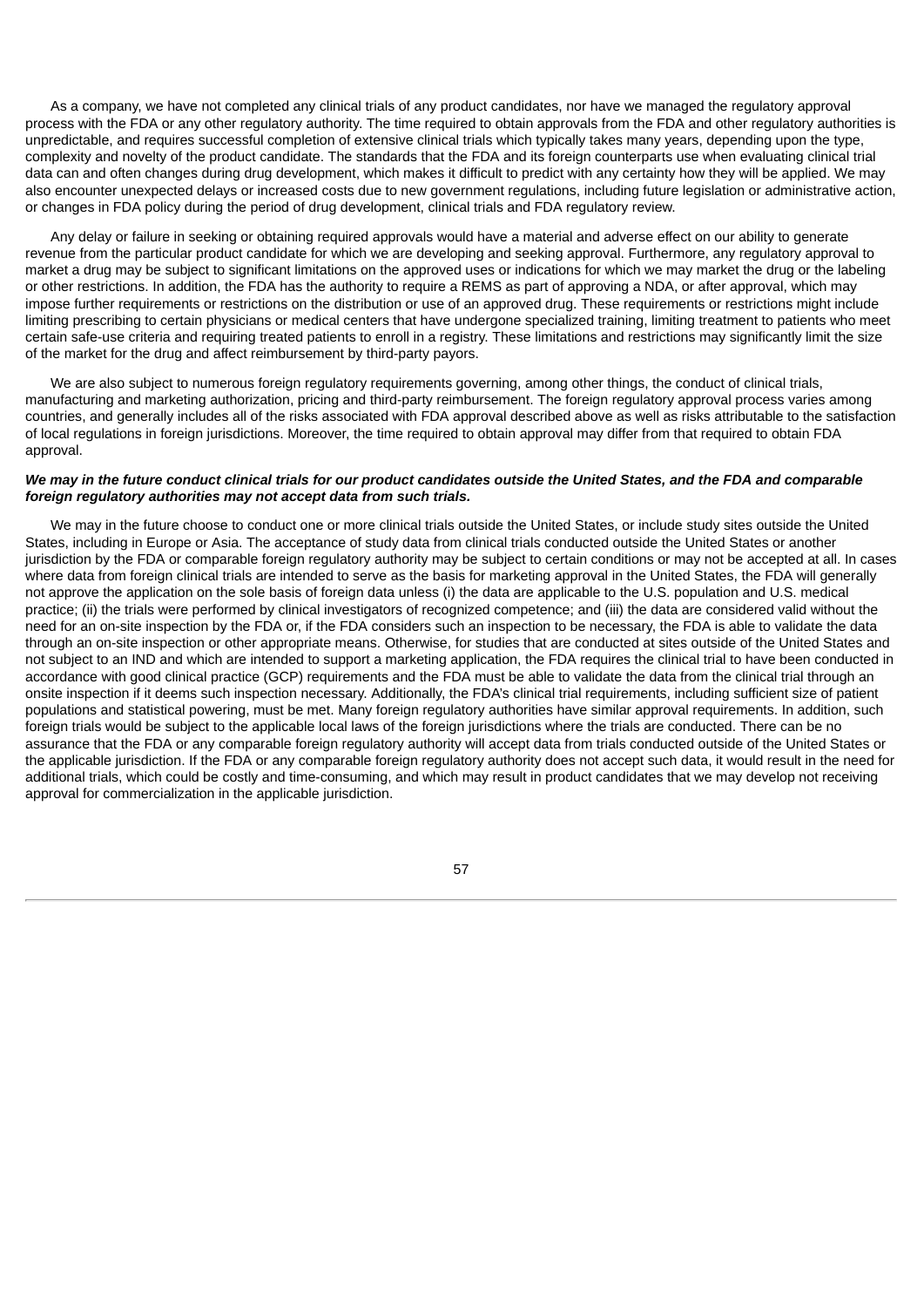## Obtaining and maintaining regulatory approval of our product candidates in one jurisdiction does not mean that we will be *successful in obtaining regulatory approval of our product candidates in other jurisdictions.*

Obtaining and maintaining regulatory approval of our product candidates in one jurisdiction does not guarantee that we will be able to obtain or maintain regulatory approval in any other jurisdiction. For example, even if the FDA grants regulatory approval of a product candidate, comparable regulatory authorities in foreign jurisdictions must also approve the manufacturing, marketing and promotion and reimbursement of the product candidate in those countries. However, a failure or delay in obtaining regulatory approval in one the regulatory approval process in others. Approval procedures vary among jurisdictions and can involve requirements and administrative review periods different from those in the United States, including additional preclinical studies or clinical trials as clinical trials conducted in one jurisdiction may not be accepted by regulatory authorities in other jurisdictions. In many jurisdictions outside the United States, a product candidate must be approved for reimbursement before it can be approved for sale in that jurisdiction. In some cases, the price that we intend to charge for our products is also subject to approval.

Obtaining foreign regulatory approvals and establishing and maintaining compliance with foreign regulatory requirements could result in significant delays, difficulties and costs for us and could delay or prevent the introduction of our products in certain countries. If we or any future collaborator fail to comply with the regulatory requirements in international markets or fail to receive applicable marketing approvals. our target market will be reduced and our ability to realize the full market potential of our product candidates will be harmed.

## Even if our product candidates receive regulatory approval, they will be subject to significant post-marketing regulatory requirements and oversight. Additionally, our product candidates, if approved, could be subject to labeling and other restrictions on marketing or withdrawal from the market, and we may be subject to penalties if we fail to comply with regulatory requirements *or if we experience unanticipated problems.\**

Following any regulatory approvals, our products will be subject to extensive governmental regulations relating to, among other things, research, testing, development, manufacturing, safety, efficacy, approval, recordkeeping, reporting, labeling, storage, packaging, advertising and promotion, pricing, marketing and distribution of drugs. Any regulatory approvals that we may receive for our product candidates will require the submission of reports to regulatory authorities and surveillance to monitor the safety and efficacy of the product candidate, may contain significant limitations related to use restrictions for specified age groups, warnings, precautions or contraindications, and may include burdensome post-approval study or risk management requirements. For example, the FDA may require a REMS in order to approve our product candidates, which could entail requirements for a medication guide, physician training and communication plans or additional elements to ensure safe use, such as restricted distribution methods, patient registries and other risk minimization tools. In addition, if the FDA or foreign regulatory authorities approve our product candidates, the manufacturing processes, labeling, packaging, distribution, adverse event reporting, storage, advertising, promotion, import, export and recordkeeping for our product candidates will be subject to extensive and ongoing regulatory requirements. These requirements include submissions of safety and other post-marketing information and reports, registration, as well as on-going compliance with cGMPs and GCP for any clinical trials that we conduct post-approval. In addition, manufacturers of drug products and their facilities are subject to continual review and periodic, unannounced inspections by the FDA and other regulatory authorities for compliance with cGMP regulations and standards. If we or a regulatory agency discover previously unknown problems with a product, such as adverse events of unanticipated severity or frequency, or problems with the facilities where the product is manufactured, a regulatory agency may impose restrictions on that product, the manufacturing facility or us, including requiring recall or withdrawal of the product from the market or suspension of manufacturing. In addition, failure to comply with FDA and comparable foreign regulatory requirements may subject our company to administrative or judicially imposed sanctions, including:

- delays in or the rejection of product approvals;
- restrictions on our ability to conduct clinical trials, including full or partial clinical holds on ongoing or planned trials;
- restrictions on the products, manufacturers or manufacturing process;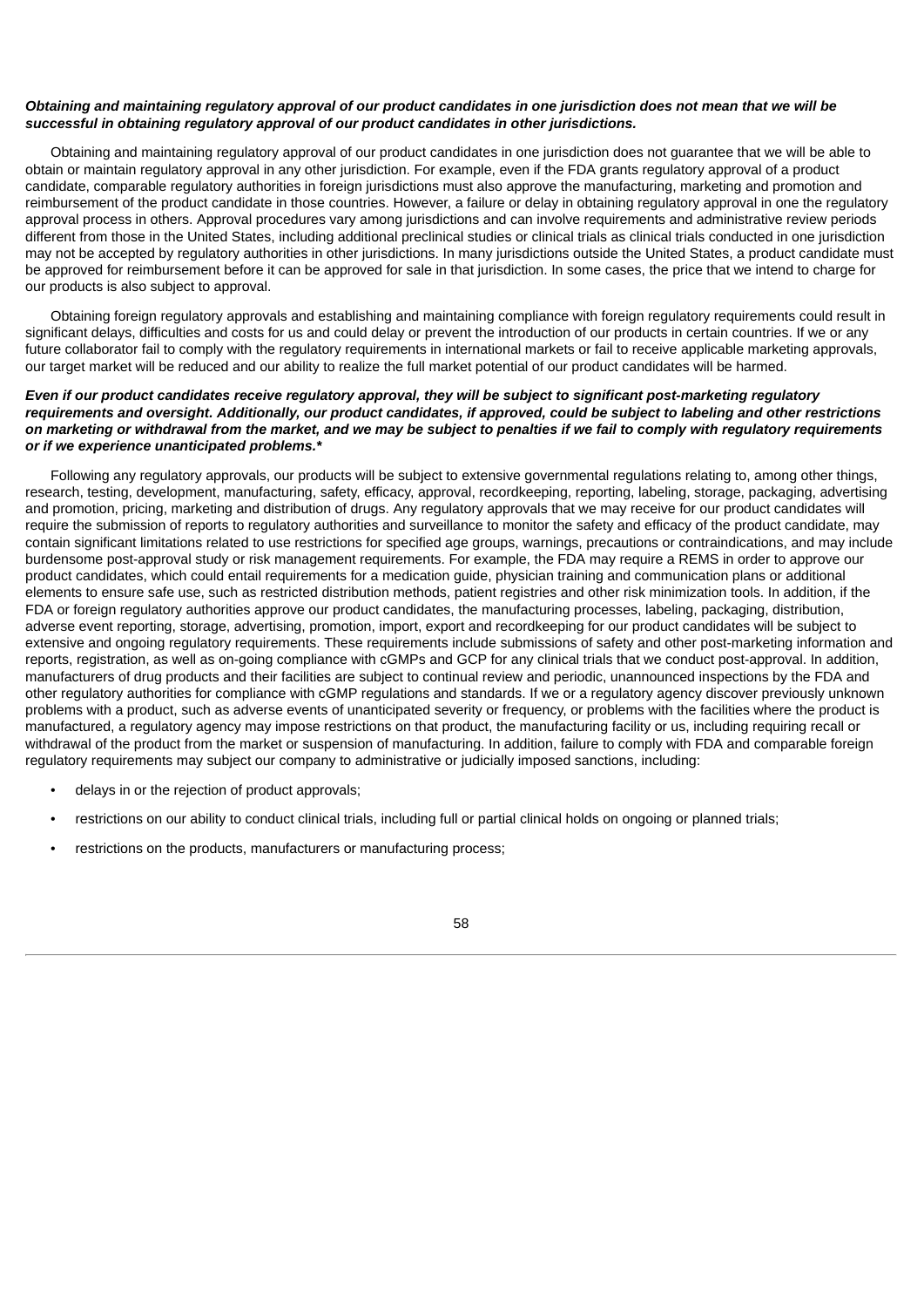- warning or untitled letters;
- civil and criminal penalties;
- injunctions;
- suspension or withdrawal of regulatory approvals;
- product seizures, detentions or import bans;
- voluntary or mandatory product recalls and publicity requirements;
- total or partial suspension of production; and
- imposition of restrictions on operations, including costly new manufacturing requirements.

The occurrence of any event or penalty described above may inhibit our ability to commercialize our product candidates and generate revenue and could require us to expend significant time and resources in response and could generate negative publicity.

The FDA's and other regulatory authorities' policies may change, and additional government regulations may be enacted that could prevent, limit or delay regulatory approval of our product candidates. If we are slow or unable to adapt to changes in existing requirements or the adoption of new requirements or policies, or if we are not able to maintain regulatory compliance, we may lose any marketing approval that we may have obtained, and we may not achieve or sustain profitability.

We also cannot predict the likelihood, nature or extent of government regulation that may arise from future legislation or administrative or executive action, either in the United States or abroad. For example, certain policies of the current U.S. administration may impact our business and industry.

If we are slow or unable to adapt to changes in existing requirements or the adoption of new requirements or policies, or if we are not able to maintain regulatory compliance, we may lose any marketing approval that we may have obtained and we may not achieve or sustain profitability, which would adversely affect our business, prospects, financial condition and results of operations.

# The FDA and other regulatory agencies actively enforce the laws and regulations prohibiting the promotion of off-label uses.

If any of our product candidates are approved and we are found to have improperly promoted off-label uses of those products, we might become subject to significant liability. The FDA and other regulatory agencies strictly regulate the promotional claims that may be made about prescription pharmaceutical products, such as our product candidates. In particular, a product may not be promoted for uses that are not approved by the FDA or such other regulatory agencies as reflected in the product's approved labeling. If we receive marketing approval for a product candidate, physicians may nevertheless prescribe it to their patients in a manner that is inconsistent with the approved label based on the physician's independent medical judgment.. However, if we are found to have promoted such off-label uses, we may become subject to significant liability. The U.S. federal government has levied large civil and criminal fines against companies for alleged improper promotion of off-label use and has enjoined several companies from engaging in off-label promotion. The FDA has also requested that companies enter into consent decrees or permanent injunctions under which specified promotional conduct is changed or curtailed. If we cannot successfully manage the promotion of our product candidates, if approved, we could become subject to significant liability, which would materially adversely affect our business and financial condition.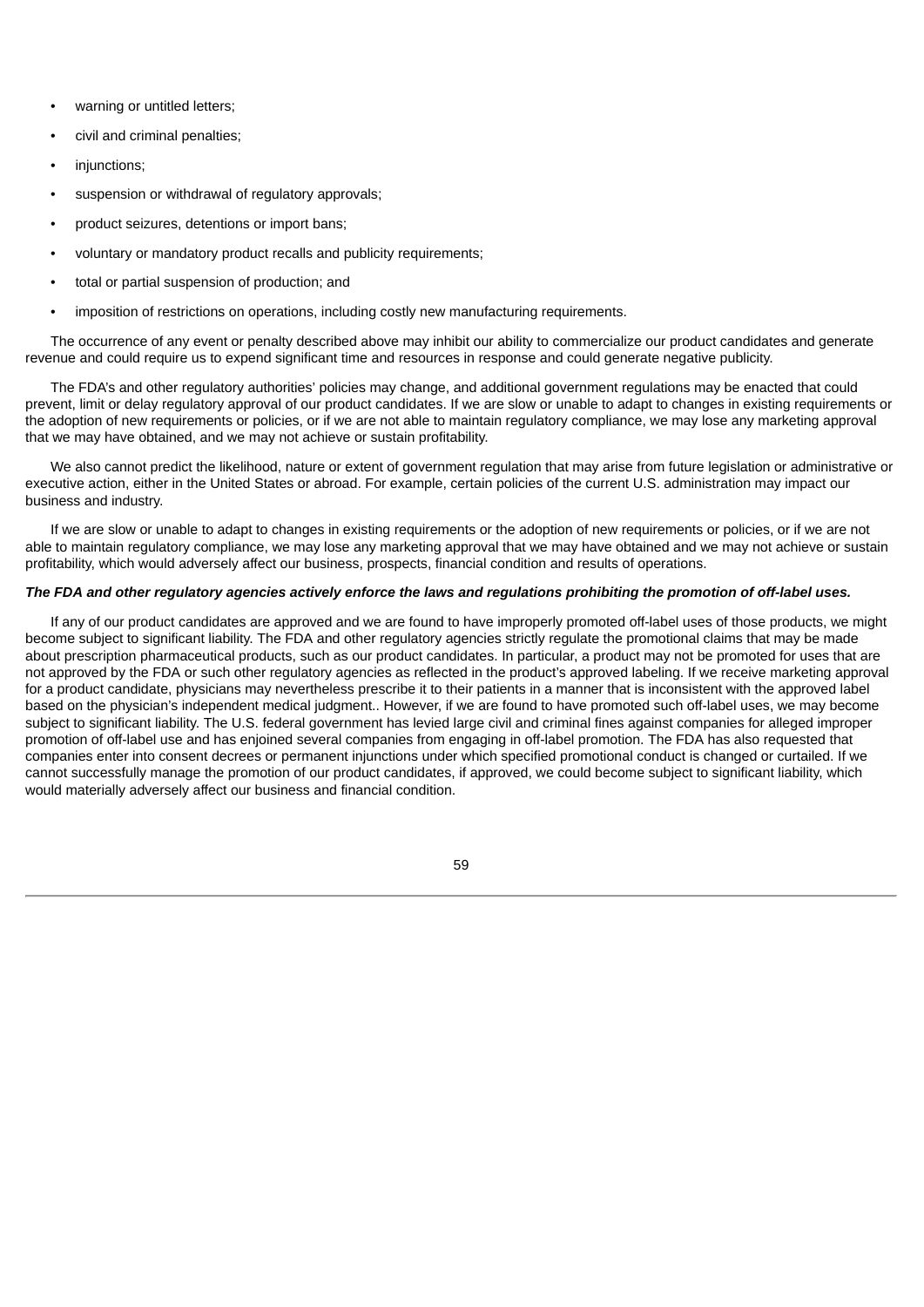## If we are required by the FDA to obtain approval of a companion diagnostic test in connection with approval of any of our product candidates, and we do not obtain or face delays in obtaining FDA approval of a diagnostic device, we will not be able to *commercialize such product candidate and our ability to generate revenue will be materially impaired.*

If safe and effective use of any of our product candidates depends on an *in vitro* diagnostic that is not otherwise commercially available, then the FDA generally will require approval or clearance of that diagnostic, known as a companion diagnostic, at the same time that the FDA approves our product candidates if at all. If a satisfactory companion diagnostic is not commercially available, we may be required to create or obtain one that would be subject to regulatory approval requirements. The process of obtaining or creating such diagnostic is time consuming and costly.

Companion diagnostics are developed in conjunction with clinical programs for the associated therapeutic product candidate and are subject to regulation as medical devices by the FDA and comparable regulatory authorities, and, to date, the FDA has required premarket approval of all companion diagnostics for cancer therapies. The approval of a companion diagnostic as part of the therapeutic product's labeling limits the use of the therapeutic product to only those patients who express the specific genetic alteration that the companion diagnostic was developed to detect.

If the FDA or a comparable foreign regulatory authority requires approval of a companion diagnostic for any of our product candidates, whether before or after it obtains marketing approval, we, and/or future collaborators, may encounter difficulties in developing and obtaining approval for such product candidate. Any delay or failure by us or third-party collaborators to develop or obtain regulatory approval of a companion diagnostic could delay or prevent approval or continued marketing of such product candidate.

We may also experience delays in developing a sustainable, reproducible and scalable manufacturing process for the companion diagnostic or in transferring that process to commercial partners or negotiating insurance reimbursement plans, all of which may prevent us from completing our clinical trials or commercializing our product candidate, if approved, on a timely or profitable basis, if at all.

# Disruptions at the FDA, the SEC or other government agencies caused by funding shortages or global health concerns could hinder their ability to hire and retain key leadership and other personnel, or otherwise prevent new or modified products from being developed, approved or commercialized in a timely manner or at all, or otherwise prevent those agencies from performing normal business functions on which the operation of our business may rely, which could negatively impact our business.\*

The ability of the FDA to review and approve new products can be affected by a variety of factors, including government budget and funding levels, ability to hire and retain key personnel and accept the payment of user fees, and statutory, regulatory, and policy changes, and other events that may otherwise affect the FDA's ability to perform routine functions. Average review times at the agency have fluctuated in recent years as a result. In addition, government funding of the SEC, and other government agencies on which our operations may rely, including those that fund research and development activities is subject to the political process, which is inherently fluid and unpredictable.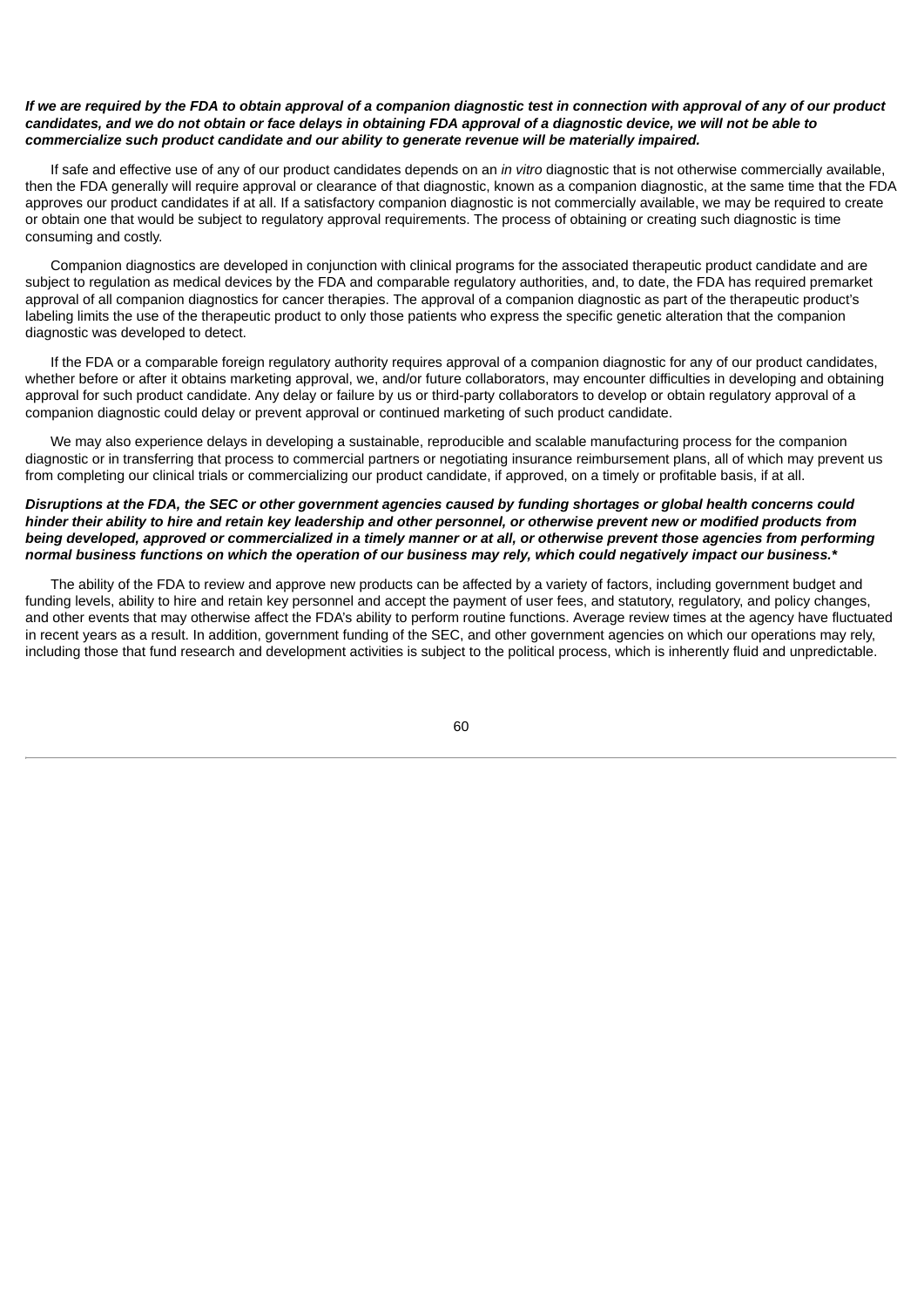Disruptions at the FDA and other agencies may also slow the time necessary for new drugs to be reviewed and/or approved by necessary government agencies, which would adversely affect our business. For example, in recent years, including in 2018 and 2019, the U.S. government shut down several times and certain regulatory agencies, such as the FDA and the SEC, had to furlough critical employees and stop critical activities. Separately, in response to the COVID-19 pandemic, in March 2020 the FDA announced its intention to postpone most inspections of foreign and domestic manufacturing facilities and products and in July 2020 resumed certain on-site inspections of manufacturing facilities subject to a risk-based prioritization system. The FDA intends to use this risk-based assessment system to identify the categories of regulatory activity that can occur within a given geographic area, ranging from mission critical inspections to resumption of all regulatory activities. Regulatory authorities outside the United States may adopt similar restrictions or other policy measures in response to the COVID-19 pandemic. If a prolonged government shutdown occurs, or if global health concerns continue to prevent the FDA or other regulatory authorities from conducting their regular inspections, reviews, or other regulatory activities, it could significantly impact the ability of the FDA to timely review and process our regulatory submissions, which could have a material adverse effect on our business. Further, future government shutdowns or delays could impact our ability to access the public markets and obtain necessary capital in order to properly capitalize and continue our operations.

We plan to attempt to secure approval for ENTO and possibly other of our product candidates from the FDA or comparable foreign requiatory authorities through the use of accelerated approval pathways, which is uncertain. If we are unable to obtain such approval, we may be required to conduct additional preclinical studies or clinical trials beyond those that we contemplate, which could increase the expense of obtaining, and delay the receipt of, necessary marketing approvals. Even if we receive accelerated approval from the FDA, if our trials required as a condition to such accelerated approval do not verify clinical benefit, or if we do *not comply with rigorous post-marketing requirements, the FDA may withdraw approval.\**

We plan to seek accelerated approval for ENTO and may in the future seek an accelerated approval for one or more of our other product candidates. Under the accelerated approval program, the FDA may grant accelerated approval to a product candidate designed to treat a serious or life-threatening condition that provides meaningful therapeutic benefit over available therapies upon a determination that the product candidate has an effect on a surrogate endpoint, such as MRD negative CR, or intermediate clinical endpoint that it determines is reasonably likely to predict clinical benefit. The FDA considers a clinical benefit to be a positive therapeutic effect that is clinically meaningful in the context of a given disease, such as irreversible morbidity or mortality. For the purposes of accelerated approval, a surrogate endpoint is a marker, such as a laboratory measurement, radiographic image, physical sign, or other measure that is thought to predict clinical benefit, but is not itself a measure of clinical benefit. An intermediate clinical endpoint is a clinical endpoint that can be measured earlier than an effect on irreversible morbidity or mortality that is reasonably likely to predict an effect on irreversible morbidity or mortality or other clinical benefit. If granted, accelerated approval is usually contingent, or conditioned on the sponsor's agreement to conduct additional post-approval confirmatory studies or extend one or more existing trials to capture additional endpoints to verify and describe the drug's clinical benefit. If such post-approval studies fail to confirm the drug's clinical benefit, the FDA may withdraw its approval of the drug. In addition, the FDA currently requires as a condition for accelerated approval pre-approval of promotional materials, which could adversely impact the timing of the commercial launch of the product. Even if we do receive accelerated approval, we may not experience a faster development or regulatory review or approval process, and receiving accelerated approval does not provide assurance of ultimate FDA approval.

Prior to seeking accelerated approval for any of our product candidates, we intend to seek feedback from the FDA and will otherwise evaluate our ability to seek and receive accelerated approval. There can be no assurance that after our evaluation of the feedback and other factors we will decide to pursue or submit an NDA for accelerated approval or any other form of expedited development, review or approval. Similarly, there can be no assurance that after subsequent FDA feedback we will continue to pursue or apply for accelerated approval or any other form of expedited development, review or approval, even if we initially decide to do so.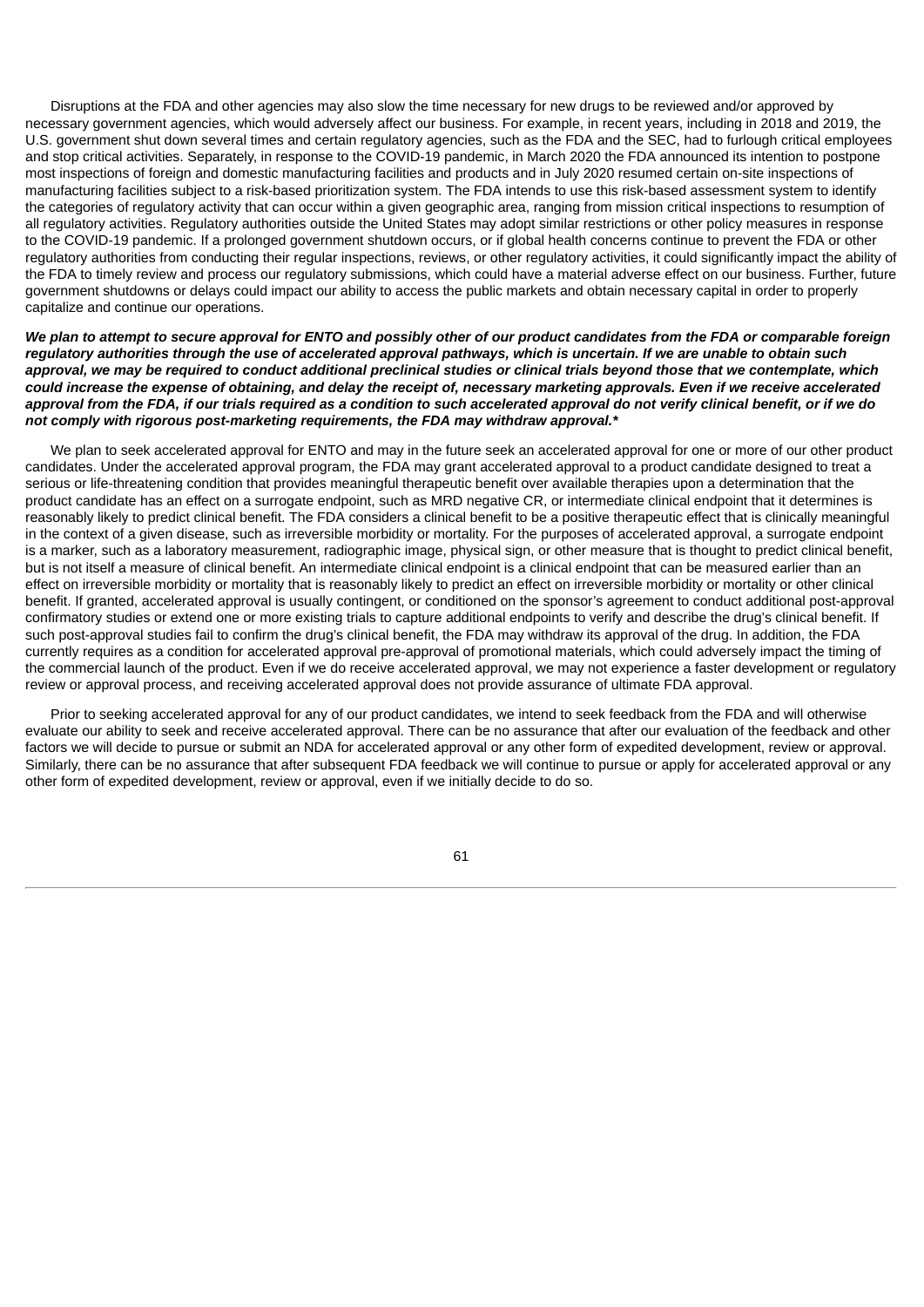#### *We may face difficulties from changes to current regulations and future legislation.\**

Existing regulatory policies may change and additional government regulations may be enacted that could prevent, limit or delay regulatory approval of our product candidates. We cannot predict the likelihood, nature or extent of government regulation that may arise from future legislation or administrative action, either in the United States or abroad. If we are slow or unable to adapt to changes in existing requirements or the adoption of new requirements or policies, or if we are not able to maintain regulatory compliance, we may lose any marketing approval that we may have obtained and we may not achieve or sustain profitability.

For example, in March 2010, the Patient Protection and Affordable Care Act of 2010, as amended by the Health Care and Education Reconciliation Act of 2010 (collectively, the ACA), was passed, which substantially changed the way healthcare is financed by both the government and private insurers, and significantly impacts the U.S. pharmaceutical industry. There have been executive, judicial and Congressional challenges to certain aspects of the ACA. For example, on June 17, 2021, the U.S. Supreme Court dismissed a challenge on procedural grounds that argued the ACA is unconstitutional in its entirety because the "individual mandate" was repealed by Congress. Thus, the ACA will remain in effect in its current form. Further, prior to the U.S. Supreme Court ruling. on January 28, 2021, President Biden issued an executive order that initiated a special enrollment period for purposes of obtaining health insurance coverage through the ACA marketplace, which began on February 15, 2021 and will remain open through August 15, 2021. The executive order also instructed certain governmental agencies to review and reconsider their existing policies and rules that limit access to healthcare, including among others, reexamining Medicaid demonstration projects and waiver programs that include work requirements, and policies that create unnecessary barriers to obtaining access to health insurance coverage through Medicaid or the ACA. It is possible that the ACA will be subject to judicial or Congressional challenges in the future. It is unclear how any such challenges and litigation, and the healthcare reform measures of the Biden administration will impact the ACA and our business.

In addition, other legislative changes have been proposed and adopted in the United States since the ACA was enacted. These changes included aggregate reductions to Medicare payments to providers of 2% per fiscal year, effective April 1, 2013, which, due to subsequent legislative amendments, will stay in effect through 2030 unless additional congressional action is taken. However, COVID-19 relief legislation suspended the 2% Medicare sequester from May 1, 2020 through December 31, 2021. In January 2013, President Obama signed into law the American Taxpayer Relief Act of 2012, which, among other things, reduced Medicare payments to several providers, and increased the statute of limitations period for the government to recover overpayments to providers from three to five years. These new laws may result in additional reductions in Medicare and other healthcare funding, which could have a material adverse effect on customers for our drugs, if approved, and accordingly, our financial operations.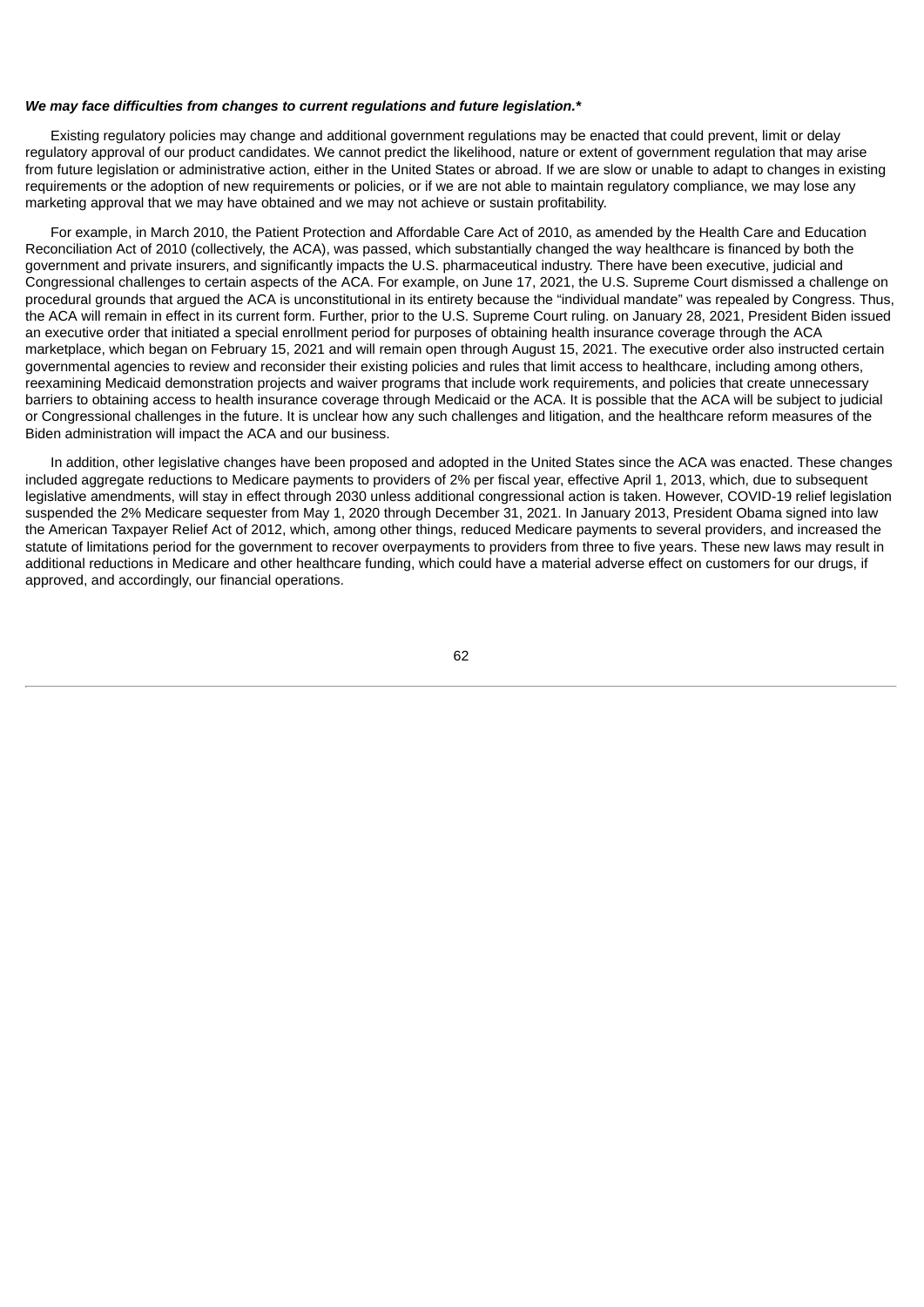Moreover, there has been heightened governmental scrutiny recently over the manner in which drug manufacturers set prices for their marketed products, which has resulted in several Congressional inquiries and proposed and enacted federal and state legislation designed to, among other things, bring more transparency to product pricing, review the relationship between pricing and manufacturer patient programs, and reform government program reimbursement methodologies for drug products. For example, at the federal level, the Trump administration used several means to propose or implement drug pricing reform, including through federal budget proposals, executive orders and policy initiatives. On July 24, 2020 and September 13, 2020, the Trump administration announced several executive orders related to prescription drug pricing that attempt to implement several of the administration's proposals. The FDA also released a final rule, effective November 30, 2020, implementing a portion of the importation executive order providing guidance for states to build and submit importation plans for drugs from Canada. Further, on November 20, 2020, HHS finalized a regulation removing safe harbor protection for price reductions from pharmaceutical manufacturers to plan sponsors under Part D, either directly or through pharmacy benefit managers, unless the price reduction is required by law. The implementation of the rule has been delayed by the Biden administration from January 1, 2022 to January 1, 2023 in response to ongoing litigation. The rule also creates a new safe harbor for price reductions reflected at the pointof-sale, as well as a new safe harbor for certain fixed fee arrangements between pharmacy benefit managers and manufacturers, the implementation of which have also been delayed until January 1, 2023. On November 20, 2020, CMS issued an interim final rule implementing President Trump's Most Favored Nation executive order, which would tie Medicare Part B payments for certain physicianadministered drugs to the lowest price paid in other economically advanced countries, effective January 1, 2021. On December 28, 2020, the United States District Court for the Northern District of California issued a nationwide preliminary injunction against implementation of the interim final rule. On January 13, 2021, in a separate lawsuit brought by industry groups in the United States District Court for the District of Maryland, the government defendants entered a joint motion to stay litigation on the condition that the government would not appeal the preliminary injunction granted in the United States District Court for the Northern District of California and that performance for any final regulation stemming from the Most Favored Nation Model interim final rule shall not commence earlier than 60 days after publication of that regulation in the Federal Register. Additionally, based on a recent executive order, the Biden administration expressed its intent to pursue certain policy initiatives to reduce drug prices. At the state level, legislatures have increasingly passed legislation and implemented regulations designed to control pharmaceutical and biological product pricing, including price or patient reimbursement constraints, discounts, restrictions on certain product access and marketing cost disclosure and transparency measures, and, in some cases, designed to encourage importation from other countries and bulk purchasing.

We expect that the ACA, as well as other healthcare reform measures that may be adopted in the future, may result in more rigorous coverage criteria and in additional downward pressure on the price that we receive for any approved product. Any reduction in reimbursement from Medicare or other government programs may result in a similar reduction in payments from private payors. The implementation of cost containment measures or other healthcare reforms may prevent us from being able to attain profitability or commercialize our product candidates. It is possible that additional governmental action is taken in response to the COVID-19 pandemic.

Legislative and regulatory proposals have been made to expand post-approval requirements and restrict sales and promotional activities for biotechnology products. We cannot be sure whether additional legislative changes will be enacted, or whether FDA regulations, guidance or interpretations will be changed, or what the impact of such changes on the marketing approvals of our product candidates, if any, may be.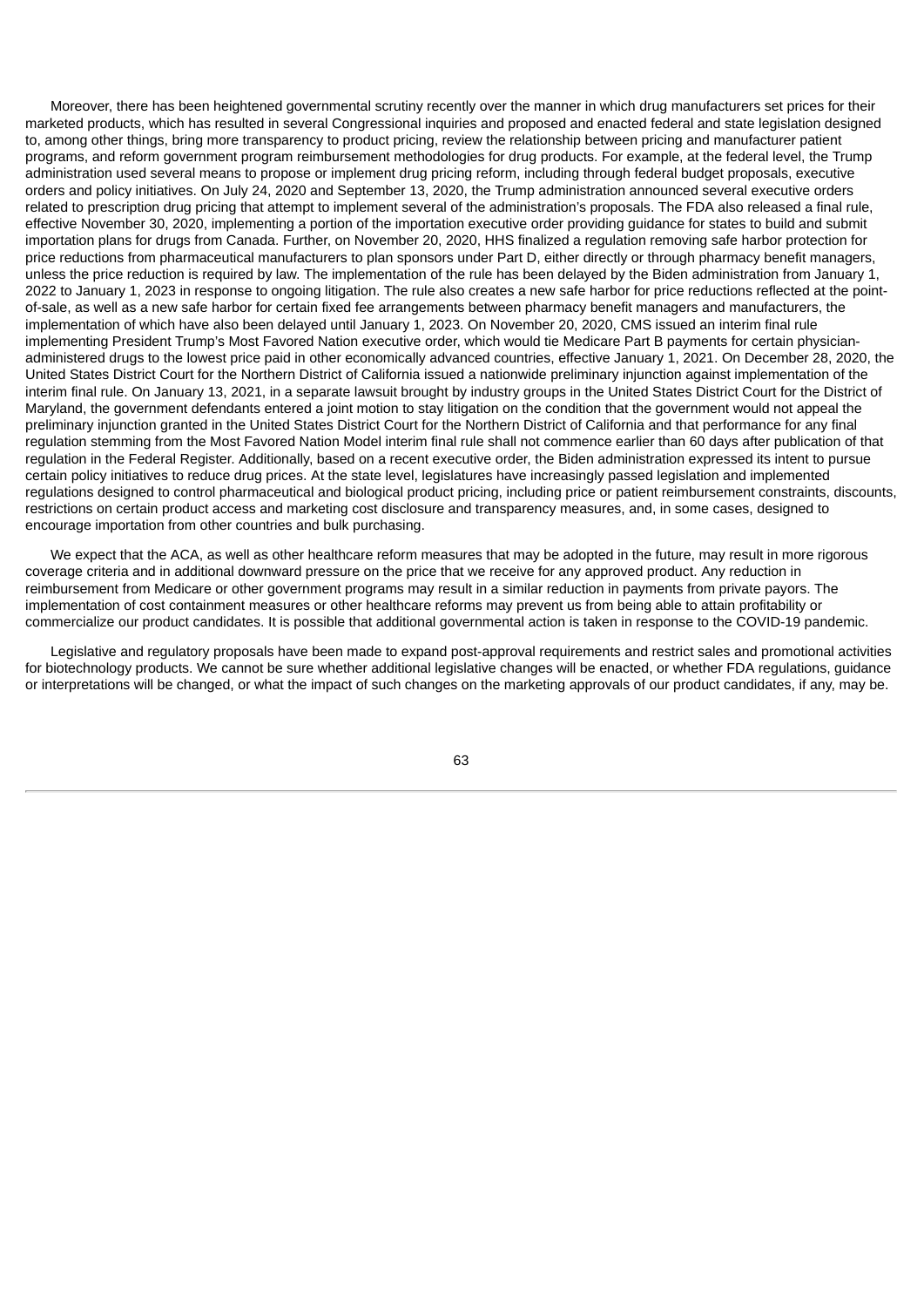# Our relationships with healthcare professionals, clinical investigators, CROs and third party payors in connection with our current and future business activities may be subject to federal and state healthcare fraud and abuse laws, false claims laws, transparency laws, and government price reporting, which could expose us to, among other things, criminal sanctions, administrative and civil *penalties, contractual damages, exclusion from governmental healthcare programs, reputational harm, administrative burdens and diminished profits and future earnings.*

Healthcare providers and third-party payors play a primary role in the recommendation and prescription of any product candidates for which we obtain marketing approval. Our current and future arrangements with healthcare professionals, clinical investigators, CROs, thirdparty payors and customers may expose us to broadly applicable fraud and abuse and other healthcare laws and regulations that may constrain the business or financial arrangements and relationships through which we conduct our research as well as market, sell and distribute our products for which we obtain marketing approval. Restrictions under applicable federal and state healthcare laws and regulations include the following:

- the federal Anti-Kickback Statute prohibits, among other things, persons and entities from knowingly and willfully soliciting, offering, receiving or providing remuneration, directly or indirectly, in cash or in kind, to induce or reward, or in return for, either the referral of an individual for, or the purchase, order or recommendation of, any good or service, for which payment may be made under a federal healthcare program such as Medicare and Medicaid. A person or entity does not need to have actual knowledge of the federal Anti-Kickback Statute or specific intent to violate it in order to have committed a violation.
- the federal false claims laws, including the civil False Claims Act, which can be enforced by private citizens through civil whistleblower or qui tam actions, and civil monetary penalties laws, prohibit individuals or entities from, among other things, knowingly presenting, or causing to be presented, to the federal government, claims for payment that are false or fraudulent or making a false statement to avoid, decrease or conceal an obligation to pay money to the federal government. In addition, the government may assert that a claim including items or services resulting from a violation of the federal Anti-Kickback Statute constitutes a false or fraudulent claim for purposes of the civil False Claims Act;
- the federal Health Insurance Portability and Accountability Act of 1996 (HIPAA), prohibits, among other things, executing or attempting to execute a scheme to defraud any healthcare benefit program or making false statements relating to healthcare matters. Similar to the federal Anti-Kickback Statute, a person or entity does not need to have actual knowledge of the statute or specific intent to violate it in order to have committed a violation;
- the federal Physician Payments Sunshine Act requires applicable manufacturers of covered drugs, devices, biologics and medical supplies for which payment is available under Medicare, Medicaid or the Children's Health Insurance Program, with specific exceptions, to annually report to CMS information regarding payments and other transfers of value to physicians (defined to include doctors, dentists, optometrists, podiatrists and chiropractors) and teaching hospitals, as well as information regarding ownership and investment interests held by physicians and their immediate family members. Beginning in 2022, applicable manufacturers also will be required to report such information regarding payments and transfers of value provided during the previous year to physician assistants, nurse practitioners, clinical nurse specialists, anesthesiologist assistants, certified registered nurse anesthetists and certified nurse midwives. The information reported is publicly available on a searchable website, with disclosure required annually;
- analogous state and foreign laws and regulations, such as state anti-kickback and false claims laws, that may apply to sales or marketing arrangements and claims involving healthcare items or services reimbursed by non-governmental third-party payors, including private insurers; and
- some state laws that require biotechnology companies to comply with the biotechnology industry's voluntary compliance guidelines and the relevant compliance guidance promulgated by the federal government and may require drug manufacturers to report information related to payments and other transfers of value to physicians and other healthcare providers or marketing expenditures; some state laws that require biotechnology companies to report information on the pricing of certain drug products; and certain state and local laws that require the registration of pharmaceutical sales representatives.

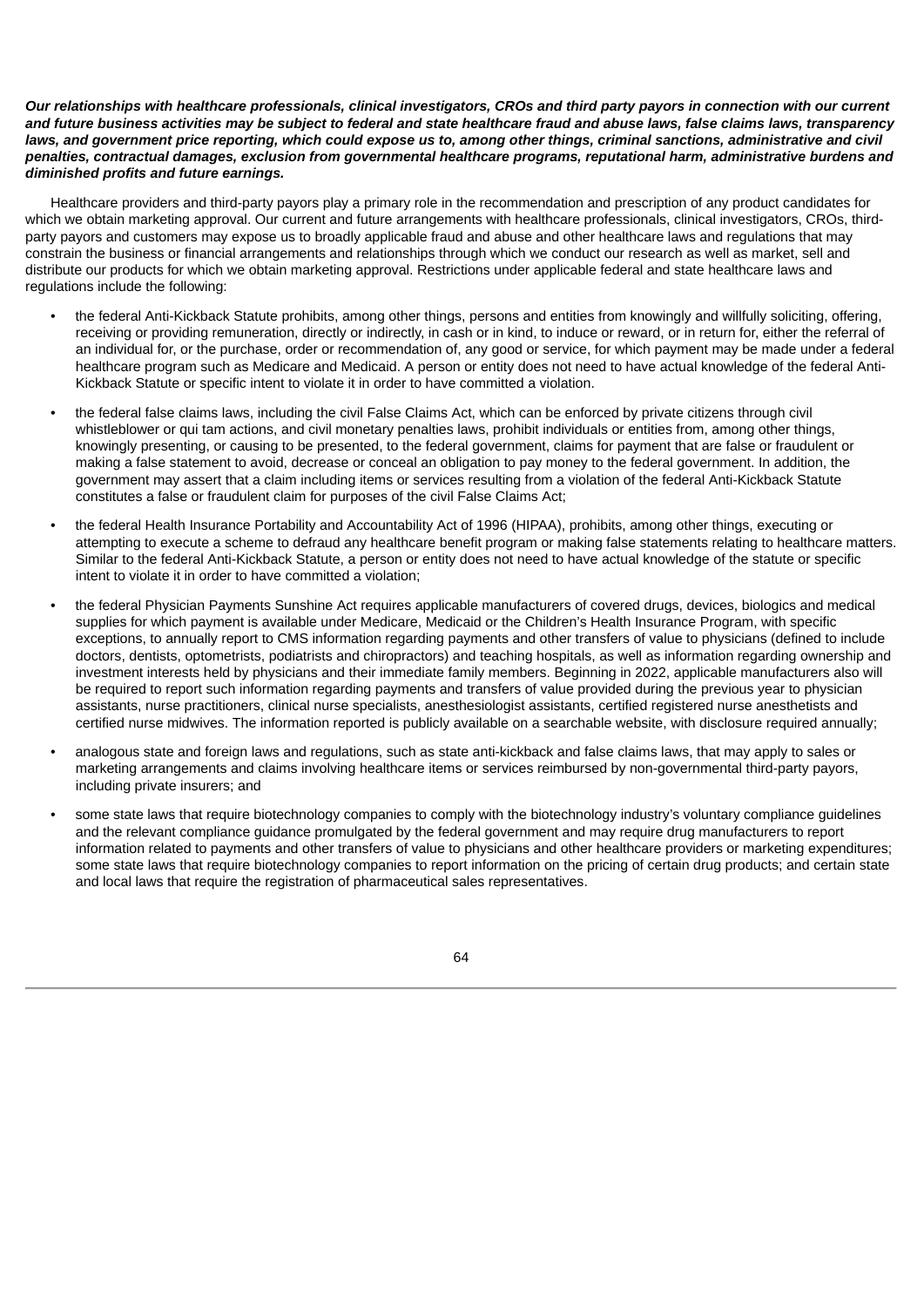Efforts to ensure that our current and future business arrangements with third parties will comply with applicable healthcare laws and regulations will involve on-going substantial costs. It is possible that governmental authorities will conclude that our business practices, including, without limitation, our consulting agreements with certain physicians, who may be in a position to order and/or influence the purchase of our product candidates, if approved, and are compensated in the form of stock or stock options for services provided to us, may not comply with current or future statutes, regulations or case law involving applicable fraud and abuse or other healthcare laws and regulations. If our operations are found to be in violation of any of these laws or any other governmental regulations that may apply to us, we may be subject to significant penalties, including civil, criminal and administrative penalties, damages, fines, disgorgement, imprisonment, exclusion from participation in government funded healthcare programs, such as Medicare and Medicaid, integrity oversight and reporting obligations, contractual damages, reputational harm, diminished profits and future earnings and the curtailment or restructuring of our operations. Defending against any such actions can be costly, time-consuming and may require significant financial and personnel resources. Therefore, even if we are successful in defending against any such actions that may be brought against us, our business may be impaired. Further, if any of the physicians or other healthcare providers or entities with whom we expect to do business is found to be not in compliance with applicable laws, they may be subject to criminal, civil or administrative sanctions, including exclusion from government funded healthcare programs.

# Compliance with global privacy and data security requirements could result in additional costs and liabilities to us or inhibit our ability to collect and process data globally, and the failure to comply with those requirements could subject us to significant fines *and penalties, which may have a material adverse effect on our business, financial condition, or results.\**

We maintain and process, and our third-party vendors, collaborators, contractors and consultants maintain and process on our behalf, a large quantity of sensitive information, including confidential business, personal and patient health information in connection with our preclinical studies, clinical trials and our employees, and are subject to data privacy and protection laws and regulations that apply to the collection, transmission, storage and use of personally identifying information, which among other things, impose certain requirements relating to the privacy, security and transmission of personal information. We are also subject to internal and external privacy and security policies, contracts and other obligations that apply to our processing of personal information or processing of personal information on our behalf. Failure by us or our third-party vendors, collaborators, contractors and consultants to comply with any of these laws, regulations or other obligations could result in enforcement action against us, including fines, imprisonment of company officials and public censure, claims for damages by affected individuals, damage to our reputation and loss of goodwill, any of which could have a material adverse effect on our business, financial condition, results of operations or prospects.

In the United States, there are numerous federal and state privacy and data security laws and regulations governing the collection, use, disclosure and protection of personal information, including federal and state health information privacy laws, federal and state security breach notification laws, and federal and state consumer protection laws. Each of these laws is subject to varying interpretations and the legislative landscape is constantly evolving. In particular, regulations promulgated pursuant to HIPAA, as amended by the Health Information Technology for Economic and Clinical Health Act (HITECH), establish privacy and security standards that limit the use and disclosure of individually identifiable health information, or protected health information, and require the implementation of administrative, physical and technological safeguards to protect the privacy of protected health information and ensure the confidentiality, integrity and availability of electronic protected health information. Determining whether protected health information has been handled in compliance with applicable privacy standards and our contractual obligations can be complex and may be subject to changing interpretation. Further, if we fail to comply with applicable privacy laws, including applicable HIPAA privacy and security standards, we could face significant administrative, civil and criminal penalties. The HHS has the discretion to impose penalties without attempting to first resolve violations. HHS enforcement activity can result in financial liability and reputational harm, and responses to such enforcement activity can consume significant internal resources. In addition, state attorneys general are authorized to bring civil actions seeking either injunctions or damages in response to violations that threaten the privacy of state residents. We cannot be sure how these regulations will be interpreted, enforced or applied to our operations. In addition to the risks associated with enforcement activities and potential contractual liabilities, our ongoing efforts to comply with evolving laws and regulations at the federal and state level may be costly and require ongoing modifications to our policies, procedures and systems.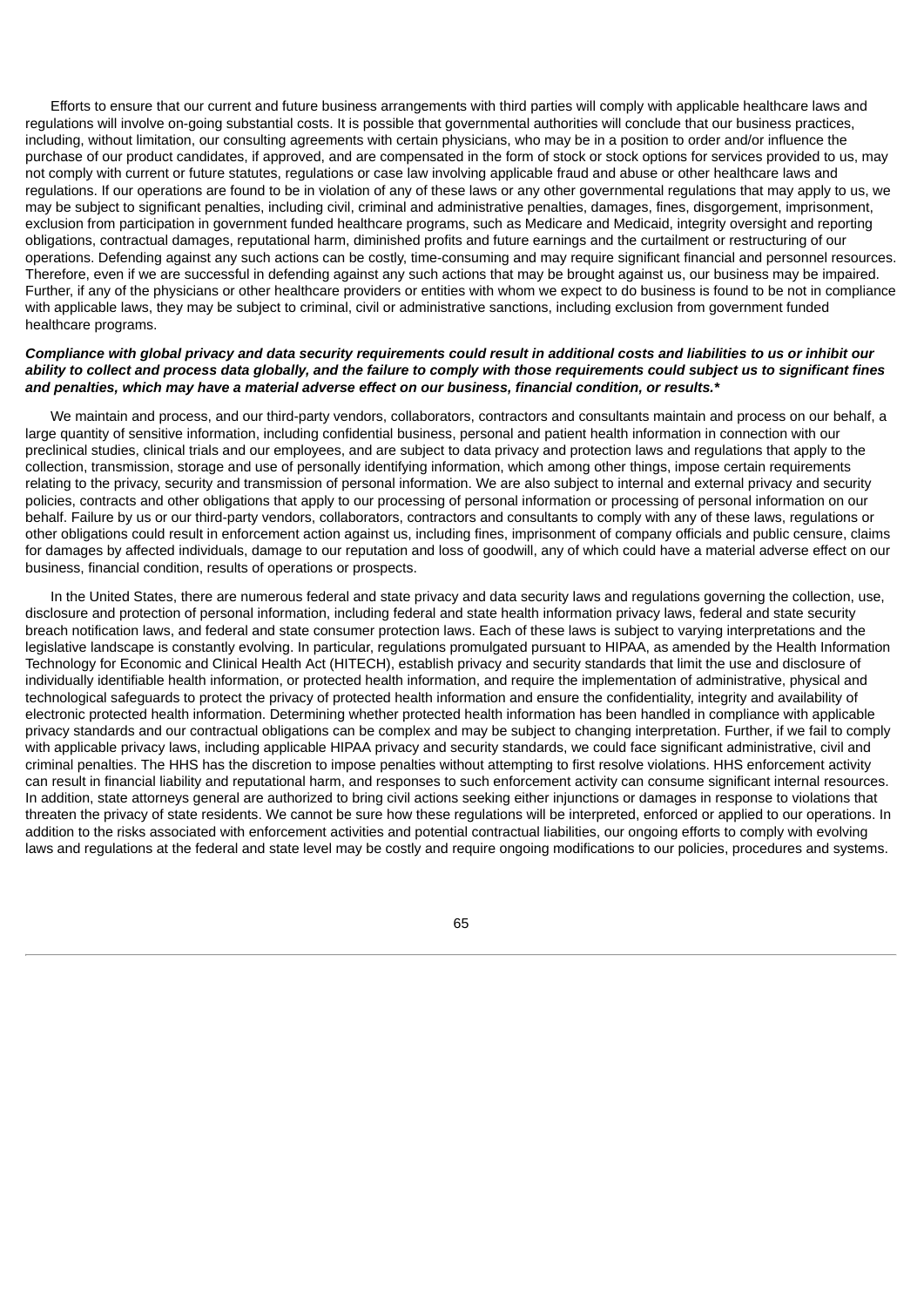Data privacy remains an evolving landscape at both the domestic and international level, with new regulations coming into effect. For example, in June 2018 the State of California enacted the California Consumer Privacy Act of 2018 (CCPA), which went into effect on January 1, 2020 and requires companies that process information on California residents to make new disclosures to consumers about their data collection, use and sharing practices, allow consumers to opt out of certain data sharing with third parties and provide a new cause of action for data breaches. Moreover, although the CCPA includes limited exceptions from its prescriptions, including exceptions for personal health information collected by covered entities or business associates subject to HIPAA, among others, the CCPA may regulate or impact our processing of personal information depending on the context. Moreover, certain exceptions built into the CCPA are set to sunset at the end of the 2020, in particular with regard to business contact and employee personal information. It remains unclear what, if any, modifications will be made to this legislation or how it will be interpreted. Additionally, a new ballot initiative, the California Privacy Rights Act or, the CPRA, passed in November 2020 in California. The CPRA imposes additional data protection obligations on companies doing business in California, including additional consumer rights processes, limitations on data uses, and opt outs for certain uses of sensitive data. It creates a new California data protection agency to enforce the law, and require certain businesses with higher risk privacy and security practices to submit annual audits to the agency on a regular basis. The CPRA may result in broader increased regulatory scrutiny of California for businesses' privacy and security practices, and could lead to a further rise in data protection litigation. The majority of CPRA provisions go into effect in January 2023, and require additional compliance investment and potential business process changes in the meantime.

Some observers have noted that the CCPA could mark the beginning of a trend toward more stringent privacy legislation in the U.S. Indeed, other states have enacted or proposed data privacy laws, which could require us to expend significant resources or change our business practices in an effort to comply, increase our potential liability or otherwise adversely affect our business. For example, Virginia recently passed its Consumer Data Protection Act and Colorado recently passed the Colorado Privacy Act, both of which differ from the CPRA and will go into effect on January 1, 2023 and July 1, 2023, respectively Additionally, Massachusetts and Nevada have adopted laws requiring the implementation of certain security measures to protect personal information, and all 50 states and the District of Columbia, Puerto Rico, the U.S. Virgin Islands and Guam have adopted breach notification laws. The interplay of federal and state laws may be subject to varying interpretations by courts and government agencies, creating complex compliance issues for us and our customers and potentially exposing us to additional expense, adverse publicity and liability. Further, as regulatory focus on privacy, security and data use issues in the U.S. continues to increase and laws and regulations concerning the protection of personal information expand and become more complex, these potential risks to products and services could intensify.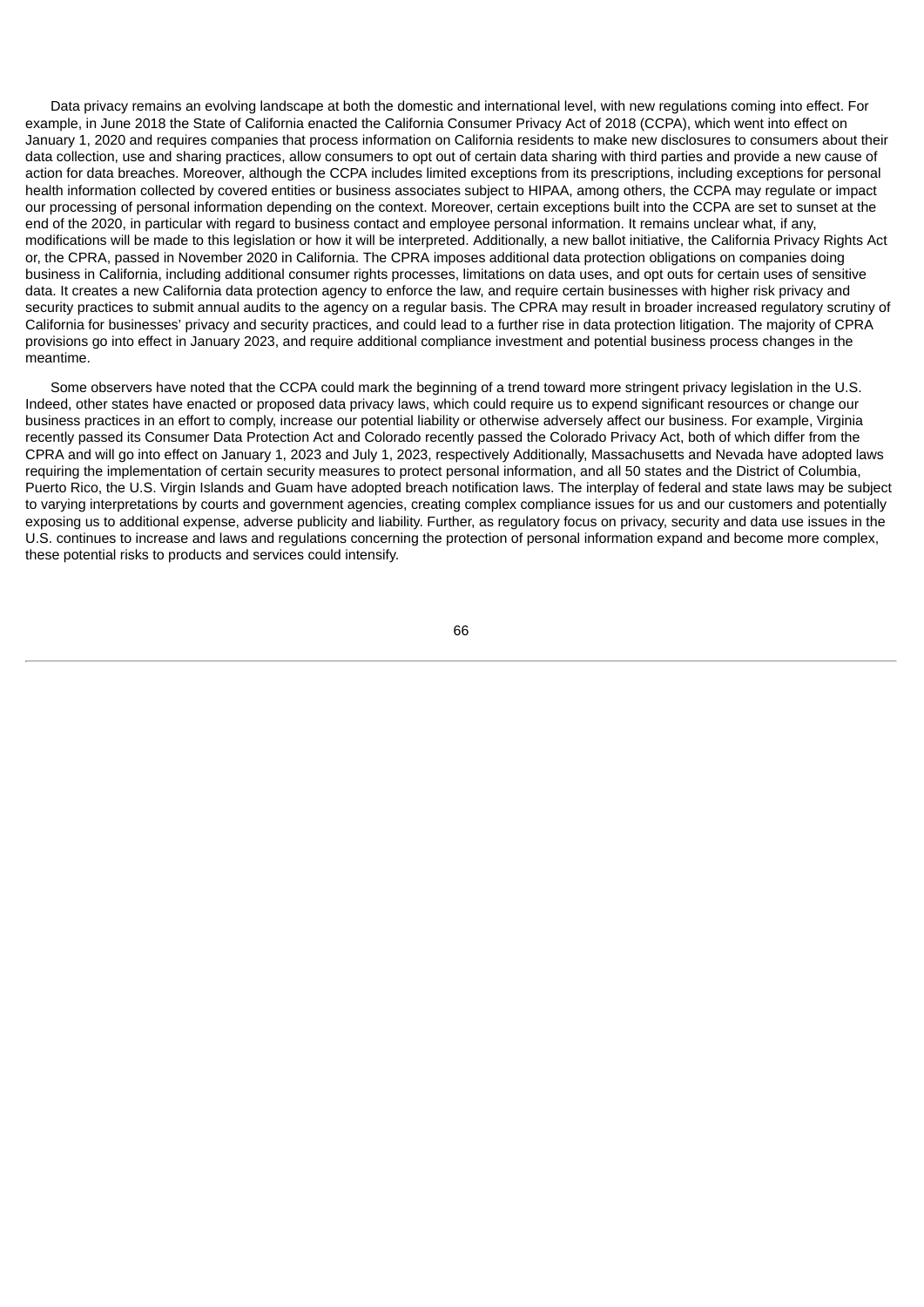In addition, in May 2018, the General Data Protection Regulation (GDPR), took effect in the European Economic Area (EEA). The GDPR governs the collection, use, disclosure, transfer or other processing of personal data of European persons, replacing data protection laws issued by each European Union (EU) member state based on the Directive 95/46/EC (Directive). Unlike the Directive, which needed to be transposed at a national level, the GDPR text is directly applicable in each EU member state, resulting in a more uniform application of data privacy laws across the EU. Among other things, the GDPR imposes new requirements regarding the security of personal data and notification of data processing obligations to the competent national data processing authorities, changes the lawful bases on which personal data can be processed, expands the definition of personal data and requires changes to informed consent practices, as well as more detailed notices for clinical trial subjects and investigators. In addition, the GDPR increases the scrutiny of transfers of personal data from clinical trial sites located in the EEA to the United States and other jurisdictions that the European Commission does not recognize as having "adequate" data protection laws. For example, following a decision of the Court of Justice of the EU in October 2015, the transfer of personal data to U.S. companies that had certified as members of the U.S. Safe Harbor Scheme, was declared invalid. In July 2016, the European Commission adopted the EU-U.S. Privacy Shield Framework (the Privacy Shield Framework), which replaced the U.S. Safe Harbor Scheme. On July 16, 2020, the Court of Justice of the European Union issued a decision that declared the Privacy Shield Framework invalid, and will also result in additional compliance obligations for companies that implement standard contractual clauses to ensure a valid basis for the transfer of personal data outside of Europe. On June 4, 2021, the European Commission adopted new SCCs under the GDPR for personal data transfers outside the EEA. Under this legal mechanism, we may have obligations to conduct transfer impact assessments for such cross-border data transfers and implement additional security measures. If we elect to rely on the new SCCs, we may be required to expend significant resources to update our contractual arrangements and to comply with such obligations. If we are unable to implement a valid compliance mechanism for cross-border personal information transfers, we may face increased exposure to regulatory actions, substantial fines and injunctions against processing or transferring personal information from Europe, which could limit our ability to conduct clinical trial activities in Europe. Additionally, other countries (e.g., Australia and Japan) have adopted certain legal requirements for cross-border transfers of personal information. These obligations may be interpreted and applied in a manner that is inconsistent from one jurisdiction to another and may conflict with other requirements or our practices. The GDPR imposes substantial fines for breaches and violations (up to the greater of €20 million or 4% of our global turnover). The GDPR also confers a private right of action on data subjects and consumer associations to lodge complaints with supervisory authorities, seek judicial remedies and obtain compensation for damages resulting from violations of the GDPR. Further, while the United Kingdom enacted the Data Protection Act 2018 in May 2018 that supplements the GDPR and has publicly announced that it will continue to regulate the protection of personal data in the same way post-Brexit, Brexit has created uncertainty with regard to the future of regulation of data protection in the United Kingdom. Some countries also are considering or have passed legislation requiring local storage and processing of data, or similar requirements, which could increase the cost and complexity of delivering our products and services.

It is possible that these laws may be interpreted and applied in a manner that is inconsistent with our practices and our efforts to comply with the evolving data protection rules may be unsuccessful. In addition to the possibility of fines, lawsuits, regulatory investigations, public censure, other claims and penalties, and significant costs for remediation and damage to our reputation, we could be materially and adversely affected if legislation or regulations are expanded to require changes in our data processing practices and policies or if governing jurisdictions interpret or implement their legislation or regulations in ways that negatively impact our business. Compliance with these and any other applicable privacy and data security laws and regulations is a rigorous and time-intensive process, and we may be required to put in place additional mechanisms ensuring compliance with the new data protection rules. If we or our third-party vendors, collaborators, contractors and consultants fail to comply with any such laws or regulations, we may face regulatory investigations, private litigation, significant fines and penalties, reputational damage or be required to change our business practices, all of which could adversely affect our business, financial condition and results of operations. Any inability to adequately address data privacy or security-related concerns, even if unfounded, or to comply with applicable laws, regulations, standards and other obligations relating to data privacy and security, could result in additional cost and liability to us, harm our reputation and brand, damage our relationships with customers, interrupt or stop our clinical trials, or otherwise have a material and adverse impact on our business. Even if we are not determined to have violated these laws, government investigations into these issues typically require the expenditure of significant resources and generate negative publicity, which could harm our business, financial condition, results of operations or prospects.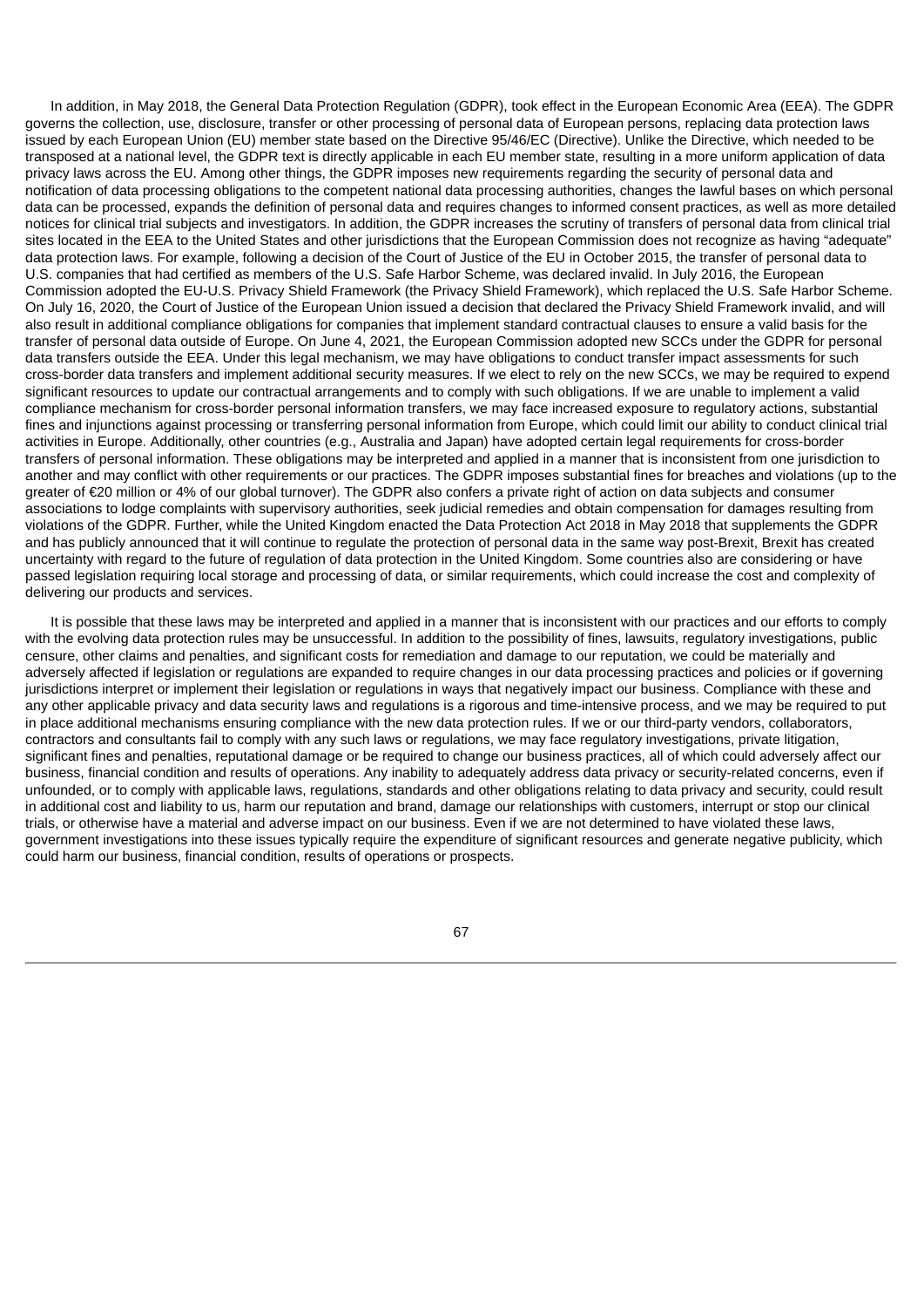## The withdrawal of the United Kingdom from the European Union, commonly referred to as "Brexit," may adversely impact our ability to obtain regulatory approvals of our product candidates in the European Union, result in restrictions or imposition of taxes and duties for importing our product candidates into the European Union, and may require us to incur additional expenses in order *to develop, manufacture and commercialize our product candidates in the European Union.*

Following the result of a referendum in 2016, the United Kingdom left the European Union on January 31, 2020, commonly referred to as "Brexit." Pursuant to the formal withdrawal arrangements agreed between the United Kingdom and the European Union, the United Kingdom was subject to a transition period that ended December 31, 2020, or the Transition Period, during which EU rules continued to apply. A trade and cooperation agreement, or the Trade and Cooperation Agreement, that outlines the future trading relationship between the United Kingdom and the European Union was agreed in December 2020.

Since a significant proportion of the regulatory framework in the United Kingdom applicable to our business and our product candidates is derived from EU directives and regulations, Brexit has had, and may continue to have, a material impact on the regulatory regime with respect to the development, manufacture, importation, approval and commercialization of our product candidates in the United Kingdom or the European Union. For example, Great Britain is no longer covered by the centralized procedures for obtaining EU-wide marketing authorization from the EMA and, and a separate marketing authorization will be required to marker our product candidates in Great Britain. It is currently unclear whether the Medicines & Healthcare products Regulatory Agency, or MHRA, in the U.K. is sufficiently prepared to handle the increased volume of marketing authorization applications that it is likely to receive.

While the Trade and Cooperation Agreement provides for the tariff-free trade of medicinal products between the UK and the EU there may be additional non-tariff costs to such trade which did not exist prior to the end of the Transition Period. Further, should the UK diverge from the EU from a regulatory perspective in relation to medicinal products, tariffs could be put into place in the future. We could therefore, both now and in the future, face significant additional expenses (when compared to the position prior to the end of the Transition Period) to operate our business, which could significantly and materially harm or delay our ability to generate revenues or achieve profitability of our business. Any further changes in international trade, tariff and import/export regulations as a result of Brexit or otherwise may impose unexpected duty costs or other non-tariff barriers on us. These developments, or the perception that any of them could occur, may significantly reduce global trade and, in particular, trade between the impacted nations and the UK It is also possible that Brexit may negatively affect our ability to attract and retain employees, particularly those from the EU. These developments, or the perception that any of them could occur, may significantly reduce global trade and, in particular, trade between the impacted nations and the United Kingdom.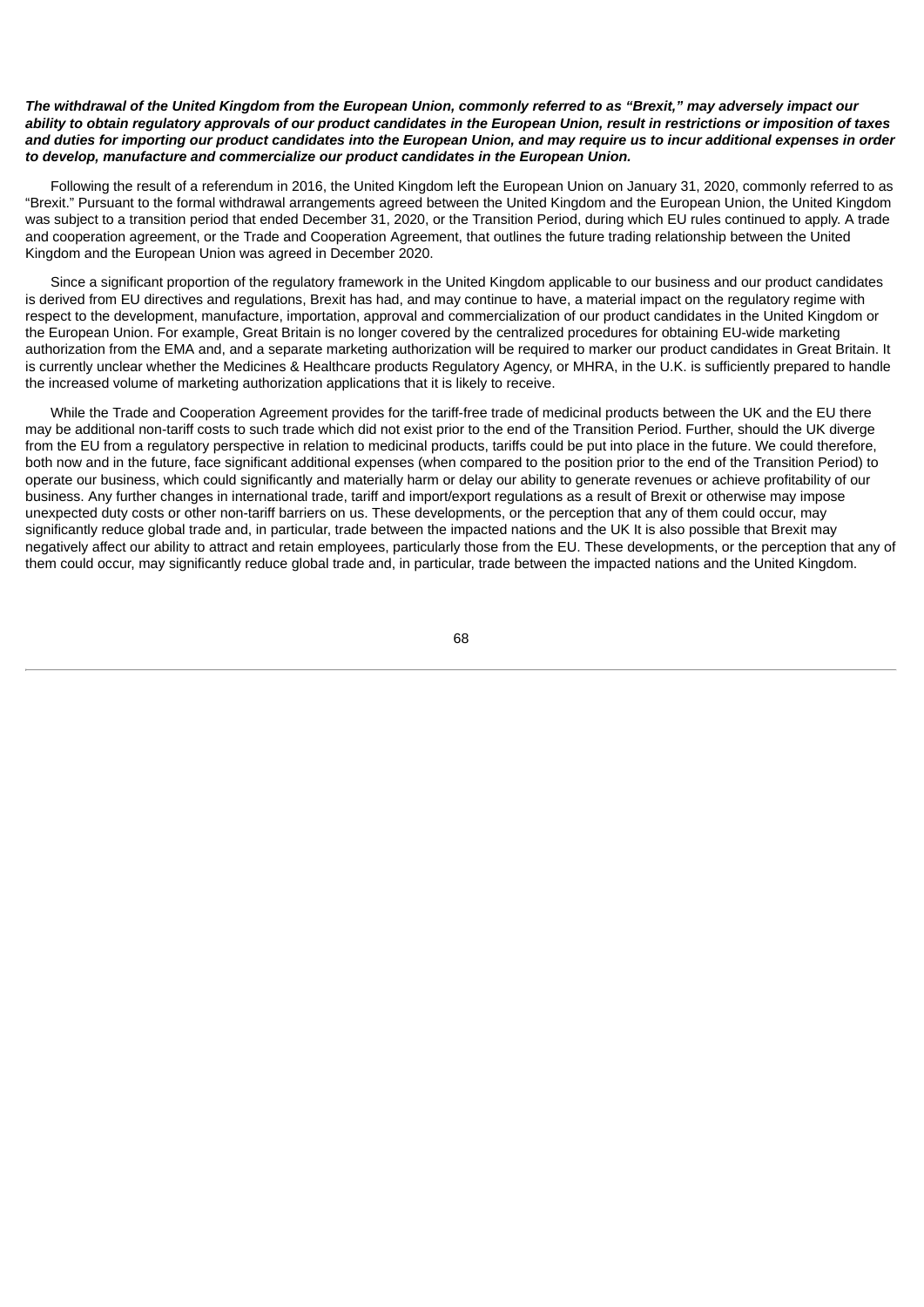### *Our employees, independent contractors, consultants, commercial collaborators, principal investigators, CROs, suppliers and vendors may engage in misconduct or other improper activities, including noncompliance with regulatory standards and requirements.*

We are exposed to the risk that our employees, independent contractors, consultants, commercial collaborators, principal investigators, CROs, suppliers and vendors may engage in misconduct or other improper activities. Misconduct by these parties could include failures to comply with FDA requirements, provide accurate information to the FDA, comply with federal and state health care fraud and abuse laws and regulations, accurately report financial information or data or disclose unauthorized activities to us. In particular, sales, marketing and business arrangements in the health care industry are subject to extensive laws and regulations intended to prevent fraud, misconduct, kickbacks, self-dealing and other abusive practices. These laws and regulations may restrict or prohibit a wide range of pricing, discounting, marketing and promotion, sales commission, customer incentive programs and other business arrangements. Misconduct by these parties could also involve the improper use of information obtained in the course of clinical trials, which could result in regulatory sanctions and serious harm to our reputation. It is not always possible to identify and deter misconduct by these parties, and the precautions we take to detect and prevent this activity may not be effective in controlling unknown or unmanaged risks or losses or in protecting us from governmental investigations or other actions or lawsuits stemming from a failure to comply with these laws or regulations. If any such actions are instituted against us, and we are not successful in defending ourselves or asserting our rights, those actions could have a significant impact on our business, including the imposition of significant penalties, including civil, criminal and administrative penalties, damages, fines, disgorgement, imprisonment, exclusion from participation in government funded healthcare programs, such as Medicare and Medicaid, integrity oversight and reporting obligations, contractual damages, reputational harm, diminished profits and future earnings and the curtailment or restructuring of our operations.

# If we fail to comply with environmental, health and safety laws and regulations, we could become subject to fines or penalties or *incur costs that could have a material adverse effect on our business.*

We are subject to numerous environmental, health and safety laws and regulations, including those governing laboratory procedures and the handling, use, storage, treatment and disposal of hazardous materials and wastes. Our operations involve the use of hazardous and flammable materials, including chemicals and biological materials. Our operations also produce hazardous waste products. We generally contract with third parties for the disposal of these materials and wastes. We cannot eliminate the risk of contamination or injury from these materials. In the event of contamination or injury resulting from our use of hazardous materials, we could be held liable for any resulting damages, and any liability could exceed our resources. We also could incur significant costs associated with civil or criminal fines and penalties.

Although we maintain workers' compensation insurance to cover us for costs and expenses we may incur due to injuries to our employees resulting from the use of hazardous materials, this insurance may not provide adequate coverage against potential liabilities. We do not maintain insurance for environmental liability or toxic tort claims that may be asserted against us in connection with our storage or disposal of hazardous and flammable materials, including chemicals and biological materials.

In addition, we may incur substantial costs in order to comply with current or future environmental, health and safety laws and regulations. These current or future laws and regulations may impair our research, development or commercialization efforts. Failure to comply with these laws and regulations also may result in substantial fines, penalties or other sanctions.

#### Our research and development activities could be affected or delayed as a result of possible restrictions on animal testing.

Certain laws and regulations require us to test our product candidates on animals before initiating clinical trials involving humans. Animal testing activities have been the subject of controversy and adverse publicity. Animal rights groups and other organizations and individuals have attempted to stop animal testing activities by pressing for legislation and regulation in these areas and by disrupting these activities through protests and other means. To the extent the activities of these groups are successful, our research and development activities may be interrupted, delayed or become more expensive.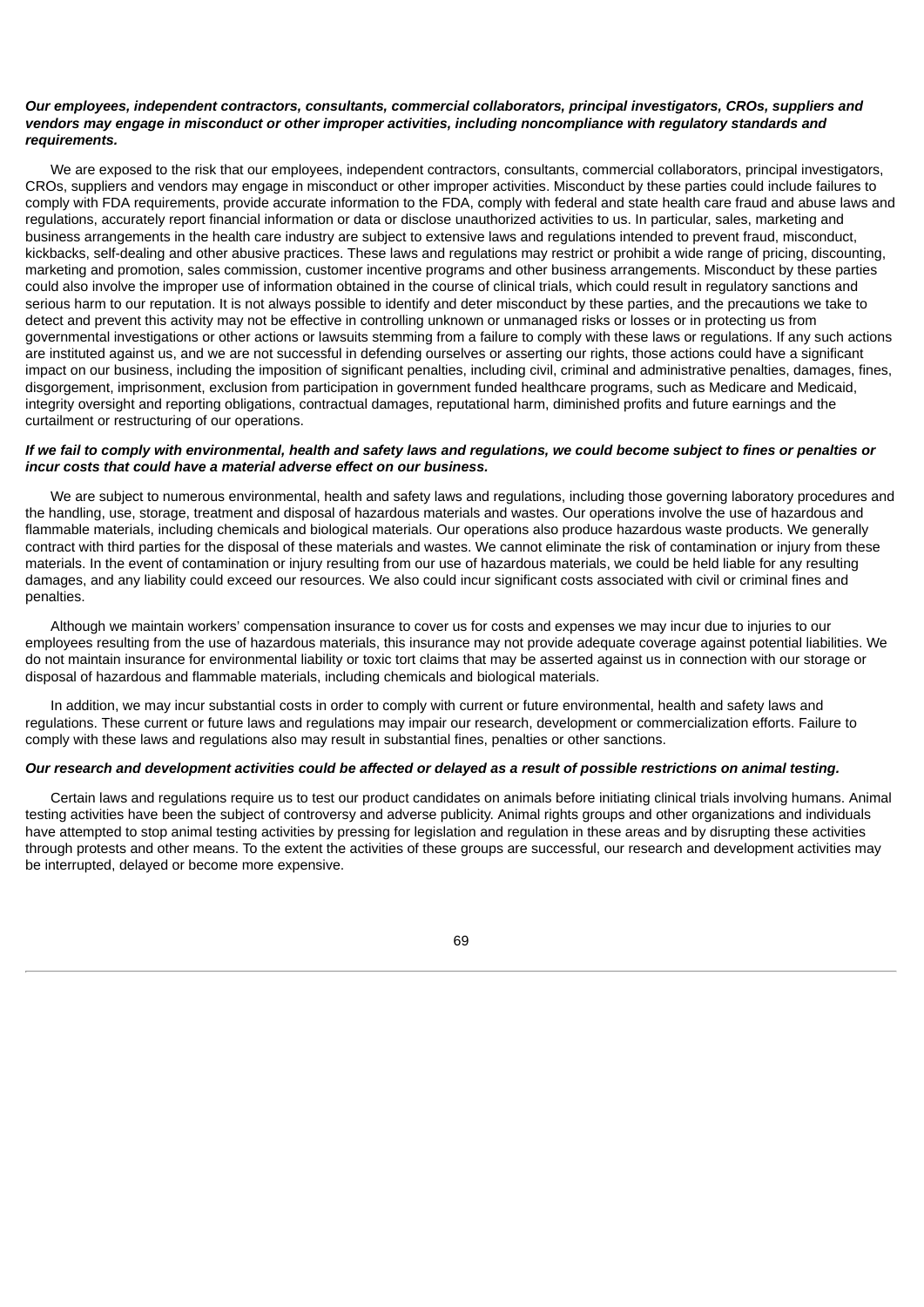### We may be subject to U.S. and foreign anti-bribery and anti-corruption laws with respect to our operations, as well as U.S. and certain foreign export controls, trade sanctions, and import laws and regulations. Non-compliance with these laws can subject us *to criminal or civil liability and harm our business.*

If we further expand our operations outside of the United States, we must dedicate additional resources to comply with numerous laws and regulations in each jurisdiction in which we plan to operate. Our business activities may be subject to the FCPA and similar anti-bribery or anti-corruption laws, regulations or rules of other countries in which we operate. The FCPA generally prohibits companies and their employees and third party intermediaries from offering, promising, giving or authorizing the provision of anything of value, either directly or indirectly, to a non-U.S. government official in order to influence official action or otherwise obtain or retain business. The FCPA also requires public companies to make and keep books and records that accurately and fairly reflect the transactions of the corporation and to devise and maintain an adequate system of internal accounting controls. Our business is heavily regulated and therefore involves significant interaction with public officials, including officials of non-U.S. governments. Additionally, in many other countries, hospitals owned and operated by the government, and doctors and other hospital employees would be considered foreign officials under the FCPA. Recently the SEC and Department of Justice have increased their FCPA enforcement activities with respect to biotechnology and pharmaceutical companies. There is no certainty that all of our employees, agents or contractors, or those of our affiliates, will comply with all applicable laws and regulations, particularly given the high level of complexity of these laws. Violations of these laws and regulations could result in fines, criminal sanctions against us, our officers or our employees, disgorgement, and other sanctions and remedial measures, and prohibitions on the conduct of our business. Any such violations could include prohibitions on our ability to offer our products in one or more countries and could materially damage our reputation, our brand, our international activities, our ability to attract and retain employees and our business, prospects, operating results and financial condition.

In addition, our products and activities may be subject to U.S. and foreign export controls, trade sanctions and import laws and regulations. Governmental regulation of the import or export of our products, or our failure to obtain any required import or export authorization for our products, when applicable, could harm our international sales and adversely affect our revenue. Compliance with applicable regulatory requirements regarding the export of our products may create delays in the introduction of our products in international markets or, in some cases, prevent the export of our products to some countries altogether. Furthermore, U.S. export control laws and economic sanctions prohibit the shipment of certain products and services to countries, governments, and persons targeted by U.S. sanctions. If we fail to comply with export and import regulations and such economic sanctions, penalties could be imposed, including fines and/or denial of certain export privileges. Moreover, any new export or import restrictions, new legislation or shifting approaches in the enforcement or scope of existing regulations, or in the countries, persons, or products targeted by such regulations, could result in decreased use of our products by, or in our decreased ability to export our products to existing or potential customers with international operations. Any decreased use of our products or limitation on our ability to export or sell access to our products would likely adversely affect our business.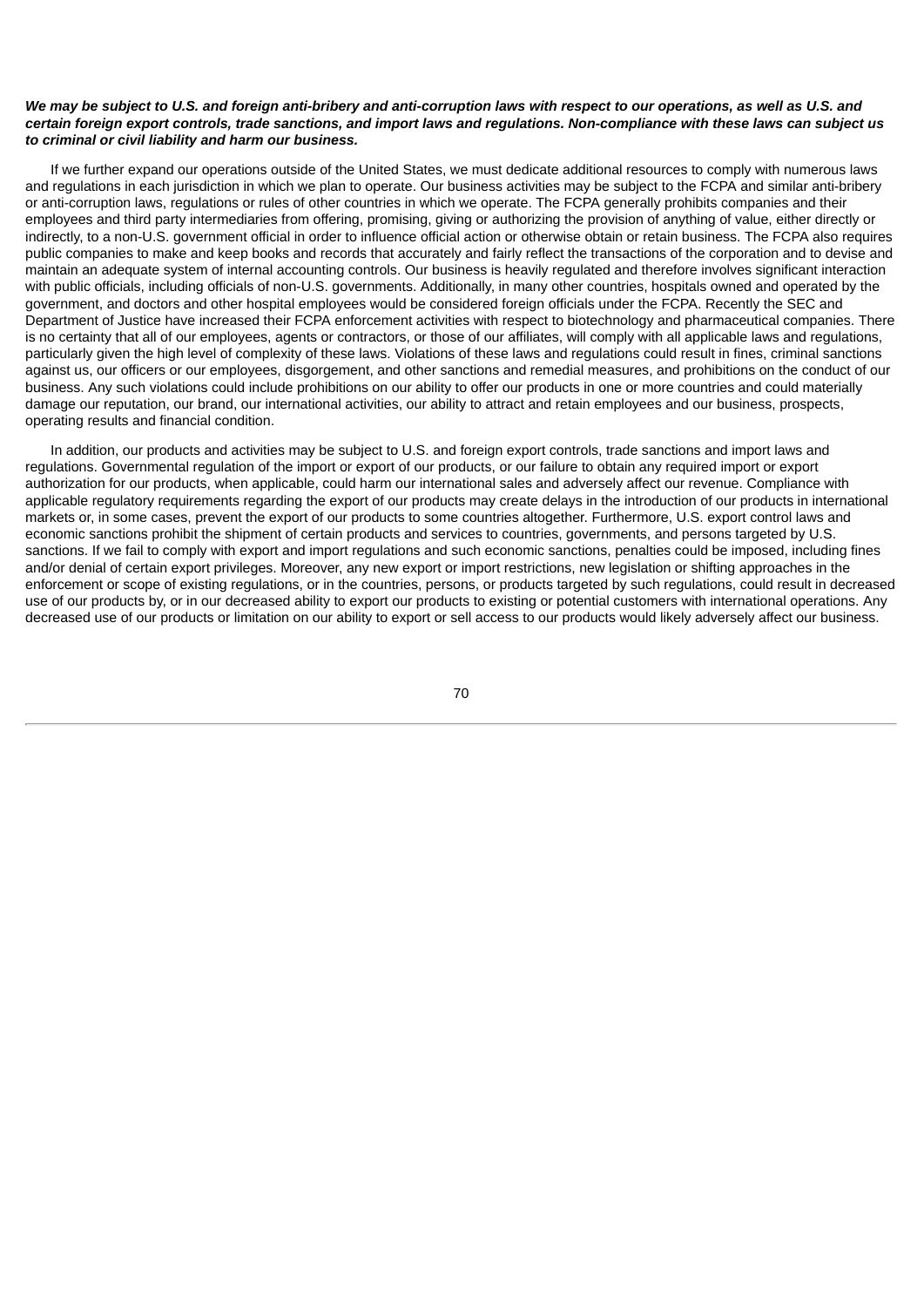### **Risks Related to Our Intellectual Property**

### *Our success depends on our ability to protect our intellectual property and our proprietary technologies.*

Our commercial success depends in part on our ability to obtain and maintain patent protection and trade secret protection for our product candidates, proprietary technologies and their uses, as well as our ability to operate without infringing the proprietary rights of others. If we or our licensors are unable to protect our intellectual property rights or if our intellectual property rights are inadequate for our technology or our product candidates, our competitive position could be harmed. We generally seek to protect our proprietary position by filing patent applications in the United States and abroad related to our product candidates, proprietary technologies and their uses that are important to our business. Our patent applications cannot be enforced against third parties practicing the technology claimed in such applications unless, and until, patents issue from such applications, and then only to the extent the issued claims read on the technology. There can be no assurance that our patent applications will result in patents being issued or that issued patents will afford sufficient protection against competitors with similar technology, nor can there be any assurance that the patents, if issued, will not be infringed, designed around, invalidated or rendered unenforceable by third parties. Even issued patents may later be found invalid or unenforceable or may be modified or revoked in proceedings instituted by third parties before various patent offices or in courts. The degree of future protection for our proprietary rights is uncertain. Only limited protection may be available and such protection may not adequately protect our rights or permit us to gain or keep any competitive advantage. These uncertainties and/or limitations in our ability to properly protect the intellectual property rights relating to our product candidates could have a material adverse effect on our financial condition and results of operations.

Although we have issued patents in the United States and foreign countries, we cannot be certain that the claims in our other pending U.S. patent applications, corresponding international patent applications and patent applications in certain foreign countries will be considered patentable by the United States Patent and Trademark Office (USPTO), courts in the United States or by the patent offices and courts in foreign countries, nor can we be certain that the claims in our issued patents will not be found invalid or unenforceable if challenged.

The patent application process is subject to numerous risks and uncertainties, and there can be no assurance that we or our licensors or any of our potential future collaborators will be successful in protecting our technologies and product candidates by obtaining and defending patents. These risks and uncertainties include the following:

- the USPTO and various foreign governmental patent agencies require compliance with a number of procedural, documentary, fee payment and other provisions during the patent process, the noncompliance with which can result in abandonment or lapse of a patent or patent application, and partial or complete loss of patent rights in the relevant jurisdiction;
- patent applications may not result in any patents being issued;
- patents may be challenged, invalidated, modified, revoked, circumvented, found to be unenforceable or otherwise may not provide any competitive advantage;
- our competitors, many of which have substantially greater resources than we or our licensors have and many of which have made significant investments in competing technologies, may seek or may have already obtained patents that could or will limit, interfere with or block our ability to make, use and sell our product candidates;
- there may be significant pressure on the U.S. government and international governmental bodies to limit the scope of patent protection both inside and outside the United States for disease treatments that prove successful, as a matter of public policy regarding worldwide health concerns; and
- countries other than the United States may have patent laws less favorable to patentees than those upheld by U.S. courts, allowing foreign competitors a better opportunity to create, develop and market competing products.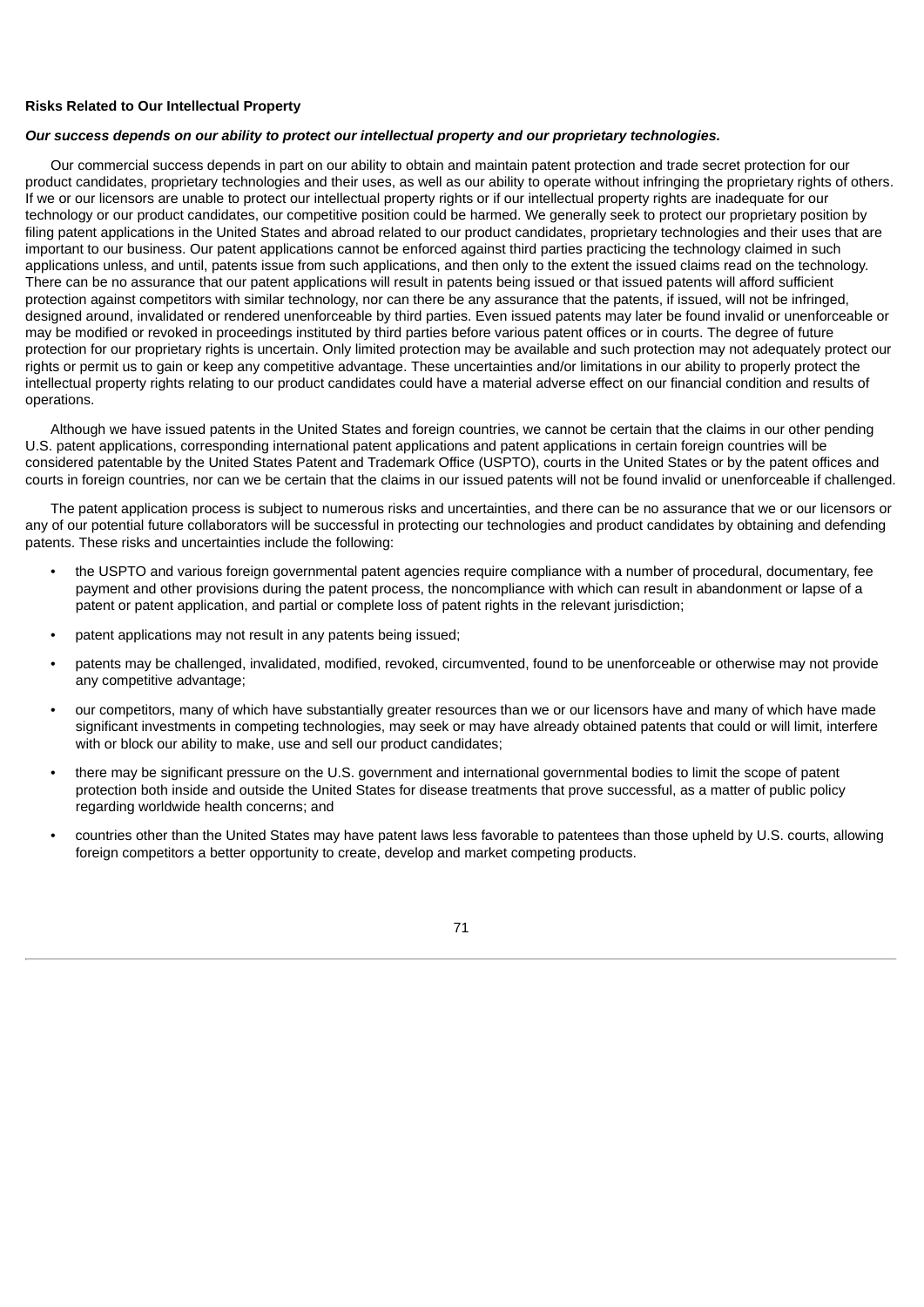The patent prosecution process is also expensive and time-consuming, and we or our licensors may not be able to file and prosecute all necessary or desirable patent applications at a reasonable cost or in a timely manner or in all jurisdictions where protection may be commercially advantageous. It is also possible that we or our licensors may not identify patentable aspects of our research and development output before it is too late to obtain patent protection. Moreover, in some circumstances, we do not have the right to control, or are subject to certain obligations with respect to, the preparation, filing and prosecution of patent applications, or to maintain the patents, directed to technology that we license or acquire, including those from our licensors and from third parties. We also may require the cooperation of our licensors, whether current or future, in order to enforce the licensed patent rights, and such cooperation may not be provided. Therefore, these patents and applications may not be prosecuted and enforced in a manner consistent with the best interests of our business. We cannot be certain that patent prosecution and maintenance activities by our licensors have been or will be conducted in compliance with applicable laws and regulations, which may affect the validity and enforceability of such patents or any patents that may issue from such applications. If they fail to do so, this could cause us to lose rights in any applicable intellectual property that we in-license, and as a result our ability to develop and commercialize products or product candidates may be adversely affected and we may be unable to prevent competitors from making, using and selling competing products. Furthermore, the terms of the license agreements with some of our licensors may be non-exclusive, such that we would have no rights to enforce the licensed intellectual property against a competitor.

In addition, although we enter into non-disclosure and confidentiality agreements with parties who have access to patentable aspects of our research and development output, such as our employees, outside scientific collaborators, CROs, third-party manufacturers, consultants, advisors, licensors, and other third parties, any of these parties may breach such agreements and disclose such output before a patent application is filed, thereby jeopardizing our ability to seek patent protection.

## If we fail to comply with our obligations in the agreements under which we license or otherwise acquire intellectual property rights from our licensors and third parties or otherwise experience disruptions to our business relationships with our licensors, we could lose license rights that are important to our business or our business may otherwise be materially harmed.

In July 2020, we acquired a portfolio of selective, orally bioavailable small molecule SYK inhibitors from Gilead, including ENTO and LANRA, pursuant to the Gilead Asset Purchase Agreement. We also have a non-exclusive worldwide right to certain patents under a license agreement with Harvard University that provides us with rights to use the SMM screen, which is a key component of our product engine. These agreements impose on us, and we expect that any future license or other agreements where we in-license or acquire intellectual property will impose on us, various development, regulatory and/or commercial diligence obligations, payment of milestones and/or royalties and other obligations.

We may need to obtain licenses or acquired intellectual property from third parties to advance our research or allow commercialization of our product candidates, and we cannot provide any assurances that third-party patents do not exist that might be enforced against our product candidates in the absence of such a license or acquisition. We may fail to obtain any of these licenses on commercially reasonable terms, if at all. Even if we are able to obtain a license, it may be non-exclusive, thereby giving our competitors access to the same technologies licensed to us. In that event, we may be required to expend significant time and resources to develop or license replacement technology. If we are unable to do so, we may be unable to develop or commercialize the affected product candidates, which could materially harm our business, and the third parties owning such intellectual property rights could seek either an injunction prohibiting our sales, or, with respect to our sales, an obligation on our part to pay royalties and/or other forms of compensation. Licensing and acquisitions of intellectual property involve complex legal, business and scientific issues. Disputes may arise between us and our existing or future licensors and other third parties regarding intellectual property subject to a license or purchase agreement, including:

- the scope of rights granted under the license or purchase agreement and other interpretation-related issues;
- whether and the extent to which our technology and processes infringe intellectual property of the licensor or other third party that is not subject to the license or purchase agreement;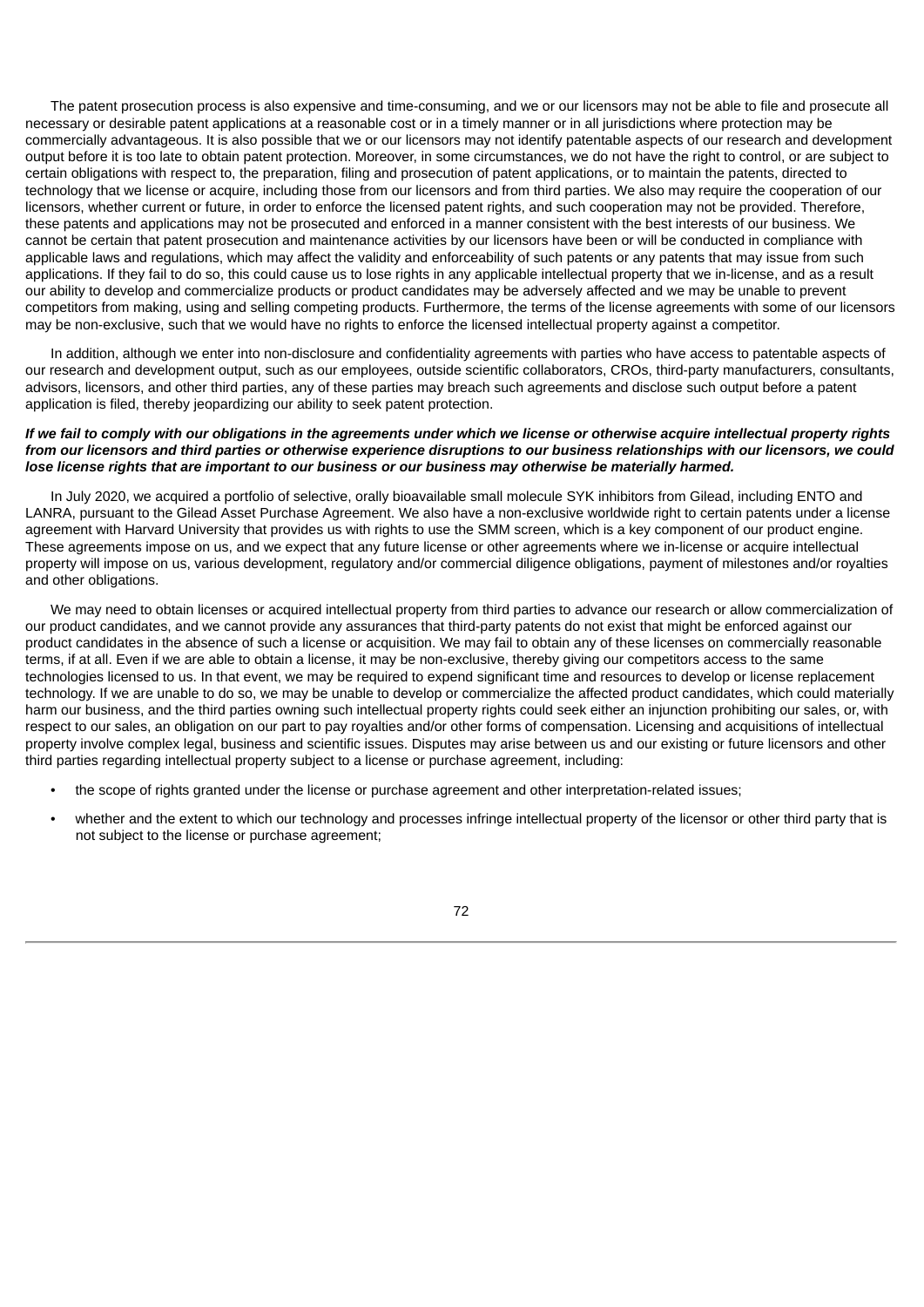- our right to sublicense patents and other rights to third parties;
- our diligence obligations with respect to the use of the licensed or acquired technology in relation to our development and commercialization of our product candidates, and what activities satisfy those diligence obligations;
- the effects of termination;
- our right to transfer or assign the license or purchase agreement; and
- the ownership of inventions and know-how resulting from the joint creation or use of intellectual property by our licensors and their affiliates and sublicensees and by us and our partners and sublicensees.

The resolution of any contract interpretation disagreement that may arise could narrow what we believe to be the scope of our rights to the relevant intellectual property, or increase what we believe to be our financial or other obligations under the relevant agreement. And if disputes over intellectual property that we have licensed prevent or impair our ability to maintain our current licensing arrangements on acceptable terms, we may not be able to successfully develop and commercialize the affected product candidates, which would have a material adverse effect on our business.

In addition, certain of our agreements may limit or delay our ability to consummate certain transactions, may impact the value of those transactions, or may limit our ability to pursue certain activities.

## If the scope of any patent protection we obtain is not sufficiently broad, or if we lose any of the patent protection we have, our ability to prevent our competitors from commercializing similar or identical product candidates would be adversely affected.

The patent position of biopharmaceutical companies generally is highly uncertain, involves complex legal and factual questions, and has been the subject of much litigation in recent years. As a result, the existence, issuance, scope, validity, enforceability and commercial value of our patent rights are highly uncertain. Our pending and future patent applications may not result in patents being issued that protect our product candidates or that effectively prevent others from commercializing competitive product candidates.

Moreover, the scope of claims in a patent application can be significantly reduced before any claims in a patent issue, and claim scope can be reinterpreted after issuance. Even if patent applications we currently have issue as patents in the future, they may not issue in a form that will provide us with any meaningful protection, prevent competitors or other third parties from competing with us, or otherwise provide us with any competitive advantage.

Any patents that we have may be challenged or circumvented by third parties or may be narrowed or invalidated as a result of challenges by third parties. Consequently, we do not know whether our product candidates will be protectable or remain protected by valid and enforceable patents. Our competitors or other third parties may be able to circumvent our patents by developing similar or alternative technologies or products in a non-infringing manner, which could materially and adversely affect our business, financial condition, results of operations and prospects.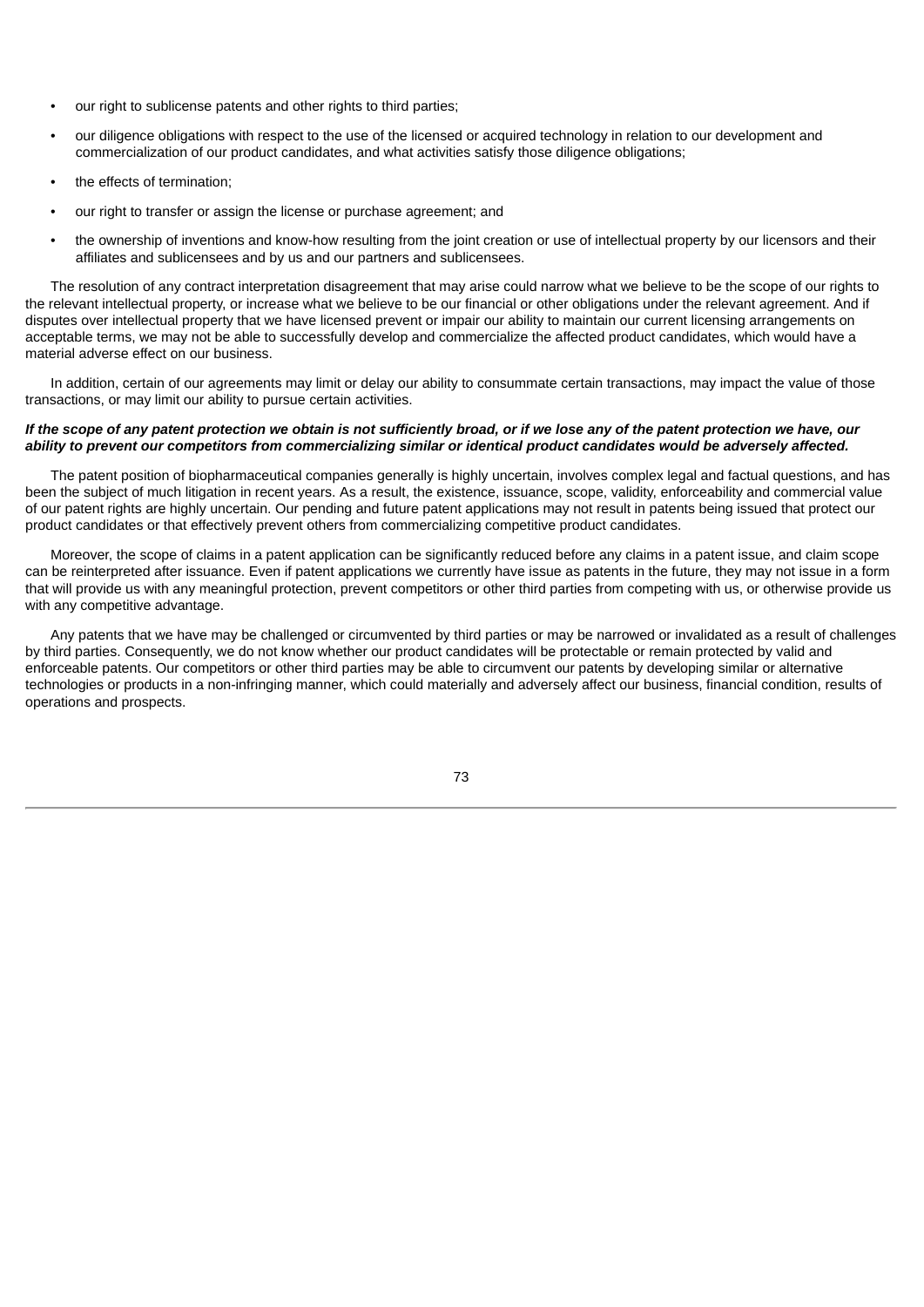The issuance of a patent is not conclusive as to its inventorship, scope, validity or enforceability, and our patents may not cover our product candidates or may be challenged in the courts or patent offices in the United States and abroad. We may be subject to a third party pre-issuance submission of prior art to the USPTO, or become involved in opposition, derivation, revocation, reexamination, post-grant review (PGR), and inter partes review (IPR), or other similar proceedings in the USPTO or foreign patent offices challenging our patent rights. The outcome following legal assertions of invalidity and unenforceability is unpredictable. With respect to validity of our patents, for example, we cannot be certain that there is no invalidating prior art, of which we or third parties from whom we acquired our patents, their counsel, and the patent examiner were unaware during prosecution. There is no assurance that all potentially relevant prior art relating to our patents and patent applications has been found. There is also no assurance that there is not prior art of which we or third parties from whom we acquired patents and patent applications are aware, but which we or the third parties do not believe affects the validity or enforceability of a claim in our patents and patent applications, which may, nonetheless, ultimately be found to affect the validity or enforceability of a claim. An adverse determination in any such submission, proceeding or litigation could reduce the scope of, or invalidate or render unenforceable, our patent rights, allow third parties to commercialize our product candidates and compete directly with us, without payment to us. Such loss of patent rights, loss of exclusivity or patent claims being narrowed, invalidated or held unenforceable could limit our ability to stop others from using or commercializing similar or identical technology and products, or limit the duration of the patent protection of our product candidates. Such proceedings also may result in substantial cost and require significant time from our scientists and management, even if the eventual outcome is favorable to us. In addition, if the breadth or strength of protection provided by our patents and patent applications is threatened, regardless of the outcome, it could dissuade companies from collaborating with us to license, develop or commercialize current or future product candidates.

## The patent protection and patent prosecution for some of our product candidates may be dependent on our licensors and third *parties.*

We or our licensors may fail to identify patentable aspects of inventions made in the course of development and commercialization activities before it is too late to obtain patent protection on them. Therefore, we may miss potential opportunities to strengthen our patent position. It is possible that defects as to form in the preparation or filing of our owned or in-licensed patents or patent applications may exist, or may arise in the future, for example with respect to proper priority claims, inventorship, claim scope, or requests for patent term adjustments. If we or our licensors, whether current or future, fail to establish, maintain or protect such patents and other intellectual property rights, such rights may be reduced or eliminated. If our current or future licensors are not fully cooperative or disagree with us as to the prosecution, maintenance or enforcement of any patent rights, such patent rights could be compromised. If there are material defects in the form, preparation, prosecution, or enforcement of our owned or in-licensed patents or patent applications, such patents may be invalid and/or unenforceable, and such applications may never result in valid, enforceable patents. Any of these outcomes could impair our ability to prevent competition from third parties, which may have an adverse impact on our business.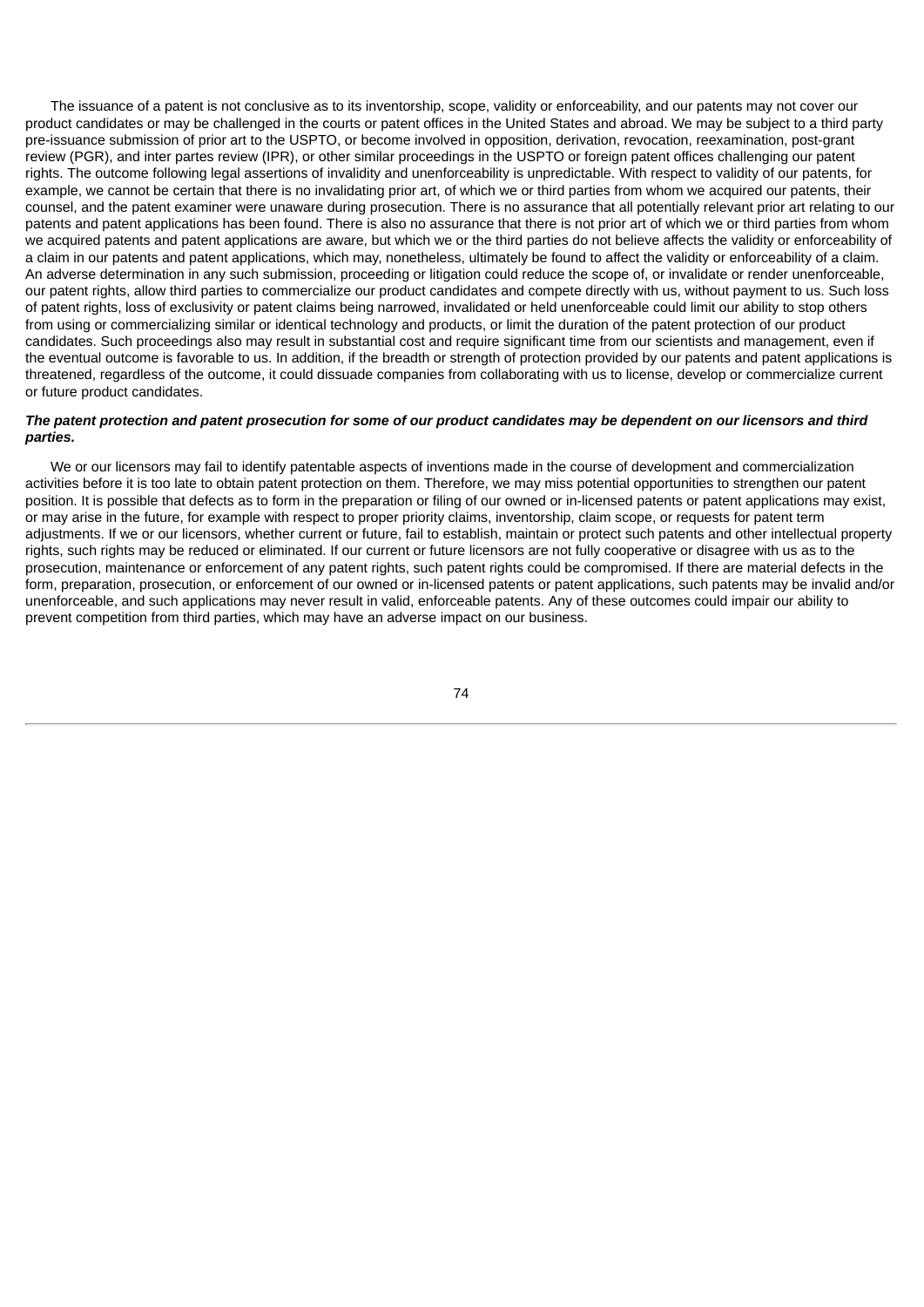As a licensee of third parties, whether currently or in the future, we rely and may rely on third parties to file and prosecute patent applications and maintain patents and otherwise protect the licensed intellectual property under in-license agreements. We have not had, do not have, and may not have in the future, primary control over these activities for certain of our patents or patent applications and other intellectual property rights. We cannot be certain that such activities by third parties have been or will be conducted in compliance with applicable laws and regulations or will result in valid and enforceable patents or other intellectual property rights. Pursuant to the terms of the license agreements with some of our licensors, whether current or future, the licensors may have the right to control enforcement of our licensed patents or defense of any claims asserting the invalidity of these patents, and even if we are permitted to pursue such enforcement or defense, we will require the cooperation of our licensors. We cannot be certain that our licensors will allocate sufficient resources or prioritize their or our enforcement of such patents or defense of such claims to protect our interests in the licensed patents. Even if we are not a party to these legal actions, an adverse outcome could harm our business because it might prevent us from continuing to license intellectual property that we may need to operate our business. If any of our licensors or any of our future licensors or future collaborators fails to appropriately prosecute and maintain patent protection for patents covering any of our product candidates, our ability to develop and commercialize those product candidates may be adversely affected and we may not be able to prevent competitors from making, using and selling competing products. Furthermore, the terms of the license agreements with some of our licensors may be non-exclusive, such that we would have no rights to enforce the licensed intellectual property against a competitor. In such cases, the licensors to our non-exclusive licenses may offer licenses to our competitors.

In addition, even where we have the right to control patent prosecution of patents and patent applications we have acquired or licensed from third parties, we may still be adversely affected or prejudiced by actions or inactions of our licensors and their counsel that took place prior to us assuming control over patent prosecution.

Our technology acquired or licensed from various third parties, including our licensors, whether currently or in the future, may be subject to retained rights. Our licensors, whether current or future, may often retain certain rights under their agreements with us, including the right to use the underlying technology for use in fields other than the fields licensed to us or for use in noncommercial academic and research use, to publish general scientific findings from research related to the technology, and to make customary scientific and scholarly disclosures of information relating to the technology. It is difficult to monitor whether our licensors limit their use of the technology to these uses, and we could incur substantial expenses to enforce our rights to our licensed technology in the event of misuse.

If we are limited in our ability to utilize acquired or licensed technologies, or if we lose our rights to critical in-licensed technology, we may be unable to successfully develop, out-license, market and sell our products, which could prevent or delay new product introductions. Our business strategy depends on the successful development of licensed and acquired technologies into commercial products. Therefore, any limitations on our ability to utilize these technologies may impair our ability to develop, out-license or market and sell our product candidate.

#### *Intellectual property rights do not necessarily address all potential threats to our competitive advantage.*

The degree of future protection afforded by our intellectual property rights is uncertain because intellectual property rights have limitations, and may not adequately protect our business or permit us to maintain our competitive advantage. For example:

- others may be able to develop products that are similar to our product candidates but that are not within the scope of the claims of the patents that we own or license;
- we, third parties from whom we acquired intellectual property, or our licensors might not have been the first to make the inventions covered by the issued patents or patent application that we own or license;
- we, third parties from whom we acquired intellectual property, or our licensors might not have been the first to file patent applications directed to certain of our inventions;
- others may independently develop similar or alternative technologies or duplicate any of our technologies without infringing our intellectual property rights;
- it is possible that our pending patent applications will not lead to issued patents;

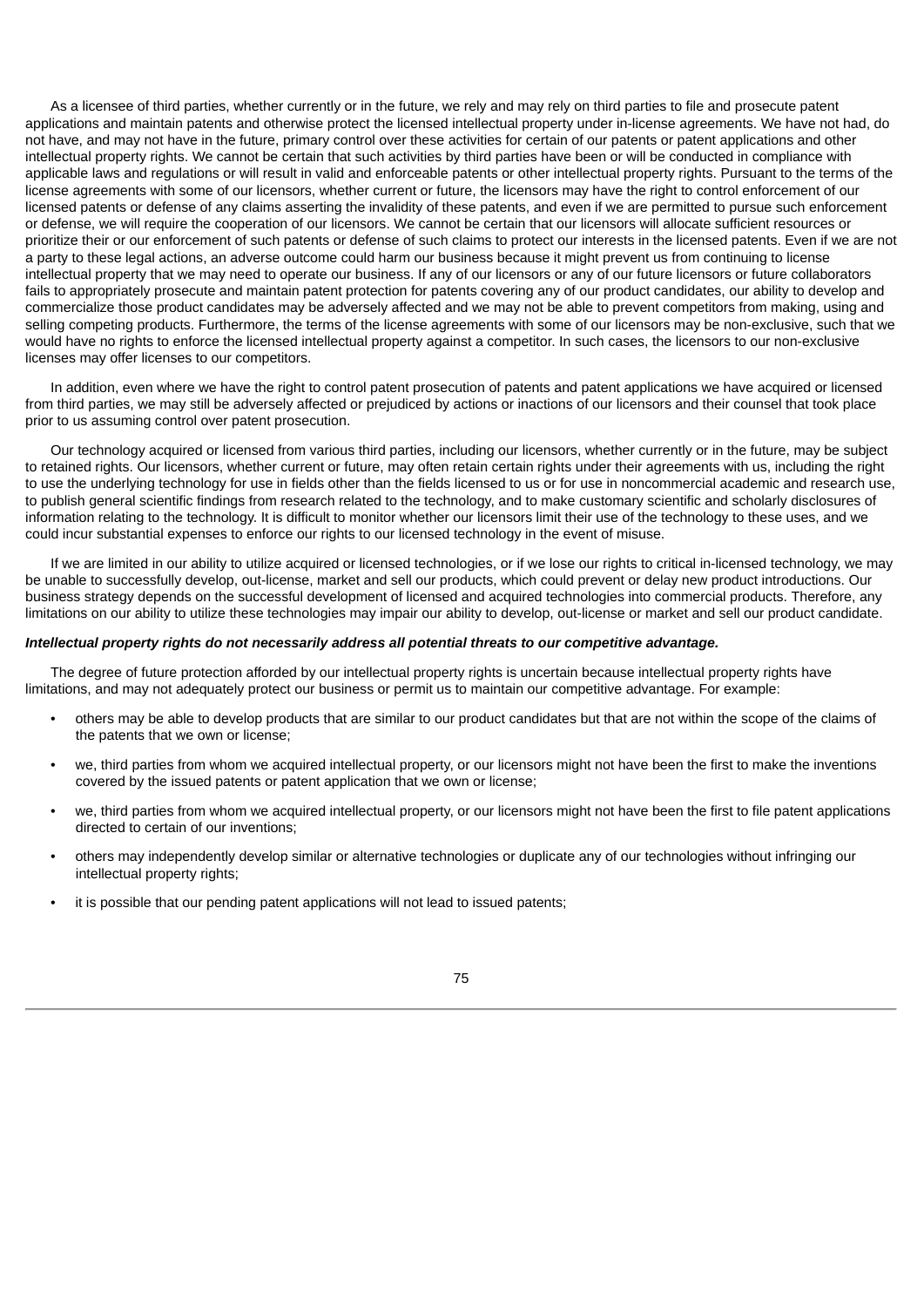- issued patents that we own or license may be held invalid or unenforceable, as a result of legal challenges by our competitors;
- our competitors might conduct research and development activities in countries where we do not have patent rights and then use the information learned from such activities to develop competitive products for sale in our major commercial markets;
- we may not develop additional proprietary technologies that are patentable; and
- the patents of others may have an adverse effect on our business.

Should any of these events occur, it could significantly harm our business, results of operations and prospects.

## Our commercial success depends significantly on our ability to operate without infringing the patents and other proprietary rights of third parties. Claims by third parties that we infringe their proprietary rights may result in liability for damages or prevent or *delay our developmental and commercialization efforts.*

Our commercial success depends in part on avoiding infringement of the patents and proprietary rights of third parties. However, our research, development and commercialization activities may be subject to claims that we infringe or otherwise violate patents or other intellectual property rights owned or controlled by third parties. Other entities may have or obtain patents or proprietary rights that could limit our ability to make, use, sell, offer for sale or import our product candidates and products that may be approved in the future, or impair our competitive position. There is a substantial amount of litigation, both within and outside the United States, involving patent and other intellectual property rights in the biopharmaceutical industry, including patent infringement lawsuits, oppositions, reexaminations, inter partes review proceedings and post-grant review proceedings before the USPTO and/or foreign patent offices. Numerous third-party U.S. and foreign issued patents and pending patent applications exist in the fields in which we are developing product candidates. There may be thirdparty patents or patent applications with claims to materials, formulations, methods of manufacture or methods for treatment related to the use or manufacture of our product candidates.

As the biopharmaceutical industry expands and more patents are issued, the risk increases that our product candidates may be subject to claims of infringement of the patent rights of third parties. Because patent applications are maintained as confidential for a certain period of time, until the relevant application is published, we may be unaware of third-party patents that may be infringed by development or commercialization of any of our product candidates, and we cannot be certain that we were the first to file a patent application related to a product candidate or technology. Moreover, because patent applications can take many years to issue, there may be currently pending patent applications that may later result in issued patents that our product candidates may infringe. In addition, identification of third-party patent rights that may be relevant to our technology is difficult because patent searching is imperfect due to differences in terminology among patents, incomplete databases and the difficulty in assessing the meaning of patent claims. As such, we may not identify relevant third-party patents or may incorrectly interpret the relevance, scope or expiration of a third-party patent, which might subject us to infringement claims or adversely affect our ability to develop and market our product candidates. We cannot guarantee that any of our or our licensors' patent searches or analyses, including the identification of relevant patents, the scope of patent claims or the expiration of relevant patents, are complete or thorough, nor can we be certain that we have identified each and every third-party patent and pending patent application in the United States and abroad that is relevant to or necessary for the commercialization of our product candidates in any jurisdiction. In addition, third parties may obtain patents in the future and claim that use of our technologies infringes upon these patents. Any claims of patent infringement asserted by third parties would be time consuming and could:

- result in costly litigation that may cause negative publicity;
- divert the time and attention of our technical personnel and management;
- cause development delays;
- prevent us from commercializing any of our product candidates until the asserted patent expires or is held finally invalid or unenforceable or not infringed in a court of law;

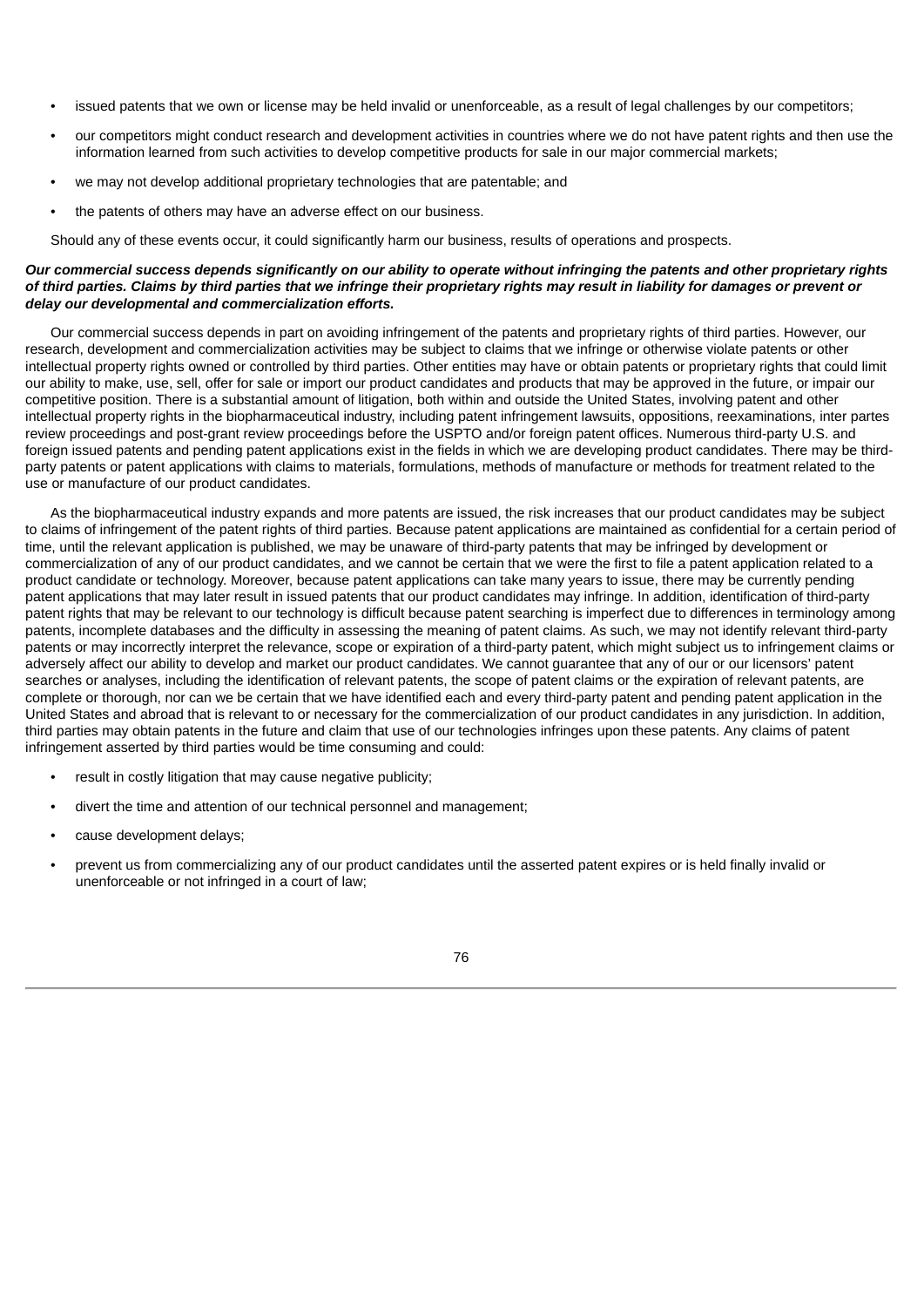- require us to develop non-infringing technology, which may not be possible on a cost-effective basis;
- subject us to significant liability to third parties: or
- require us to enter into royalty or licensing agreements, which may not be available on commercially reasonable terms, or at all, or which might be non-exclusive, which could result in our competitors gaining access to the same technology.

Although no third party has asserted a claim of patent infringement against us as of the date of this filing, others may hold proprietary rights that could prevent our product candidates from being marketed or could require us to pay significant royalties or other damages. Any patent-related legal action against us claiming damages and seeking to enjoin activities relating to our product candidates or processes could subject us to potential liability for damages, including treble damages if we were determined to willfully infringe, and require us to obtain a license, if available, to manufacture or develop our product candidates. Defense of these claims, regardless of their merit, would involve substantial litigation expense and would be a substantial diversion of management and employee resources from our business. We cannot predict whether we would prevail in any such actions or that any license required under any of these patents would be made available on commercially acceptable terms, if at all. Moreover, even if we or our future strategic partners were able to obtain a license, the rights may be non-exclusive, which could result in our competitors gaining access to the same intellectual property. In addition, we cannot be certain that we could redesign our product candidates or processes to avoid infringement, if necessary. Accordingly, an adverse determination in a judicial or administrative proceeding, or the failure to obtain necessary licenses, could prevent us from developing and commercializing our product candidates, which could harm our business, financial condition and operating results.

Parties making claims against us may be able to sustain the costs of complex patent litigation more effectively than we can because they have substantially greater resources. Furthermore, because of the substantial amount of discovery required in connection with intellectual property litigation or administrative proceedings, there is a risk that some of our confidential information could be compromised by disclosure. In addition, any uncertainties resulting from the initiation and continuation of any litigation could have a material adverse effect on our ability to raise additional funds or otherwise have a material adverse effect on our business, results of operations, financial condition and prospects.

#### We may become involved in lawsuits or administrative disputes to protect or enforce our patents or other intellectual property. *which could be expensive, time-consuming and unsuccessful.*

Competitors and other third parties may infringe, misappropriate or otherwise violate our patents, trademarks, copyrights, trade secrets or other intellectual property. To counter infringement, misappropriation or other violations, we may be required to file infringement, misappropriation or other violation claims, which can be expensive and time-consuming and divert the time and attention of our management and business and scientific personnel. In addition, many of our adversaries in these proceedings may have the ability to dedicate substantially greater resources to prosecuting these legal actions than we can. Moreover, it may be difficult or impossible to obtain evidence of infringement in a competitor's or potential competitor's product or service. It may be difficult to detect infringers who do not advertise the components or methods that are used in connection with their products and services.

Any claims we assert against perceived infringers could provoke these parties to assert counterclaims against us alleging that we infringe, misappropriate or otherwise violate their patents or their other intellectual property, in addition to counterclaims asserting that our patents are invalid or unenforceable, or both. In patent litigation in the United States, counterclaims challenging the validity, enforceability or scope of asserted patents are commonplace. Similarly, third parties may initiate legal proceedings against us seeking a declaration that certain of our intellectual property is not infringed, invalid or unenforceable. The outcome of any such proceeding is generally unpredictable.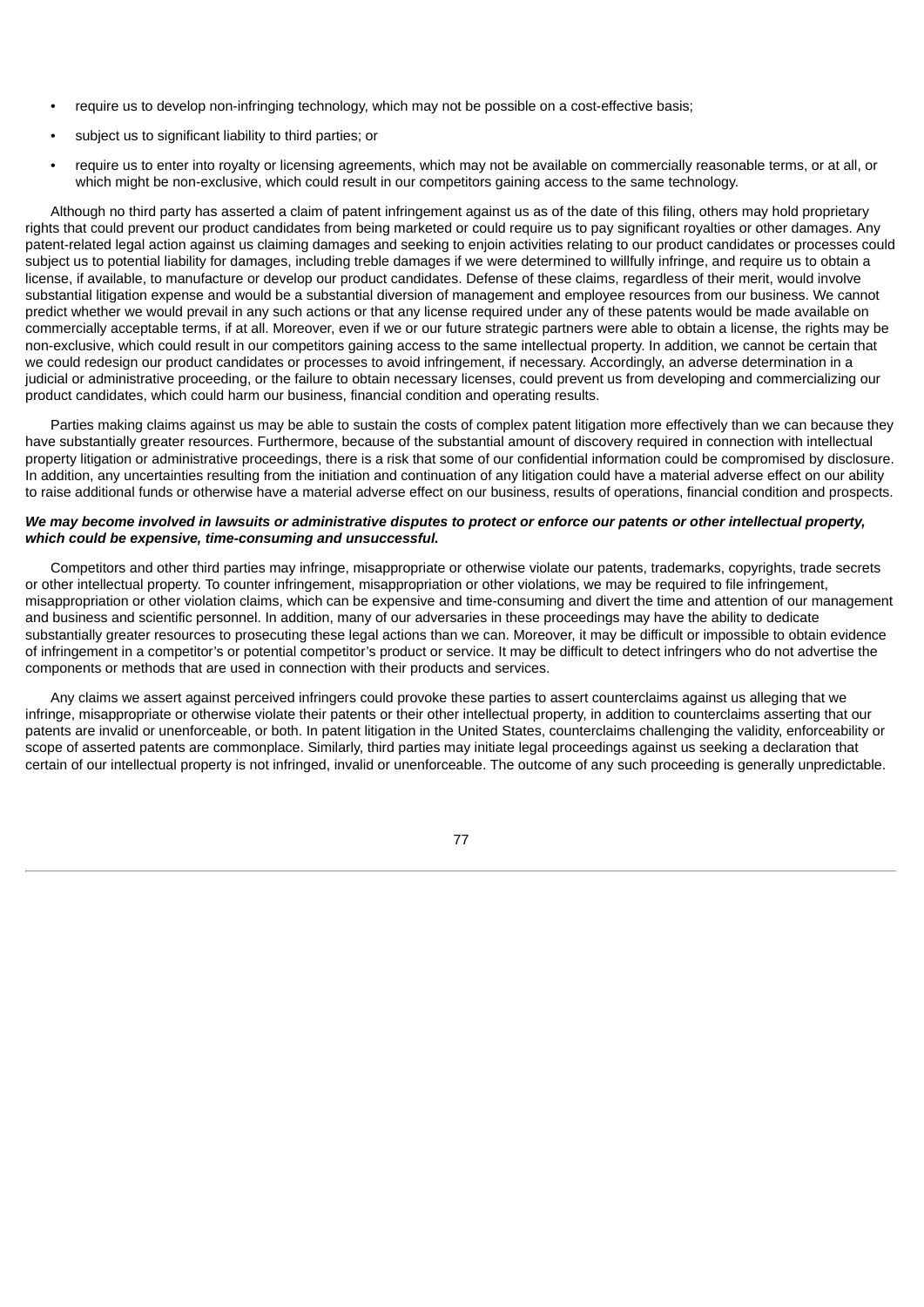In any patent infringement proceeding, there is a risk that a court will decide that a patent of ours is invalid or unenforceable, in whole or in part, and that we do not have the right to stop the other party from using the invention at issue. There is also a risk that, even if the validity of such patents is upheld, the court will construe the patent's claims narrowly or decide that we do not have the right to stop the other party from using the invention at issue on the grounds that our patent claims do not cover the invention. An adverse outcome in a litigation or proceeding involving our patents could limit our ability to assert our patents against those parties or other competitors, and may curtail or preclude our ability to exclude third parties from making and selling similar or competitive products. If a defendant were to prevail on a legal assertion of invalidity or unenforceability of our patents covering one of our product candidates, we could lose at least a part, and perhaps all, of the patent protection covering such a product candidate. Competing drugs may also be sold in other countries in which our patent coverage might not exist or be as strong. If we lose a foreign patent lawsuit, alleging our infringement of a competitor's patents, we could be prevented from marketing our drugs in one or more foreign countries. Any of these occurrences could adversely affect our competitive business position, business prospects and financial condition. Similarly, if we assert trademark infringement claims, a court may determine that the marks we have asserted are invalid or unenforceable, or that the party against whom we have asserted trademark infringement has superior rights to the marks in question. In this case, we could ultimately be forced to cease use of such trademarks.

Even if we establish infringement, the court may decide not to grant an injunction against further infringing activity and instead award only monetary damages, which may or may not be an adequate remedy. Furthermore, because of the substantial amount of discovery required in connection with intellectual property litigation, there is a risk that some of our confidential information could be compromised by disclosure during litigation. There could also be public announcements of the results of hearings, motions or other interim proceedings or developments. If securities analysts or investors perceive these results to be negative, it could have a material adverse effect on the price of shares of our common stock. Moreover, there can be no assurance that we will have sufficient financial or other resources to file and pursue such infringement claims, which typically last for years before they are concluded. Even if we ultimately prevail in such claims, the monetary cost of such litigation and the diversion of the attention of our management and scientific personnel could outweigh any benefit we receive as a result of the proceedings.

Furthermore, third parties may also raise invalidity or unenforceability claims before administrative bodies in the United States or foreign authorities, even outside the context of litigation. Such mechanisms include re-examination, inter partes review, post-grant review, interference proceedings, derivation proceedings and equivalent proceedings in foreign jurisdictions (e.g., opposition proceedings). Such proceedings could result in revocation, cancellation or amendment to our patents in such a way that they no longer cover and protect our product candidates. The outcome following legal assertions of invalidity and unenforceability is unpredictable. Grounds for a validity challenge could be an alleged failure to meet any of several statutory requirements, including lack of novelty, obviousness, enablement or written description. Grounds for an unenforceability assertion could be an allegation that someone connected with the prosecution of the patent withheld relevant information from the USPTO, or made a misleading statement, during prosecution of the patent. With respect to the validity of our patents, for example, we cannot be certain that there is no invalidating prior art of which we, third parties from whom we acquired patents and patent applications and their patent counsel, our licensors, our patent counsel, patent counsel for licensors or third parties, and the patent examiner were unaware during prosecution. Moreover, it is possible that prior art may exist that we, our licensors, or third parties from whom we acquired patents and patent applications are aware of but do not believe is relevant to our current or future patents, but that could nevertheless be determined to render our patents invalid. If a third party were to prevail on a legal assertion of invalidity or unenforceability, we could lose at least part, and perhaps all, of the patent protection on one or more of our product candidates. Any such loss of patent protection could have a material adverse impact on our business, financial condition, results of operations and prospects.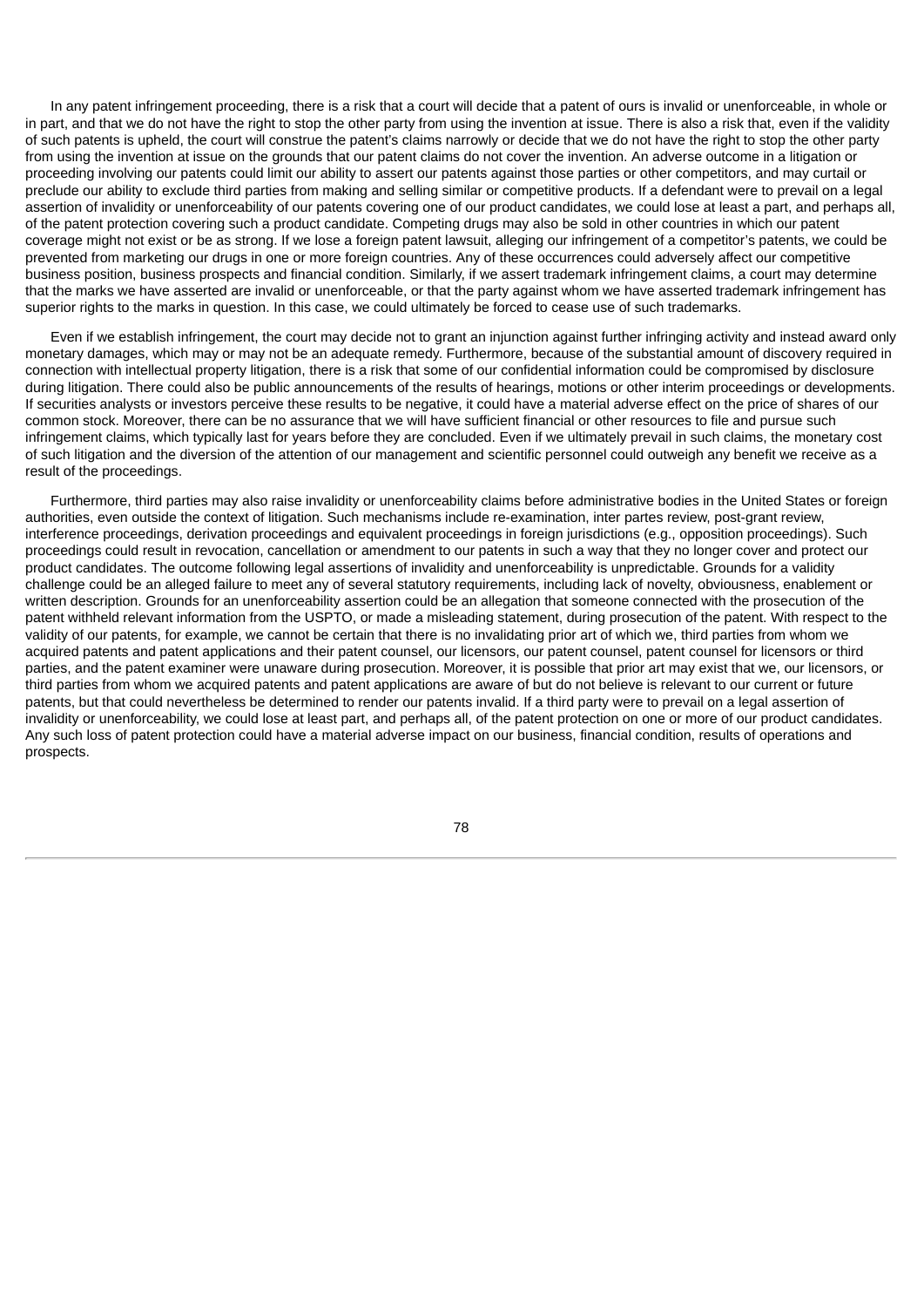## Patent reform legislation could increase the uncertainties and costs surrounding the prosecution of our patent applications and *the enforcement or defense of our issued patents.*

In September 2011, the Leahy-Smith America Invents Act (Leahy-Smith Act) was signed into law. The Leahy-Smith Act includes a number of significant changes to U.S. patent law. These include provisions that affect the way patent applications are prosecuted and may also affect patent litigation. In particular, under the Leahy-Smith Act, the United States transitioned in March 2013 to a "first inventor to file" system in which, assuming that other requirements of patentability are met, the first inventor to file a patent application will be entitled to the patent regardless of whether a third party was first to invent the claimed invention. A third party that files a patent application in the USPTO after March 2013 but before the date of filing of our patents could therefore be awarded a patent covering an invention of ours even if we had made the invention before it was made by such third party. This will require us to be cognizant going forward of the time from invention to filing of a patent application. Furthermore, our ability to obtain and maintain valid and enforceable patents depends on whether the differences between our technology and the prior art allow our technology to be patentable over the prior art. Since patent applications in the United States and most other countries are confidential for a period of time after filing or until issuance, we cannot be certain that we or the third parties from which we acquired our patents were the first to either (i) file any patent application related to our product candidates or (ii) invent any of the inventions claimed in our patents or patent applications.

The Leahy-Smith Act also includes a number of significant changes that affect the way patent applications are prosecuted and also may affect patent litigation. These include allowing third-party submission of prior art to the USPTO during patent prosecution and additional procedures to attack the validity of a patent by USPTO administered post-grant proceedings, including PGR, IPR, and derivation proceedings. An adverse determination in any such submission or proceeding could reduce the scope or enforceability of, or invalidate, our patent rights, which could adversely affect our competitive position.

Because of a lower evidentiary standard in USPTO proceedings compared to the evidentiary standard in United States federal courts necessary to invalidate a patent claim, a third party could potentially provide evidence in a USPTO proceeding sufficient for the USPTO to hold a claim invalid even though the same evidence would be insufficient to invalidate the claim if first presented in a district court action. Accordingly, a third party may attempt to use the USPTO procedures to invalidate our patent claims that would not have been invalidated if first challenged by the third party as a defendant in a district court action. Thus, the Leahy-Smith Act and its implementation could increase the uncertainties and costs surrounding the prosecution of our or licensors' patent applications and the enforcement or defense of our issued patents, all of which could have a material adverse effect on our business, financial condition, results of operations and prospects.

## Changes in U.S. patent law, or laws in other countries, could diminish the value of patents in general, thereby impairing our ability *to protect our product candidates.*

As is the case with other biopharmaceutical companies, our success is heavily dependent on intellectual property, particularly patents. Obtaining and enforcing patents in the biopharmaceutical industry involve a high degree of technological and legal complexity. Therefore, obtaining and enforcing biopharmaceutical patents is costly, time-consuming and inherently uncertain. Changes in either the patent laws or in the interpretations of patent laws in the United States and other countries may diminish the value of our intellectual property and may increase the uncertainties and costs surrounding the prosecution of patent applications and the enforcement or defense of issued patents. We cannot predict the breadth of claims that may be allowed or enforced in our patents or in third-party patents. In addition, Congress or other foreign legislative bodies may pass patent reform legislation that is unfavorable to us.

For example, the U.S. Supreme Court has ruled on several patent cases in recent years, either narrowing the scope of patent protection available in certain circumstances or weakening the rights of patent owners in certain situations. In addition to increasing uncertainty with regard to our or our licensors' ability to obtain patents in the future, this combination of events has created uncertainty with respect to the value of patents, once obtained. Depending on legislation and decisions made by the U.S. Congress, the U.S. federal courts, the USPTO, or similar authorities in foreign jurisdictions, the laws and regulations governing patents could change in unpredictable ways that would weaken our or our licensors' ability to obtain new patents or to enforce our existing patents and patents we might obtain in the future.

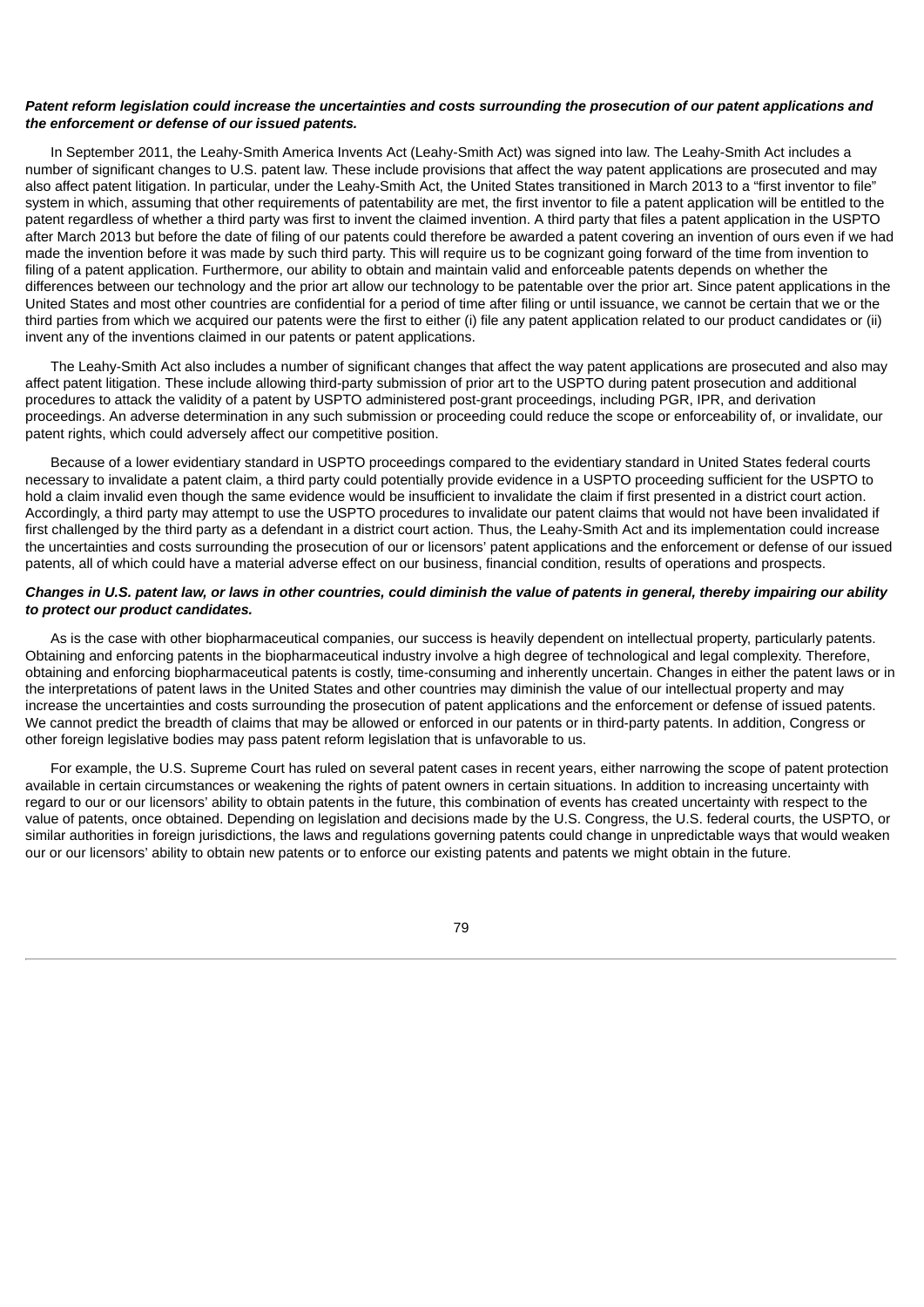## We, Gilead, or our licensors, may be subject to claims by third parties asserting that our, Gilead's, or our licensor's, employees or consultants or we, Gilead, or our licensors, have misappropriated their intellectual property, or claiming ownership of what we *regard as our own intellectual property.*

As is common in the biopharmaceutical industry, in addition to our employees, we engage the services of consultants to assist us in the development of our product candidates. Some of our employees and consultants, or employees or consultants of Gilead or our licensors, are currently or have been previously employed at universities or at other biotechnology or pharmaceutical companies, or may have previously provided or may be currently providing consulting services to other biopharmaceutical companies, including our competitors or potential competitors. These employees and consultants may have executed proprietary rights, non-disclosure and non-competition agreements, or similar agreements, in connection with such other current or previous employment. Although we, and likely Gilead and our licensors, try to ensure that our and their employees and consultants do not use the proprietary information or know-how of others in their work for us or them, we or they may be subject to claims that we or these individuals have used or disclosed intellectual property, including trade secrets or other proprietary information, of third parties or former employers or former or current clients, or claims that we, Gilead, or our licensors have wrongfully hired an employee from a competitor. Litigation may be necessary to defend against such claims. If we fail in defending any such claims, in addition to paying monetary damages, we may lose valuable intellectual property or personnel or sustain damages. Such intellectual property could be awarded to a third party, and we could be required to obtain a license from such third party to commercialize our technology or products. Such a license may not be available on commercially reasonable terms or at all. Even if we are successful in defending against such claims, litigation could result in substantial costs and be a distraction to our management. Any of the foregoing would have a material adverse effect on our business, financial condition, results of operations and prospects.

In addition, while it is our policy to require our employees, consultants and contractors who may be involved in the conception or development of intellectual property to execute agreements assigning such intellectual property to us, we may be unsuccessful in executing such an agreement with each party who, in fact, conceives or develops intellectual property that we regard as our own, which may result in claims by or against us related to the ownership of such intellectual property. Likewise, Gilead and our licensors may have been or may be unsuccessful in executing such an agreement with each party who conceived or developed intellectual property that we purchased or licensed, which may result in additional such claims by or against us. In addition, such agreements may not be self-executing such that the intellectual property subject to such agreements may not be assigned to us without additional assignments being executed, and we, Gilead, or our licensors may fail or may have failed to obtain such assignments. In addition, such agreements may be breached. Accordingly, we, Gilead, or our licensors may be forced to bring claims against third parties, or defend claims that they may bring against us, Gilead, or our licensors to determine the ownership of what we regard as our owned or licensed intellectual property. If we, Gilead, or our licensors fail in prosecuting or defending any such claims, in addition to paying monetary damages, we may lose valuable intellectual property. Even if we are successful in prosecuting or defending against such claims, litigation could result in substantial costs and be a distraction to our senior management and scientific personnel, which would have a material adverse effect on our business, financial condition, results of operations and prospects.

#### Patent terms may be inadequate to protect our competitive position on our product candidates for an adequate amount of time.\*

Patents have a limited lifespan. In the United States, if all maintenance fees are timely paid, the natural expiration of a patent is generally 20 years from its earliest U.S. non-provisional filing date. Various extensions may be available, but the term of a patent, and the protection it affords, is limited. In addition, the term of a patent may be reduced if a terminal disclaimer is or was filed in that patent, limiting the term of the patent to that of one or more other patents referenced in the terminal disclaimer. Even if patents directed to our product candidates are obtained, once the patent term has expired, we may be open to competition from competitive products. Given the amount of time required for the development, testing and regulatory review of product candidates, patents directed to our product candidates might expire before or shortly after such candidates are commercialized, and patent term extensions or other means of obtaining market exclusivity, such as data exclusivity, may not be available or adequately protective in countries where we market our products.. As a result, our patent portfolio may not provide us with sufficient rights to exclude others from commercializing products similar or identical to ours.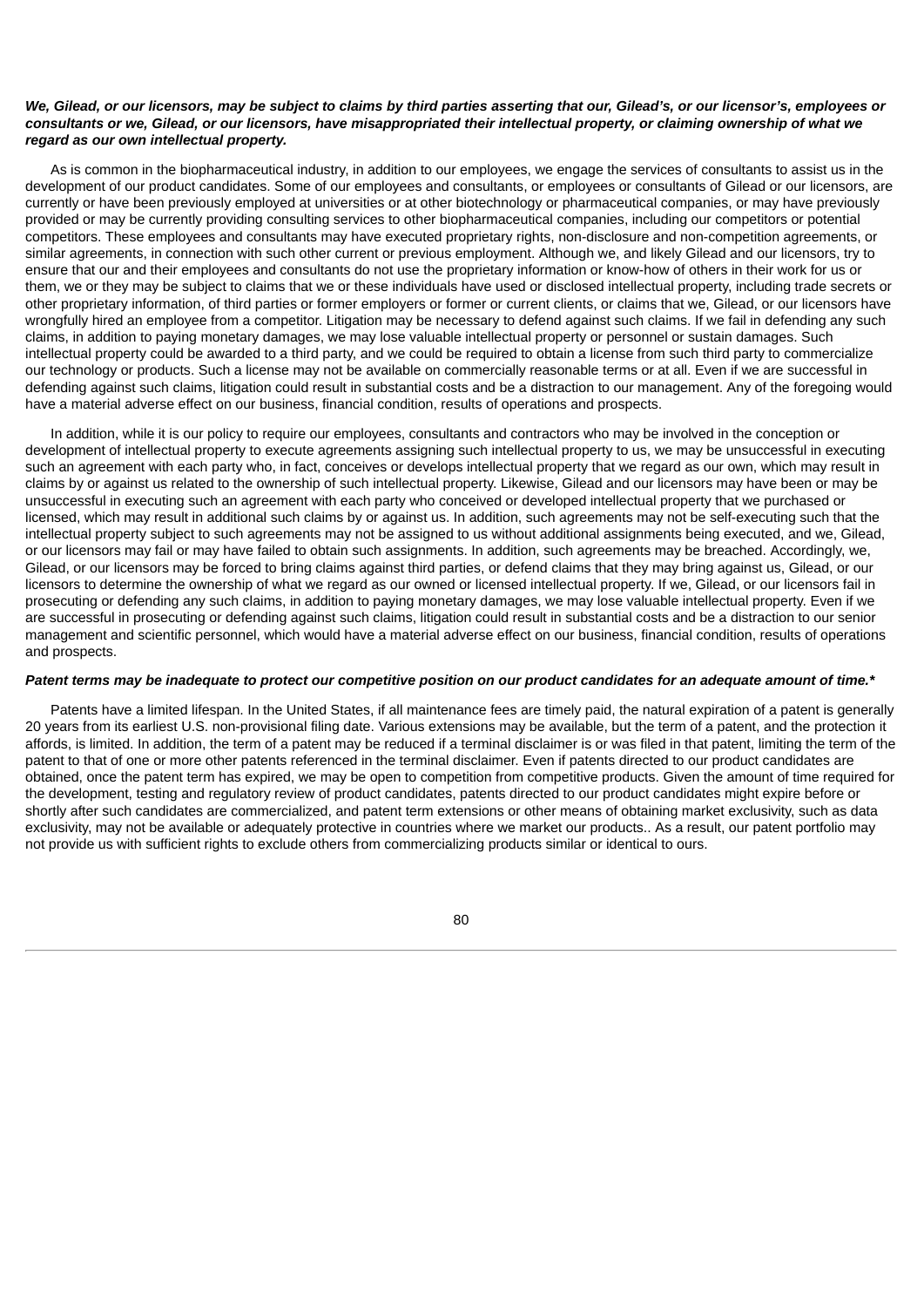#### If we or our licensors do not obtain patent term extension for our product candidates, our business may be materially harmed.\*

Depending upon the timing, duration and specifics of FDA marketing approval of our product candidates, one or more of our U.S. patents may be eligible for limited patent term restoration under the Drug Price Competition and Patent Term Restoration Act of 1984 (the Hatch-Waxman Amendments). The Hatch-Waxman Amendments permit a patent restoration term of up to five years as compensation for patent term lost during product development and the FDA regulatory review process. A maximum of one patent may be extended per FDAapproved product as compensation for the patent term lost during the FDA regulatory review process. A patent term extension cannot extend the remaining term of a patent beyond a total of 14 years from the date of product approval and only those claims covering such approved drug product, a method for using it or a method for manufacturing it may be extended. Patent term extension may also be available in certain foreign countries upon regulatory approval of our product candidates, but may not be available in other countries. However, we or our licensors may not be granted an extension because of, for example, failing to apply within applicable deadlines, failing to apply prior to expiration of relevant patents or otherwise failing to satisfy applicable requirements. Moreover, the applicable time period or the scope of patent protection afforded could be less than we request. If we or our licensors are unable to obtain patent term extension or restoration or the term of any such extension is less than we request, our competitors may obtain approval of competing products following our patent expiration, and our revenue could be reduced, possibly materially. Further, if this occurs, our competitors may take advantage of our investment in development and clinical trials by referencing our clinical and preclinical data and launch their product earlier than might otherwise be the case.

#### *We may not be able to protect our intellectual property rights throughout the world.*

Although we own or have acquired or in-licensed issued patents and have pending patent applications in the United States and certain other countries, filing, prosecuting and defending patents in all countries throughout the world would be prohibitively expensive, and our intellectual property rights in some countries outside the United States can be less extensive than those in the United States. Our patent rights protecting ENTO is limited to the United States, Europe, and Hong Kong. In addition, the laws of some foreign countries do not protect intellectual property rights to the same extent as federal and state laws in the United States. Consequently, we may not be able to prevent third parties from practicing our technology in all countries outside the United States or from selling or importing products made using our technology in and into the United States or other jurisdictions. Competitors may use our technologies in jurisdictions where we have not obtained patent protection to develop their own products and, further, may export otherwise infringing products to territories where we or our licensors have patent protection but enforcement is not as strong as that in the United States. These products may compete with our product candidates, and our or our licensors patents or other intellectual property rights may not be effective or sufficient to prevent them from competing.

Many companies have encountered significant problems in protecting and defending intellectual property rights in foreign jurisdictions. The legal systems of many foreign countries do not favor the enforcement of patents and other intellectual property protection, which could make it difficult for us to stop the infringement of our or our licensors' patents or marketing of competing products in violation of our proprietary rights. Proceedings to enforce our or our licensors' patent rights in foreign jurisdictions could result in substantial costs and divert our efforts and attention from other aspects of our business, could put our or our licensors' patents at risk of being invalidated or interpreted narrowly, could put our or our licensors' patent applications at risk of not issuing and could provoke third parties to assert claims against us. We or our licensors may not prevail in any lawsuits that we or our licensors initiate, and the damages or other remedies awarded, if any, may not be commercially meaningful. Accordingly, our or our licensors' efforts to enforce our intellectual property rights around the world may be inadequate to obtain a significant commercial advantage from the intellectual property that we develop or license.

Many countries have compulsory licensing laws under which a patent owner may be compelled to grant licenses to third parties. In addition, many countries limit the enforceability of patents against government agencies or government contractors. In these countries, the patent owner may have limited remedies, which could materially diminish the value of such patents. If we or our licensors are forced to grant a license to third parties with respect to any patents relevant to our business, our competitive position may be impaired, and our business, financial condition, results of operations and prospects may be adversely affected.

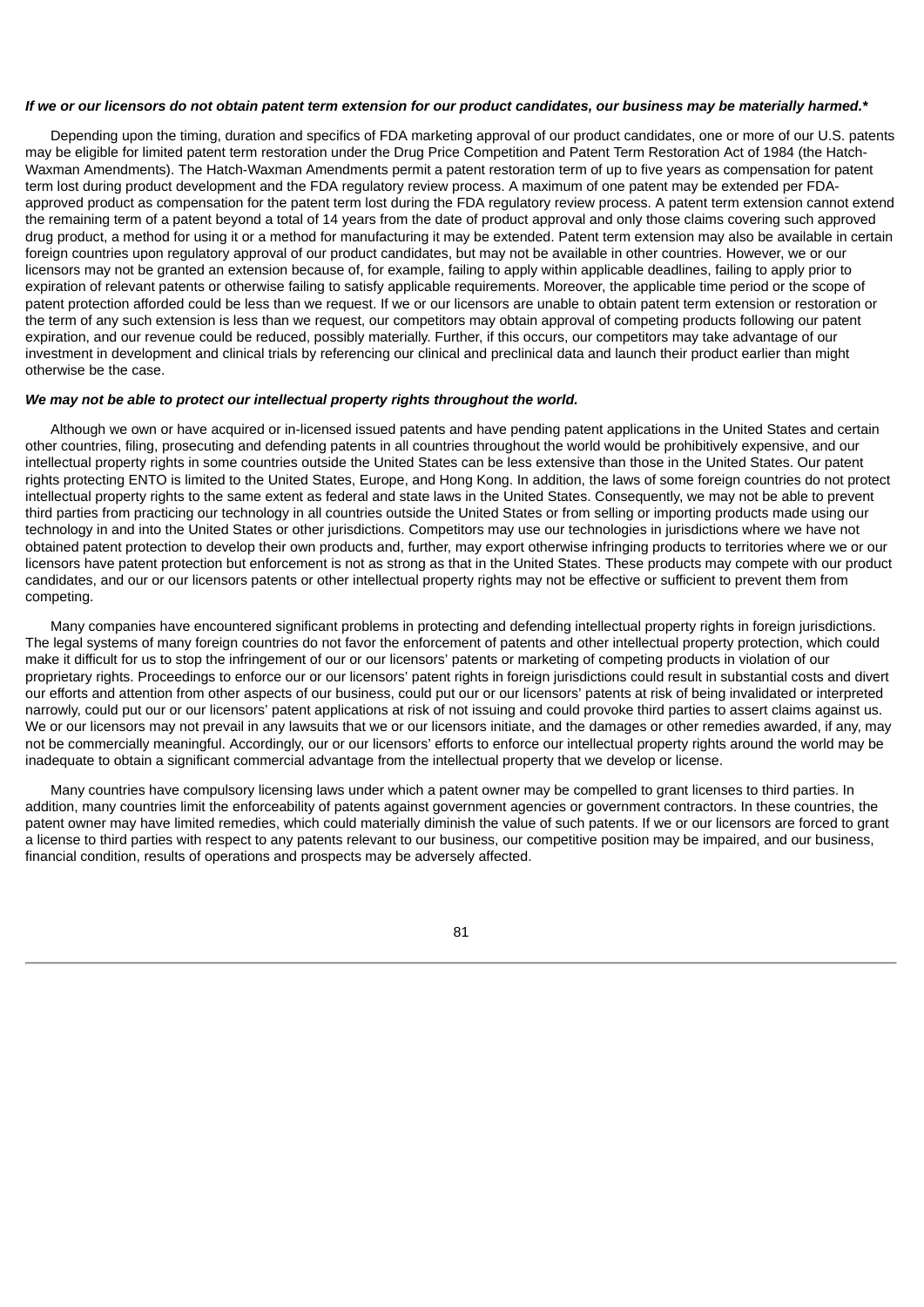Obtaining and maintaining our patent protection depends on compliance with various procedural, documentary, fee payment and other requirements imposed by regulations and governmental patent agencies, and our patent protection could be reduced or eliminated for noncompliance with these requirements.

Periodic maintenance fees, renewal fees, annuity fees and various other governmental fees on patents and/or applications will be due to the USPTO and various foreign patent offices at various points over the lifetime of our patents and/or applications. We have systems in place to remind us to pay these fees, and we rely on third parties to pay these fees when due. Additionally, the USPTO and various foreign patent offices require compliance with a number of procedural, documentary, fee payment and other similar provisions during the patent application process. We employ reputable law firms and other professionals to help us comply, and in many cases, an inadvertent lapse can be cured by payment of a late fee or by other means in accordance with rules applicable to the particular jurisdiction. However, there are situations in which noncompliance can result in abandonment or lapse of the patent or patent application, resulting in partial or complete loss of patent rights in the relevant jurisdiction. If such an event were to occur, it could have a material adverse effect on our business.

#### If we are unable to protect the confidentiality of our trade secrets, our business and competitive position would be harmed.

In addition, we rely on the protection of our trade secrets, including unpatented know-how, technology and other proprietary information to maintain our competitive position. Although we have taken steps to protect our trade secrets and unpatented know-how, including entering into confidentiality agreements with third parties, and confidential information and inventions agreements with employees, consultants, licensors and advisors, we cannot provide any assurances that all such agreements have been duly executed, and any of these parties may breach the agreements and disclose our proprietary information, including our trade secrets, and we may not be able to obtain adequate remedies for such breaches. Unauthorized parties may also attempt to copy or reverse engineer certain aspects of our products that we consider proprietary. Monitoring unauthorized uses and disclosures is difficult, and we do not know whether the steps we have taken to protect our proprietary information will be effective. Enforcing a claim that a party illegally disclosed or misappropriated a trade secret is difficult, expensive and time-consuming, and the outcome is unpredictable. In addition, some courts inside and outside the United States are less willing or unwilling to protect trade secrets.

Moreover, third parties may still obtain this information or may come upon this or similar information independently, and we would have no right to prevent them from using that technology or information to compete with us. If any of these events occurs or if we otherwise lose protection for our trade secrets, the value of this information may be greatly reduced and our competitive position would be harmed. If we or our licensors do not apply for patent protection prior to such publication or if we cannot otherwise maintain the confidentiality of our proprietary technology and other confidential information, then our ability to obtain patent protection or to protect our trade secret information may be jeopardized.

## If our trademarks and trade names are not adequately protected, then we may not be able to build name recognition in our markets *of interest and our business may be adversely affected.*

Our registered or unregistered trademarks or trade names may be challenged, infringed, circumvented or declared generic or determined to be infringing on other marks. We may not be able to protect our rights to these trademarks and trade names, which we need to build name recognition among potential collaborators or customers in our markets of interest. At times, competitors may adopt trade names or trademarks similar to ours, thereby impeding our ability to build brand identity and possibly leading to market confusion. In addition, there could be potential trade name or trademark infringement claims brought by owners of other trademarks or trademarks that incorporate variations of our registered or unregistered trademarks or trade names. Over the long term, if we are unable to establish name recognition based on our trademarks and trade names, then we may not be able to compete effectively and our business may be adversely affected. We may license our trademarks and trade names to third parties, such as distributors. Though these license agreements may provide guidelines for how our trademarks and trade names may be used, a breach of these agreements or misuse of our trademarks and tradenames by our licensees may jeopardize our rights in or diminish the goodwill associated with our trademarks and trade names. Our efforts to enforce or protect our proprietary rights related to trademarks, trade names, trade secrets, domain names, copyrights or other intellectual property may be ineffective and could result in substantial costs and diversion of resources and could adversely affect our business, financial condition, results of operations and prospects.

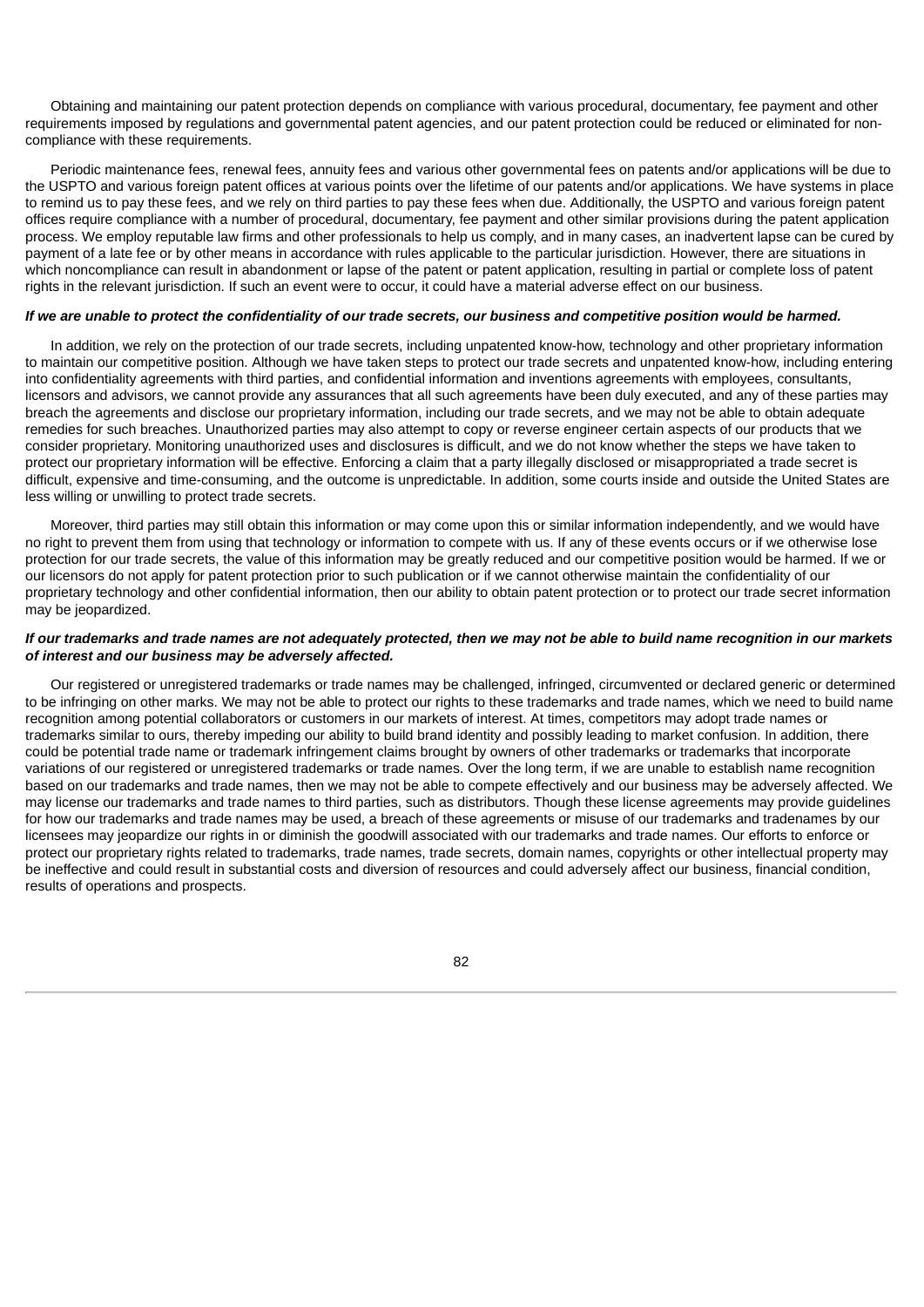## **Risks Related to Our Reliance on Third Parties**

We rely on third parties, including independent clinical investigators and CROs, to conduct certain aspects of our preclinical studies and ongoing and planned clinical trials. If these third parties do not successfully carry out their contractual duties, comply with applicable requlatory requirements or meet expected deadlines, we may not be able to obtain requlatory approval for or *commercialize our product candidates and our business could be substantially harmed.\**

We have relied upon and plan to rely in the future upon third parties, including independent clinical investigators and third-party CROs, to conduct certain aspects of our preclinical studies and ongoing and planned clinical trials and to monitor and manage data for our ongoing preclinical and planned clinical programs. Pursuant to the Gilead Asset Purchase Agreement, Gilead is responsible for certain ongoing clinical trials of ENTO and LANRA.

We rely or will rely on these parties for execution of our preclinical studies and ongoing and planned clinical trials, and may not control, or will only control certain aspects of, their activities. Nevertheless, we are or will be responsible for ensuring that each of our studies and trials is conducted in accordance with the applicable protocol, legal, regulatory and scientific standards, and our reliance on these third parties does not relieve us of our regulatory responsibilities. We and our third-party contractors and CROs are required to comply with GCP requirements, which are regulations and guidelines enforced by the FDA and comparable foreign regulatory authorities for all of our products candidates in clinical development. Regulatory authorities enforce these GCPs through periodic inspections of trial sponsors, principal investigators and trial sites. If we or any of these third parties or our CROs fail to comply with applicable GCPs, the clinical data generated in our clinical trials may be deemed unreliable and the FDA or comparable foreign regulatory authorities may require us to perform additional clinical trials before approving our marketing applications. We cannot assure you that upon inspection by a given regulatory authority, such regulatory authority will determine that any of our clinical trials comply with GCP regulations. In addition, our clinical trials must be conducted with product produced under cGMP regulations. Our failure to comply with these regulations may reguire us to repeat clinical trials, which would delay the regulatory approval process. Moreover, our business may be adversely affected if any of these third parties violates federal or state fraud and abuse or false claims laws and regulations or healthcare privacy and security laws.

Further, these investigators and CROs are not our employees and we will not be able to control, other than by contract, the amount of resources, including time, which they devote to our product candidates and clinical trials. These third parties may also have relationships with other commercial entities, including our competitors, for whom they may also be conducting clinical trials or other product development activities, which could affect their performance on our behalf. If independent investigators or CROs fail to devote sufficient resources to the development of our product candidates, or if CROs do not successfully carry out their contractual duties or obligations or meet expected deadlines, if they need to be replaced or if the quality or accuracy of the clinical data they obtain is compromised due to the failure to adhere to our clinical protocols, regulatory requirements or for other reasons, our clinical trials may be extended, delayed or terminated and we may not be able to obtain regulatory approval for or successfully commercialize our product candidates. Additionally, they may undergo a change in control, which could extend, delay or terminate our clinical trials. If we are unable to rely on clinical data collected by our CROs, we could be required to repeat, extend the duration of, or increase the size of any clinical trials we conduct. As a result, our results of operations and the commercial prospects for our product candidates would be harmed, our costs could increase and our ability to generate revenues could be delayed or precluded entirely.

We have CROs located in China and India. International tension or conflict with these countries could result in a material disruption in our contractual relationship with the CROs, which could delay or otherwise negatively impact progress in our preclinical programs. Our CROs have the right to terminate their agreements with us in the event of an uncured material breach, upon clinical trial subject safety concerns, or upon our insolvency.

The effects of the COVID-19 pandemic and government measures taken in response have also had a significant impact on our CROs, and they have in the past faced disruptions and in the future may face further disruption which may affect our ability to initiate and complete our preclinical studies and ongoing and planned clinical trials.

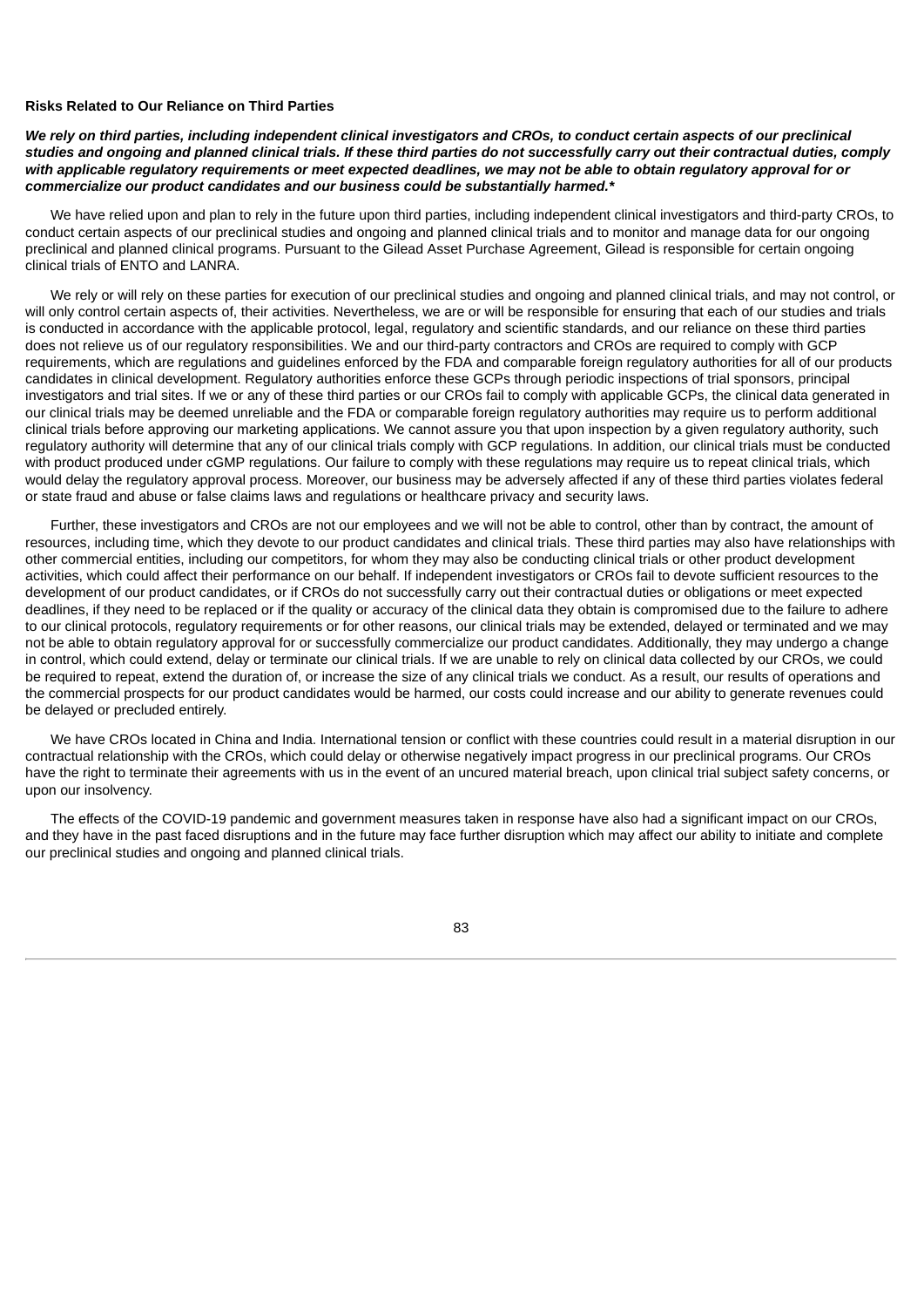If any of our relationships with these third-party CROs terminate, we may not be able to enter into arrangements with alternative CROs or to do so on commercially reasonable terms. Switching or adding additional CROs involves additional cost and requires management time and focus. In addition, there is a natural transition period when a new CRO commences work. As a result, delays occur, which can materially impact our ability to meet our desired clinical development timelines. Additionally, CROs may lack the capacity to absorb higher workloads or take on additional capacity to support our needs. Though we carefully manage our relationships with our CROs, there can be no assurance that we will not encounter similar challenges or delays in the future or that these delays or challenges will not have a material adverse impact on our business, financial condition and prospects.

## We may form or seek collaborations or strategic alliances or enter into additional strategic arrangements in the future, which *involve risks, and we may not realize the benefits of such collaborations, alliances or strategic arrangements.*

We may form or seek strategic alliances, create joint ventures or collaborations, or enter into additional strategic arrangements with third parties that we believe will complement or augment our development and commercialization efforts with respect to our product candidates and any future product candidates that we may develop. Any of these relationships may require us to incur non-recurring and other charges, increase our near and long-term expenditures, issue securities that dilute our existing stockholders or disrupt our management and business.

In addition, we face significant competition in seeking appropriate strategic partners and the negotiation process is time-consuming and complex. Moreover, we may not be successful in our efforts to establish a strategic partnership or other alternative arrangements for our product candidates because they may be deemed to be at too early of a stage of development for collaborative effort and third parties may not view our product candidates as having the requisite potential to demonstrate safety, potency, purity and efficacy and obtain marketing approval. If we are unable to do so, we may have to curtail the development of the product candidate for which we are seeking to collaborate, reduce or delay its development program or one or more of our other development programs, delay its potential commercialization or reduce the scope of any sales or marketing activities, or increase our expenditures and undertake development or commercialization activities at our own expense. If we elect to increase our expenditures to fund development or commercialization activities on our own, we may need to obtain additional capital, which may not be available to us on acceptable terms or at all.

Further, collaborations involving our product candidates are subject to numerous risks, which may include the following:

- collaborators have significant discretion in determining the efforts and resources that they will apply to a collaboration;
- collaborators may not pursue development and commercialization of our product candidates or may elect not to continue or renew development or commercialization of our product candidates based on clinical trial results, changes in their strategic focus due to the acquisition of competitive products, availability of funding or other external factors, such as a business combination that diverts resources or creates competing priorities;
- collaborators may delay clinical trials, provide insufficient funding for a clinical trial, stop a clinical trial, abandon a product candidate, repeat or conduct new clinical trials or require a new formulation of a product candidate for clinical testing;
- collaborators could independently develop, or develop with third parties, products that compete directly or indirectly with our product candidates;
- a collaborator with marketing and distribution rights to one or more products may not commit sufficient resources to their marketing and distribution;
- collaborators may not properly maintain or defend our intellectual property rights or may use our intellectual property or proprietary information in a way that gives rise to actual or threatened litigation that could jeopardize or invalidate our intellectual property or proprietary information or expose us to potential liability;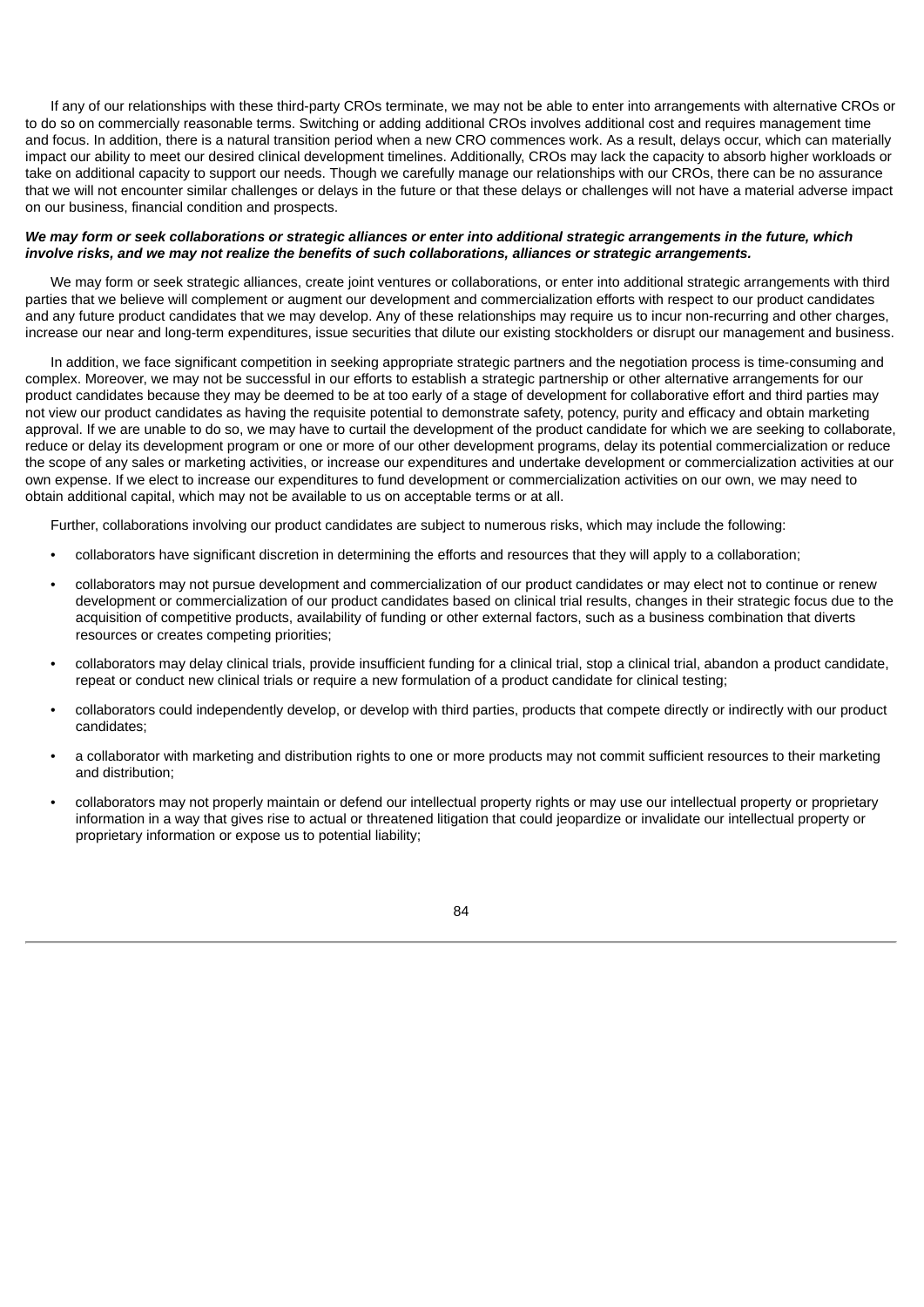- disputes may arise between us and a collaborator that cause the delay or termination of the research, development or commercialization of our product candidates, or that result in costly litigation or arbitration that diverts management attention and resources;
- collaborations may be terminated and, if terminated, may result in a need for additional capital to pursue further development or commercialization of the applicable product candidates; and
- collaborators may own or co-own intellectual property covering our products that results from our collaborating with them, and in such cases, we would not have the exclusive right to commercialize such intellectual property. If we are unable to obtain exclusive licenses to any such co-owner's interest in such intellectual property, such co-owner may be able to license their rights to third parties, including our competitors, and our competitors could market competing products and technology.

As a result, if we enter into collaboration agreements and strategic partnerships or license our product candidates, we may not be able to realize the benefit of such transactions if we are unable to successfully integrate them with our existing operations and company culture, which could delay our timelines or otherwise adversely affect our business. We also cannot be certain that, following a strategic transaction or license, we will achieve the revenue or specific net income that justifies such transaction. Any delays in entering into new collaborations or strategic partnership agreements related to our product candidates could delay the development and commercialization of our product candidates in certain geographies for certain indications, which would harm our business prospects, financial condition and results of operations.

# We will rely on third parties to manufacture our clinical product supplies, and we may rely on third parties to produce and process *our product candidates, if approved.\**

We do not own or operate, and currently have no plans to establish, any manufacturing facilities. We currently rely, and expect to continue to rely for the foreseeable future, on third parties for the manufacture of our product candidates for preclinical and clinical testing, as well as for commercial manufacture of any products that we may commercialize. In this regard, while we have purchased initial inventory of active pharmaceutical ingredients (APIs) and product candidates for ENTO and LANRA from Gilead under the Gilead Asset Purchase Agreement, we will need to obtain further supplies of APIs and clinical drug supply for ENTO, KB-0742 and LANRA, from third-party manufacturers. We do not currently have arrangements in place for redundant supply for APIs or our clinical product candidates. In addition, in the third quarter of 2020 we completed the transfer of the SYK technology we acquired from Gilead in July 2020, but we have not yet transferred the manufacturing technology for ENTO or LANRA to a third-party manufacturer. We will need to arrange for the manufacture of these product candidates for use in clinical trials, including our planned registrational Phase 3 clinical trial of ENTO in combination with IC in AML patients with NPM1 mutations and our two planned Phase 1/2 trials of LANRA.

We will need to negotiate and maintain contractual arrangements with outside vendors for the supply of our product candidates and we may not be able to do so on favorable terms. In addition, these third-party manufacturing providers may not be able to provide adequate resources or capacity to meet our needs. We expect to initially obtain our supplies from manufacturers on a purchase order basis without long-term supply arrangements in place. We have not yet caused any product candidates to be manufactured on a commercial scale and may not be able to do so for any of our product candidates. In the future, we may be unable to enter into agreements with third-party manufacturers for commercial supplies of any product candidate, or may be unable to do so on acceptable terms.

Reliance on third-party manufacturers entails risks, including reliance on single sources for product components and lack of qualified backup suppliers for those components purchased from a sole or single source supplier. We cannot be sure that single source suppliers for our product components will remain in business or that they will not be purchased by one of our competitors or another company that is not interested in continuing to produce these components for our intended purpose. In addition, the lead time needed to establish a relationship with a new supplier can be lengthy, and we may experience delays in meeting demand in the event we must switch to a new supplier. The time and effort to qualify a new supplier could result in additional costs, diversion of resources or reduced manufacturing yields, any of which would negatively impact our operating results.

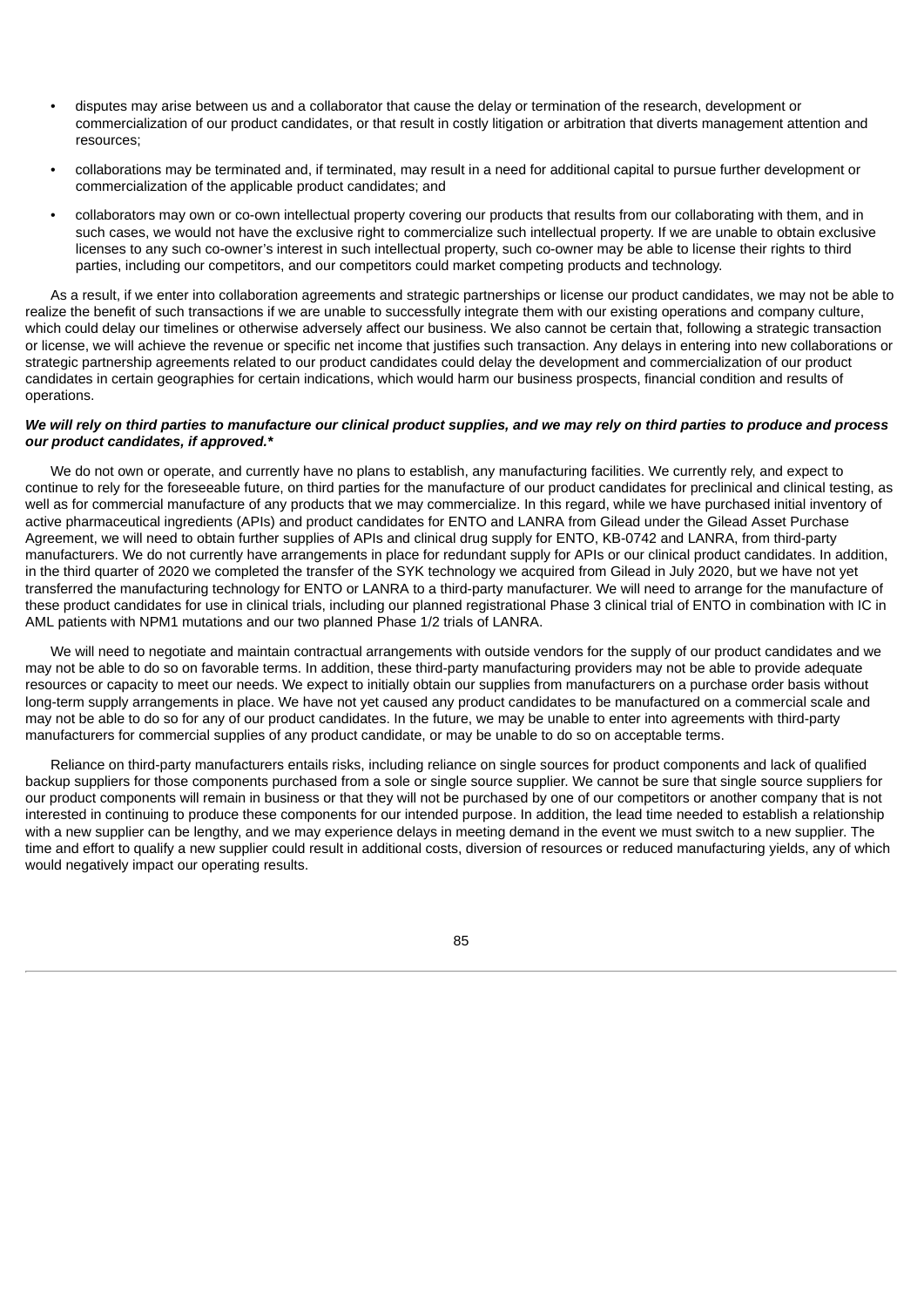The facilities used by our contract manufacturers to manufacture our product candidates must be approved by the FDA or other foreign regulatory authorities following inspections that will be conducted after we submit an application to the FDA or other foreign regulatory authorities. We may not control the manufacturing process of, and may be completely dependent on, our contract manufacturing partners for compliance with cGMPs and any other regulatory requirements of the FDA or other regulatory authorities for the manufacture of our product candidates. Beyond periodic audits, we have no control over the ability of our contract manufacturers to maintain adequate quality control, quality assurance and qualified personnel. If the FDA or a comparable foreign regulatory authority does not approve these facilities for the manufacture of our product candidates or if it withdraws any approval in the future, we may need to find alternative manufacturing facilities, which would require the incurrence of significant additional costs and significantly impact our ability to develop, obtain regulatory approval for or market our product candidates, if approved. Similarly, if any third-party manufacturers on which we will rely fail to manufacture quantities of our product candidates at quality levels necessary to meet regulatory requirements and at a scale sufficient to meet anticipated demand at a cost that allows us to achieve profitability, our business, financial condition and prospects could be materially and adversely affected.

## Manufacturing our product candidates is complex and we may encounter difficulties in production. If we encounter such difficulties, our ability to provide supply of our product candidates for preclinical studies and clinical trials or for commercial *purposes could be delayed or stopped.*

The process of manufacturing our product candidates is complex and highly regulated.

We expect to rely on third parties for the manufacture of our product candidates. These third-party manufacturers may incorporate their own proprietary processes into our product candidate manufacturing processes. We will have limited control and oversight of a third party's proprietary process, and a third party may elect to modify its process without our consent or knowledge. These modifications could negatively impact our manufacturing, including product loss or failure that requires additional manufacturing runs or a change in manufacturer, both of which could significantly increase the cost of and significantly delay the manufacture of our product candidates.

As our product candidates progress through preclinical studies and clinical trials towards approval and commercialization, it is expected that various aspects of the manufacturing process will be altered in an effort to optimize processes and results. Such changes may require amendments to be made to regulatory applications which may further delay the timeframes under which modified manufacturing processes can be used for any of our product candidates and additional bridging studies or trials may be required.

In addition, in order to conduct clinical trials of our product candidates, we will need to have them manufactured in potentially large quantities. Our third-party manufacturers may be unable to successfully increase the manufacturing capacity for any of our clinical drug supplies (including key starting and intermediate materials) in a timely or cost-effective manner, or at all. In addition, quality issues may arise during scale-up activities and at any other time. If the third-party manufacturers are unable to successfully scale up the manufacture of our product candidates in sufficient quality and quantity, the development, testing and clinical trials of that product candidate may be delayed or infeasible, and regulatory approval or commercial launch of that product candidate may be delayed or not obtained, which could significantly harm our business.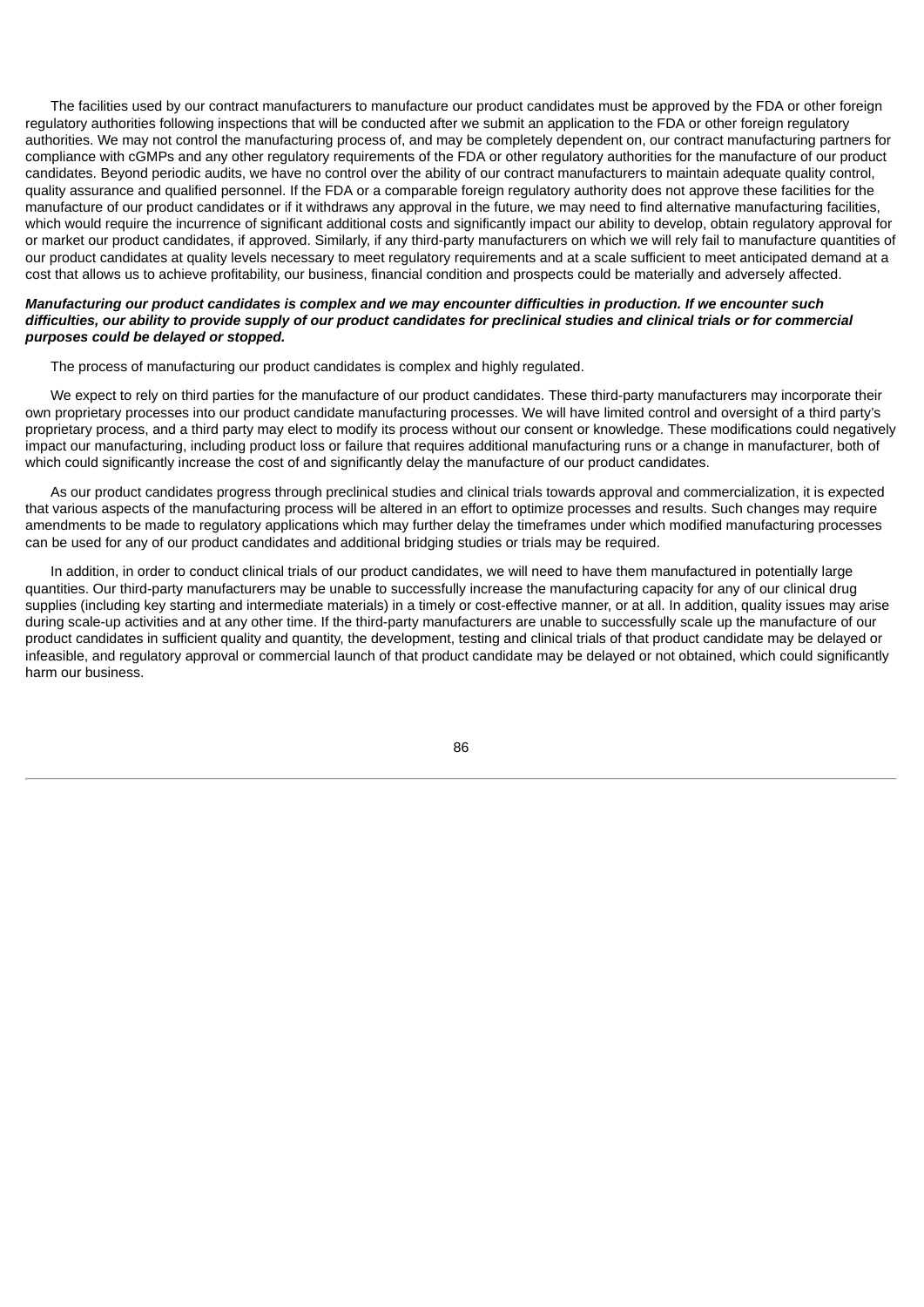## If our third-party manufacturers use hazardous and biological materials in a manner that causes injury or violates applicable law, *we may be liable for damages.*

Our research and development activities involve the controlled use of potentially hazardous substances, including chemical and biological materials, by our third-party manufacturers. Our manufacturers are subject to federal, state and local laws and regulations in the United States governing the use, manufacture, storage, handling and disposal of medical and hazardous materials. Although we believe that our manufacturers' procedures for using, handling, storing and disposing of these materials comply with legally prescribed standards, we cannot completely eliminate the risk of contamination or injury resulting from medical or hazardous materials. As a result of any such contamination or injury, we may incur liability or local, city, state or federal authorities may curtail the use of these materials and interrupt our business operations. In the event of an accident, we could be held liable for damages or penalized with fines, and the liability could exceed our resources. We do not have any insurance for liabilities arising from medical or hazardous materials. Compliance with applicable environmental laws and regulations is expensive, and current or future environmental regulations may impair our research, development and production efforts, which could harm our business, prospects, financial condition or results of operations.

## **Risks Related to Managing Our Growth, Employee Matters and Other Risks**

#### Our success is highly dependent on our ability to attract and retain highly skilled executive officers and employees.

To succeed, we must recruit, retain, manage and motivate qualified clinical, scientific, technical and management personnel, and we face significant competition for experienced personnel. We are highly dependent on the principal members of our management and scientific and medical staff. If we do not succeed in attracting and retaining qualified personnel, particularly at the management level, it could adversely affect our ability to execute our business plan and harm our operating results. In particular, the loss of one or more of our executive officers could be detrimental to us if we cannot recruit suitable replacements in a timely manner. The competition for qualified personnel in the biotechnology field is intense and as a result, we may be unable to continue to attract and retain qualified personnel necessary for the future success of our business. We could in the future have difficulty attracting experienced personnel to our company and may be required to expend significant financial resources in our employee recruitment and retention efforts.

Many of the other biotechnology companies that we compete against for qualified personnel have greater financial and other resources, different risk profiles and a longer history in the industry than we do. They also may provide more diverse opportunities and better prospects for career advancement. Some of these characteristics may be more appealing to high-quality candidates than what we have to offer. If we are unable to continue to attract and retain high-quality personnel, the rate and success at which we can discover, develop and commercialize our product candidates will be limited and the potential for successfully growing our business will be harmed.

## We have grown rapidly and will need to continue to grow the size of our organization and expand our capabilities, and we may *experience difficulties in managing this growth.\**

As of June 30, 2021, we had 90 full-time employees. As of January 1, 2019, we had nine full-time employees and since then, we have expanded our executive team with the additions of our Chief Medical Officer and Executive Vice President, Clinical Development, our Chief Scientific Officer, our Chief Operating Officer and General Counsel, our Chief Financial Officer. and our Senior Vice President, Pharmaceutical Development and Manufacturing. We expect to experience continued growth in the number of our employees and the scope of our operations, particularly in the areas of clinical development, research science, clinical operations, manufacturing, regulatory affairs, and, if any of our product candidates receives marketing approval, sales, marketing and distribution. In addition, we are building a selfsufficient accounting and finance group within our company, and have relied and continue to rely on a third-party accounting consulting firm to augment our internal accounting and finance function. To manage our anticipated future growth, we must continue to implement and improve our managerial, operational and financial systems, expand our facilities and continue to recruit and train additional qualified personnel.

Due to our limited financial resources and the limited experience of our management team in managing a company with such anticipated growth and with building clinical development, manufacturing and internal

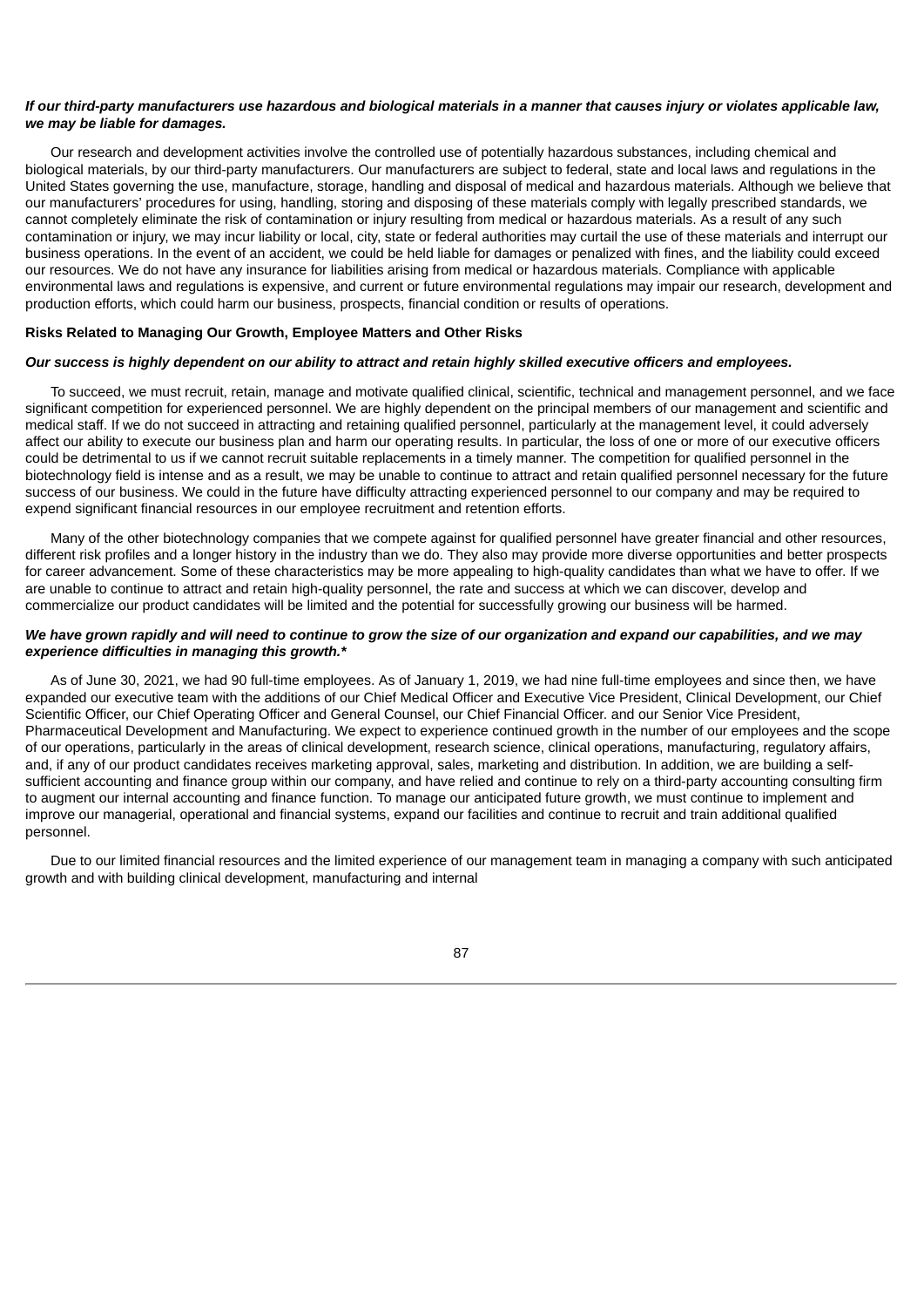accounting and finance infrastructure, we may not be able to effectively manage the expansion of our operations or recruit and train additional qualified personnel. The expansion of our operations may lead to significant costs and may divert our management and business development resources.

Further, we currently rely, and for the foreseeable future will continue to rely, in substantial part on certain third-party contract organizations, advisors and consultants to provide certain services, including assuming substantial responsibilities for the conduct of our ongoing and planned clinical trials and the manufacture of our current or future product candidates. We cannot assure you that the services of such third-party contract organizations, advisors and consultants will continue to be available to us on a timely basis when needed, or that we can find qualified replacements. In addition, if we are unable to effectively manage our outsourced activities or if the quality or accuracy of the services provided by our vendors or consultants is compromised for any reason, our clinical trials may be extended, delayed or terminated, and we may not be able to obtain marketing approval of any of our product candidates or otherwise advance our business. We cannot assure you that we will be able to properly manage our existing vendors or consultants or find other competent outside vendors and consultants on economically reasonable terms, or at all.

If we are not able to effectively manage growth and expand our organization, we may not be able to successfully implement the tasks necessary to further develop and commercialize ENTO, LANRA, KB-0742, our other pipeline product candidates or any future product candidates and, accordingly, may not achieve our research, development and commercialization goals.

## Our information technology systems, or those used by our third-party CROs or other contractors or consultants, may fail, be disrupted or suffer security breaches, which could result in a material disruption of our discovery and development programs or *otherwise materially and adversely affect our business.*

Despite the implementation of security measures, our internal computer systems and those of our current and future CROs and other contractors and consultants are vulnerable to damage from computer viruses, unauthorized access, natural disasters, and telecommunication and electrical failures. If such an event occurs and causes interruptions in our operations, it could result in a material disruption of our discovery and development programs and our business operations. For example, the loss of data from completed or future preclinical studies and clinical trials could result in delays in our regulatory approval efforts and significantly increase our costs to recover or reproduce the data. Likewise, we rely on third parties for the manufacture of our product candidates and will rely on third parties to conduct our clinical trials, and similar events relating to their computer systems could also have a material adverse effect on our business.

To the extent that any disruption or security breach were to result in a loss of, or damage to, our data or applications, or inappropriate disclosure of confidential or proprietary information, we could incur liability and the further development and commercialization of our product candidates could be delayed.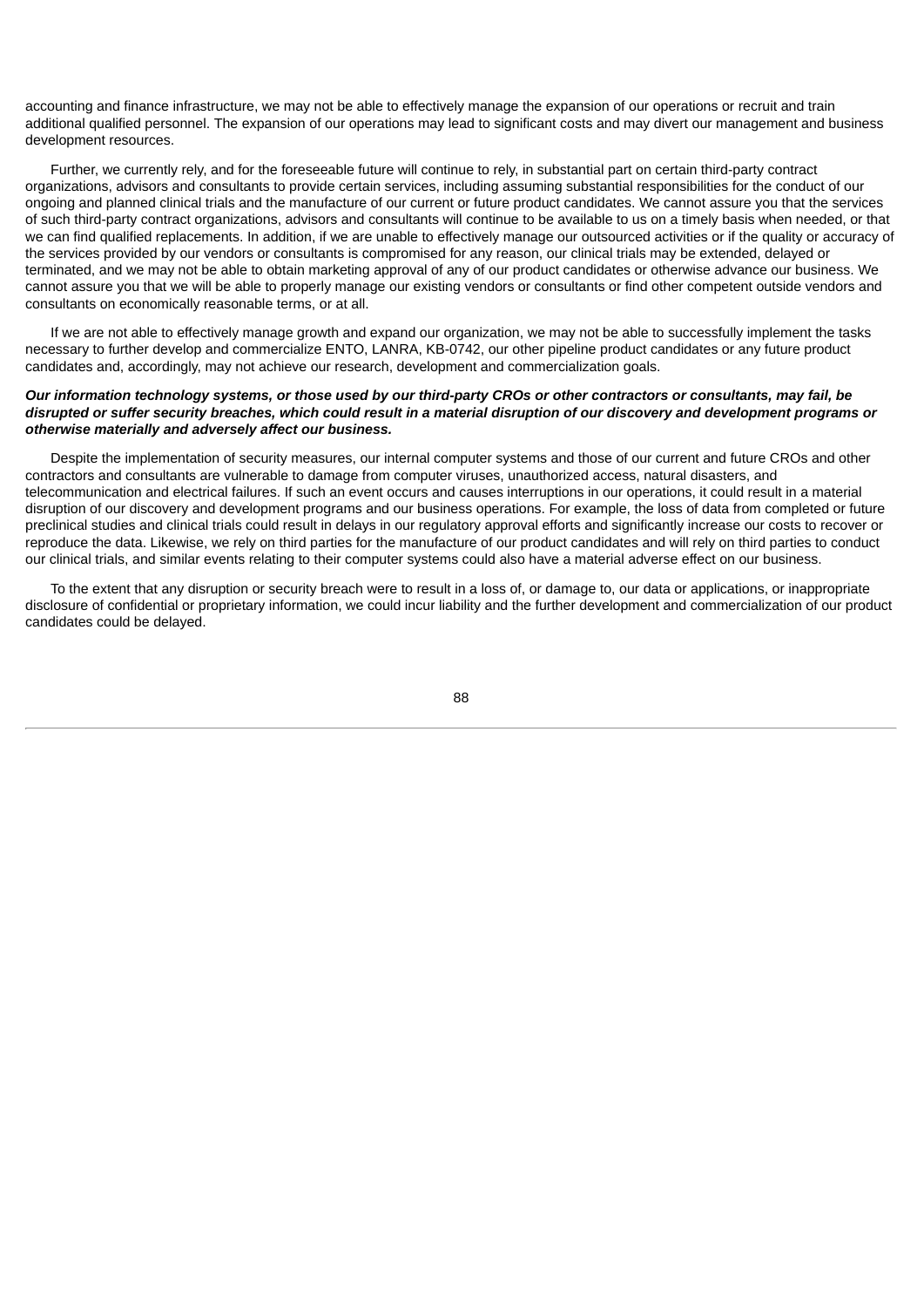#### We may be unable to adequately protect our information systems from cyberattacks, which could result in the disclosure of confidential or proprietary information, including personal data, damage our reputation, and subject us to significant financial and *legal exposure.\**

We rely on information technology systems that we or our third-party vendors operate to process, transmit and store electronic information in our day-to-day operations. In addition, the COVID-19 pandemic has intensified our dependence on information technology systems as many of our critical business activities are currently being conducted remotely. In connection with our discovery and development efforts, we may collect and use a variety of personal data, such as name, mailing address, email addresses, phone number and clinical trial information. A successful cyberattack could result in the theft or destruction of intellectual property, data, or other misappropriation of assets, or otherwise compromise our confidential or proprietary information and disrupt our operations. Cyberattacks are increasing in their frequency, sophistication and intensity, and have become increasingly difficult to detect. Moreover, the prevalent use of mobile devices to access confidential information increases the risk of security breaches. Cyberattacks could include wrongful conduct by hostile foreign governments, industrial espionage, wire fraud and other forms of cyber fraud, the deployment of harmful malware, denial-of-service, social engineering fraud or other means to threaten data security, confidentiality, integrity and availability. A successful cyberattack could cause serious negative consequences for us, including, without limitation, the disruption of operations, the misappropriation of confidential business information, including financial information, trade secrets, financial loss and the disclosure of corporate strategic plans. Although we devote resources to protect our information systems, we realize that cyberattacks are a threat, and there can be no assurance that our efforts will prevent information security breaches that would result in business, legal, financial or reputational harm to us, or would have a material adverse effect on our results of operations and financial condition. Any failure to prevent or mitigate security breaches or improper access to, use of, or disclosure of our clinical data or patients' personal data could result in significant liability under state (*e.g.*, state breach notification laws), federal (*e.g.*, HIPAA, as amended by HITECH), and international law (*e.g.*, the GDPR) and may cause a material adverse impact to our reputation, affect our ability to conduct our ongoing and planned clinical trials and potentially disrupt our business. In addition, failure to maintain effective internal accounting controls related to security breaches and cybersecurity in general could impact our ability to produce timely and accurate financial statements and subject us to regulatory scrutiny.

In addition, the information technology systems of various third parties on which we rely, including our CROs and other contractors, vendors, consultants and legal and accounting firms, may sustain damage from computer viruses, unauthorized access, data breaches, phishing attacks, cybercriminals, natural disasters (including hurricanes and earthquakes), terrorism, war and telecommunication and electrical failures. We rely on our third-party providers to implement effective security measures and identify and correct for any such failures, deficiencies or breaches. Certain of our vendors have previously experienced specific instances of cyber events, including email compromise and wire fraud targeting payments to be made by us. If we or our third-party providers fail to maintain or protect our information technology systems and data integrity effectively or fail to anticipate, plan for or manage significant disruptions to our information technology systems, we or our third-party providers could have difficulty preventing, detecting and controlling such cyber-attacks and any such attacks could result in losses described above as well as disputes with physicians, patients and our partners, regulatory sanctions or penalties, increases in operating expenses, expenses or lost revenues or other adverse consequences, any of which could have a material adverse effect on our business, results of operations, financial condition, prospects and cash flows. Any failure by such third parties to prevent or mitigate security breaches or improper access to or disclosure of such information could have similarly adverse consequences for us. If we are unable to prevent or mitigate the impact of such security or data privacy breaches, we could be exposed to litigation and governmental investigations, which could significantly increase our costs and lead to a potential disruption to our business.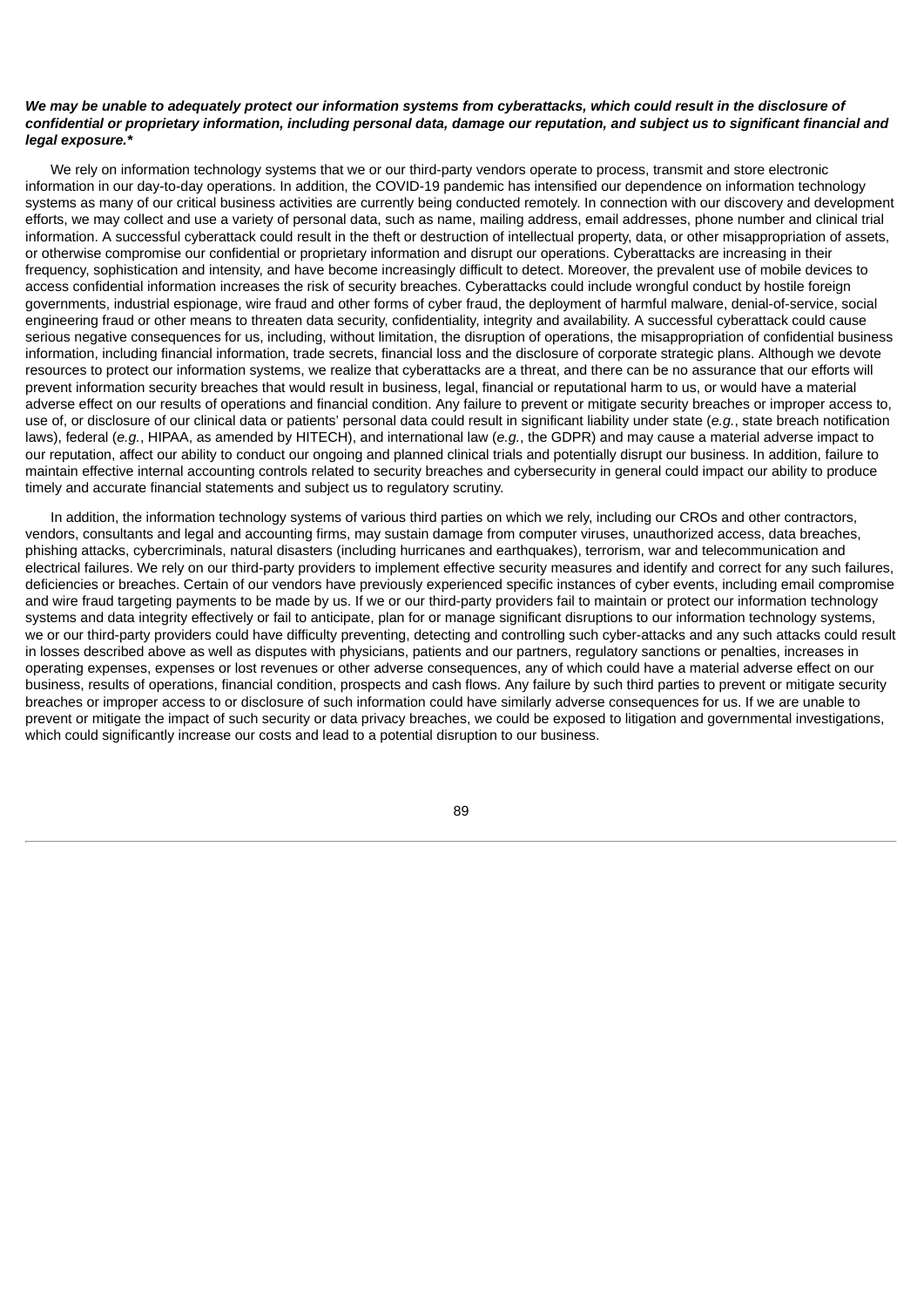#### Business disruptions could seriously harm our future revenue and financial condition and increase our costs and expenses.

Our operations, and those of our CROs, contract manufacturing organizations (CMOs) and other contractors and consultants, could be subject to earthquakes, power shortages, telecommunications failures, water shortages, floods, hurricanes, typhoons, fires, extreme weather conditions, epidemics and pandemics such as the COVID-19 pandemic, and other natural or man-made disasters or business interruptions, for which we are predominantly self-insured. The occurrence of any of these business disruptions could seriously harm our operations and financial condition and increase our costs and expenses. We rely on third-party manufacturers to produce our product candidates. Our ability to obtain clinical supplies of our product candidates could be disrupted if the operations of these suppliers are affected by a man-made or natural disaster or other business interruption.

## Our ability to utilize our net operating loss carryforwards and certain other tax attributes may be limited.

Under the Tax Act, as modified by the CARES Act, federal net operating losses incurred in tax years beginning after December 31, 2017, may be carried forward indefinitely, but the deductibility of such federal net operating losses in tax years beginning after December 31, 2020, is limited to 80% of taxable income. It is uncertain if and to what extent various states will conform to the Tax Act or the CARES Act. In addition, under Sections 382 and 383 of the Internal Revenue Code of 1986, as amended, and corresponding provisions of state law, if a corporation undergoes an "ownership change" (generally defined as a greater than 50 percentage point change (by value) in the equity ownership of certain stockholders over a rolling three-year period), the corporation's ability to use its pre-change net operating loss carryforwards and other pre-change tax attributes to offset its post-change income and taxes may be limited. As a result of our private placements and other transactions that have occurred over the past three years, including our IPO, which we completed in October 2020, we may have experienced, an "ownership change." We may also experience ownership changes in the future as a result of subsequent issuances of our common stock or other shifts in our stock ownership. We anticipate incurring significant additional net losses for the foreseeable future, and our ability to utilize net operating loss carryforwards associated with any such losses to offset future taxable income may be limited to the extent we incur future ownership changes. In addition, at the state level, there may be periods during which the use of net operating loss carryforwards is suspended or otherwise limited, which could accelerate or permanently increase state taxes owed. For example, California imposed limits on the usability of California state net operating losses to offset taxable income in tax years beginning after 2019 and before 2023. As a result, we may be unable to use all or a material portion of our net operating loss carryforwards and other tax attributes, which could adversely affect our future cash flows.

## Unstable market and economic conditions may have serious adverse consequences on our business, financial condition and stock *price.*

As widely reported, global credit and financial markets have experienced extreme volatility and disruptions in the past several years, most recently due to the COVID-19 pandemic, including severely diminished liquidity and credit availability, declines in consumer confidence, declines in economic growth, increases in unemployment rates and uncertainty about economic stability. There can be no assurance that further deterioration in credit and financial markets and confidence in economic conditions, whether due to the evolving effects of the COVID-19 pandemic or otherwise, will not occur. Our general business strategy may be adversely affected by any such economic downturn, volatile business environment or continued unpredictable and unstable market conditions. If the current equity and credit markets deteriorate, or do not improve, it may make any necessary debt or equity financing more difficult, more costly, and more dilutive.

Failure to secure any necessary financing in a timely manner and on favorable terms could have a material adverse effect on our growth strategy, financial performance and stock price and could require us to delay or abandon clinical development plans. In addition, there is a risk that one or more of our current service providers, manufacturers and other partners may not survive these difficult economic times, which could directly affect our ability to attain our operating goals on schedule and on budget.

Our stock price may decline due in part to the volatility of the stock market and any general economic downturn.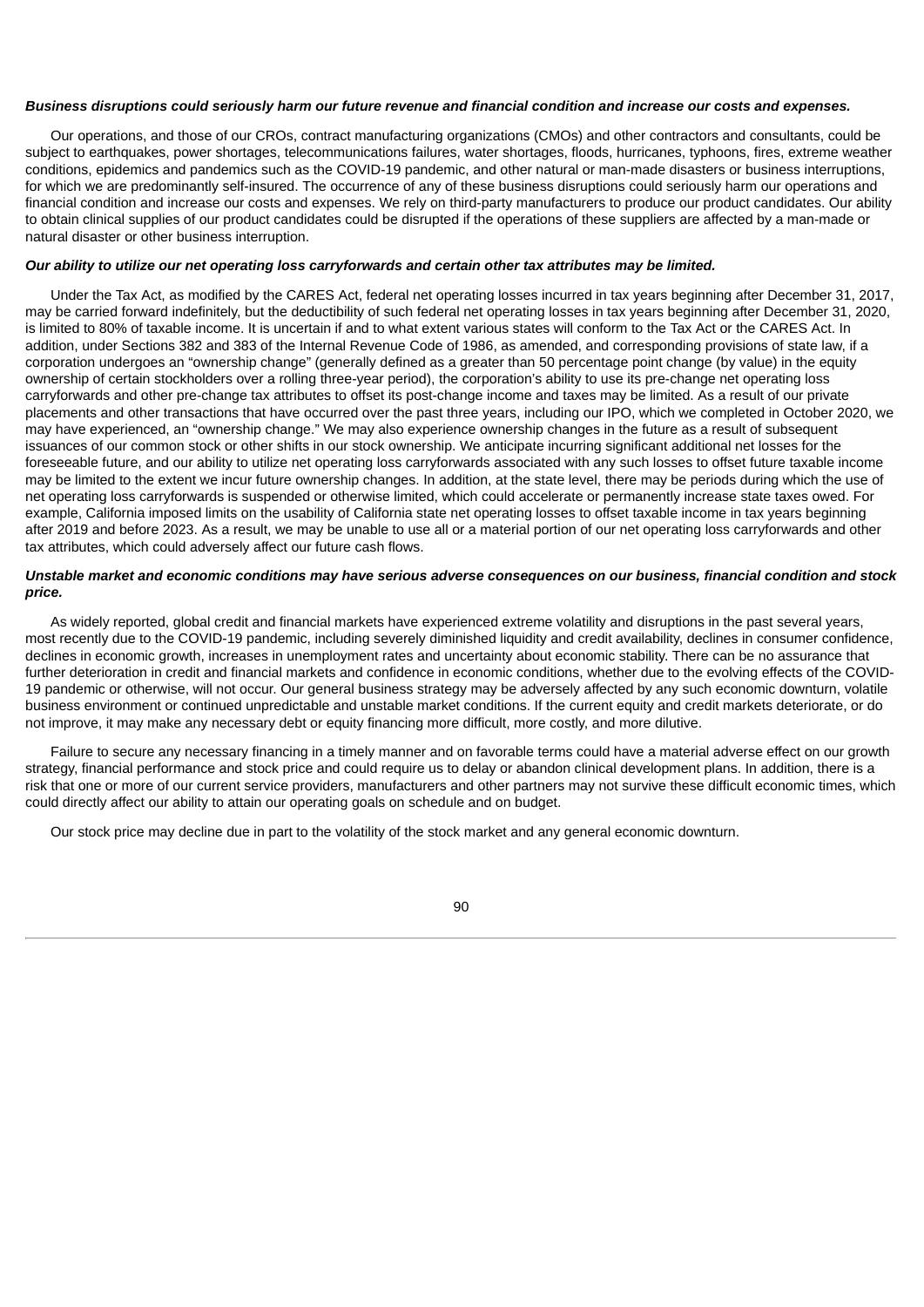### **Risks Related to Our Common Stock**

## Provisions in our corporate charter documents and under Delaware law could make a merger, tender offer or proxy contest *difficult, thereby depressing the trading price of our common stock.*

Provisions of our amended and restated certificate of incorporation and amended and restated bylaws may delay or discourage transactions involving an actual or potential change in our control or change in our management, including transactions in which stockholders might otherwise receive a premium for their shares or transactions that our stockholders might otherwise deem to be in their best interests. Therefore, these provisions could adversely affect the price of our common stock. Among other things, our amended and restated certificate of incorporation and amended and restated bylaws:

- permit our board of directors to issue up to 10,000,000 shares of preferred stock, with any rights, preferences and privileges as they may designate (including the right to approve an acquisition or other change in our control);
- provide that the authorized number of directors may be changed only by resolution of the board of directors;
- provide that our board of directors or any individual director may only be removed with cause and the affirmative vote of the holders of at least 66-2/3% of the voting power of all of our then-outstanding common stock;
- provide that all vacancies, including newly created directorships, may, except as otherwise required by law, be filled by the affirmative vote of a majority of directors then in office, even if less than a quorum;
- divide our board of directors into three classes;
- require that any action to be taken by our stockholders must be effected at a duly called annual or special meeting of stockholders and not be taken by written consent;
- provide that stockholders seeking to present proposals before a meeting of stockholders or to nominate candidates for election as directors at a meeting of stockholders must provide notice in writing in a timely manner and also specify requirements as to the form and content of a stockholder's notice;
- do not provide for cumulative voting rights (therefore allowing the holders of a majority of the shares of common stock entitled to vote in any election of directors to elect all of the directors standing for election, if they should so choose);
- provide that special meetings of our stockholders may be called only by the chair of our board of directors, our Chief Executive Officer or by the board of directors pursuant to a resolution adopted by a majority of the total number of authorized directors; and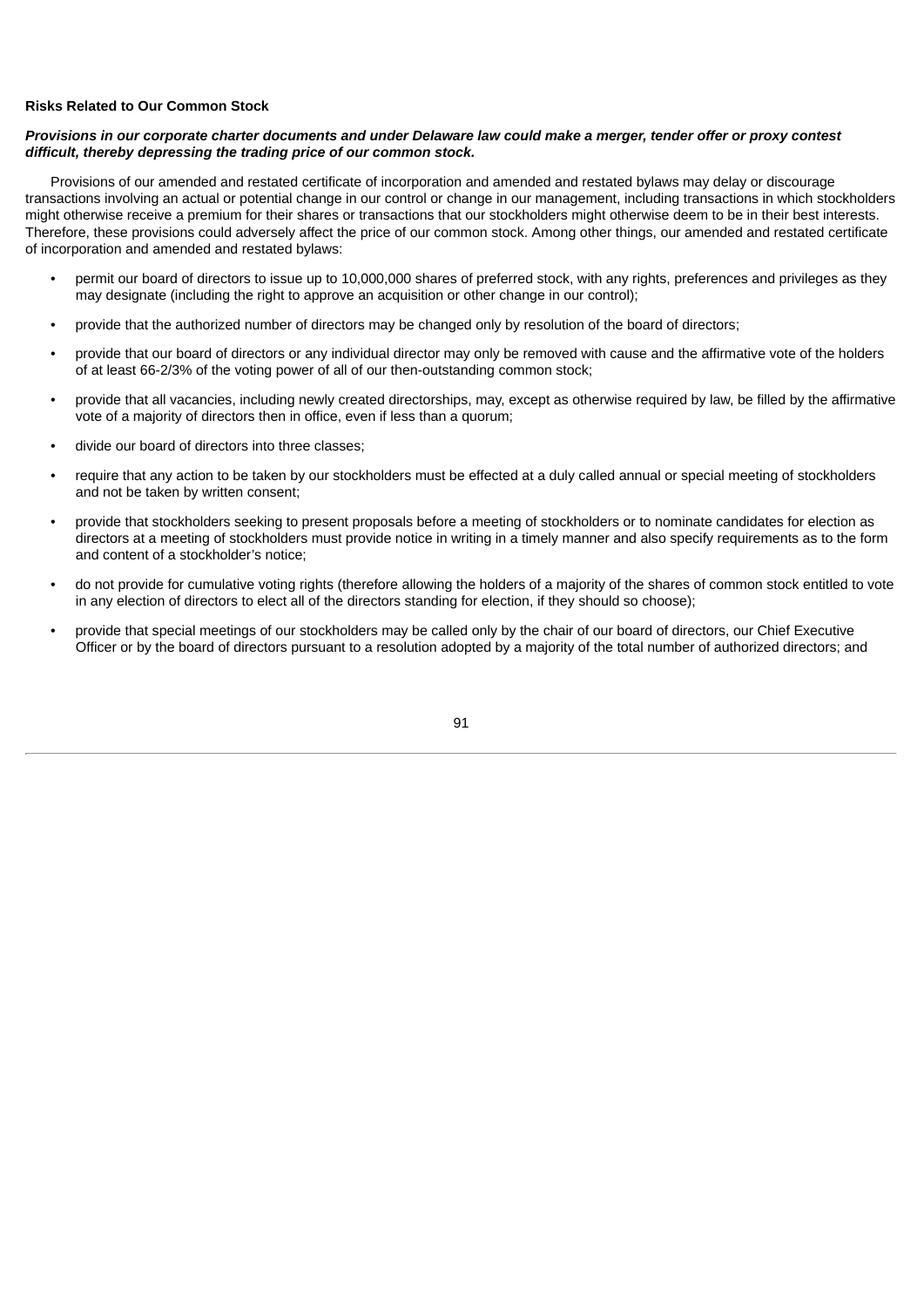• provide that the Court of Chancery of the State of Delaware will be the sole and exclusive forum for the following types of actions or proceedings under Delaware statutory or common law: (i) any derivative action or proceeding brought on our behalf; (ii) any action or proceeding asserting a claim of breach of a fiduciary duty owed by any of our current or former directors, officers or other employees to us or our stockholders; (iii) any action or proceeding asserting a claim against us or any of our current or former directors, officers or other employees, arising out of or pursuant to any provision of the Delaware General Corporation Law, our certificate of incorporation or our bylaws; (iv) any action or proceeding to interpret, apply, enforce or determine the validity of our certificate of incorporation or our bylaws; (v) any action or proceeding as to which the Delaware General Corporation Law confers jurisdiction to the Court of Chancery of the State of Delaware; and (vi) any action asserting a claim against us or any of our directors, officers or other employees governed by the internal affairs doctrine, in all cases to the fullest extent permitted by law and subject to the court's having personal jurisdiction over the indispensable parties named as defendants; provided these provisions of our amended and restated certificate of incorporation and amended and restated bylaws will not apply to suits brought to enforce a duty or liability created by the Securities Exchange Act of 1934, as amended (Exchange Act), or any other claim for which the federal courts have exclusive jurisdiction; and provided that, unless we consent in writing to the selection of an alternative forum, to the fullest extent permitted by law, the federal district courts of the United States of America shall be the exclusive forum for the resolution of any complaint asserting a cause of action arising under the Securities Act of 1933, as amended (Securities Act).

The amendment of any of these provisions, with the exception of the ability of our board of directors to issue shares of preferred stock and designate any rights, preferences and privileges thereto, would require approval by the holders of at least 66-2/3% of our thenoutstanding common stock.

In addition, as a Delaware corporation, we are subject to Section 203 of the Delaware General Corporation Law. These provisions may prohibit large stockholders, in particular those owning 15% or more of our outstanding voting stock, from merging or combining with us for a certain period of time. A Delaware corporation may opt out of this provision by express provision in its original certificate of incorporation or by amendment to its certificate of incorporation or bylaws approved by its stockholders. However, we have not opted out of this provision.

These and other provisions in our amended and restated certificate of incorporation, amended and restated bylaws and Delaware law could make it more difficult for stockholders or potential acquirors to obtain control of our board of directors or initiate actions that are opposed by our then-current board of directors, including delay or impede a merger, tender offer or proxy contest involving our company.

## Our amended and restated certificate of incorporation provides that the Court of Chancery of the State of Delaware and the federal district courts of the United States of America will be the exclusive forums for substantially all disputes between us and our stockholders, which could limit our stockholders' ability to obtain a favorable judicial forum for disputes with us or our directors, *officers, or employees.*

Our amended and restated certificate of incorporation provides that, to the fullest extent permitted by law and subject to the court's having personal jurisdiction over the indispensable parties named as defendants, the Court of Chancery of the State of Delaware is the exclusive forum for the following types of actions or proceedings under Delaware statutory or common law:

- any derivative action or proceeding brought on our behalf;
- any action or proceeding asserting a breach of fiduciary duty owed by any of our current or former directors, officers or other employees to us or our stockholders;
- any action or proceeding asserting a claim against us or any of our current or former directors, officers or other employees arising out of or pursuant to any provision of the Delaware General Corporation Law, our certificate of incorporation or bylaws;
- any action or proceeding to interpret, apply, enforce or determine the validity of our amended and restated certificate of incorporation or our amended and restated bylaws;
- any action or proceeding as to which the Delaware General Corporation Law confers jurisdiction to the Court of Chancery of the State of Delaware; and

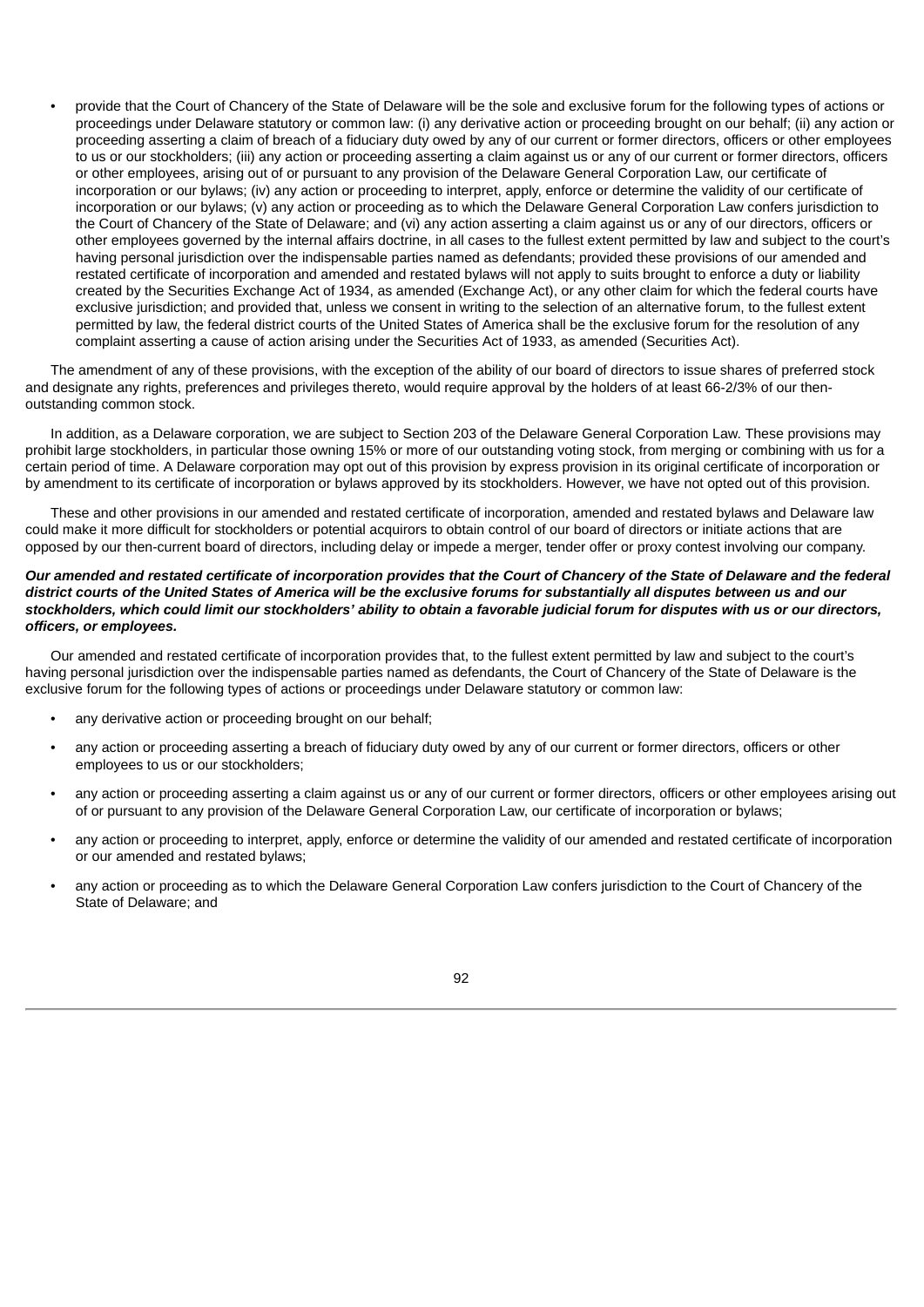• any action asserting a claim against us or any of our directors, officers or other employees that is governed by the internal affairs doctrine.

This provision does not apply to suits brought to enforce a duty or liability created by the Exchange Act. Furthermore, Section 22 of the Securities Act creates concurrent jurisdiction for federal and state courts over all such Securities Act actions. Accordingly, both state and federal courts have jurisdiction to entertain such claims. To prevent having to litigate claims in multiple jurisdictions and the threat of inconsistent or contrary rulings by different courts, among other considerations, our amended and restated certificate of incorporation further provides that the federal district courts of the United States of America will be the exclusive forum for resolving any complaint asserting a cause of action arising under the Securities Act. While the Delaware courts have determined that such choice of forum provisions are facially valid, a stockholder may nevertheless seek to bring a claim in a venue other than those designated in the exclusive forum provisions. In such instance, we would expect to vigorously assert the validity and enforceability of the exclusive forum provisions of our amended and restated certificate of incorporation. This may require significant additional costs associated with resolving such action in other jurisdictions and there can be no assurance that the provisions will be enforced by a court in those other jurisdictions.

These exclusive forum provisions may limit a stockholder's ability to bring a claim in a judicial forum that it finds favorable for disputes with us or our directors, officers, or other employees, which may discourage lawsuits against us and our directors, officers and other employees. If a court were to find either exclusive forum provision in our amended and restated certificate of incorporation to be inapplicable or unenforceable in an action, we may incur further significant additional costs associated with resolving the dispute in other jurisdictions, all of which could seriously harm our business.

## The price of our common stock may be volatile and fluctuate substantially, which could result in substantial losses for purchasers *of our common stock.*

Our stock price is likely to be volatile. The stock market in general and the market for smaller pharmaceutical companies in particular have experienced extreme volatility that has often been unrelated to the operating performance of particular companies. The market price for our common stock may be influenced by many factors, including:

- the degree of success of competitive products or technologies;
- the commencement, enrollment or results of clinical trials and preclinical studies of our product candidates or those of our competitors;
- adverse results from, delays in or termination of clinical trials;
- unanticipated serious safety concerns related to the use of our product candidates;
- regulatory or legal developments in the United States and other countries;
- any delay in our regulatory filings for our product candidates and any adverse development or perceived adverse development with respect to the applicable regulatory authority's review of such filings, including without limitation the FDA's issuance of a "refusal to file" letter or a request for additional information;
- receipt of, or failure to obtain, regulatory approvals;
- changes in the structure of healthcare payment systems;
- lower than expected market acceptance of our product candidates following approval, if any, for commercialization;
- developments or disputes concerning patent applications, issued patents or other proprietary rights;
- the recruitment or departure of key personnel;
- the level of expenses related to any of our product candidates or clinical development programs;
- the results of our efforts to develop, acquire or in-license additional technologies or product candidates;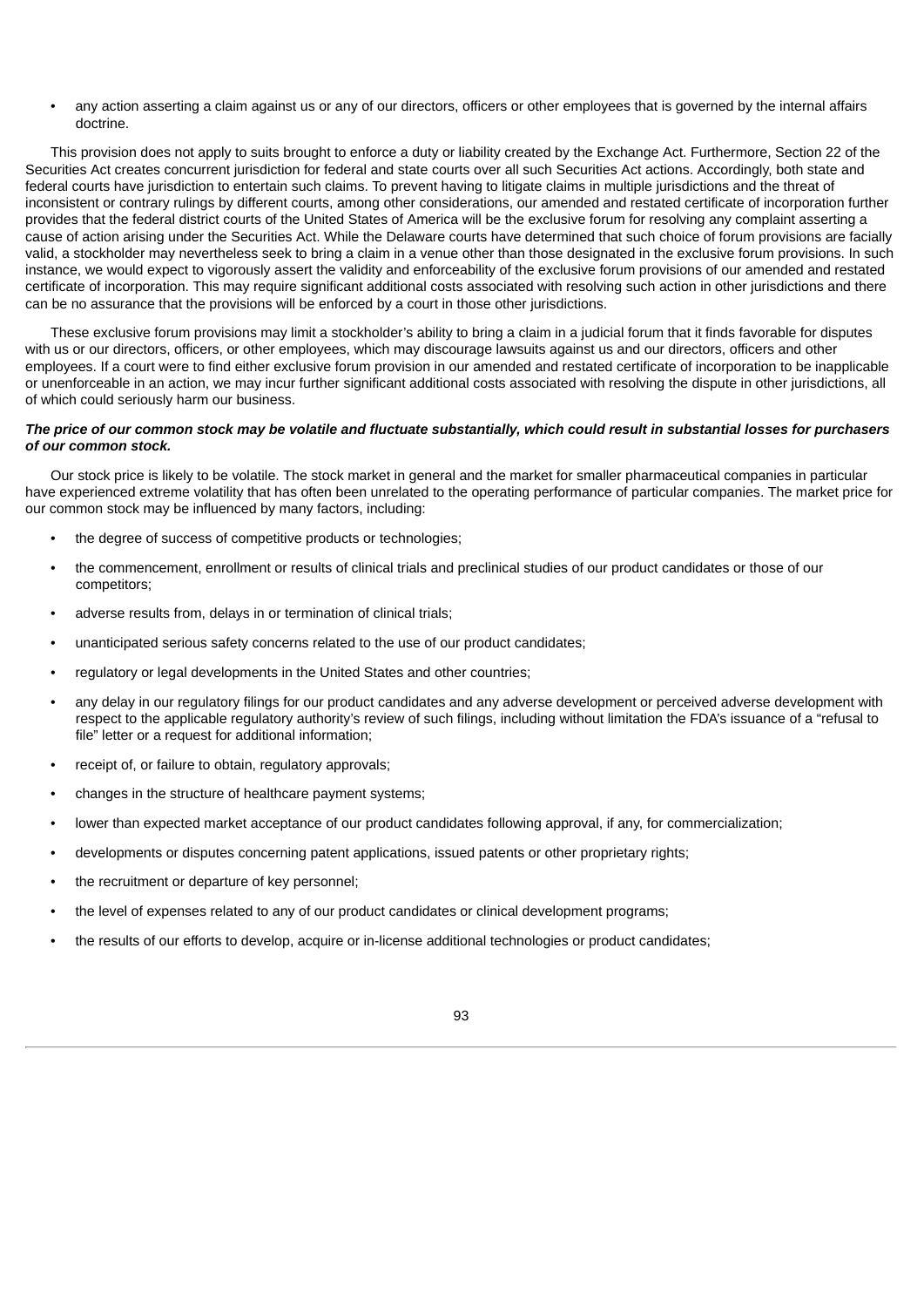- actual or anticipated changes in estimates as to financial results, development timelines or recommendations by securities analysts;
- publication of research reports about us or our industry or positive or negative recommendations or withdrawal of research coverage by securities analysts;
- announcements of investigations or regulatory scrutiny of our operations or lawsuits filed against us;
- variations in our financial results or those of companies that are perceived to be similar to us;
- rumors or announcements regarding transactions involving our company or product candidates;
- proposed changes to healthcare laws in the United States or foreign jurisdictions, or speculation regarding such changes;
- market conditions or trends in the pharmaceutical and biotechnology sectors;
- the societal and economic impact of public health epidemics, such as the ongoing COVID-19 pandemic;
- general economic, industry and market conditions; and
- the other events or factors, including those described in this "Risk Factors" section.

#### Sales of a substantial number of shares of our common stock in the public market could cause our stock price to fall.\*

Sales of a substantial number of shares of our common stock in the public market could occur at any time. These sales, or the perception in the market that the holders of a large number of shares intend to sell shares, could reduce the market price of our common stock.

We and our officers, directors, and holders of substantially all of our capital stock, stock options and other securities convertible into, exercisable or exchangeable for our capital stock outstanding immediately prior to the closing of our IPO previously agreed with the underwriters for our IPO, subject to certain exceptions, not to dispose of or hedge any of common stock or securities convertible into or exchangeable for shares of common stock for a period of 180 days following the date of the final prospectus for our IPO, except with the prior written consent of Goldman Sachs & Co. LLC, Jefferies LLC, Cowen and Company, LLC and Piper Sandler & Co. on behalf of the underwriters. We refer to such period as the lock-up period. When the lock-up period expired on April 7, 2021, we and our securityholders subject to a lock-up agreement or market stand-off agreement became able to sell our shares in the public market. Sales of a substantial number of such shares or the perception that such sales may occur could cause our market price to fall.

#### *Our disclosure controls and procedures may not prevent or detect all errors or acts of fraud.\**

We designed our disclosure controls and procedures to reasonably assure that information we must disclose in reports we file or submit under the Exchange Act is accumulated and communicated to management, and recorded, processed, summarized and reported within the time periods specified in the rules and forms of the SEC. We believe that any disclosure controls and procedures or internal controls and procedures, no matter how well-conceived and operated, can provide only reasonable, not absolute, assurance that the objectives of the control system are met.

These inherent limitations include the realities that judgments in decision-making can be faulty, and that breakdowns can occur because of simple error or mistake. For example, our directors or executive officers could inadvertently fail to disclose a new relationship or arrangement causing us to fail to make any related party transaction disclosures. Additionally, controls can be circumvented by the individual acts of some persons, by collusion of two or more people or by an unauthorized override of the controls. Accordingly, because of the inherent limitations in our control system, misstatements due to error or fraud may occur and not be detected. In addition, we have not yet completed the implementation of a risk management program and processes or procedures for identifying and addressing risks to our business in other areas.

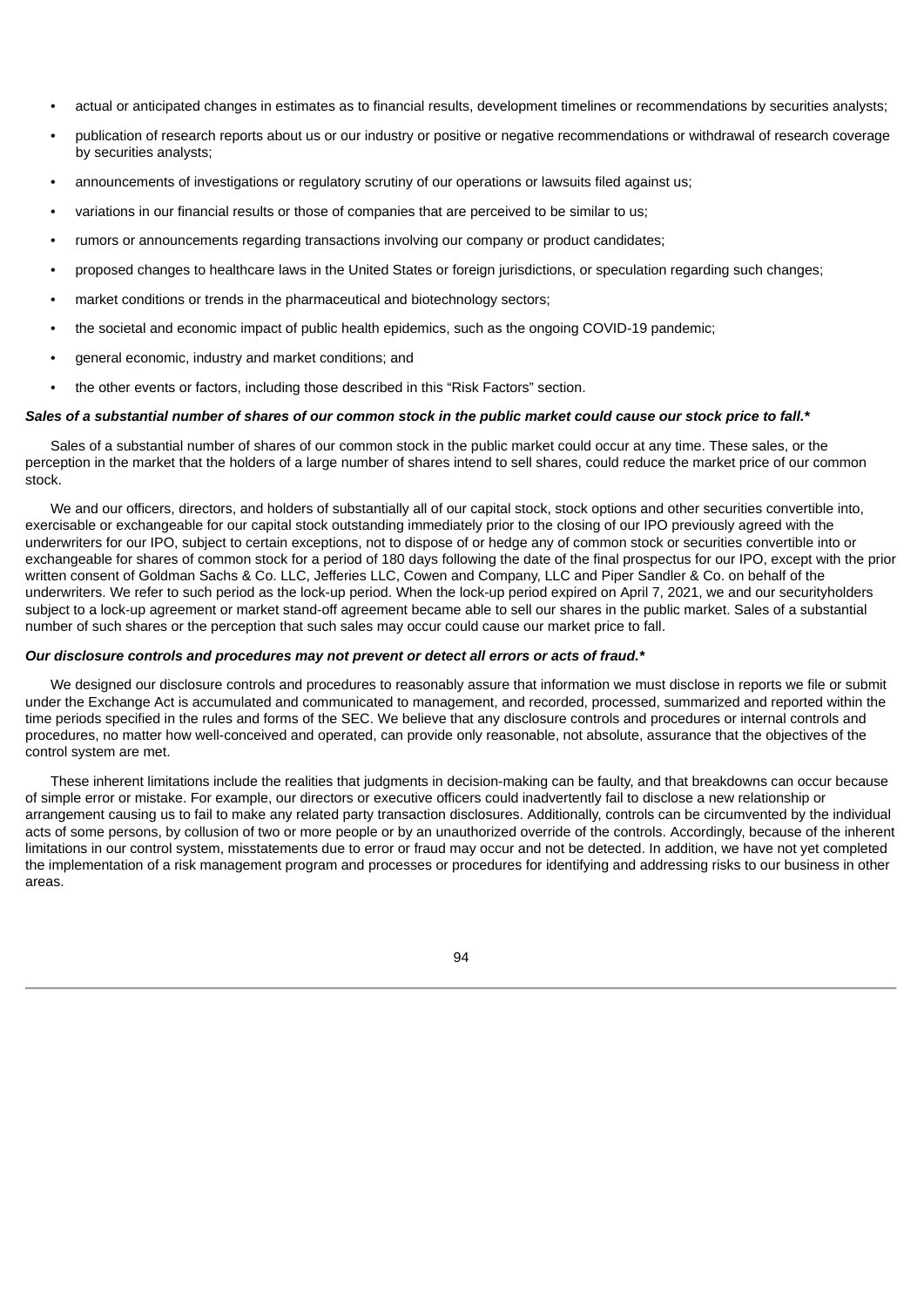## We are an "emerging growth company," and the reduced disclosure requirements applicable to emerging growth companies may *make our common stock less attractive to investors.\**

We are an "emerging growth company," as defined in the JOBS Act, and will remain an emerging growth company until December 31, 2021. For so long as we remain an emerging growth company, we are permitted and intend to rely on exemptions from certain disclosure requirements that are applicable to other public companies that are not emerging growth companies. These exemptions include:

- not being required to comply with the auditor attestation requirements in the assessment of our internal control over financial reporting;
- not being required to comply with any requirement that may be adopted by the Public Company Accounting Oversight Board regarding mandatory audit firm rotation or a supplement to the auditor's report providing additional information about the audit and the financial statements;
- reduced disclosure obligations regarding executive compensation; and
- exemptions from the requirements of holding a non-binding advisory vote on executive compensation and stockholder approval of any golden parachute payments not previously approved.

We cannot predict whether investors will find our common stock less attractive if we rely on these exemptions. If some investors find our common stock less attractive as a result, there may be a less active trading market for our common stock and our stock price may be more volatile. In addition, the JOBS Act provides that an emerging growth company can take advantage of an extended transition period for complying with new or revised accounting standards. This allows an emerging growth company to delay the adoption of these accounting standards until they would otherwise apply to private companies. We have elected to use this extended transition period for complying with new or revised accounting standards that have different effective dates for public and private companies until the earlier of the date we (i) are no longer an emerging growth company or (ii) affirmatively and irrevocably opt out of the extended transition period provided in the JOBS Act. As a result, our financial statements may not be comparable to companies that comply with new or revised accounting pronouncements as of public company effective dates. We will cease to be an "emerging growth company" effective December 31, 2021, because the aggregate market value of our common stock held by non-affiliates exceeded \$700 million as of June 30, 2021.

## Because we do not anticipate paying any cash dividends on our capital stock in the foreseeable future, capital appreciation, if any, *will be the sole source of gain for our stockholders.*

We have never declared or paid cash dividends on our capital stock. We currently intend to retain all of our future earnings, if any, to finance the growth and development of our business. In addition, the terms of any future debt agreements we may enter into may preclude us from paying dividends. As a result, capital appreciation, if any, of our common stock will be the sole source of gain for our stockholders for the foreseeable future.

# *We could be subject to securities class action litigation.*

In the past, securities class action litigation has often been brought against a company following a decline in the market price of its securities. This risk is especially relevant for us because pharmaceutical companies have experienced significant stock price volatility in recent years. If we face such litigation, it could result in substantial costs and a diversion of management's attention and resources, which could harm our business.

## If securities or industry analysts do not publish research or publish inaccurate or unfavorable research about us, our business or *our market, our stock price and trading volume could decline.\**

The trading market for our common stock will depend in part on the research and reports that securities or industry analysts publish about us or our business. We do not control these analysts or the content and opinions or financial models included in their reports. We currently have four securities analysts and may never obtain additional research coverage by other securities and industry analysts. If additional securities analysts do not provide research coverage of our company, or if analysts cease coverage of us, the trading price for our common stock could be negatively affected. If one or more of the analysts who cover us downgrade our common stock or publish inaccurate or unfavorable research about our business, our common stock price would likely decline. If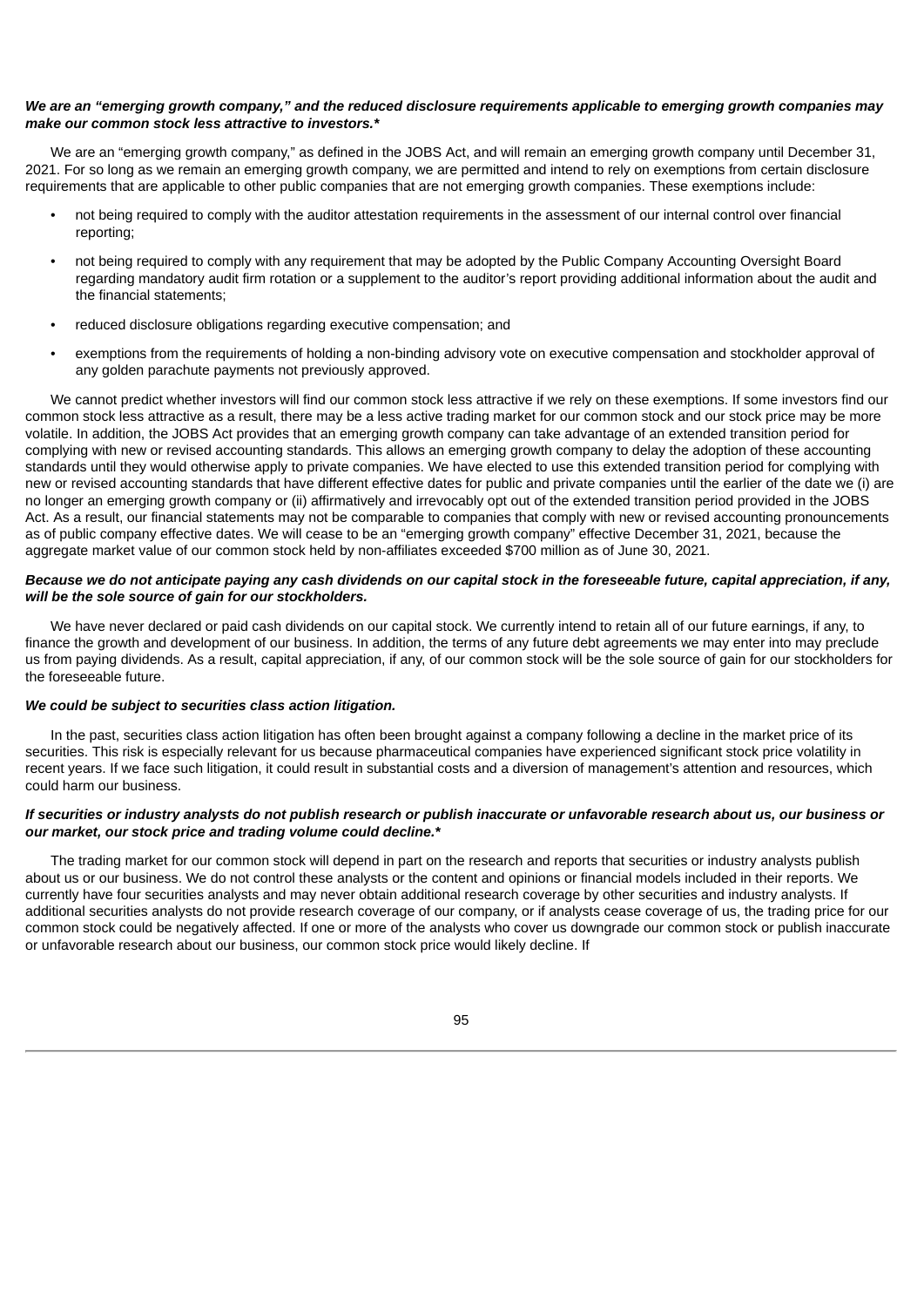one or more of these analysts cease coverage of us or fail to publish reports on us regularly, demand for our common stock could decrease, which might cause our common stock price and trading volume to decline.

## **General Risk Factors**

#### *An active trading market for our common stock may not be sustained.*

Although our common stock is listed on the Nasdaq Global Select Market, an active trading market for our shares may not be sustained. If an active market for our stock does not continue, it may be difficult for our stockholders to sell their shares without depressing the market price for the shares or to sell their shares at all. An inactive trading market for our common stock may also impair our ability to raise capital to continue to fund our operations by selling shares and may impair our ability to acquire other companies or technologies by using our shares as consideration.

#### We incur substantial costs as a result of operating as a public company, and our management is required to devote substantial *time to new compliance initiatives and corporate governance practices.*

As a public company, and particularly after we are no longer an emerging growth company, we incur significant legal, accounting and other expenses that we did not incur as a private company. The Sarbanes-Oxley Act, the Dodd-Frank Wall Street Reform and Consumer Protection Act, the listing requirements of the Nasdaq Global Select Market and other applicable securities rules and regulations impose various requirements on public companies, including establishment and maintenance of effective disclosure and financial controls and corporate governance practices. Our management and other personnel need to devote a substantial amount of time to these compliance initiatives. Moreover, these rules and regulations increase our legal and financial compliance costs and will make some activities more timeconsuming and costly.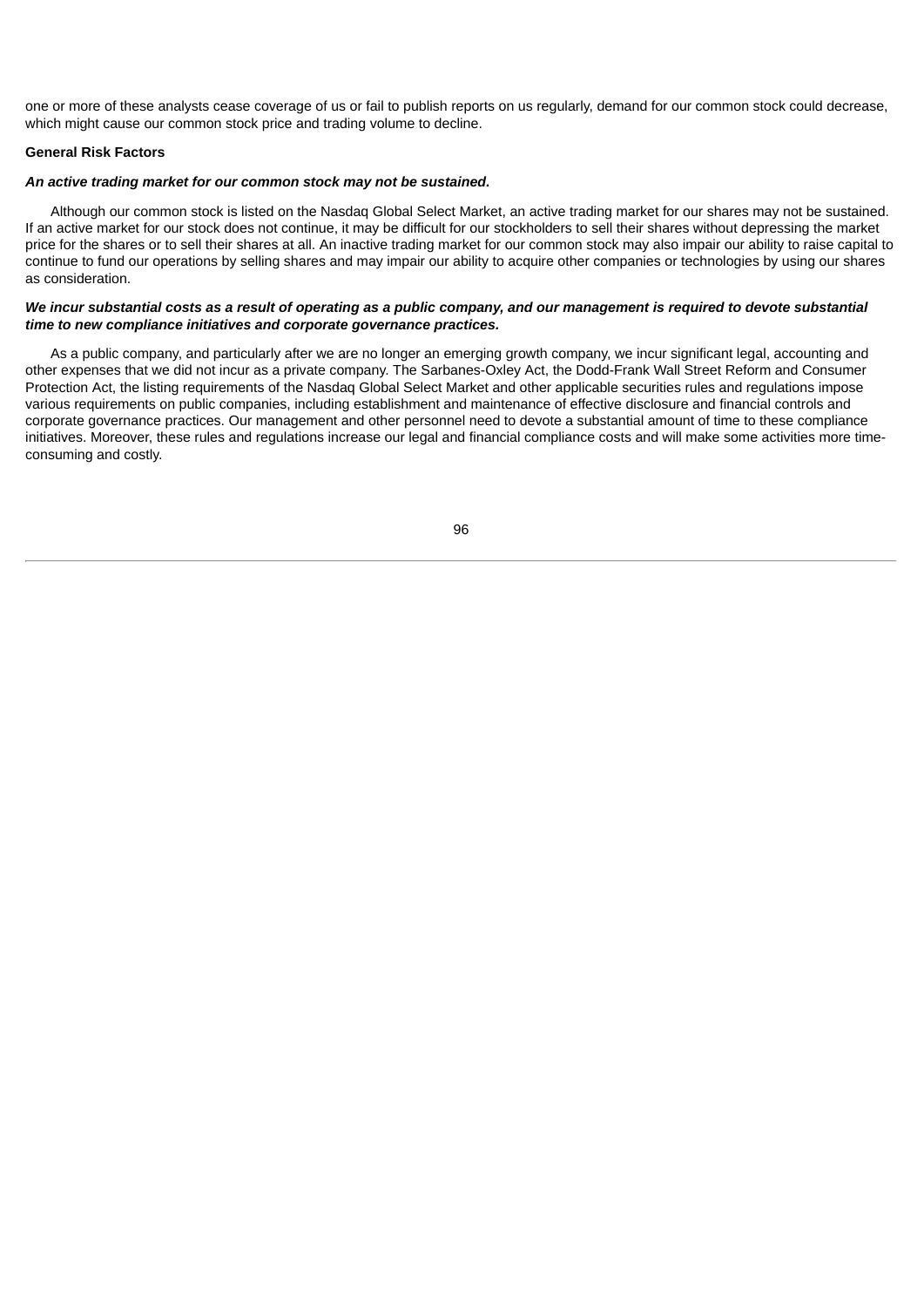## **ITEM 2. UNREGISTERED SALES OF EQUITY SECURITIES AND USE OF PROCEEDS**

#### *Unregistered Sales of Equity Securities*

None.

#### *Use of Proceeds from our Initial Public Offering of Common Stock*

In October 2020, we completed our initial public offering, pursuant to which we sold 15,131,579 shares of our common stock at a price to the public of \$19.00 per share, including 1,973,684 shares sold pursuant to the full exercise of the underwriters' option to purchase additional shares. The shares were registered pursuant to a registration statement on Form S-1 (File No. 333-248925) that was declared effective on October 8, 2020. As a result of our IPO, we raised a total of approximately \$263.7 million in net proceeds after deducting underwriting discounts and commissions of \$20.1 million and offering expenses of approximately \$3.7 million. Goldman Sachs & Co. LLC, Jefferies LLC, Cowen and Company, LLC and Piper Sandler & Co. acted as joint book-running managers for our IPO.

Upon receipt, the net proceeds from our IPO were held in cash, cash equivalents and investments. As of June 30, 2021, we have not used any of the net proceeds from our IPO.

We expect to use the net proceeds from our IPO as described under "Use of Proceeds" in the final prospectus for the IPO, as filed with the SEC on October 9, 2020. We cannot predict with certainty all of the particular uses for the net proceeds from our IPO, or the amounts that we will actually spend on the uses set forth above. The amounts and timing of our actual use of the net proceeds will vary depending on numerous factors, including our ability to access additional financing, the relative success and cost of our research, preclinical and clinical development programs and whether we are able to enter into future licensing arrangements. As a result, our management will have broad discretion in the application of the net proceeds, and investors will be relying on our judgment regarding the application of the net proceeds from our IPO.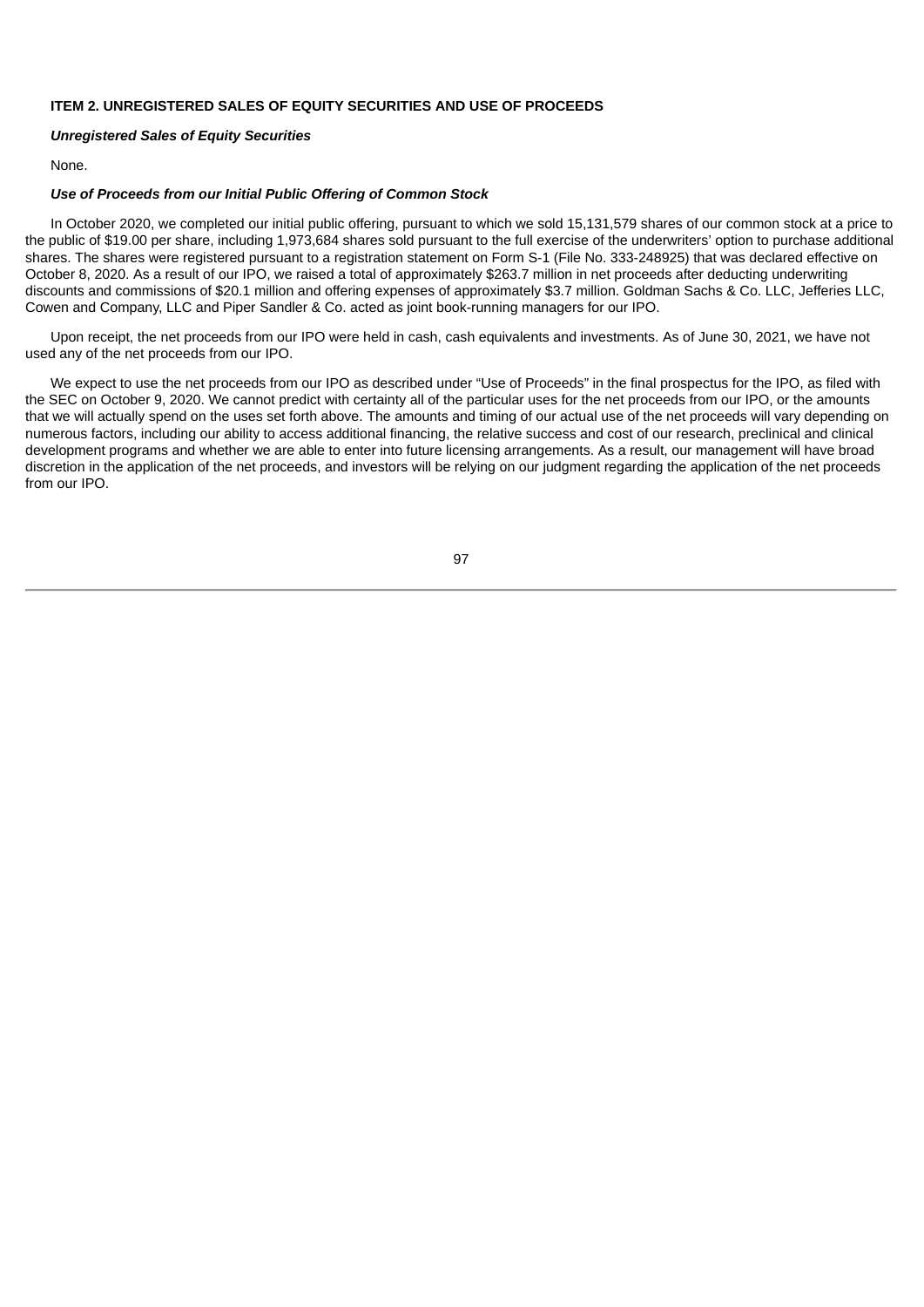# **ITEM 6. EXHIBITS**

**Exhibit**

| ᄃᄉᆝᄞᄓᄔ<br><b>Number</b> | <b>Description Of Document</b>                                                                                                                                                                                                                                                                                                                        |  |  |
|-------------------------|-------------------------------------------------------------------------------------------------------------------------------------------------------------------------------------------------------------------------------------------------------------------------------------------------------------------------------------------------------|--|--|
| 3.1                     | Amended and Restated Certificate of Incorporation (incorporated by reference to Exhibit 3.1 to the registrant's Current<br>Report on Form 8-K, filed with the SEC on October 14, 2020).                                                                                                                                                               |  |  |
| 3.2                     | Amended and Restated Bylaws (incorporated by reference to Exhibit 3.2 to the registrant's Current Report on Form 8-K,<br>filed with the SEC on October 14, 2020).                                                                                                                                                                                     |  |  |
| 4.1                     | Form of Common Stock Certificate of the registrant (incorporated by reference to Exhibit 4.1 to the registrant's Registration<br>Statement on Form S-1 (File No. 333-248925), as amended, filed with the SEC on October 5, 2020).                                                                                                                     |  |  |
| 4.2                     | Amended and Restated Investors' Rights Agreement, by and among the registrant and certain of its stockholders, dated<br>July 1, 2019, as amended on August 20, 2020 (incorporated by reference to Exhibit 4.2 to the registrant's Registration<br>Statement on Form S-1 (File No. 333-248925), as amended, filed with the SEC on September 18, 2020). |  |  |
| 31.1                    | Certification of Principal Executive Officer pursuant to Rule 13a-14(a) or Rule 15d-14(a) of the Securities Exchange Act of<br>1934, as amended.                                                                                                                                                                                                      |  |  |
| 31.2                    | Certification of Principal Financial Officer pursuant to Rule 13a-14(a) or Rule 15d-14(a) of the Securities Exchange Act of<br>1934, as amended.                                                                                                                                                                                                      |  |  |
| 32.1#                   | Certification of Principal Executive Officer and Principal Financial Officer pursuant to Rule 13a-14(b) of the Securities<br>Exchange Act of 1934, as amended, and 18 U.S.C. section 1350, as adopted pursuant to section 906 of the Sarbanes-<br>Oxley Act of 2002.                                                                                  |  |  |
| 101.INS                 | Inline XBRL Instance Document (this document does not appear in the Interactive Data File because its XBRL tags are<br>embedded within the Inline XBRL document).                                                                                                                                                                                     |  |  |
| 101.SCH                 | Inline XBRL Taxonomy Extension Schema Document.                                                                                                                                                                                                                                                                                                       |  |  |
| 101.CAL                 | Inline XBRL Taxonomy Extension Calculation Linkbase Document.                                                                                                                                                                                                                                                                                         |  |  |
| 101.DEF                 | Inline XBRL Taxonomy Extension Definition Linkbase Document.                                                                                                                                                                                                                                                                                          |  |  |
| 101.LAB                 | Inline XBRL Taxonomy Extension Label Linkbase Document.                                                                                                                                                                                                                                                                                               |  |  |
| 101.PRE                 | Inline XBRL Taxonomy Extension Presentation Linkbase Document.                                                                                                                                                                                                                                                                                        |  |  |
| 104                     | Cover Page Interactive Data File (formatted as Inline XBRL and contained in Exhibit 101).                                                                                                                                                                                                                                                             |  |  |

# The information in Exhibit 32.1 shall not be deemed "filed" for purposes of Section 18 of the Exchange Act, or otherwise subject to the liabilities of that section, nor shall it be deemed incorporated by reference in any filing under the Securities Act or the Exchange Act (including this Quarterly Report on Form 10-Q), unless the Registrant specifically incorporates the foregoing information into those documents by reference.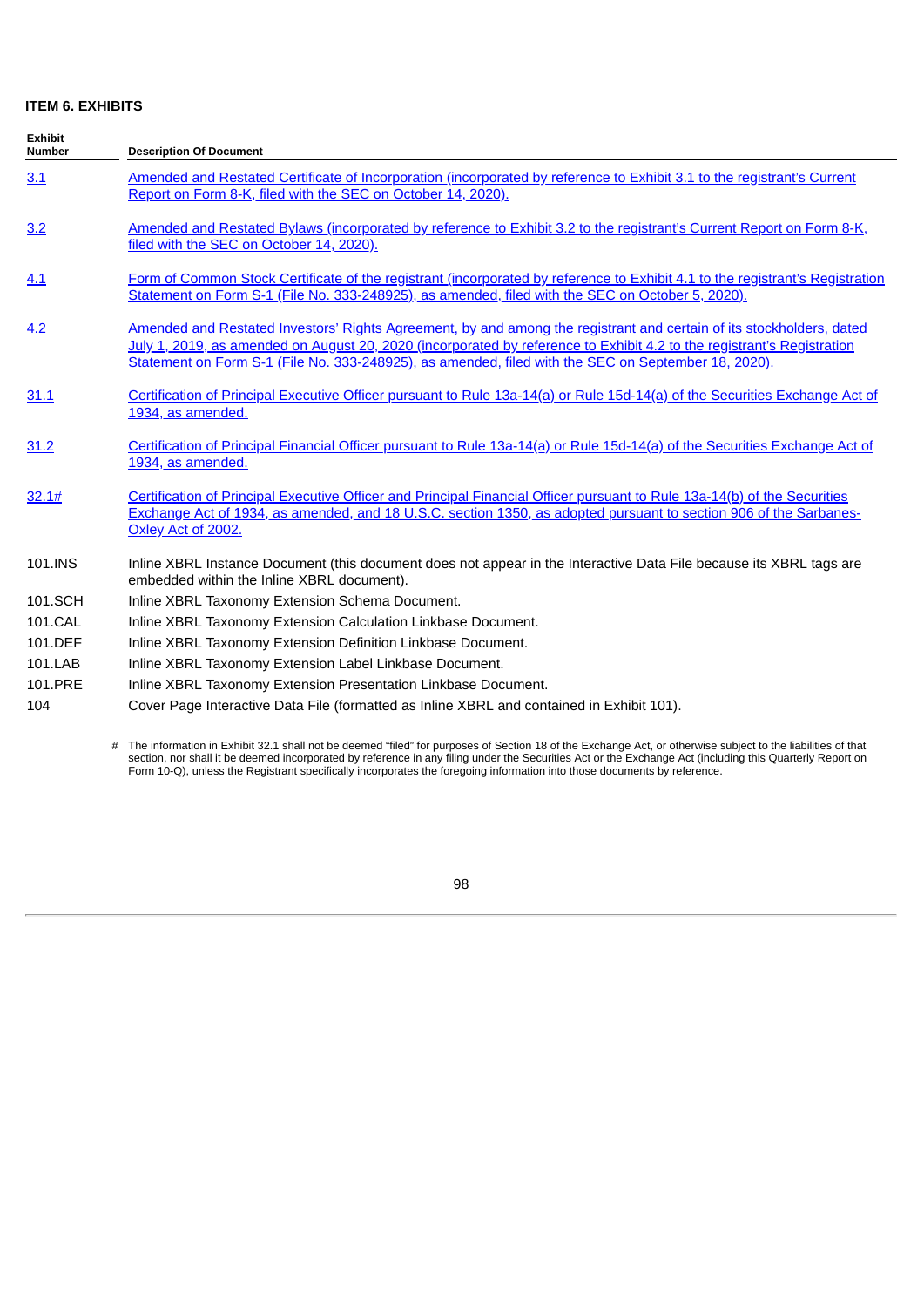# **SIGNATURES**

Pursuant to the requirements of the Securities Exchange Act of 1934, as amended, the registrant has duly caused this report to be signed on its behalf by the undersigned, thereunto duly authorized.

# KRONOS BIO, INC.

| Date: | August 12, 2021 | By: | /s/ Norbert Bischofberger                                 |
|-------|-----------------|-----|-----------------------------------------------------------|
|       |                 |     | Norbert Bischofberger, Ph.D.                              |
|       |                 |     | <b>President and Chief Executive Officer</b>              |
|       |                 |     | (Principal Executive Officer)                             |
| Date: | August 12, 2021 | By: | /s/ Yasir Al-Wakeel                                       |
|       |                 |     | Yasir Al-Wakeel, BM BCh                                   |
|       |                 |     | Chief Financial Officer and Head of Corporate Development |
|       |                 |     | (Principal Financial and Accounting Officer)              |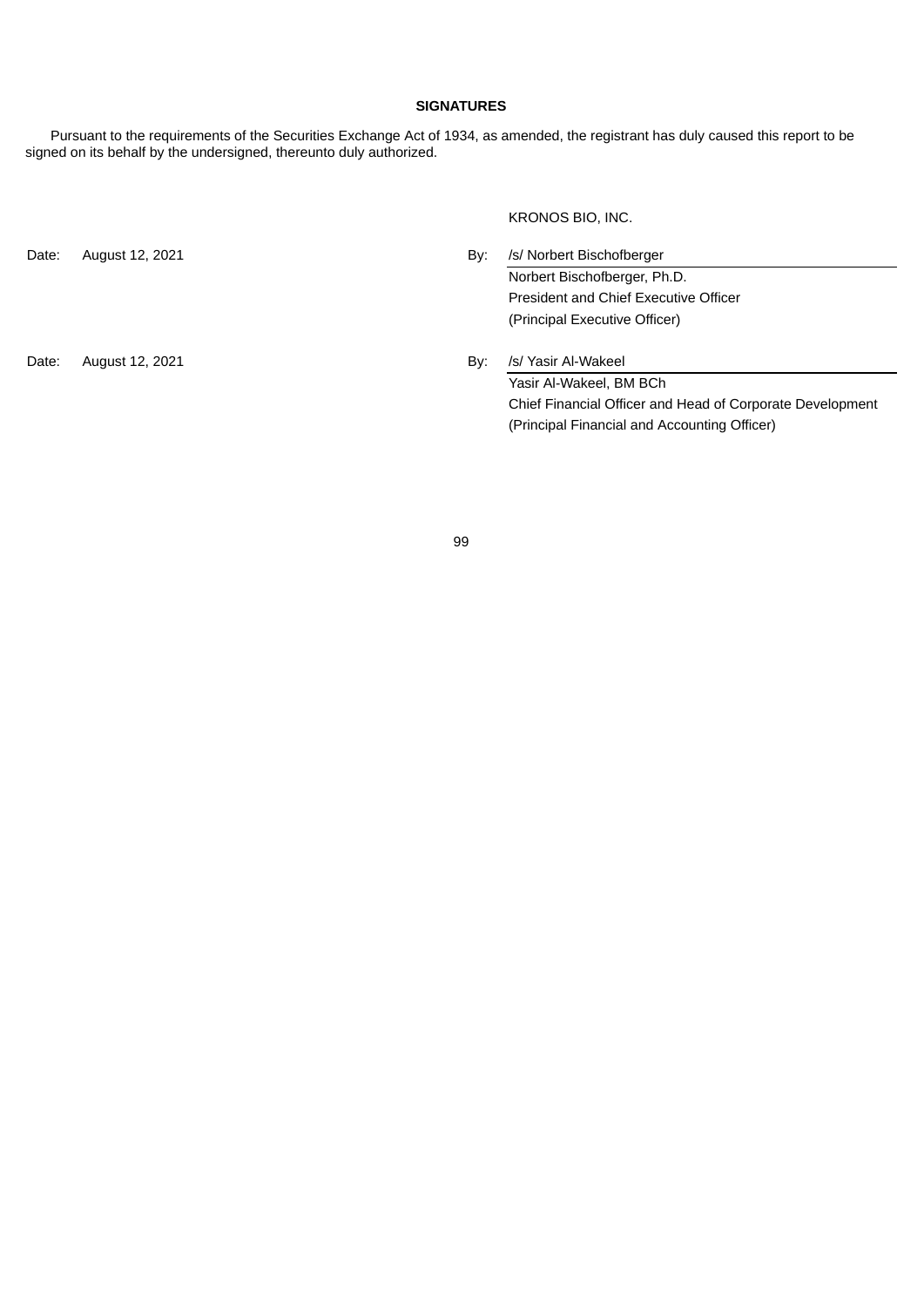## <span id="page-99-0"></span>**CERTIFICATION OF PRINCIPAL EXECUTIVE OFFICER PURSUANT TO EXCHANGE ACT RULES 13a-14(a) AND 15d-14(a) AS ADOPTED PURSUANT TO SECTION 302 OF THE SARBANES-OXLEY ACT OF 2002**

I, Norbert Bischofberger, Ph.D., certify that:

- 1. I have reviewed this Quarterly Report on Form 10-Q of Kronos Bio, Inc.;
- 2. Based on my knowledge, this report does not contain any untrue statement of a material fact or omit to state a material fact necessary to make the statements made, in light of the circumstances under which such statements were made, not misleading with respect to the period covered by this report;
- 3. Based on my knowledge, the financial statements, and other financial information included in this report, fairly present in all material respects the financial condition, results of operations and cash flows of the registrant as of, and for, the periods presented in this report;
- 4. The registrant's other certifying officer and I are responsible for establishing and maintaining disclosure controls and procedures (as defined in Exchange Act Rules 13a-15(e) and 15d-15(e)) for the registrant and have:
	- (a) Designed such disclosure controls and procedures, or caused such disclosure controls and procedures to be designed under our supervision, to ensure that material information relating to the registrant, including its consolidated subsidiaries, is made known to us by others within those entities, particularly during the period in which this report is being prepared;
	- (b) Evaluated the effectiveness of the registrant's disclosure controls and procedures and presented in this report our conclusions about the effectiveness of the disclosure controls and procedures, as of the end of the period covered by this report based on such evaluation; and
	- (c) Disclosed in this report any change in the registrant's internal control over financial reporting that occurred during the registrant's most recent fiscal quarter (the registrant's fourth fiscal quarter in the case of an annual report) that has materially affected, or is reasonably likely to materially affect, the registrant's internal control over financial reporting; and
- 5. The registrant's other certifying officer and I have disclosed, based on our most recent evaluation of internal control over financial reporting, to the registrant's auditors and the audit committee of the registrant's board of directors (or persons performing the equivalent functions):
	- (a) All significant deficiencies and material weaknesses in the design or operation of internal control over financial reporting which are reasonably likely to adversely affect the registrant's ability to record, process, summarize and report financial information; and
	- (b) Any fraud, whether or not material, that involves management or other employees who have a significant role in the registrant's internal control over financial reporting.

Date: August 12, 2021 By: */s/ Norbert Bischofberger*

Norbert Bischofberger, Ph.D. President and Chief Executive Officer (Principal Executive Officer)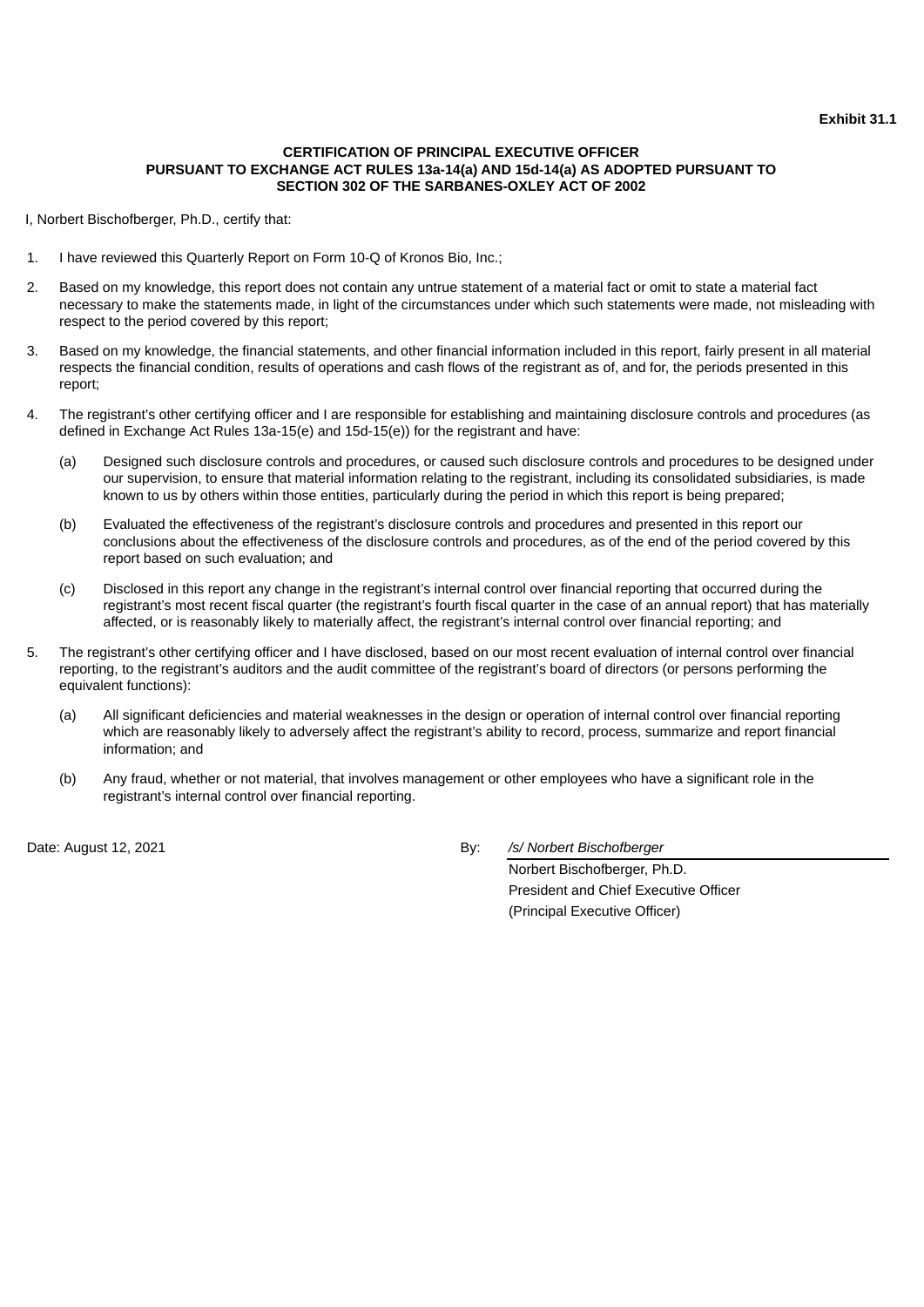## <span id="page-100-0"></span>**CERTIFICATION OF PRINCIPAL FINANCIAL OFFICER PURSUANT TO EXCHANGE ACT RULES 13a-14(a) AND 15d-14(a) AS ADOPTED PURSUANT TO SECTION 302 OF THE SARBANES-OXLEY ACT OF 2002**

I, Yasir Al-Wakeel, BM BCh, certify that:

- 1. I have reviewed this Quarterly Report on Form 10-Q of Kronos Bio, Inc.;
- 2. Based on my knowledge, this report does not contain any untrue statement of a material fact or omit to state a material fact necessary to make the statements made, in light of the circumstances under which such statements were made, not misleading with respect to the period covered by this report;
- 3. Based on my knowledge, the financial statements, and other financial information included in this report, fairly present in all material respects the financial condition, results of operations and cash flows of the registrant as of, and for, the periods presented in this report;
- 4. The registrant's other certifying officer and I are responsible for establishing and maintaining disclosure controls and procedures (as defined in Exchange Act Rules 13a-15(e) and 15d-15(e)) for the registrant and have:
	- (a) Designed such disclosure controls and procedures, or caused such disclosure controls and procedures to be designed under our supervision, to ensure that material information relating to the registrant, including its consolidated subsidiaries, is made known to us by others within those entities, particularly during the period in which this report is being prepared;
	- (b) Evaluated the effectiveness of the registrant's disclosure controls and procedures and presented in this report our conclusions about the effectiveness of the disclosure controls and procedures, as of the end of the period covered by this report based on such evaluation; and
	- (c) Disclosed in this report any change in the registrant's internal control over financial reporting that occurred during the registrant's most recent fiscal quarter (the registrant's fourth fiscal quarter in the case of an annual report) that has materially affected, or is reasonably likely to materially affect, the registrant's internal control over financial reporting; and
- 5. The registrant's other certifying officer and I have disclosed, based on our most recent evaluation of internal control over financial reporting, to the registrant's auditors and the audit committee of the registrant's board of directors (or persons performing the equivalent functions):
	- (a) All significant deficiencies and material weaknesses in the design or operation of internal control over financial reporting which are reasonably likely to adversely affect the registrant's ability to record, process, summarize and report financial information; and
	- (b) Any fraud, whether or not material, that involves management or other employees who have a significant role in the registrant's internal control over financial reporting.

Date: August 12, 2021 By: */s/ Yasir Al-Wakeel*

Yasir Al-Wakeel, BM BCh Chief Financial Officer and Head of Corporate Development (Principal Financial Officer and Principal Accounting Officer)